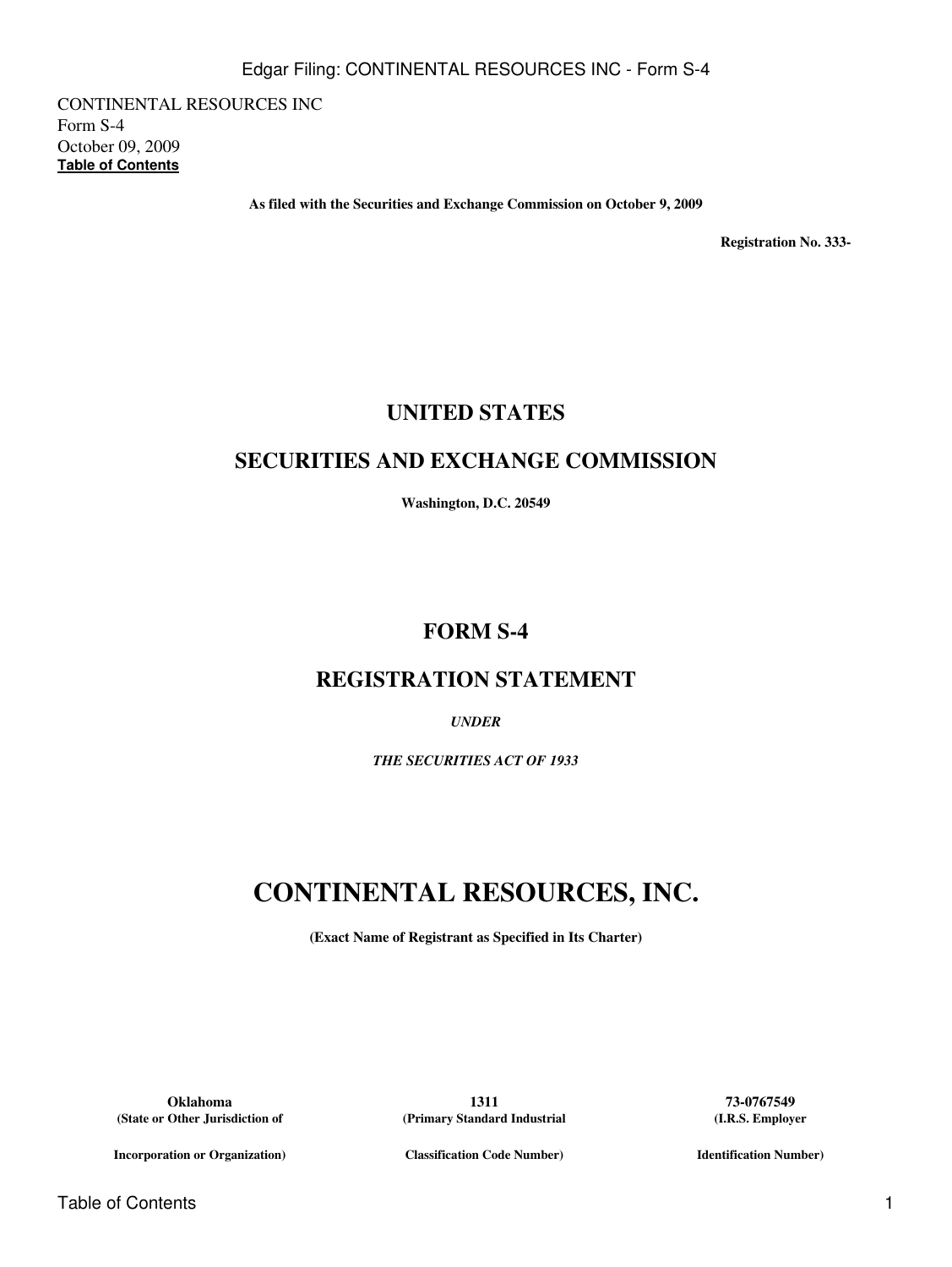# Edgar Filing: CONTINENTAL RESOURCES INC - Form S-4

**302 N. Independence, Suite 1500**

**Enid, Oklahoma 73701**

#### **(580) 233-8955**

**(Address, Including Zip Code, and Telephone Number, Including Area Code, of Registrants Principal Executive Offices)**

**Donald P. Fischbach**

**Secretary and General Counsel**

**302 N. Independence**

**Enid, Oklahoma 73701**

**(580) 233-8955**

**(Name, Address, Including Zip Code, and Telephone Number, Including Area Code, of Agent For Service)**

*Copies to:*

**David P. Oelman**

**Vinson & Elkins L.L.P.**

**1001 Fannin, Suite 2300**

**Houston, Texas 77002-6760**

**(713) 758-2222**

#### **Approximate date of commencement of proposed sale of the securities to the public:**

#### **As soon as practicable after the effective date of this Registration Statement.**

If the securities being registered on this Form are being offered in connection with the formation of a holding company and there is compliance with General Instruction G, check the following box.

If this Form is filed to register additional securities for an offering pursuant to Rule 462(b) under the Securities Act, check the following box and list the Securities Act registration statement number of the earlier effective registration statement for the same offering. ¨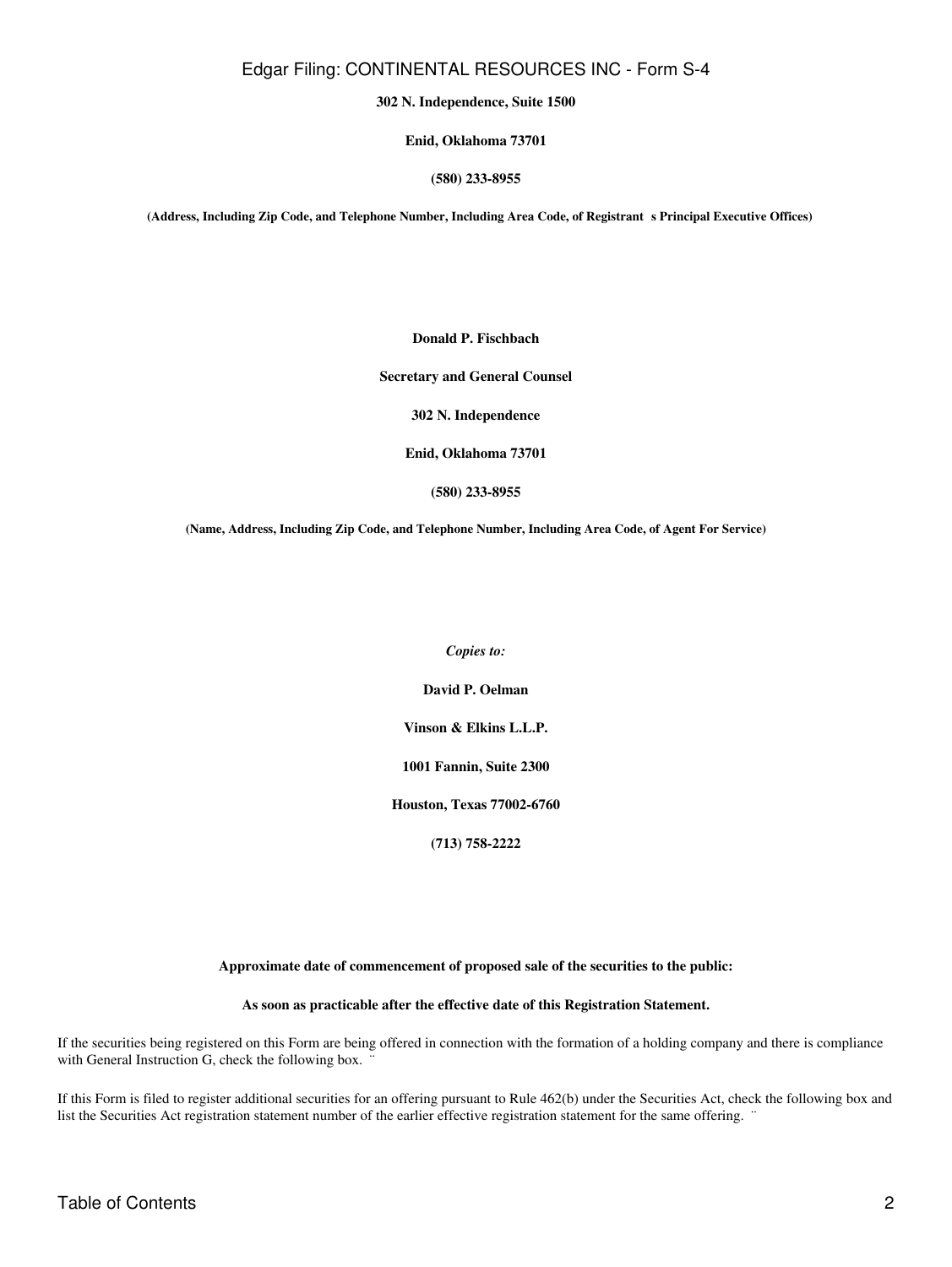# Edgar Filing: CONTINENTAL RESOURCES INC - Form S-4

If this Form is a post-effective amendment filed pursuant to Rule 462(d) under the Securities Act, check the following box and list the Securities Act registration statement number of the earlier effective registration statement for the same offering. ¨

Indicate by check mark whether the registrant is a large accelerated filer, an accelerated filer, a non-accelerated filer, or a smaller reporting company. See the definitions of large accelerated filer, accelerated filer, and smaller reporting company in Rule 12b-2 of the Exchange Act. (Check one):

Large accelerated filer x Accelerated filer  $\lambda$ Non-accelerated filer  $\therefore$  (Do not check if a smaller reporting company) Smaller reporting company If applicable, place an X in the box to designate the appropriate rule provision relied upon in conducting this transaction:

Exchange Act Rule 13e-4(i) (Cross-Border Issue Tender Offer) ¨

Exchange Act Rule 14d-1(d) (Cross-Border Third-Party Tender Offer) ¨

# **CALCULATION OF REGISTRATION FEE**

**Title of Each Class of Securities to Be Registered Amount to be Registered Amount of Registration Fee (1)** 8.25% Senior Notes due 2019 **\$16,740** \$300,000,000 \$16,740 Guarantees of 8.25% Senior Notes due 2019 (2) None (3)

(1) Calculated pursuant to Rule 457(f)(2) under the Securities Act of 1933.

(2) Banner Pipeline Company, L.L.C., our sole existing subsidiary, will guarantee the notes being registered.

(3) Pursuant to Rule 457(n) of the Securities Act of 1933, no registration fee is required for the Guarantees.

**Each registrant hereby amends this registration statement on such date or dates as may be necessary to delay its effective date until the registrant shall file a further amendment which specifically states that this registration statement shall thereafter become effective in accordance with Section 8(a) of the Securities Act of 1933 or until the registration statement shall become effective on such date as the Commission, acting pursuant to said Section 8(a), may determine.**

# **TABLE OF ADDITIONAL REGISTRANT GUARANTORS**

|                                              | <b>State or Other</b><br>Jurisdiction of<br>Incorporation or | <b>IRS Employer</b><br><b>Identification</b> |  |
|----------------------------------------------|--------------------------------------------------------------|----------------------------------------------|--|
| <b>Exact Name of Registrant Guarantor(1)</b> | <b>Formation</b>                                             | <b>Number</b>                                |  |
| Banner Pipeline Company, L.L.C.              | Oklahoma                                                     | 20-3304849                                   |  |

(1) The address for the Registrant Guarantor is 302 N. Independence, Suite 1500, Enid, Oklahoma 73701, and the telephone number for the Registrant Guarantor is (580) 233-8955. The Primary Industrial Classification Code for the Registrant Guarantor is 1311.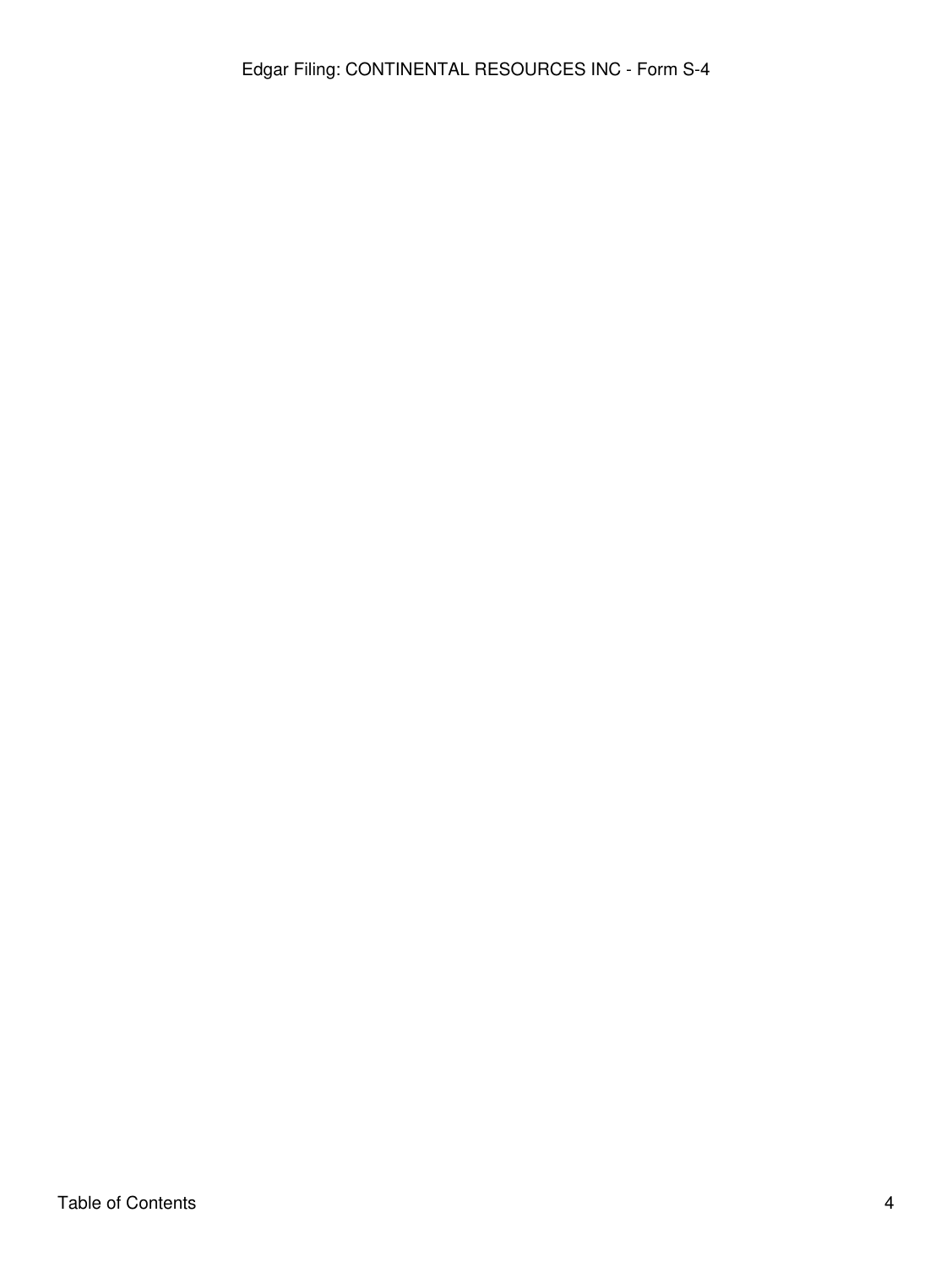**The information in this prospectus is not complete and may be changed. We may not sell these securities until the registration statement filed with the Securities and Exchange Commission is effective. This prospectus is not an offer to sell these securities and it is not soliciting an offer to buy these securities in any jurisdiction where the offering is not permitted.**

#### **SUBJECT TO COMPLETION, DATED OCTOBER 9, 2009**

#### **PROSPECTUS**

*Offer to Exchange*

*Up To \$300,000,000 of*

*8.25% Senior Notes due 2019*

*That Have Not Been Registered Under*

*The Securities Act of 1933*

*For*

*Up To \$300,000,000 of*

*8.25% Senior Notes due 2019*

*That Have Been Registered Under*

*The Securities Act of 1933*

**Terms of the New 8.25% Senior Notes due 2019 Offered in the Exchange Offer:**

The terms of the new notes are identical to the terms of the old notes that were issued on September 23, 2009, except that the new notes will be registered under the Securities Act of 1933 and will not contain restrictions on transfer, registration rights or provisions for additional interest.

#### **Terms of the Exchange Offer:**

We are offering to exchange up to \$300,000,000 of our old notes for new notes with materially identical terms that have been registered under the Securities Act of 1933 and are freely tradable.

We will exchange all old notes that you validly tender and do not validly withdraw before the exchange offer expires for an equal principal amount of new notes.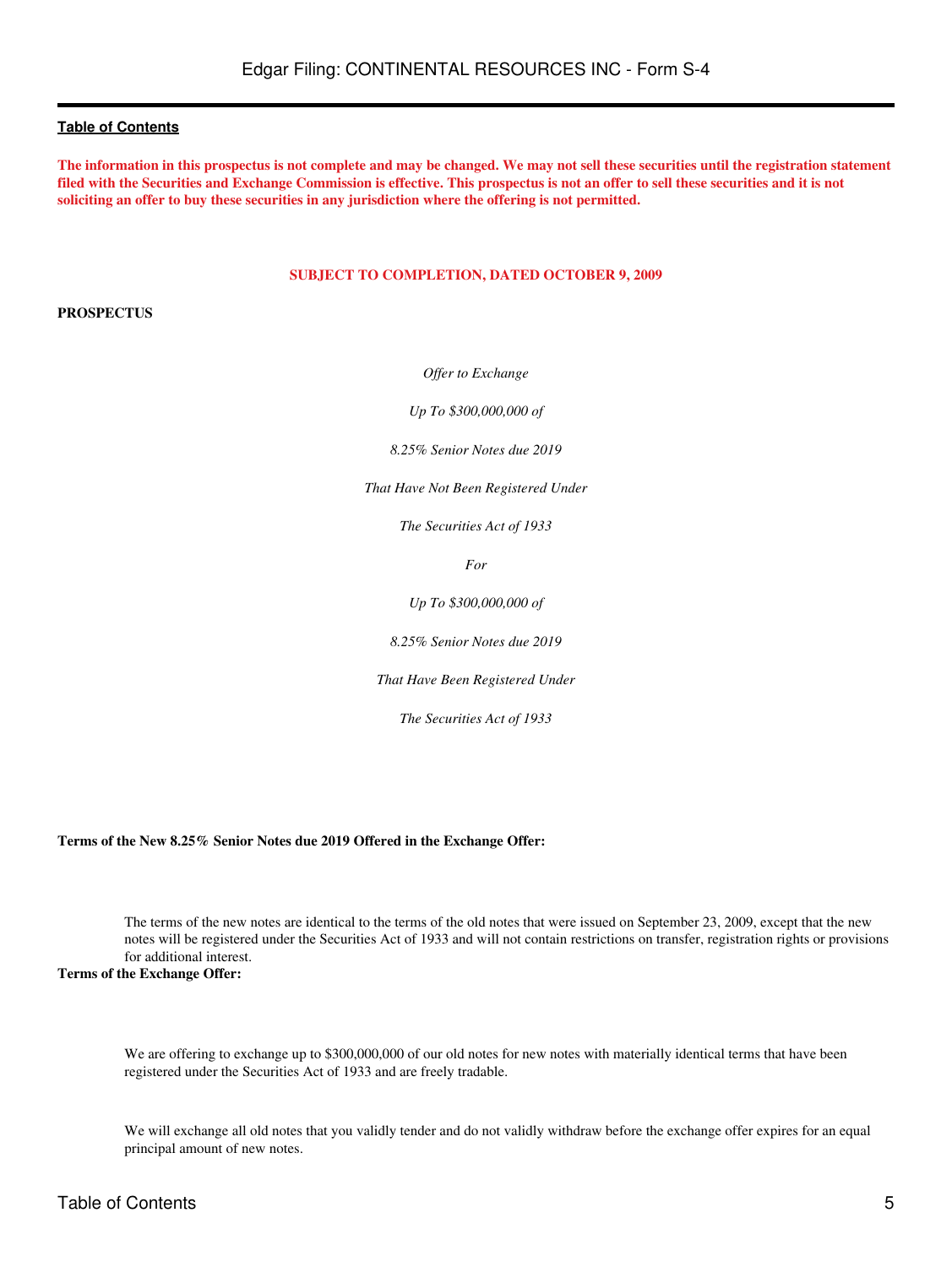# Edgar Filing: CONTINENTAL RESOURCES INC - Form S-4

The exchange offer expires at 5:00 p.m., New York City time, on , 2009, unless extended.

Tenders of old notes may be withdrawn at any time prior to the expiration of the exchange offer.

The exchange of new notes for old notes will not be a taxable event for U.S. federal income tax purposes.

**You should carefully consider the [risk factors](#page-20-0) beginning on page 8 of this prospectus before participating in the exchange offer.**

**Neither the Securities and Exchange Commission nor any state securities commission has approved or disapproved of these securities or determined if this prospectus is truthful or complete. Any representation to the contrary is a criminal offense.**

The date of this prospectus is  $, 2009$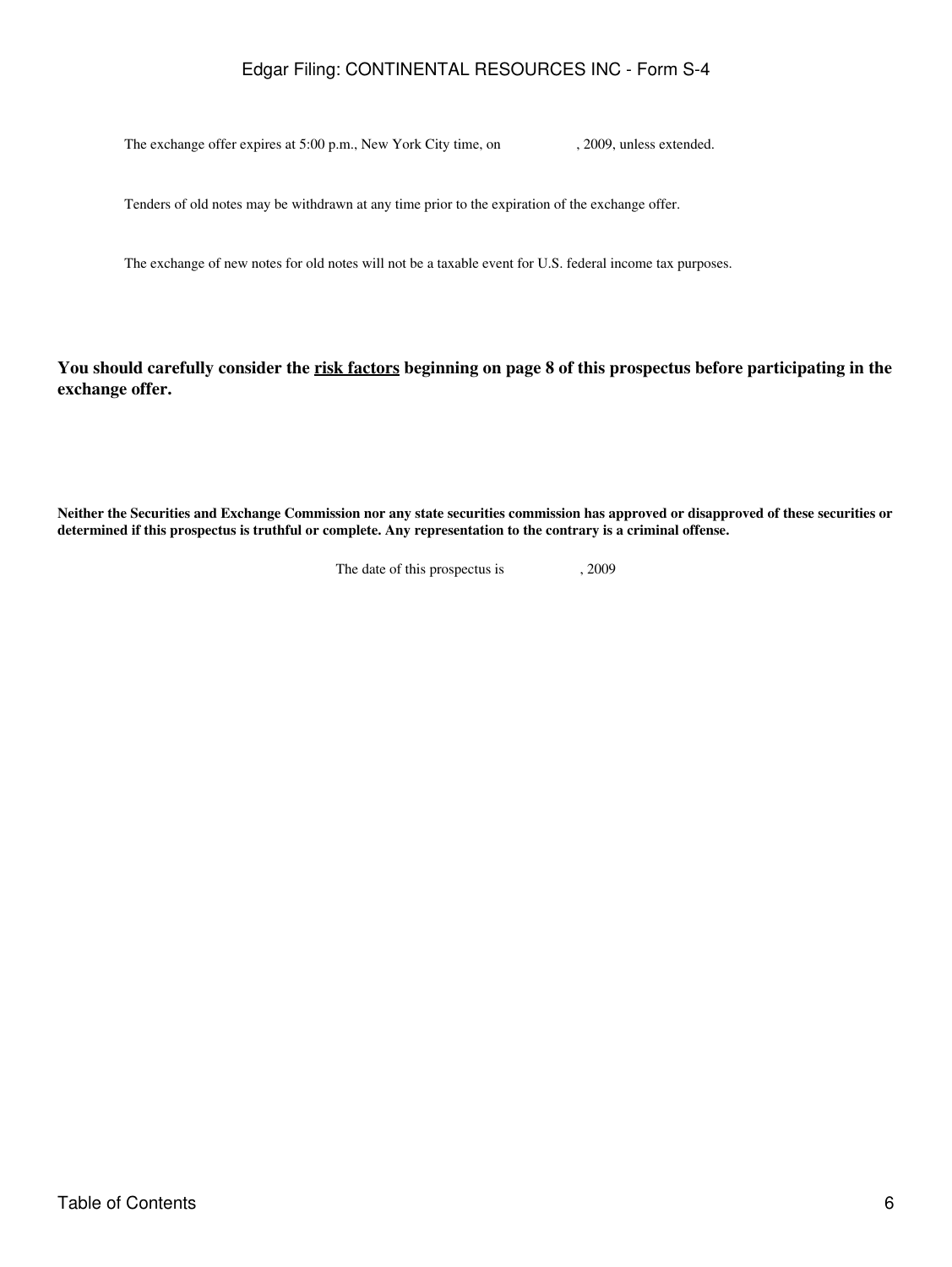**This prospectus is part of a registration statement we filed with the Securities and Exchange Commission. In making your investment decision, you should rely only on the information contained or incorporated by reference in this prospectus and in the accompanying letter of transmittal. We have not authorized anyone to provide you with any other information. We are not making an offer to sell these securities or soliciting an offer to buy these securities in any jurisdiction where an offer or solicitation is not authorized or in which the person making that offer or solicitation is not qualified to do so or to anyone whom it is unlawful to make an offer or solicitation. You should not assume that the information contained in this prospectus, as well as the information we previously filed with the Securities and Exchange Commission that is incorporated by reference herein, is accurate as of any date other than its respective date.**

#### **TABLE OF CONTENTS**

<span id="page-6-0"></span>

|                                                                 | Page |
|-----------------------------------------------------------------|------|
| Cautionary Statement Regarding Forward Looking Statements       |      |
| Prospectus Summary                                              |      |
| <b>Risk Factors</b>                                             | 8    |
| <b>Exchange Offer</b>                                           | 12   |
| Ratio of earnings to fixed charges                              | 19   |
| Use of Proceeds                                                 | 20   |
| Description of Notes                                            | 21   |
| Plan of Distribution                                            | 69   |
| <b>MATERIAL United States Federal Tax Consequences</b>          | 70   |
| <b>Legal Matters</b>                                            | 70   |
| <b>Experts</b>                                                  | 70   |
| Where You Can Find More Information: Incorporation By Reference | 70   |
| Annex A: Letter of Transmittal                                  | A-1  |

In this prospectus, we, us, our, the Company, and Continental refer to Continental Resources, Inc. and its consolidated subsidiary, unless otherwise indicated or the context otherwise requires.

**This prospectus incorporates important business and financial information about us that is not included or delivered with this prospectus. Such information is available without charge to holders of old notes upon written or oral request made to Continental Resources, Inc., 302 N. Independence, Suite 1500, Enid, Oklahoma, Attention: Chief Financial Officer (Telephone (580) 233-8955). To obtain timely delivery of any requested information, holders of old notes must make any request no later than five business days prior to the expiration of the exchange offer.**

## **CAUTIONARY STATEMENT REGARDING FORWARD LOOKING STATEMENTS**

<span id="page-6-1"></span>The information in this prospectus, including information in documents incorporated by reference, includes forward looking statements within the meaning of Section 27A of the Securities Act and Section 21E of the Securities Exchange Act of 1934, as amended (the Exchange Act). All statements, other than statements of historical fact included or incorporated by reference in this prospectus, regarding our strategy, future operations, financial position, estimated revenues and losses, projected costs, prospects, plans and objectives of management are forward looking statements. When used in this prospectus, the words could, believe, anticipate, intend, estimate, expect, project and similar expression intended to identify forward looking statements, although not all forward looking statements contain such identifying words. These forward looking statements are based on our current expectations and assumptions about future events and are based on currently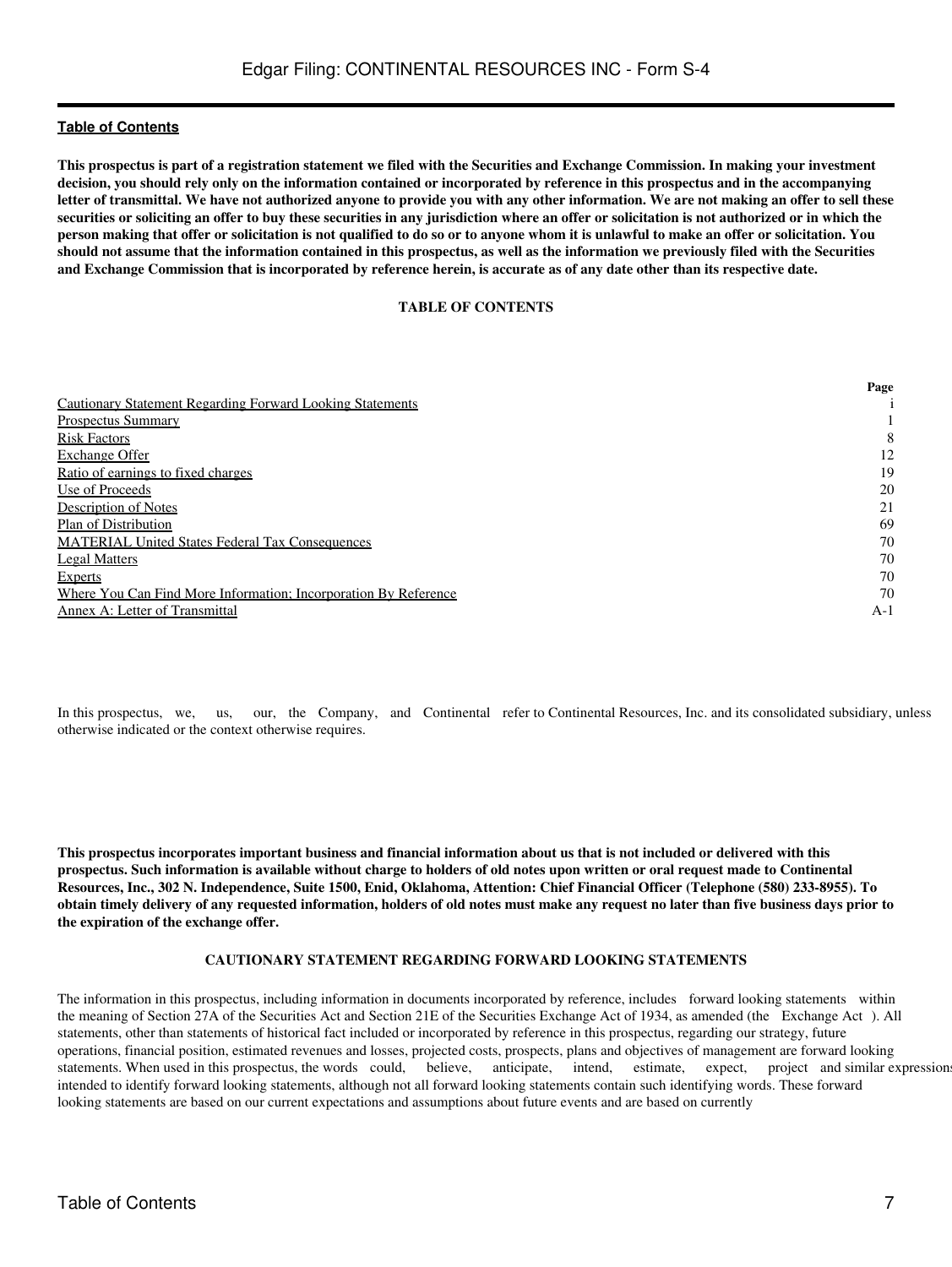i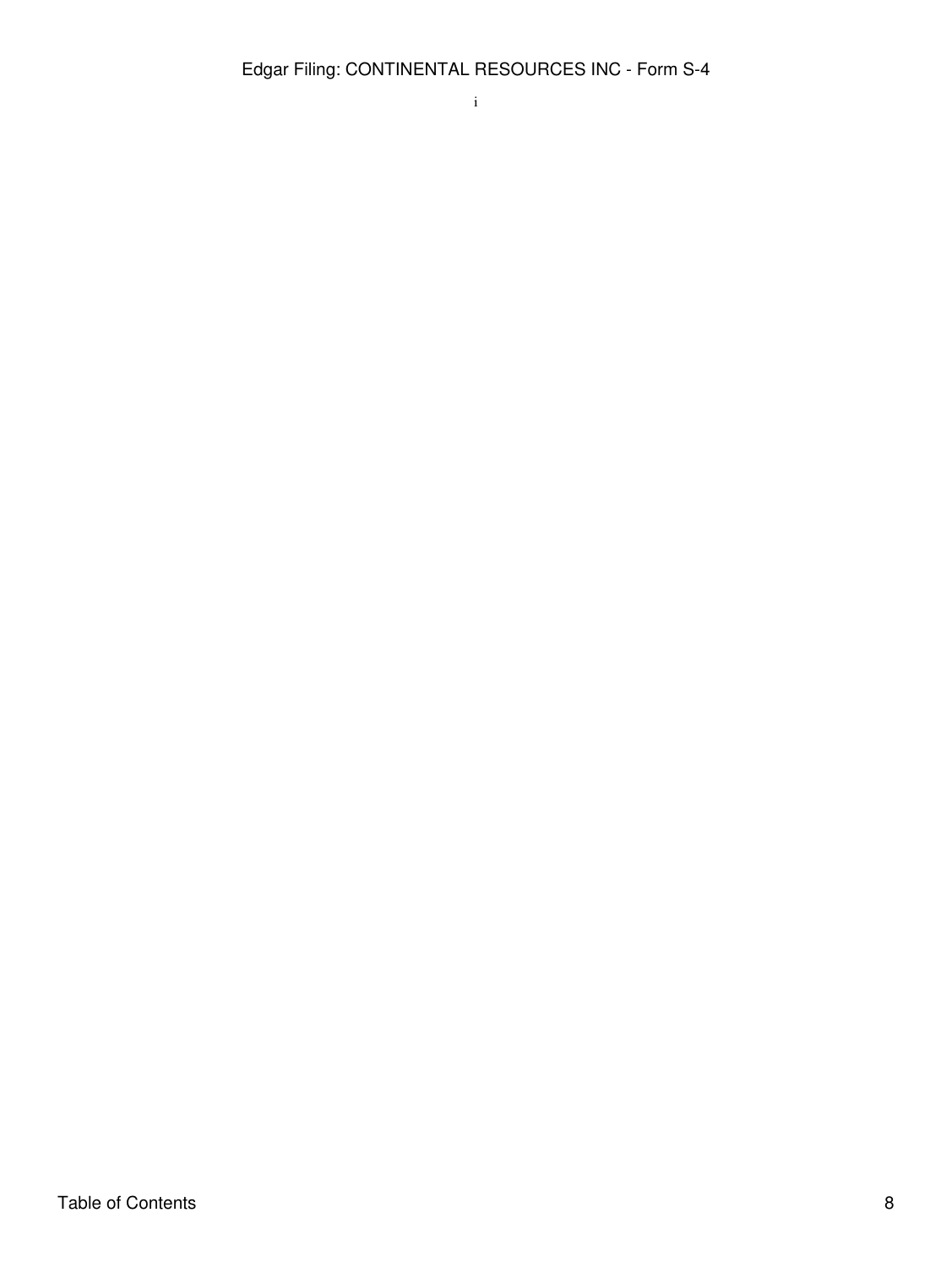available information as to the outcome and timing of future events. When considering forward looking statements, you should keep in mind the risk factors and other cautionary statements described under the heading Risk Factors included in this prospectus, and the risk factors and other cautionary statements described under the headings Risk Factors included in our Annual Report on Form 10-K for the year ended December 31, 2008 and included in our Quarterly Reports on Form 10-Q for the periods ended March 31, 2009 and June 30, 2009, all of which are incorporated by reference in this prospectus.

These forward looking statements are based on management s current belief, based on currently available information, as to the outcome and timing of future events. Without limiting the generality of the foregoing, certain statements incorporated by reference or included in this prospectus constitute forward looking statements.

Forward looking statements may include statements about our:

business strategy;

reserves;

technology;

financial strategy;

oil and natural gas prices;

timing and amount of future production of oil and natural gas;

the amount, nature and timing of capital expenditures;

drilling of wells;

competition and government regulations;

marketing of oil and natural gas;

exploitation or property acquisitions;

costs of exploiting and developing our properties and conducting other operations;

general economic conditions;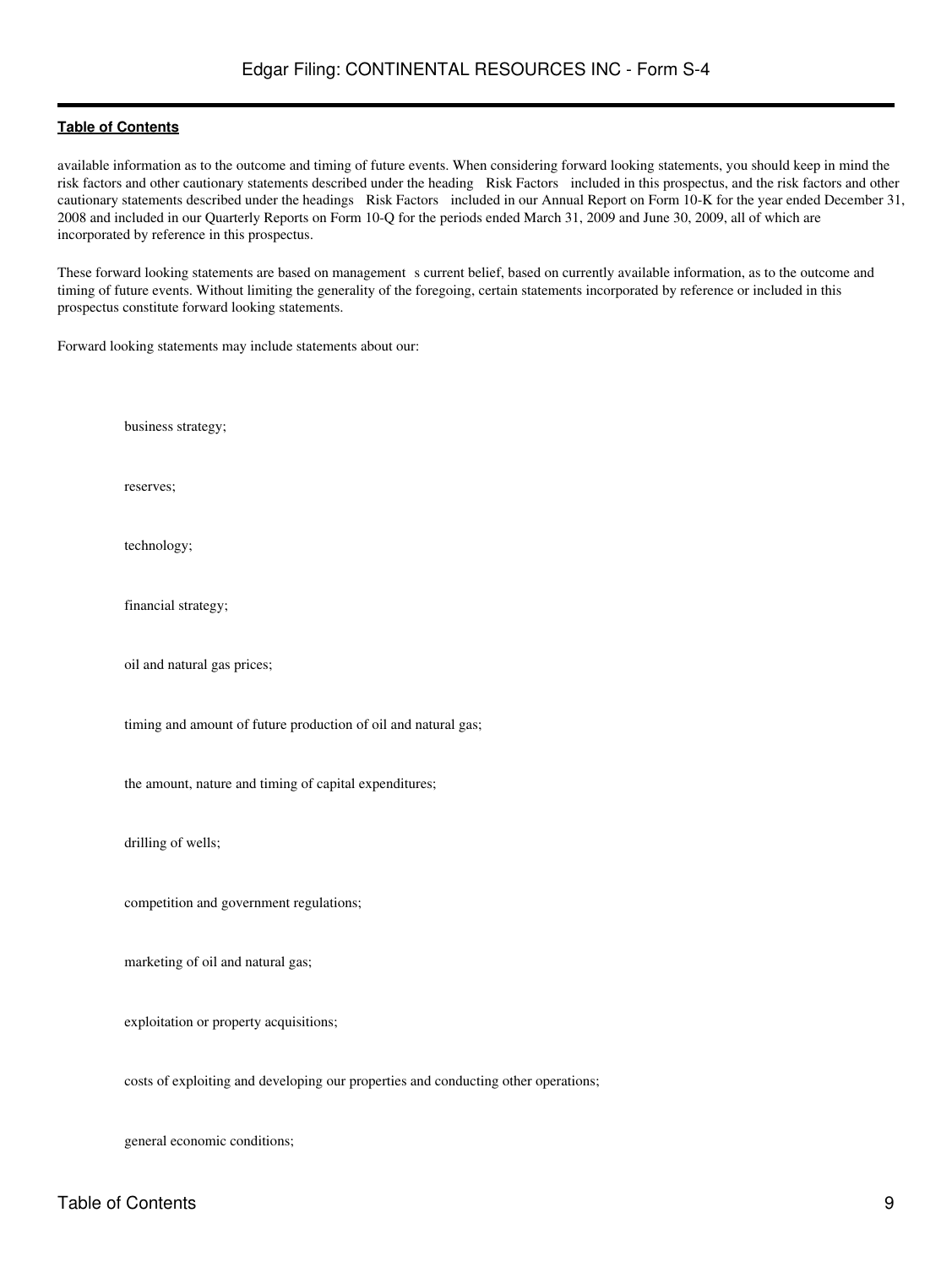credit markets;

liquidity and access to capital;

uncertainty regarding our future operating results; and

plans, objectives, expectations and intentions contained in this prospectus or in the documents incorporated by reference herein that are not historical.

We caution you that these forward looking statements are subject to all of the risks and uncertainties, most of which are difficult to predict and many of which are beyond our control, incident to the exploration for and development, production, and sale of oil and natural gas. These risks include, but are not limited to, commodity price volatility, inflation, lack of availability of drilling and production equipment and services, environmental risks, drilling and other operating risks, regulatory changes, the uncertainty inherent in estimating oil and natural gas reserves and in projecting future rates of production, cash flow and access to capital, the timing of development expenditures, and the other risks described under Risk Factors in this prospectus and in our Annual Report on Form 10-K for the year ended December 31, 2008 and our Quarterly Reports on Form 10-Q for the periods ended March 31, 2009 and June 30, 2009.

Reserve engineering is a process of estimating underground accumulations of oil and natural gas that cannot be measured in an exact way. The accuracy of any reserve estimate depends on the quality of available data, the interpretation of such data, and price and cost assumptions made by reservoir engineers. In addition, the results of

ii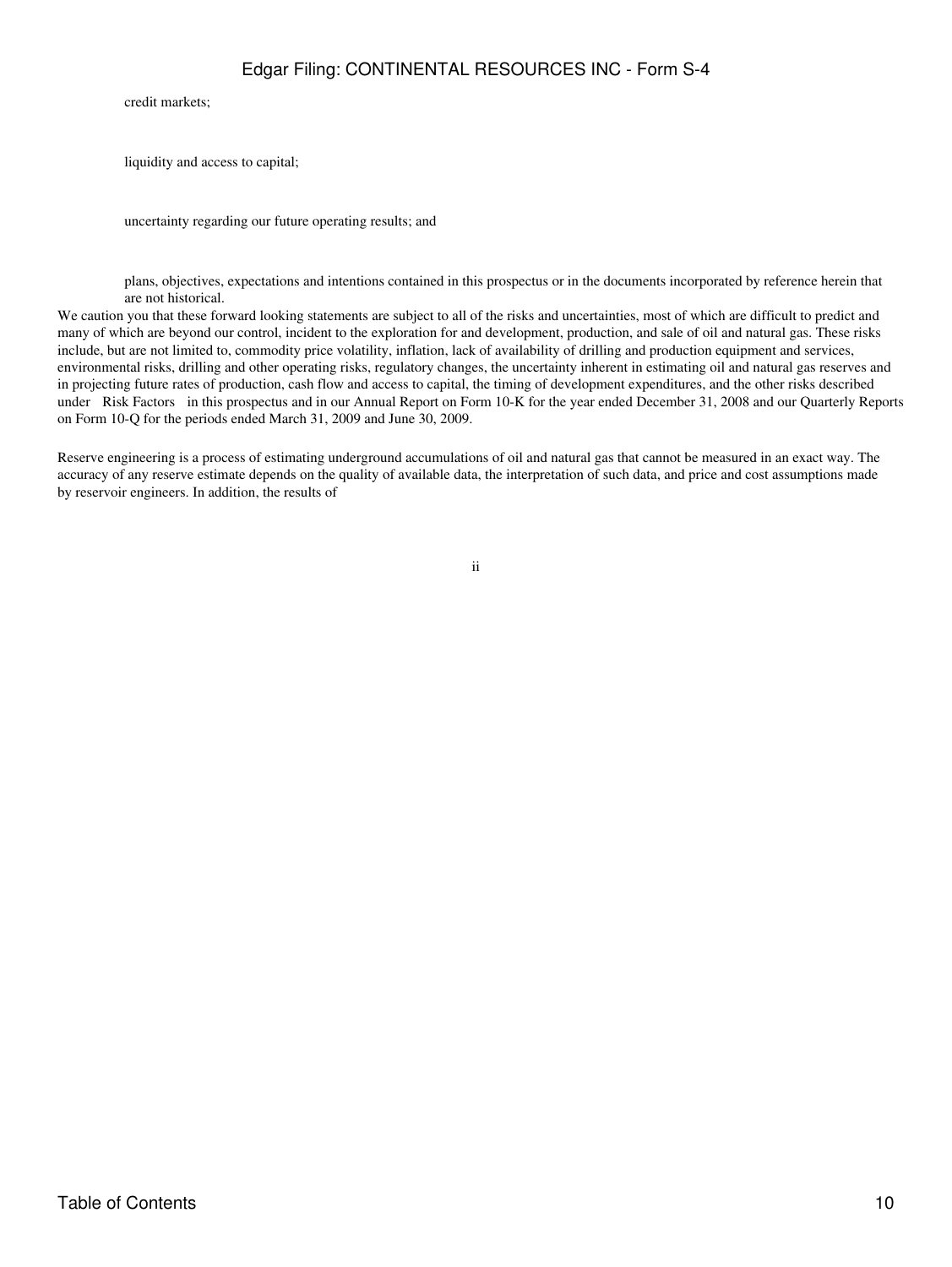drilling, testing, and production activities may justify revisions of estimates that were made previously. If significant, such revisions could change the schedule of any further production and development drilling. Accordingly, reserve estimates may differ significantly from the quantities of oil and natural gas that are ultimately recovered.

Should one or more of the risks or uncertainties described or incorporated by reference in this prospectus occur, or should underlying assumptions prove incorrect, our actual results and plans could differ materially from those expressed in any forward looking statements.

All forward looking statements, expressed or implied, included in this prospectus, or in the documents incorporated by reference in this prospectus, are expressly qualified in their entirety by this cautionary statement. This cautionary statement should also be considered in connection with any subsequent written or oral forward looking statements that we or persons acting on our behalf may issue.

Except as otherwise required by applicable law, we disclaim any duty to update any forward looking statements, all of which are expressly qualified by the statements in this section, to reflect events or circumstances after the date of this prospectus. See also Where You Can Find More Information; Incorporation by Reference.

iii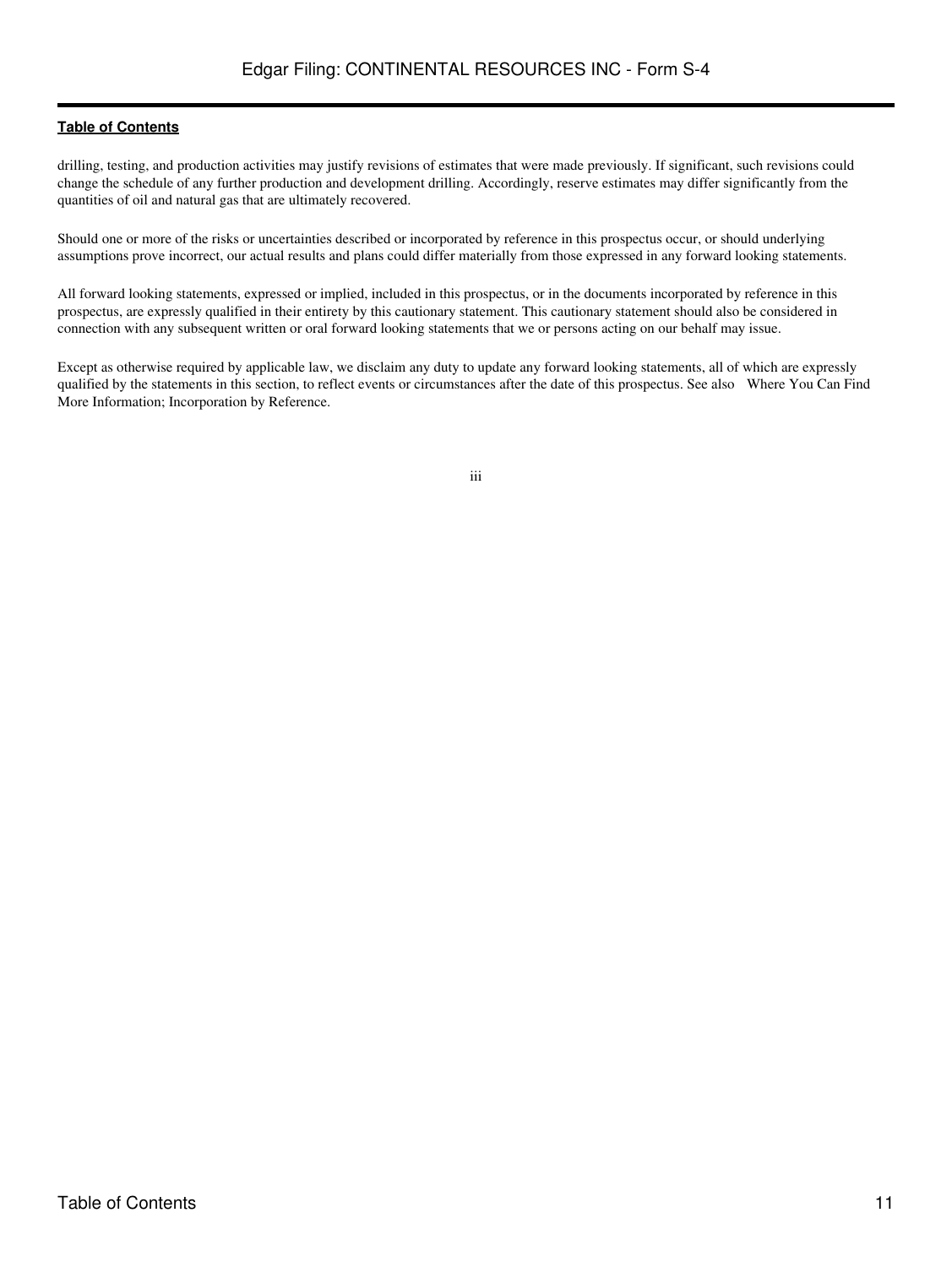## **PROSPECTUS SUMMARY**

<span id="page-11-0"></span>*This summary highlights some of the information contained in this prospectus and does not contain all of the information that may be important to you. You should read this entire prospectus and the documents incorporated by reference and to which we refer you before making an investment decision. You should carefully consider the information set forth under Risk Factors beginning on page* 8 *of this prospectus, the other cautionary statements described in this prospectus, and the risk factors and other cautionary statements, including those described under the heading Risk Factors, in our Annual Report on Form 10-K for the year ended December 31, 2008 and our Quarterly Reports on Form 10-Q for the quarters ended March 31, 2009 and June 30, 2009, each of which is incorporated by reference in this prospectus, and, to the extent applicable, any subsequently filed Quarterly Reports on Form 10-Q and Current Reports on Form 8-K. In addition, certain statements include forward looking information that involves risks and uncertainties. See Cautionary Statement Regarding Forward Looking Statements.*

In this prospectus we refer to the notes to be issued in the exchange offer as the new notes and the notes issued on September 23, 2009 as the *old notes. We refer to the new notes and the old notes collectively as the notes.*

#### **Continental Resources, Inc.**

We are an independent oil and natural gas exploration and production company with operations in the Rocky Mountain, Mid-Continent and Gulf Coast regions of the United States. For additional information about our business, operations and financial results, see the documents listed under Where You Can Find More Information; Incorporation By Reference.

Our principal executive offices are located at 302 N. Independence, Enid, Oklahoma 73701, and our telephone number at that address is (580) 233-8955.

#### **Risk Factors**

Investing in the notes involves substantial risks. You should carefully consider all the information contained in this prospectus, including information in documents incorporated by reference, prior to participating in the exchange offer. In particular, we urge you to consider carefully the factors set forth under Risk Factors beginning on page 8 of this prospectus and those risk factors incorporated by reference to our Annual Report on Form 10-K for the year ended December 31, 2008, our Quarterly Reports on Form 10-Q for the quarters ended March 31, 2009 and June 30, 2009 and, to the extent applicable, any subsequently filed Quarterly Reports on Form 10-Q or Current Reports on Form 8-K.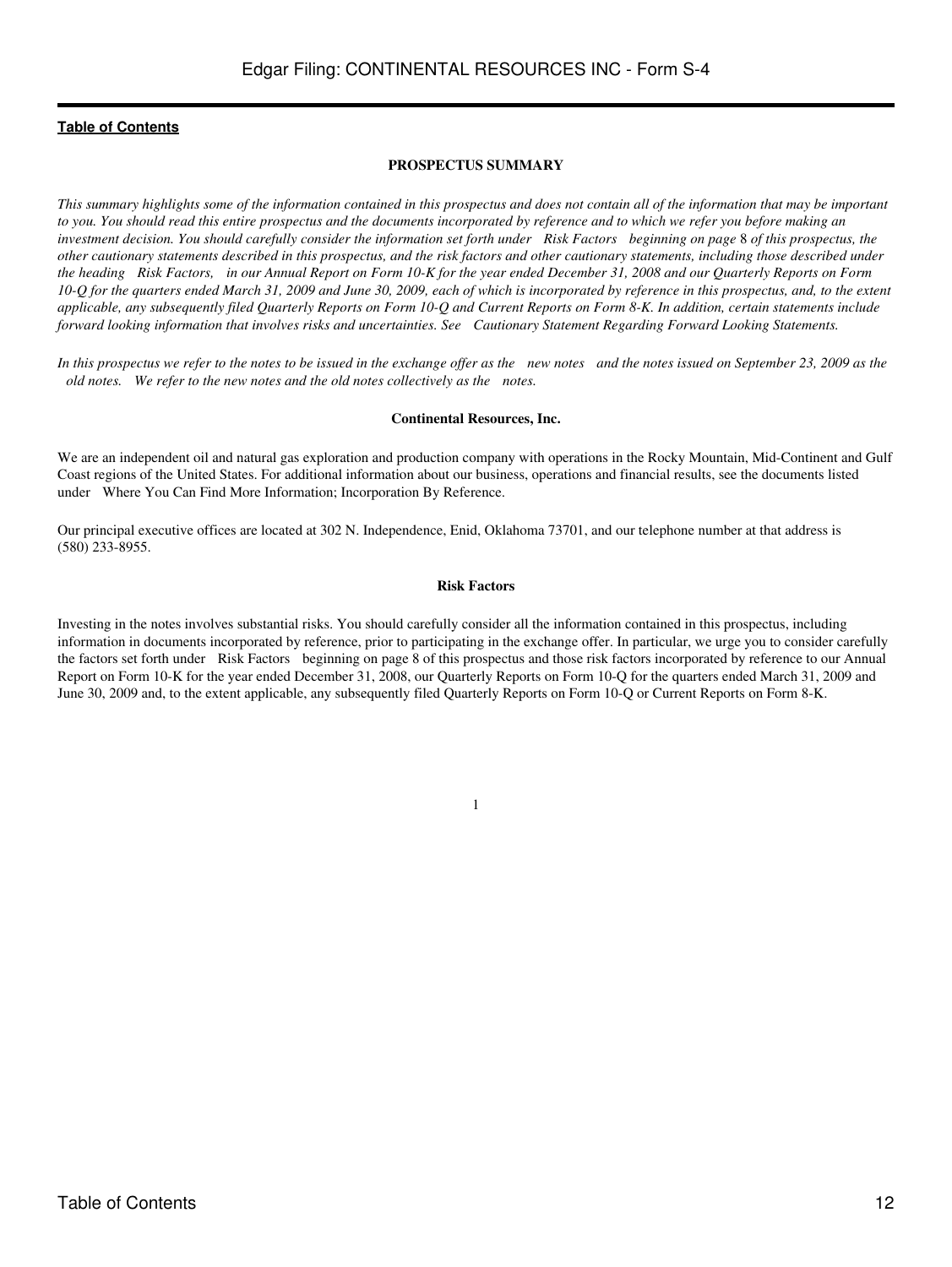# **The Exchange Offer**

On September 23, 2009, we completed a private offering of the old notes. We entered into a registration rights agreement with the initial purchasers in the private offering in which we agreed to deliver to you this prospectus and to use commercially reasonable efforts to complete the exchange offer within 400 days after the date we issued the old notes.

| Exchange Offer                                    | We are offering to exchange new notes for old notes.                                                                                                                                                                                                                                                                                                                                                                                                                                           |
|---------------------------------------------------|------------------------------------------------------------------------------------------------------------------------------------------------------------------------------------------------------------------------------------------------------------------------------------------------------------------------------------------------------------------------------------------------------------------------------------------------------------------------------------------------|
| <b>Expiration Date</b>                            | , 2009,<br>The exchange offer will expire at 5:00 p.m., New York City time, on<br>unless we decide to extend it.                                                                                                                                                                                                                                                                                                                                                                               |
| Condition to the Exchange Offer                   | The registration rights agreement does not require us to accept old notes for exchange if<br>the exchange offer, or the making of any exchange by a holder of the old notes, would<br>violate any applicable law or interpretation of the staff of the Securities and Exchange<br>Commission. The exchange offer is not conditioned on a minimum aggregate principal<br>amount of old notes being tendered.                                                                                    |
| Procedures for Tendering Old Notes                | To participate in the exchange offer, you must follow the procedures established by The<br>Depository Trust Company, which we call DTC, for tendering notes held in book-entry<br>form. These procedures, which we call ATOP, require that (i) the exchange agent receive,<br>prior to the expiration date of the exchange offer, a computer generated message known<br>as an agent s message that is transmitted through DTC s automated tender offer program,<br>and (ii) DTC confirms that: |
|                                                   | DTC has received your instructions to exchange your notes, and                                                                                                                                                                                                                                                                                                                                                                                                                                 |
| Offer,                                            | you agree to be bound by the terms of the letter of transmittal.<br>For more information on tendering your old notes, please refer to the section in this prospectus entitled Exchange Offer Terms of the Exchange<br>Procedures for Tendering, and Description of Notes Book Entry; Delivery and Form.                                                                                                                                                                                        |
| <b>Guaranteed Delivery Procedures</b>             | None.                                                                                                                                                                                                                                                                                                                                                                                                                                                                                          |
| Withdrawal of Tenders                             | You may withdraw your tender of old notes at any time prior to the expiration date. To<br>withdraw, you must submit a notice of withdrawal to the exchange agent using ATOP<br>procedures before 5:00 p.m., New York City time, on the expiration date of the exchange<br>offer. Please refer to the section in this prospectus entitled Exchange Offer Withdrawal of<br>Tenders.                                                                                                              |
| Acceptance of Old Notes and Delivery of New Notes | If you fulfill all conditions required for proper acceptance of old notes, we will accept<br>any and all old notes that you properly tender in the exchange offer on or before 5:00<br>p.m. New York City time on the expiration date. We will return any old note that we do<br>not accept for exchange to you without expense promptly after the expiration date and<br>acceptance of the old notes for exchange. Please refer to the section in this prospectus                             |
| <b>Table of Contents</b>                          | 13                                                                                                                                                                                                                                                                                                                                                                                                                                                                                             |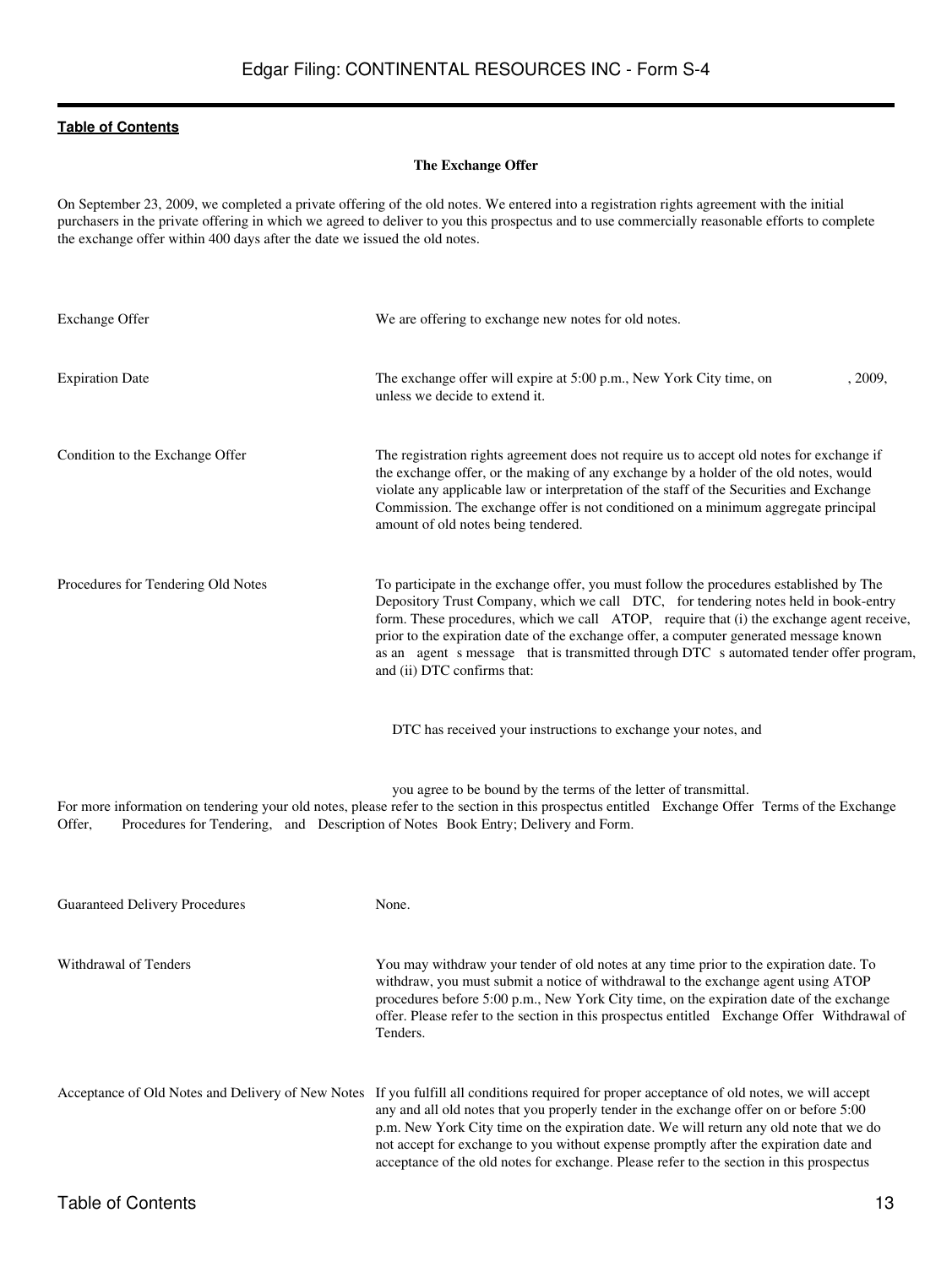# Edgar Filing: CONTINENTAL RESOURCES INC - Form S-4

entitled Exchange Offer Terms of the Exchange Offer.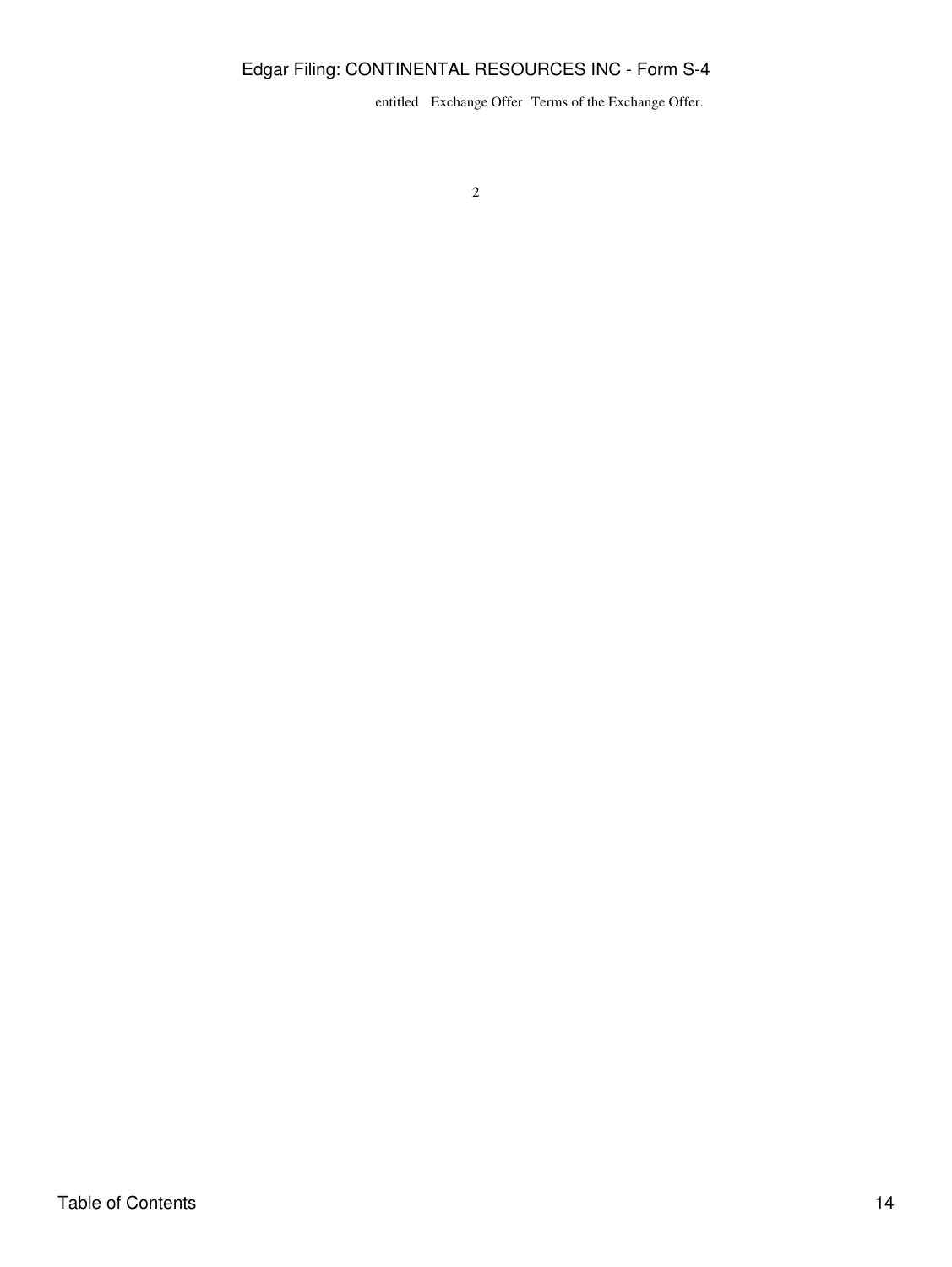| <b>Table of Contents</b>                      |                                                                                                                                                                                                                                                                                                                                                                                                                                                                                                                                                                                                                                             |
|-----------------------------------------------|---------------------------------------------------------------------------------------------------------------------------------------------------------------------------------------------------------------------------------------------------------------------------------------------------------------------------------------------------------------------------------------------------------------------------------------------------------------------------------------------------------------------------------------------------------------------------------------------------------------------------------------------|
| Fees and Expenses                             | We will bear expenses related to the exchange offer. Please refer to the section in this<br>prospectus entitled Exchange Offer Fees and Expenses.                                                                                                                                                                                                                                                                                                                                                                                                                                                                                           |
| Use of Proceeds                               | The issuance of the new notes will not provide us with any new proceeds. We are making<br>this exchange offer solely to satisfy our obligations under our registration rights<br>agreement.                                                                                                                                                                                                                                                                                                                                                                                                                                                 |
| Consequences of Failure to Exchange Old Notes | If you do not exchange your old notes in this exchange offer, you will no longer be able<br>to require us to register the old notes under the Securities Act of 1933 except in limited<br>circumstances provided under the registration rights agreement. In addition, you will not<br>be able to resell, offer to resell or otherwise transfer the old notes unless we have<br>registered the old notes under the Securities Act of 1933, or unless you resell, offer to<br>resell or otherwise transfer them under an exemption from the registration requirements<br>of, or in a transaction not subject to, the Securities Act of 1933. |
| U.S. Federal Income Tax Consequences          | The exchange of new notes for old notes in the exchange offer will not be a taxable event<br>for U.S. federal income tax purposes. Please read Material United States Federal Income<br>Tax Consequences.                                                                                                                                                                                                                                                                                                                                                                                                                                   |
| <b>Exchange Agent</b>                         | We have appointed Wilmington Trust FSB as exchange agent for the exchange offer.<br>You should direct questions and requests for assistance, requests for additional copies of<br>this prospectus or the letter of transmittal to the exchange agent addressed as follows:<br>Wilmington Trust FSB, c/o Wilmington Trust Company, Corporate Capital Markets,<br>Rodney Square North, 1100 N. Market Street, Wilmington, DE 19890-1626. Eligible<br>institutions may make requests by facsimile at (302) 636-4139 and may confirm facsimile<br>delivery by calling (302) 636-6181.                                                           |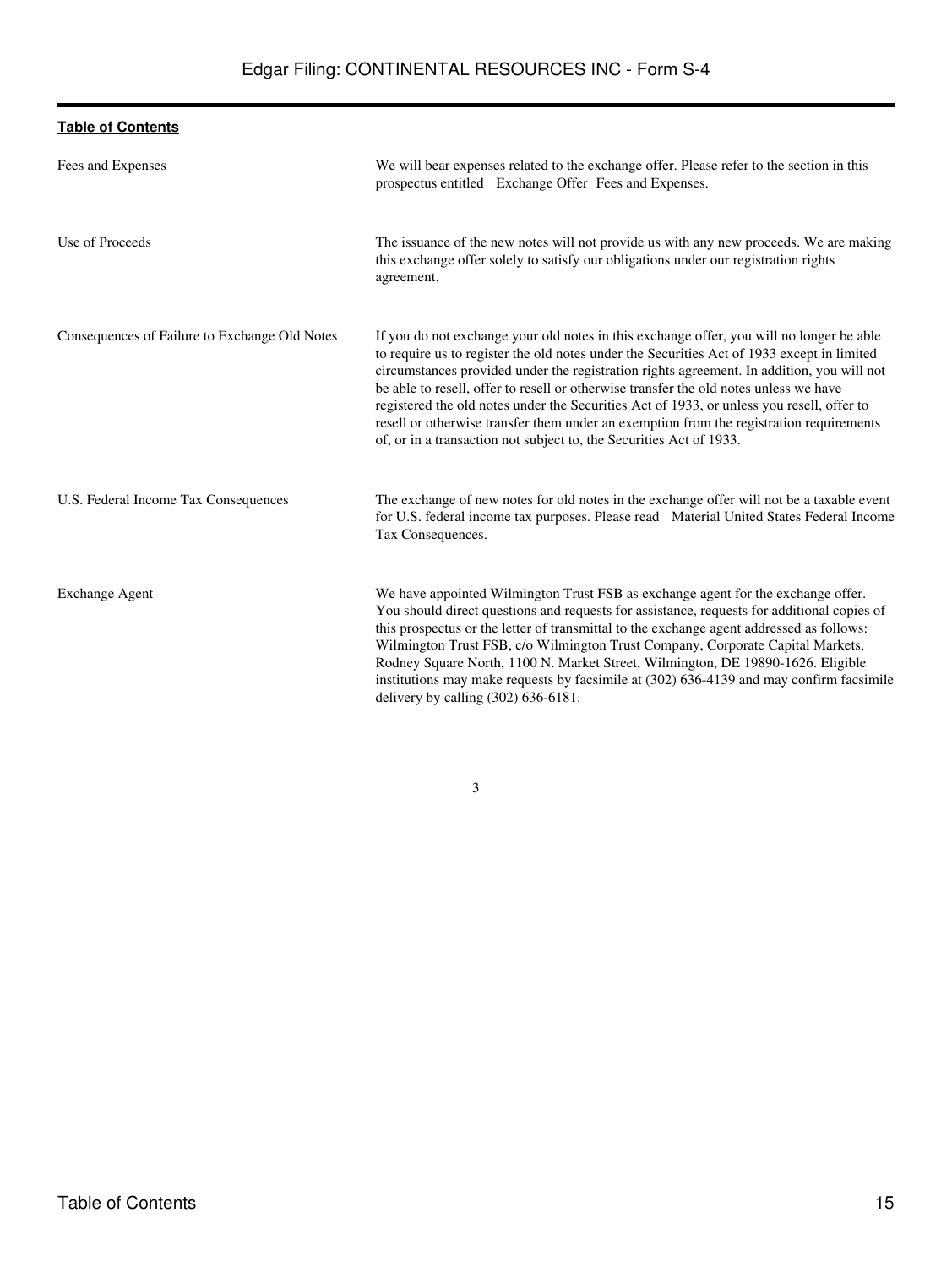#### **Terms of the New Notes**

The new notes will be identical to the old notes except that the new notes are registered under the Securities Act of 1933 and will not have restrictions on transfer, registration rights or provisions for additional interest. The new notes will evidence the same debt as the old notes, and the same indenture will govern the new notes and the old notes.

The following summary contains basic information about the new notes and is not intended to be complete. It does not contain all information that may be important to you. For a more complete understanding of the new notes, please refer to the section entitled Description of Notes in this prospectus.

| <b>Issuer</b>                 | Continental Resources, Inc.                                                                                                                                                                                                                                                                                                                                                                                                                                                                                                                                                                                                      |
|-------------------------------|----------------------------------------------------------------------------------------------------------------------------------------------------------------------------------------------------------------------------------------------------------------------------------------------------------------------------------------------------------------------------------------------------------------------------------------------------------------------------------------------------------------------------------------------------------------------------------------------------------------------------------|
| Securities Offered            | \$300 million aggregate principal amount of 8.25% senior notes due 2019.                                                                                                                                                                                                                                                                                                                                                                                                                                                                                                                                                         |
| Maturity                      | October 1, 2019.                                                                                                                                                                                                                                                                                                                                                                                                                                                                                                                                                                                                                 |
| <b>Interest Payment Dates</b> | Interest on the notes will be paid semi-annually in arrears on April 1 and October 1 and of<br>each year commencing on April 1, 2010. Interest on each new note will accrue from the<br>last interest payment date on which interest was paid on the old note tendered in<br>exchange thereof, or, if no interest has been paid on the old note, from the date of the<br>original issue of the old note.                                                                                                                                                                                                                         |
| Guarantees                    | The payment of the principal, premium and interest on the new notes will be fully and<br>unconditionally guaranteed on a senior unsecured basis by our sole existing subsidiary,<br>Banner Pipeline Company, L.L.C., which currently has no independent assets or<br>operations, and by certain of our future restricted subsidiaries. Any guarantees will be<br>unsecured senior indebtedness of our subsidiary guarantors and will have the same<br>ranking with respect to the indebtedness of our subsidiary guarantors as the new notes<br>will have with respect to our indebtedness. See Description of Notes Guarantees. |
| Ranking                       | The new notes will be our general unsecured senior obligations. The new notes will:                                                                                                                                                                                                                                                                                                                                                                                                                                                                                                                                              |
|                               | rank equally in right of payment with all of our existing and future senior<br>indebtedness;                                                                                                                                                                                                                                                                                                                                                                                                                                                                                                                                     |
|                               | rank senior in right of payment to any of our future subordinated indebtedness; and                                                                                                                                                                                                                                                                                                                                                                                                                                                                                                                                              |
|                               | effectively rank junior in right of payment to all of our and any guarantor s existing and<br>future secured indebtedness and other obligations, including borrowings under our<br>revolving credit facility, to the extent of the value of the assets securing such<br>indebtedness and other obligations.                                                                                                                                                                                                                                                                                                                      |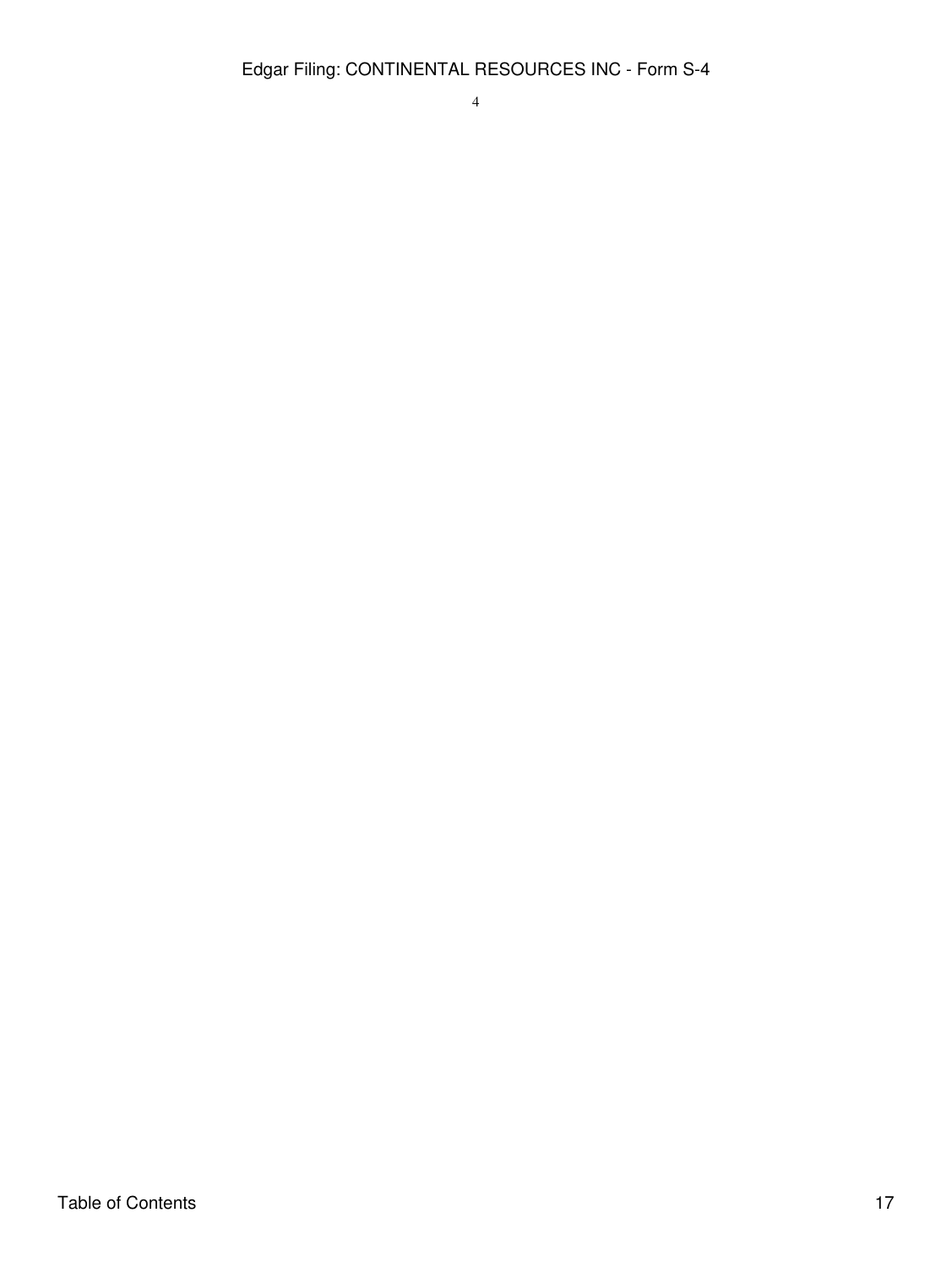# **Table of C**

| <u>Table of Contents</u>     |                                                                                                                                                                                                                                                                                                                                                                                                                                                                                                                                                                                                                                                                                                |
|------------------------------|------------------------------------------------------------------------------------------------------------------------------------------------------------------------------------------------------------------------------------------------------------------------------------------------------------------------------------------------------------------------------------------------------------------------------------------------------------------------------------------------------------------------------------------------------------------------------------------------------------------------------------------------------------------------------------------------|
| <b>Optional Redemption</b>   | We will have the option to redeem the new notes, in whole or in part, at any time on or<br>after October 1, 2014, in each case at the redemption prices described in this prospectus<br>under the heading Description of Notes Optional Redemption, together with any accrued<br>and unpaid interest to the date of redemption.                                                                                                                                                                                                                                                                                                                                                                |
|                              | Prior to October 1, 2014, we may redeem the new notes, in whole or in part, at a make-whole redemption price described under Description of<br>Notes Optional Redemption, together with any accrued and unpaid interest to the date of redemption.                                                                                                                                                                                                                                                                                                                                                                                                                                             |
|                              | In addition, prior to October 1, 2012, we may, at any time or from time to time, redeem up to 35% of the aggregate principal amount of the notes<br>with the net proceeds of certain equity offerings at a redemption price equal to 108.25% of the principal amount of the new notes, plus any<br>accrued and unpaid interest to the date of redemption, if at least 65% of the aggregate principal amount of the notes issued under the indenture<br>for the notes remains outstanding after such redemption, we mail notice of redemption no later than 60 days after the closing of the equity<br>offering and the redemption occurs within 90 days of the closing of the equity offering. |
| Mandatory Offers to Purchase | Upon the occurrence of a change of control, holders of the new notes will have the right<br>to require us to purchase all or a portion of the new notes at a price equal to $101\%$ of the<br>principal amount, together with any accrued and unpaid interest to the date of purchase.<br>In connection with certain asset dispositions, we will be required to use the proceeds of<br>the asset dispositions to make an offer to purchase the new notes at $100\%$ of the principal<br>amount, together with any accrued and unpaid interest to the date of purchase.                                                                                                                         |
| Certain Covenants            | We will issue the new notes under an indenture, dated September 23, 2009, with<br>Wilmington Trust FSB, as trustee. The indenture, among other things, limits our ability<br>and the ability of our restricted subsidiaries to:                                                                                                                                                                                                                                                                                                                                                                                                                                                                |
|                              | incur, assume or guarantee additional indebtedness or issue redeemable stock;                                                                                                                                                                                                                                                                                                                                                                                                                                                                                                                                                                                                                  |
|                              | pay dividends on stock, repurchase stock or redeem subordinated debt;                                                                                                                                                                                                                                                                                                                                                                                                                                                                                                                                                                                                                          |
|                              | make investments;                                                                                                                                                                                                                                                                                                                                                                                                                                                                                                                                                                                                                                                                              |
|                              | enter into transactions with affiliates;                                                                                                                                                                                                                                                                                                                                                                                                                                                                                                                                                                                                                                                       |
|                              | create liens on our assets;                                                                                                                                                                                                                                                                                                                                                                                                                                                                                                                                                                                                                                                                    |
|                              | sell or otherwise dispose of assets, including capital stock of subsidiaries;                                                                                                                                                                                                                                                                                                                                                                                                                                                                                                                                                                                                                  |
|                              | restrict dividends, loans or other asset transfers from our restricted subsidiaries;                                                                                                                                                                                                                                                                                                                                                                                                                                                                                                                                                                                                           |
|                              |                                                                                                                                                                                                                                                                                                                                                                                                                                                                                                                                                                                                                                                                                                |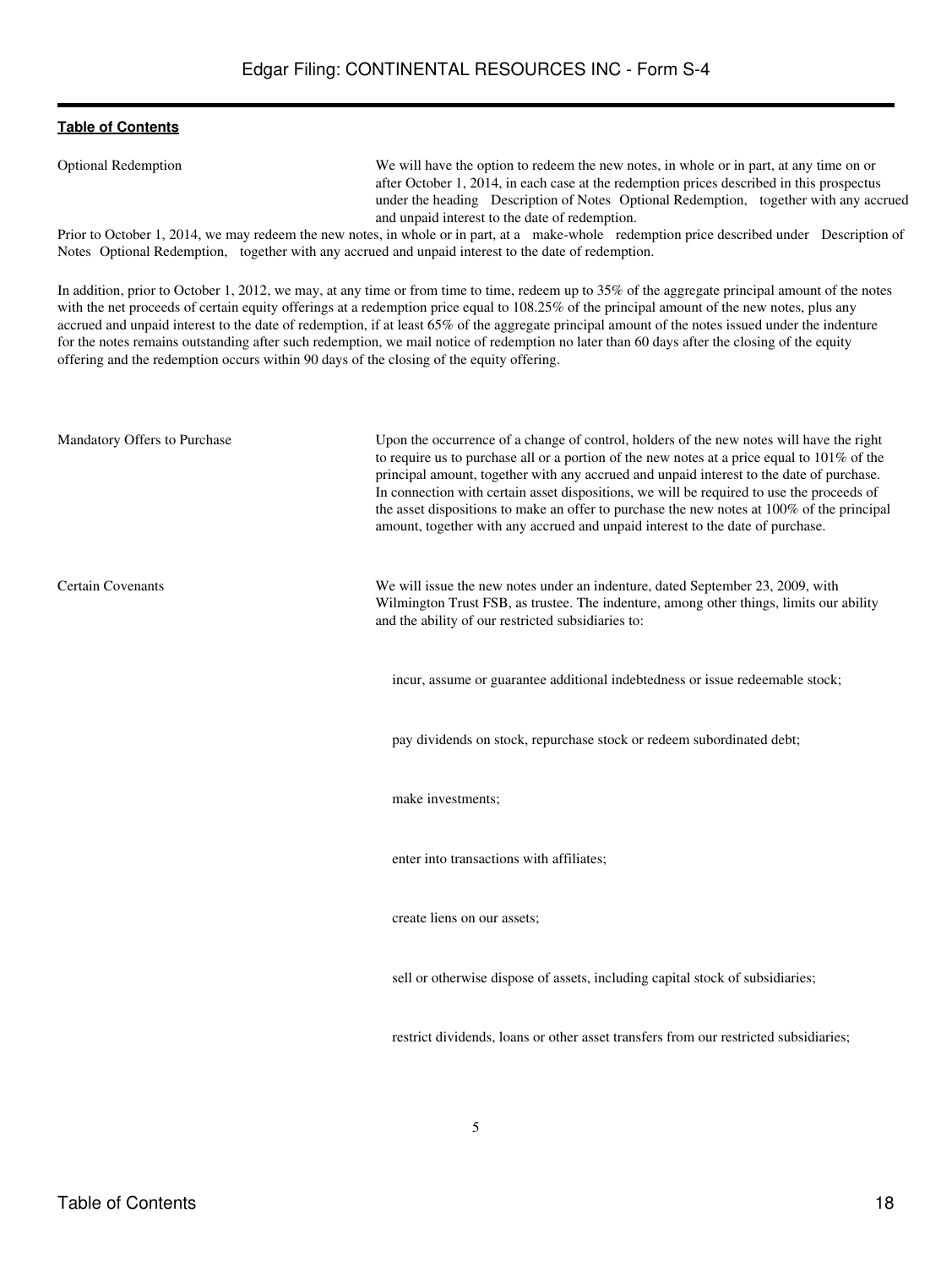| <b>Table of Contents</b>                                                                                                                                                            |                                                                                                                                                                                                                                                                                                                                                                                                                                    |  |  |  |  |
|-------------------------------------------------------------------------------------------------------------------------------------------------------------------------------------|------------------------------------------------------------------------------------------------------------------------------------------------------------------------------------------------------------------------------------------------------------------------------------------------------------------------------------------------------------------------------------------------------------------------------------|--|--|--|--|
|                                                                                                                                                                                     | enter into new lines of business; and                                                                                                                                                                                                                                                                                                                                                                                              |  |  |  |  |
| However, many of these covenants will terminate if:                                                                                                                                 | consolidate with or merge with or into, or sell all or substantially all of our properties<br>to, another person.                                                                                                                                                                                                                                                                                                                  |  |  |  |  |
|                                                                                                                                                                                     | both Standard & Poor s Ratings Services and Moody s Investors Service, Inc. assign the<br>notes an investment grade rating;                                                                                                                                                                                                                                                                                                        |  |  |  |  |
|                                                                                                                                                                                     | our bank credit facility is no longer secured; and                                                                                                                                                                                                                                                                                                                                                                                 |  |  |  |  |
| no default under the indenture exists.<br>These covenants are subject to important exceptions and qualifications, which are described under Description of Notes Certain Covenants. |                                                                                                                                                                                                                                                                                                                                                                                                                                    |  |  |  |  |
| the New Notes                                                                                                                                                                       | Transfer Restrictions; Absence of a Public Market for The new notes generally will be freely transferable, but will also be new securities for<br>which there will not initially be a market. There can be no assurance as to the<br>development or liquidity of any market for the new notes. We do not intend to apply for a<br>listing of the new notes on any securities exchange or any automated dealer quotation<br>system. |  |  |  |  |
| <b>Risk Factors</b>                                                                                                                                                                 | Investing in the new notes involves risks. See Risk Factors beginning on page 8 for a<br>discussion of certain factors you should consider in evaluating an investment in the new<br>notes.                                                                                                                                                                                                                                        |  |  |  |  |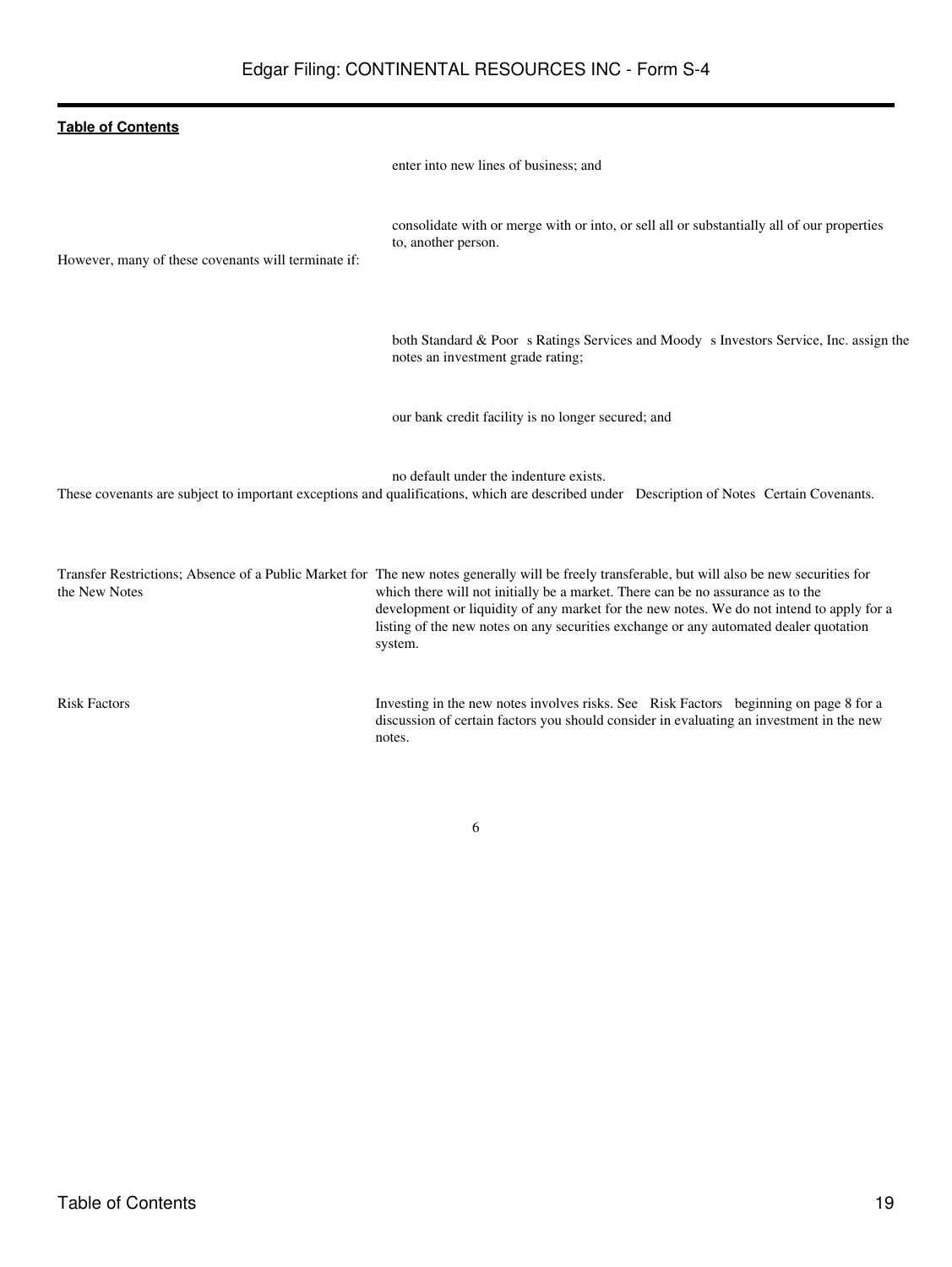## **Ratios of Earnings to Fixed Charges**

The following table sets forth our ratios of consolidated earnings to fixed charges for the periods presented:

|                                    | <b>Six Months Ended</b><br><b>June 30.</b> |      |                   | <b>Year Ended December 31.</b> |      |                         |      |      |
|------------------------------------|--------------------------------------------|------|-------------------|--------------------------------|------|-------------------------|------|------|
|                                    | Pro forma<br>2009                          | 2009 | Pro forma<br>2008 | 2008                           | 2007 | 2006                    | 2005 | 2004 |
| Ratio of earnings to fixed charges |                                            |      | 19.3(1)           | 43.6x                          |      | $23.9x$ $23.4x$ $14.7x$ |      | 2.1x |

(1) Adjusted to give effect to a pro forma increase in interest expense resulting from the issuance of the notes on September 23, 2009 and the utilization of the net proceeds from the sale of the notes to repay indebtedness that was outstanding under our revolving credit facility during the six months ended June 30, 2009 and year ended December 31, 2008 as if the issuance of the notes had occurred on January 1, 2009 and January 1, 2008, respectively. On a pro forma basis earnings for the six months ended June 30, 2009 would have been insufficient to cover fixed charges by \$30.2 million.

(2) Earnings for the six months ended June 30, 2009 were insufficient to cover fixed charges by \$30.4 million.

For purposes of computing the ratio of earnings to fixed charges, earnings consists of pretax income from continuing operations plus fixed charges (excluding capitalized interest). Fixed charges represents interest incurred (whether expensed or capitalized), amortization of debt expense and that portion of rental expense on operating leases deemed to be the equivalent of interest.

We did not have any preferred stock outstanding and there were no preferred stock dividends paid or accrued during the periods presented above.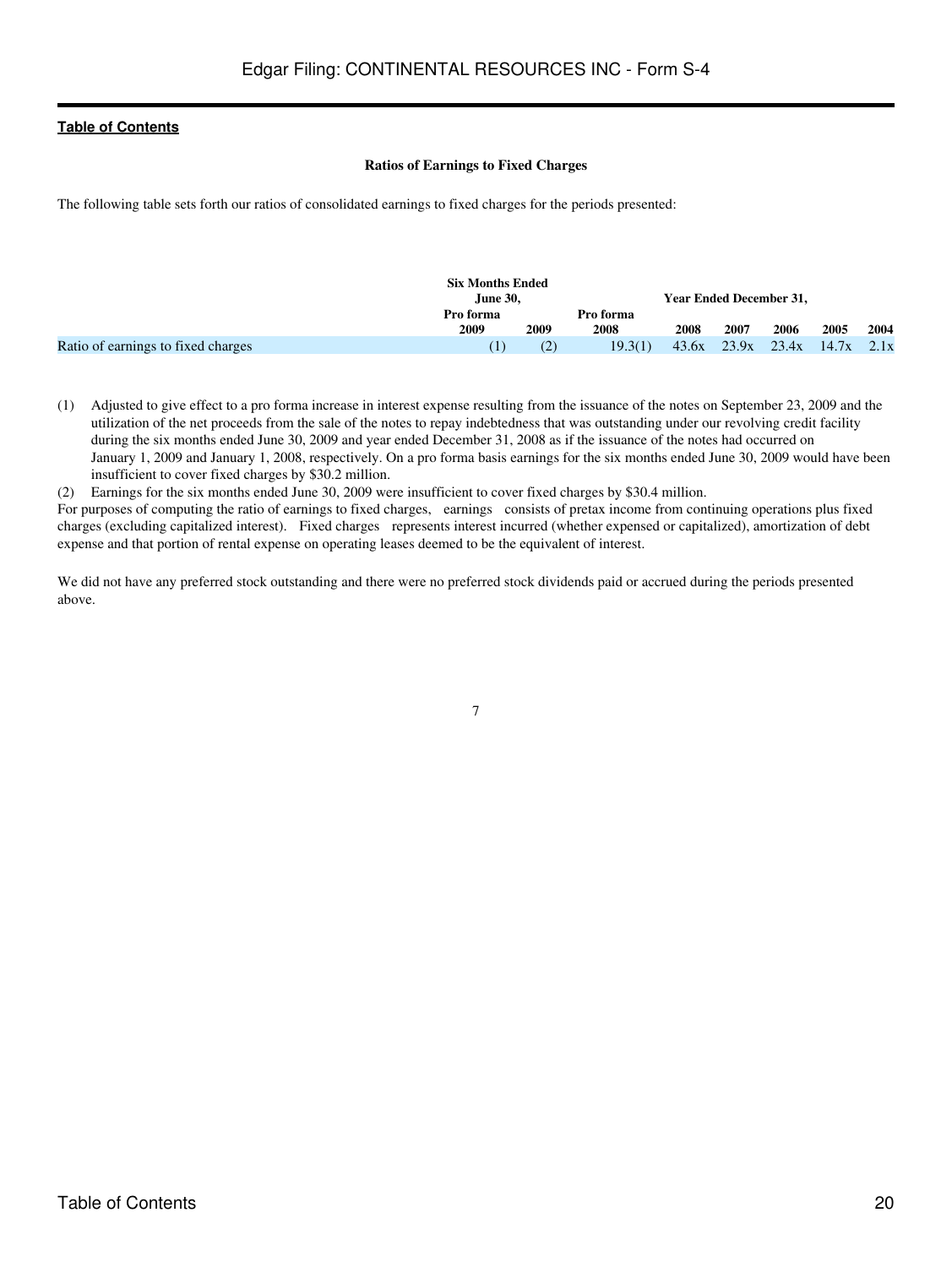## **RISK FACTORS**

<span id="page-20-0"></span>*Investing in the notes involves risks. You should carefully consider the information included or incorporated by reference in this prospectus, including the matters addressed under Cautionary Statement Regarding Forward Looking Statements, and the following risks before investing in the notes. In addition, you should read the risk factors in our Annual Report on Form 10-K for the year ended December 31, 2008, our Quarterly Reports on Form 10-Q for the periods ended March 31, 2009 and June 30, 2009, which are incorporated by reference in this prospectus and, to the extent applicable, any subsequently filed Quarterly Reports on Form 10-Q or Current Reports on Form 8-K.*

*We are subject to certain risks and hazards due to the nature of the business activities we conduct. The risks mentioned in the preceding paragraph, any of which could materially and adversely affect our business, financial condition, cash flows, and results of operations, are not the only risks we face. We may experience additional risks and uncertainties not currently known to us; or, as a result of developments occurring in the future, conditions that we currently deem to be immaterial may also materially and adversely affect our business, financial condition, cash flows, and results of operations.*

#### **Risks Relating to the Notes**

#### *If you do not properly tender your old notes, you will continue to hold unregistered old notes and your ability to transfer old notes will remain restricted and may be adversely affected.*

We will only issue new notes in exchange for old notes that you timely and properly tender. Therefore, you should allow sufficient time to ensure timely delivery of the old notes and you should carefully follow the instructions on how to tender your old notes. Neither we nor the exchange agent is required to tell you of any defects or irregularities with respect to your tender of old notes.

If you do not exchange your old notes for new notes pursuant to the exchange offer, the old notes you hold will continue to be subject to the existing transfer restrictions. In general, you may not offer or sell the old notes except under an exemption from, or in a transaction not subject to, the Securities Act of 1933 and applicable state securities laws. We do not plan to register old notes under the Securities Act of 1933 unless our registration rights agreement with the initial purchasers of the old notes requires us to do so. Further, if you continue to hold any old notes after the exchange offer is consummated, you may have trouble selling them because there will be fewer of these notes outstanding.

#### *We may not be able to generate sufficient cash to service all of our indebtedness, including the notes, and may be forced to take other actions to satisfy our obligations under our indebtedness, which may not be successful.*

Our ability to make scheduled payments on or to refinance our debt obligations depends on our financial condition and operating performance, which is subject to prevailing economic and competitive conditions and to certain financial, business and other factors beyond our control. We may not be able to maintain a level of cash flows from operating activities sufficient to permit us to pay the principal, premium, if any, and interest on our indebtedness, including the notes.

If our cash flows and capital resources are insufficient to fund our debt service obligations, we may be forced to reduce or delay investments and capital expenditures, or to sell assets, seek additional capital or restructure or refinance our indebtedness, including the notes. Our ability to restructure or refinance our debt will depend on the condition of the capital markets and our financial condition at such time. Any refinancing of our debt could be at higher interest rates and may require us to comply with more onerous covenants, which could further restrict our business operations. The terms of existing or future debt instruments and the indenture governing the notes may restrict us from adopting some of these alternatives. In addition, any failure to make payments of interest and principal on our outstanding indebtedness on a timely basis would likely result in a reduction of our credit rating, which could harm our ability to incur additional indebtedness. In the absence of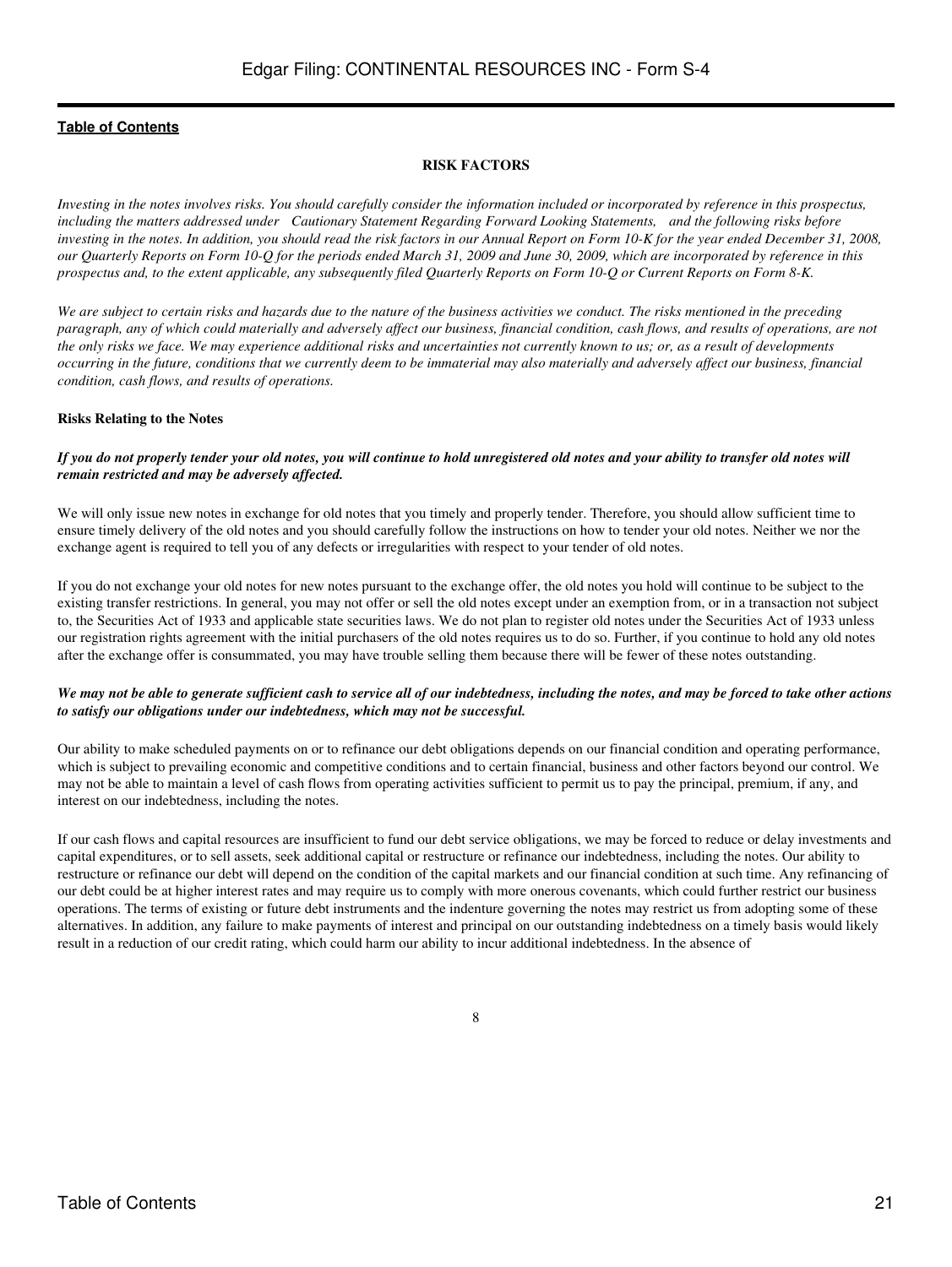such operating results and resources, we could face substantial liquidity problems and might be required to dispose of material assets or operations to meet our debt service and other obligations. Our revolving credit facility and the indenture governing the notes offered hereby restrict our ability to dispose of assets and use the proceeds from the disposition. We may not be able to consummate those dispositions or to obtain the proceeds that we could realize from them and these proceeds may not be adequate to meet any debt service obligations then due. These alternative measures may not be successful and may not permit us to meet our scheduled debt service obligations.

*If we are unable to comply with the restrictions and covenants in the agreements governing our notes, including the notes offered hereunder, and other debt, there could be a default under the terms of these agreements, which could result in an acceleration of payment of funds that we have borrowed and would impact our ability to make principal and interest payments on the notes.*

If we are unable to comply with the restrictions and covenants in the agreements governing our notes or in current or future debt financing agreements, there could be a default under the terms of these agreements. Our ability to comply with these restrictions and covenants, including meeting financial ratios and tests, may be affected by events beyond our control. As a result, we cannot assure you that we will be able to comply with these restrictions and covenants or meet these tests. Any default under the agreements governing our indebtedness, including a default under our revolving credit facility, that is not waived by the required lenders, and the remedies sought by the holders of such indebtedness, could prevent us from paying principal, premium, if any, and interest on the notes and substantially decrease the market value of the notes. If we are unable to generate sufficient cash flow and are otherwise unable to obtain funds necessary to meet required payments of principal, premium, if any, and interest on our indebtedness, or if we otherwise fail to comply with the various covenants, including financial and operating covenants in the instruments governing our indebtedness (including covenants in our revolving credit facility and the indenture governing the notes), we could be in default under the terms of the agreements governing such indebtedness, including our revolving credit facility and the indenture governing the notes. In the event of such default:

the holders of such indebtedness could elect to declare all the funds borrowed thereunder to be due and payable, together with accrued and unpaid interest;

the lenders under our revolving credit facility could elect to terminate their commitments thereunder, cease making further loans and institute foreclosure proceedings against our assets; and

#### we could be forced into bankruptcy or liquidation.

If our operating performance declines, we may in the future need to obtain waivers from the required lenders under our revolving credit facility to avoid being in default. If we breach our covenants under our revolving credit facility and seek a waiver, we may not be able to obtain a waiver from the required lenders. If this occurs, we would be in default under our revolving credit facility, the lenders could exercise their rights, as described above, and we could be forced into bankruptcy or liquidation. Our revolving credit facility contains certain covenants that may inhibit our ability to make certain investments, incur additional indebtedness and engage in certain transactions, which could adversely affect our ability to meet our future goals.

#### *Your ability to transfer the notes may be limited by the absence of an active trading market, and there is no assurance that any active trading market will develop for the notes.*

The old notes have not been registered under the Securities Act of 1933, and may not be resold by holders thereof unless the old notes are subsequently registered or an exemption from the registration requirements of the Securities Act is available. However, we cannot assure you that, even following registration or exchange of the old notes for new notes, that an active trading market for the old notes or the new notes will exist, and we will have no obligation to create such a market. At the time of the private placement of the old notes, the initial purchasers advised us that they intended to make a market in the old notes and, if issued, the new notes. The initial purchasers are not obligated, however, to make a market in the old notes or the new notes and any market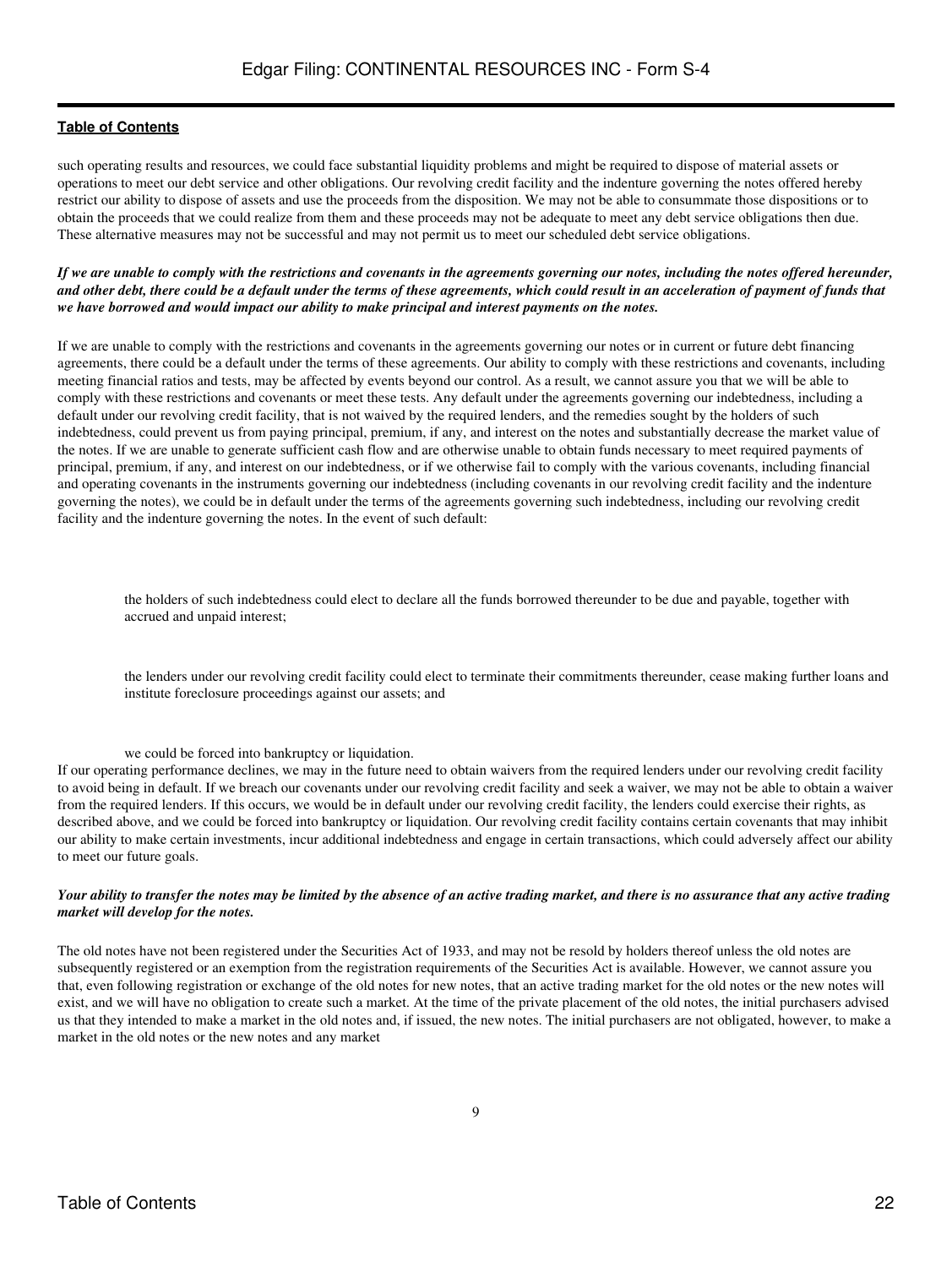making may be discontinued at any time at their sole discretion. No assurance can be given as to the liquidity of or trading market for the old notes or the new notes.

The liquidity of any trading market for the notes and the market price quoted for the notes will depend upon the number of holders of the notes, the overall market for high yield securities, our financial performance or prospects or the prospects for companies in our industry generally, the interest of securities dealers in making a market in the notes and other factors.

#### *We may not be able to repurchase the notes in certain circumstances.*

Under the terms of the indenture, you may require us to repurchase all or a portion of your notes if we sell certain assets or in the event of a change of control. We may not have enough funds to pay the repurchase price on a purchase date (in which case, we could be required to issue common stock to pay the repurchase price). Our existing and any future credit agreements or other debt agreements to which we become a party may provide that our obligation to purchase or redeem the notes would be an event of default under such agreement. As a result, we may be restricted or prohibited from repurchasing or redeeming the notes. If we are prohibited from repurchasing or redeeming the notes, we could seek the consent of our then-existing lenders to repurchase or redeem the notes or we could attempt to refinance the borrowings that contain such prohibition. If we are unable to obtain a consent or refinance the debt, we could not repurchase or redeem the notes. Our failure to redeem tendered notes would constitute a default under the Indenture and might constitute a default under the terms of other indebtedness that we incur.

In a recent decision, the Chancery Court of Delaware raised the possibility that a change of control put right occurring as a result of a failure to have continuing directors comprising a majority of a board of directors may be unenforceable on public policy grounds.

The term change of control is limited to certain specified transactions and may not include other events that might adversely affect our financial condition. Our obligation to repurchase the notes upon a change of control would not necessarily afford holders of notes protection in the event of a highly leveraged transaction, reorganization, merger or similar transaction involving us.

#### *Any guarantees of the notes by our subsidiaries could be deemed fraudulent conveyances under certain circumstances, and a court may subordinate or void the subsidiary guarantees.*

Our only existing subsidiary, Banner Pipeline Company, L.L.C., is the sole initial subsidiary guarantor of the notes. In certain circumstances, any of our future subsidiaries may be required to guarantee the notes. A court could subordinate or void the subsidiary guarantees under various fraudulent conveyance or fraudulent transfer laws. Generally, to the extent that a U.S. court was to find that at the time one of our subsidiaries entered into a subsidiary guarantee and either:

the subsidiary incurred the guarantee with the intent to hinder, delay, or defraud any present or future creditor, or contemplated insolvency with a design to favor one or more creditors to the exclusion of others; or

the subsidiary did not receive fair consideration or reasonably equivalent value for issuing the subsidiary guarantee and, at the time it issued the subsidiary guarantee, the subsidiary:

was insolvent or became insolvent as a result of issuing the subsidiary guarantee,

was engaged or about to engage in a business or transaction for which the remaining assets of the subsidiary constituted unreasonably small capital, or

intended to incur, or believed that it would incur, debts beyond its ability to pay those debts as they matured, then the court could void or subordinate the subsidiary guarantee in favor of the subsidiary s other obligations.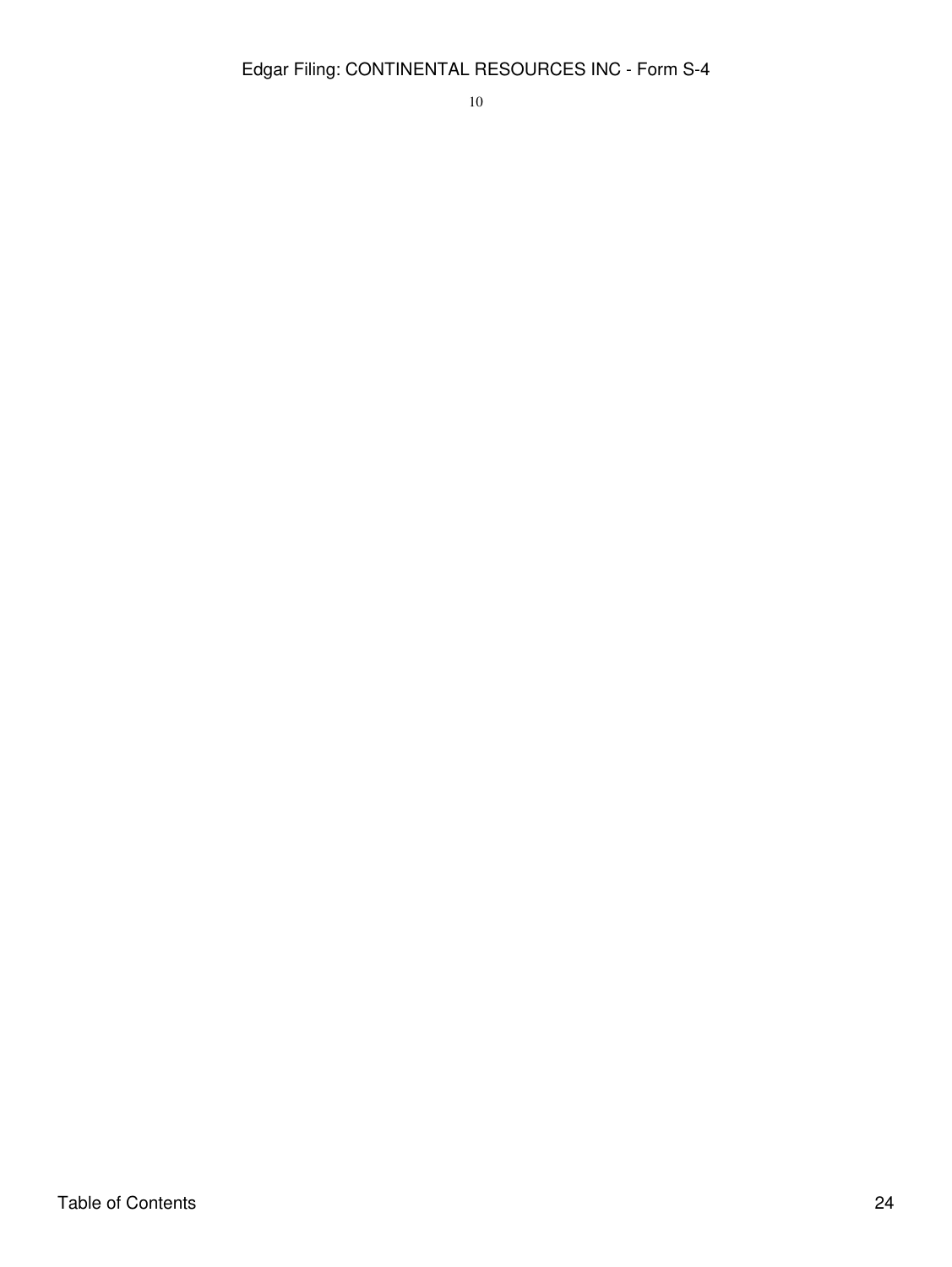A legal challenge of a subsidiary guarantee on fraudulent conveyance grounds may focus, among other things, on the benefits, if any, the subsidiary realized as a result of our issuing the notes. To the extent a subsidiary guarantee is voided as a fraudulent conveyance or held unenforceable for any other reason, the holders of the notes would not have any claim against that subsidiary and would be creditors solely of us and any other subsidiary guarantors whose guarantees are not held unenforceable.

# *Many of the covenants contained in the indenture will terminate if the notes are rated investment grade by both Standard & Poor s Ratings* **Services and Moody s Investors Service, Inc.**

Many of the covenants in the indenture governing the notes will terminate if the notes are rated investment grade by both Standard & Poor s Ratings Services and Moody s Investors Service, Inc., provided at such time our revolving credit facility is unsecured and no default under the indenture has occurred and is continuing. These covenants will restrict, among other things, our ability to pay dividends, to incur debt and to enter into certain other transactions. There can be no assurance that the notes will ever be rated investment grade, or that if they are rated investment grade, that the notes will maintain such ratings. However, termination of these covenants would allow us to engage in certain transactions that would not be permitted while these covenants were in force. Please read Description of Notes Certain Covenants Covenant Termination.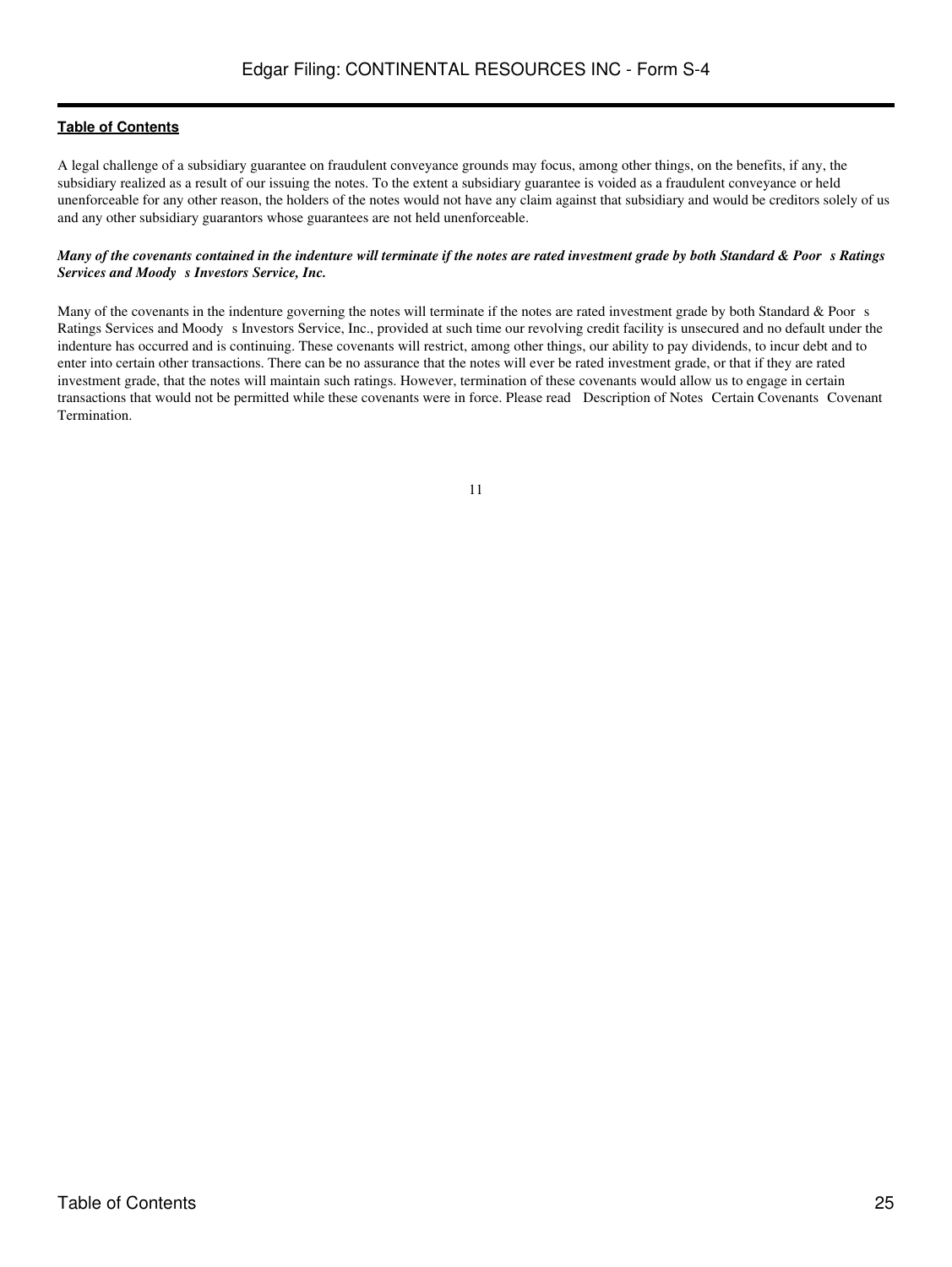#### **EXCHANGE OFFER**

#### <span id="page-25-0"></span>**Purpose and Effect of the Exchange Offer**

At the closing of the offering of the old notes, we entered into a registration rights agreement with the initial purchasers pursuant to which we agreed, for the benefit of the holders of the old notes, at our cost, to do the following:

file an exchange offer registration statement with the SEC with respect to the exchange offer for the new notes, and

use commercially reasonable efforts to have the exchange offer completed by the  $400<sup>th</sup>$  day following issuance of the notes. Additionally, we agreed to offer the new notes in exchange for surrender of the old notes upon the SEC s declaring the exchange offer registration statement effective. We agreed to use commercially reasonable efforts to cause the exchange offer registration statement to be effective continuously, and to keep the exchange offer open for a period of not less than 20 business days.

For each old note surrendered to us pursuant to the exchange offer, the holder of such old note will receive a new note having a principal amount equal to that of the surrendered old note. Interest on each new note will accrue from the last interest payment date on which interest was paid on the surrendered old note or, if no interest has been paid on such old note, from September 23, 2009. The registration rights agreement also provides an agreement to include in the prospectus for the exchange offer certain information necessary to allow a broker-dealer who holds old notes that were acquired for its own account as a result of market-making activities or other ordinary course trading activities (other than old notes acquired directly from us or one of our affiliates) to exchange such old notes pursuant to the exchange offer and to satisfy the prospectus delivery requirements in connection with resales of new notes received by such broker-dealer in the exchange offer. We agreed to use commercially reasonable efforts to maintain the effectiveness of the exchange offer registration statement for these purposes for a period of 180 days after the completion of the exchange offer, which period may be extended under certain circumstances.

The preceding agreement is needed because any broker-dealer who acquires old notes for its own account as a result of market-making activities or other trading activities is required to deliver a prospectus meeting the requirements of the Securities Act. This prospectus covers the offer and sale of the new notes pursuant to the exchange offer and the resale of new notes received in the exchange offer by any broker-dealer who held old notes acquired for its own account as a result of market-making activities or other trading activities other than old notes acquired directly from us or one of our affiliates.

Based on interpretations by the staff of the SEC set forth in no-action letters issued to third parties, we believe that the new notes issued pursuant to the exchange offer would in general be freely tradable after the exchange offer without further registration under the Securities Act. However, any purchaser of old notes who is an affiliate of ours or who intends to participate in the exchange offer for the purpose of distributing the related new notes:

will not be able to rely on the interpretation of the staff of the SEC,

will not be able to tender its old notes in the exchange offer, and

must comply with the registration and prospectus delivery requirements of the Securities Act in connection with any sale or transfer of the old notes unless such sale or transfer is made pursuant to an exemption from such requirements.

Each holder of the old notes (other than certain specified holders) who desires to exchange old notes for the new notes in the exchange offer will be required to make the representations described below under Procedures for Tendering Your Representations to Us.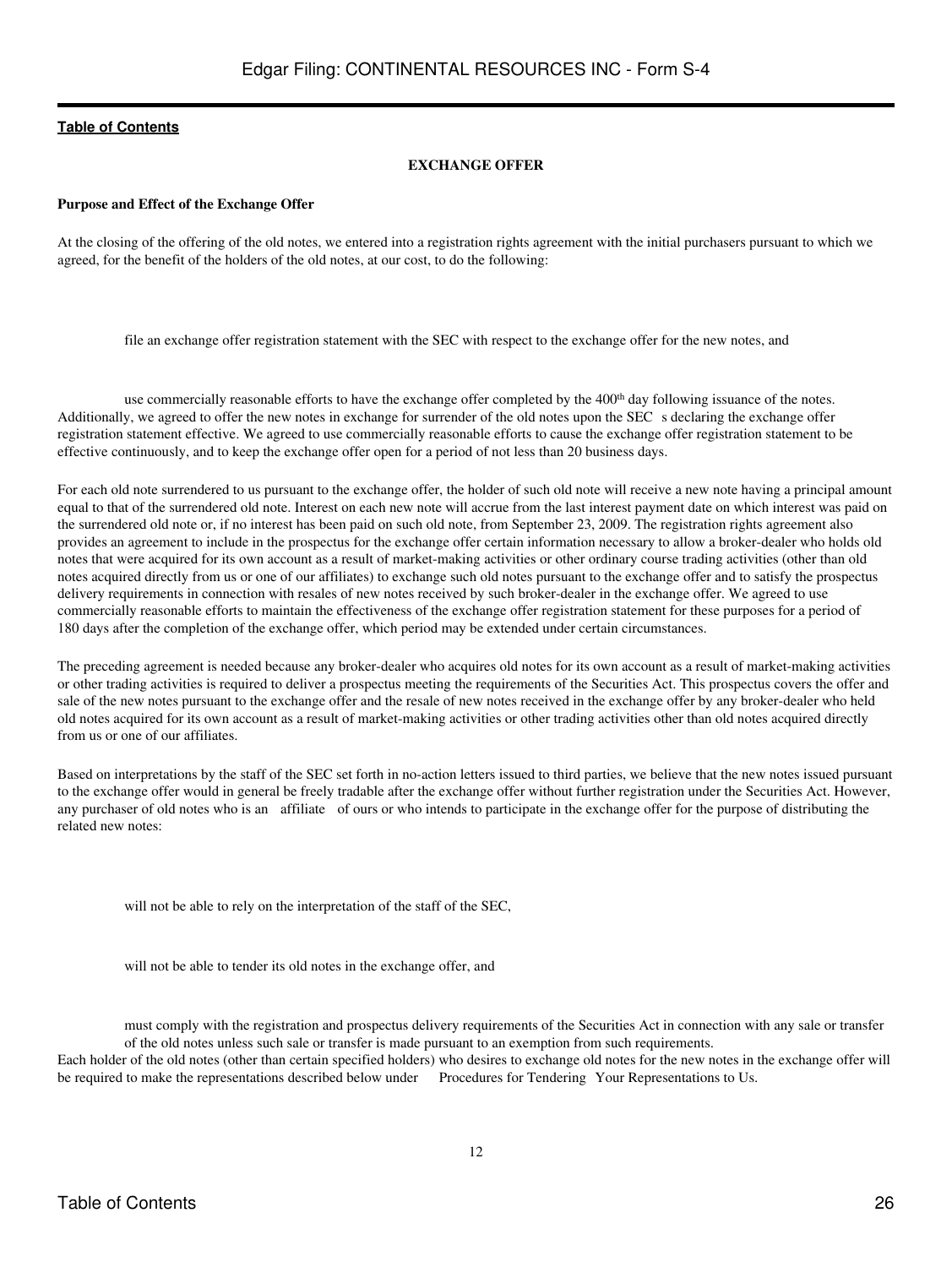We further agreed to file with the SEC a shelf registration statement to register for public resale of old notes held by any holder who provides us with certain information for inclusion in the shelf registration statement if:

the exchange offer is not permitted by applicable law or SEC policy, or

the exchange offer is not for any reason completed by the 400<sup>th</sup> day following the date of issuance of the notes, or

upon completion of the exchange offer, any initial purchaser shall so request in connection with any offering or sale of notes. We have agreed to use commercially reasonable efforts to keep the shelf registration statement continuously effective until the earlier of one year following its effective date and such time as all notes covered by the shelf registration statement have been sold. We refer to this period as the shelf effectiveness period.

The registration rights agreement provides that, in the event that either the exchange offer is not completed or the shelf registration statement, if required, is not declared effective (or does not automatically become effective) on or prior to the 400<sup>th</sup> calendar day following the date of issuance of the notes, the interest rate on the old notes will be increased by 1.00% per annum until the exchange offer is completed or the shelf registration statement is declared effective (or automatically becomes effective) under the Securities Act, at which time the increased interest shall cease to accrue.

If the shelf registration statement has been declared effective (or automatically becomes effective) and thereafter either ceases to be effective or the prospectus contained therein ceases to be usable for resales of the notes at any time during the shelf effectiveness period, and such failure to remain effective or usable for resales of the notes exists for more than 30 calendar days (whether or not consecutive) in any 12-month period, then the interest rate on the old notes will be increased by 1.00% per annum commencing on the 31<sup>st</sup> day in such 12-month period and ending on such date that the shelf registration statement has again been declared (or automatically becomes) effective or the prospectus again becomes usable, at which time the increased interest shall cease to accrue.

Holders of the old notes will be required to make certain representations to us (as described in the registration rights agreement) in order to participate in the exchange offer and will be required to deliver information to be used in connection with the shelf registration statement and to provide comments on the shelf registration statement within the time periods set forth in the registration rights agreement in order to have their old notes included in the shelf registration statement.

If we effect the registered exchange offer, we will be entitled to close the registered exchange offer 20 business days after its commencement as long as we have accepted all old notes validly rendered in accordance with the terms of the exchange offer and no brokers or dealers continue to hold any old notes.

This summary of the material provisions of the registration rights agreement does not purport to be complete and is subject to, and is qualified in its entirety by reference to, all the provisions of the registration rights agreement, a copy of which is filed as an exhibit to the registration statement which includes this prospectus.

Except as set forth above, after consummation of the exchange offer, holders of old notes which are the subject of the exchange offer have no registration or exchange rights under the registration rights agreement. See Consequences of Failure to Exchange.

# **Terms of the Exchange Offer**

Subject to the terms and conditions described in this prospectus and in the letter of transmittal, we will accept for exchange any old notes properly tendered and not withdrawn prior to 5:00 p.m. New York City time on the expiration date. We will issue new notes in principal amount equal to the principal amount of old notes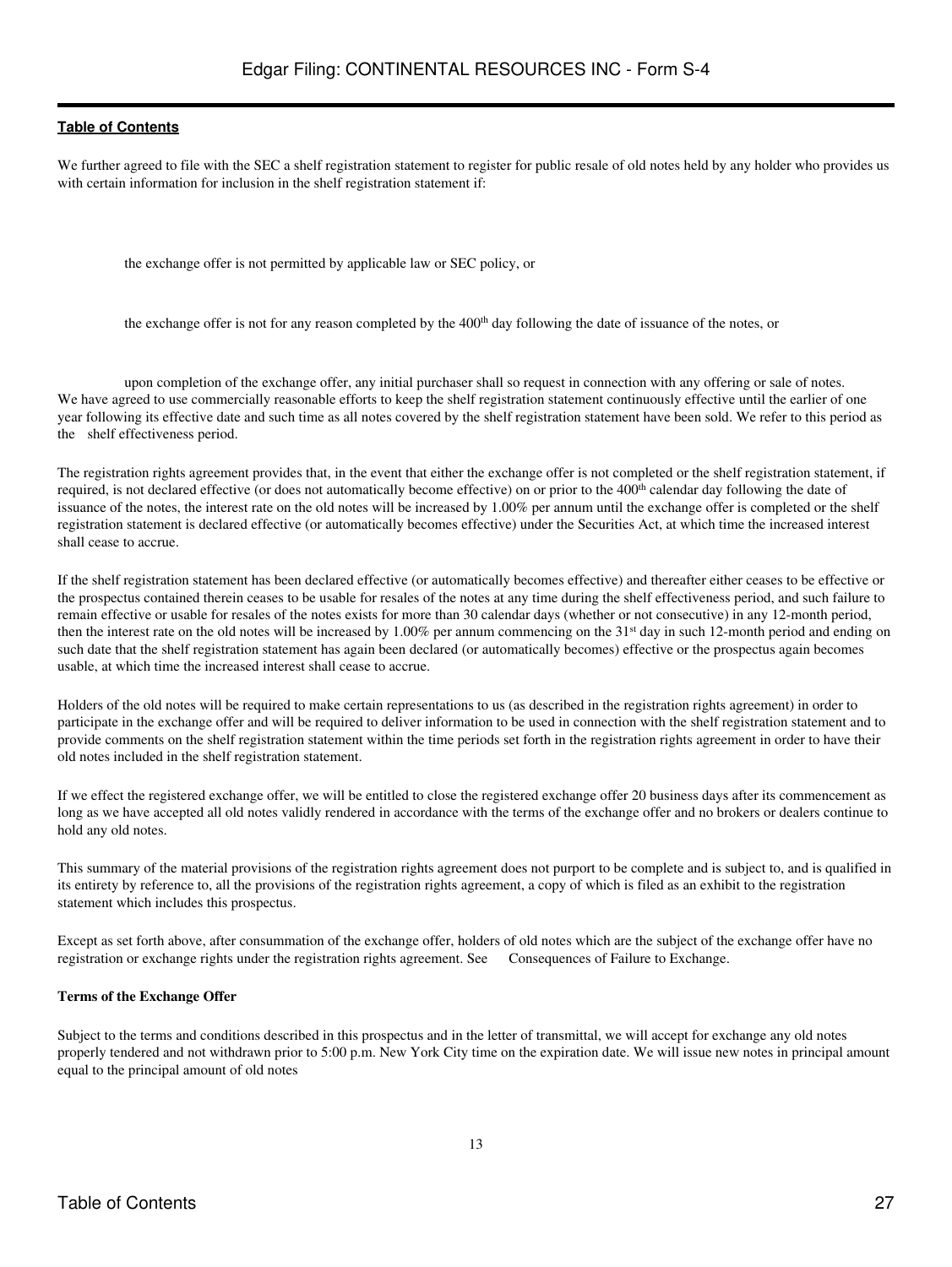surrendered in the exchange offer. Old notes may be tendered only for new notes and only in minimum denominations of \$1,000 and integral multiples of \$1,000 in excess thereof.

The exchange offer is not conditioned upon any minimum aggregate principal amount of old notes being tendered for exchange.

As of the date of this prospectus, \$300,000,000 in aggregate principal amount of the old notes is outstanding. This prospectus and the letter of transmittal are being sent to all registered holders of old notes. There will be no fixed record date for determining registered holders of old notes entitled to participate in the exchange offer.

We intend to conduct the exchange offer in accordance with the provisions of the registration rights agreement, the applicable requirements of the Securities Act and the Securities Exchange Act of 1934 and the rules and regulations of the SEC. Old notes that the holders thereof do not tender for exchange in the exchange offer will remain outstanding and continue to accrue interest. These old notes will continue to be entitled to the rights and benefits such holders have under the indenture relating to the notes.

We will be deemed to have accepted for exchange properly tendered old notes when we have given oral or written notice of the acceptance to the exchange agent and complied with the applicable provisions of the registration rights agreement. The exchange agent will act as agent for the tendering holders for the purposes of receiving the new notes from us.

If you tender old notes in the exchange offer, you will not be required to pay brokerage commissions or fees or, subject to the letter of transmittal, transfer taxes with respect to the exchange of old notes. We will pay all charges and expenses, other than certain applicable taxes described below, in connecting with the exchange offer. It is important that you read the section labeled Fees and Expenses for more details regarding fees and expenses incurred in the exchange offer.

We will return any old notes that we do not accept for exchange for any reason without expense to their tendering holder promptly after the expiration or termination of the exchange offer.

## **Expiration Date**

The exchange offer will expire at 5:00 p.m., New York City time, on , 2009, unless, in our sole discretion, we extend it.

#### **Extensions, Delays in Acceptance, Termination or Amendment**

We expressly reserve the right, at any time or various times, to extend the period of time during which the exchange offer is open. We may delay acceptance of any old notes by giving oral or written notice of such extension to their holders. During any such extensions, all old notes previously tendered will remain subject to the exchange offer, and we may accept them for exchange.

In order to extend the exchange offer, we will notify the exchange agent orally or in writing of any extension. We will notify the registered holders of old notes of the extension no later than 9:00 a.m., New York City time, on the business day after the previously scheduled expiration date.

If any of the conditions described below under Conditions to the Exchange Offer have not been satisfied, we reserve the right, in our sole discretion:

to delay accepting for exchange any old notes,

to extend the exchange offer, or

to terminate the exchange offer,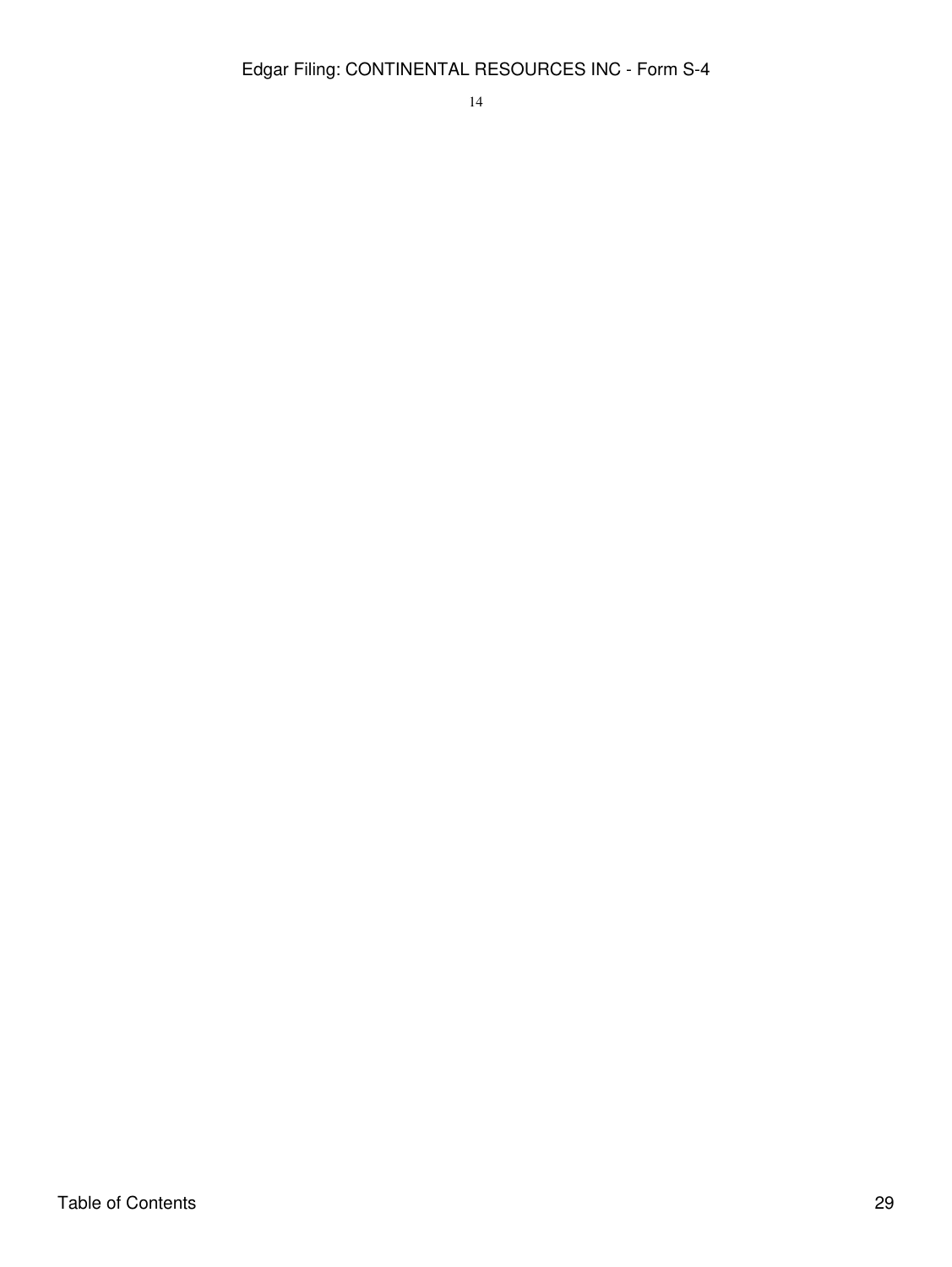by giving oral or written notice of such delay, extension or termination to the exchange agent. Subject to the terms of the registration rights agreement, we also reserve the right to amend the terms of the exchange offer in any manner.

Any such delay in acceptance, extension, termination or amendment will be followed promptly by oral or written notice thereof to the registered holders of old notes. If we amend the exchange offer in a manner that we determine to constitute a material change, we will promptly disclose such amendment by means of a prospectus supplement. The supplement will be distributed to the registered holders of the old notes. Depending upon the significance of the amendment and the manner of disclosure to the registered holders, we may extend the exchange offer. In the event of a material change in the exchange offer, including the waiver by us of a material condition, we will extend the exchange offer period if necessary so that at least five business days remain in the exchange offer following notice of the material change.

## **Conditions to the Exchange Offer**

We will not be required to accept for exchange, or exchange any new notes for, any old notes if the exchange offer, or the making of any exchange by a holder of old notes, would violate applicable law or any applicable interpretation of the staff of the SEC. Similarly, we may terminate the exchange offer as provided in this prospectus before accepting old notes for exchange in the event of such a potential violation.

In addition, we will not be obligated to accept for exchange the old notes of any holder that has not made to us the representations described under Purpose and Effect of the Exchange Offer, Procedures for Tendering and Plan of Distribution and such other representations as may be reasonably necessary under applicable SEC rules, regulations or interpretations to allow us to use an appropriate form to register the new notes under the Securities Act.

We expressly reserve the right to amend or terminate the exchange offer, and to reject for exchange any old notes not previously accepted for exchange, upon the occurrence of any of the conditions to the exchange offer specified above. We will give prompt oral or written notice of any extension, amendment, non-acceptance or termination to the holders of the old notes as promptly as practicable.

These conditions are for our sole benefit, and we may assert them or waive them in whole or in part at any time or at various times in our sole discretion. If we fail at any time to exercise any of these rights, this failure will not mean that we have waived our rights. Each such right will be deemed an ongoing right that we may assert at any time or at various times.

In addition, we will not accept for exchange any old notes tendered, and will not issue new notes in exchange for any such old notes, if at such time any stop order has been threatened or is in effect with respect to the registration statement of which this prospectus constitutes a part or the qualification of the indenture relating to the notes under the Trust Indenture Act of 1939.

## **Procedures for Tendering**

In order to participate in the exchange offer, you must properly tender your old notes to the exchange agent as described below. It is your responsibility to properly tender your notes. We have the right to waive any defects. However, we are not required to waive defects and are not required to notify you of defects in your tender.

If you have any questions or need help in exchanging your notes, please call the exchange agent, whose address and phone number are set forth in Prospectus Summary The Exchange Offer Exchange Agent.

All of the old notes were issued in book-entry form, and all of the old notes are currently represented by global certificates held for the account of DTC. We have confirmed with DTC that the old notes may be tendered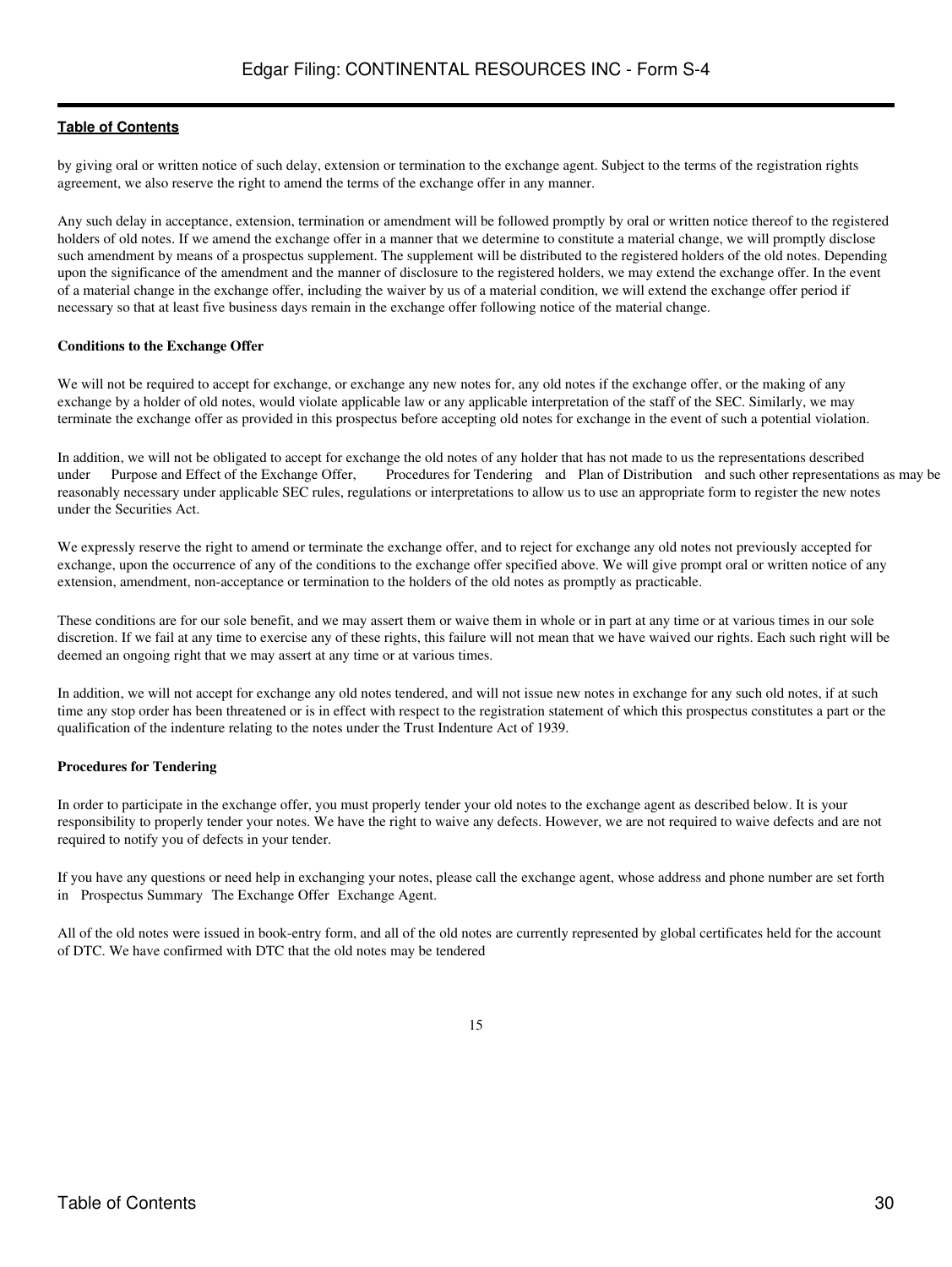using the Automated Tender Offer Program (ATOP) instituted by DTC. The exchange agent will establish an account with DTC for purposes of the exchange offer promptly after the commencement of the exchange offer and DTC participants may electronically transmit their acceptance of the exchange offer by causing DTC to transfer their old notes to the exchange agent using the ATOP procedures. In connection with the transfer, DTC will send an agent s message to the exchange agent. The agent s message will state that DTC has received instructions from the participant to tender old notes and that the participant agrees to be bound by the terms of the letter of transmittal.

By using the ATOP procedures to exchange old notes, you will not be required to deliver a letter of transmittal to the exchange agent. However, you will be bound by its terms just as if you had signed it.

There is no procedure for guaranteed late delivery of the notes.

#### *Determinations Under the Exchange Offer*

We will determine in our sole discretion all questions as to the validity, form, eligibility, time of receipt, acceptance of tendered old notes and withdrawal of tendered old notes. Our determination will be final and binding. We reserve the absolute right to reject any old notes not properly tendered or any old notes our acceptance of which would, in the opinion of our counsel, be unlawful. We also reserve the right to waive any defect, irregularities or conditions of tender as to particular old notes. Our interpretation of the terms and conditions of the exchange offer, including the instructions in the letter of transmittal, will be final and binding on all parties. Unless waived, all defects or irregularities in connection with tenders of old notes must be cured within such time as we shall determine. Although we intend to notify holders of defects or irregularities with respect to tenders of old notes, neither we, the exchange agent nor any other person will incur any liability for failure to give such notification. Tenders of old notes will not be deemed made until such defects or irregularities have been cured or waived. Any old notes received by the exchange agent that are not properly tendered and as to which the defects or irregularities have not been cured or waived will be returned to the tendering holder, unless otherwise provided in the letter of transmittal, promptly following the expiration date.

#### *When We Will Issue New Notes*

In all cases, we will issue new notes for old notes that we have accepted for exchange under the exchange offer only after the exchange agent timely receives:

a book-entry confirmation of such old notes into the exchange agents account at DTC; and

a properly transmitted agent s message. *Return of Old Notes Not Accepted or Exchanged*

If we do not accept any tendered old notes for exchange or if old notes are submitted for a greater principal amount than the holder desires to exchange, the unaccepted or non-exchanged old notes will be returned without expense to their tendering holder. Such non-exchanged old notes will be credited to an account maintained with DTC. These actions will occur promptly after the expiration or termination of the exchange offer.

## *Your Representations to Us*

By agreeing to be bound by the letter of transmittal, you will represent to us that, among other things:

any new notes that you receive will be acquired in the ordinary course of your business;

you have no arrangement or understanding with any person or entity to participate in the distribution of the new notes;

you are not our affiliate, as defined in Rule 405 of the Securities Act of 1933; and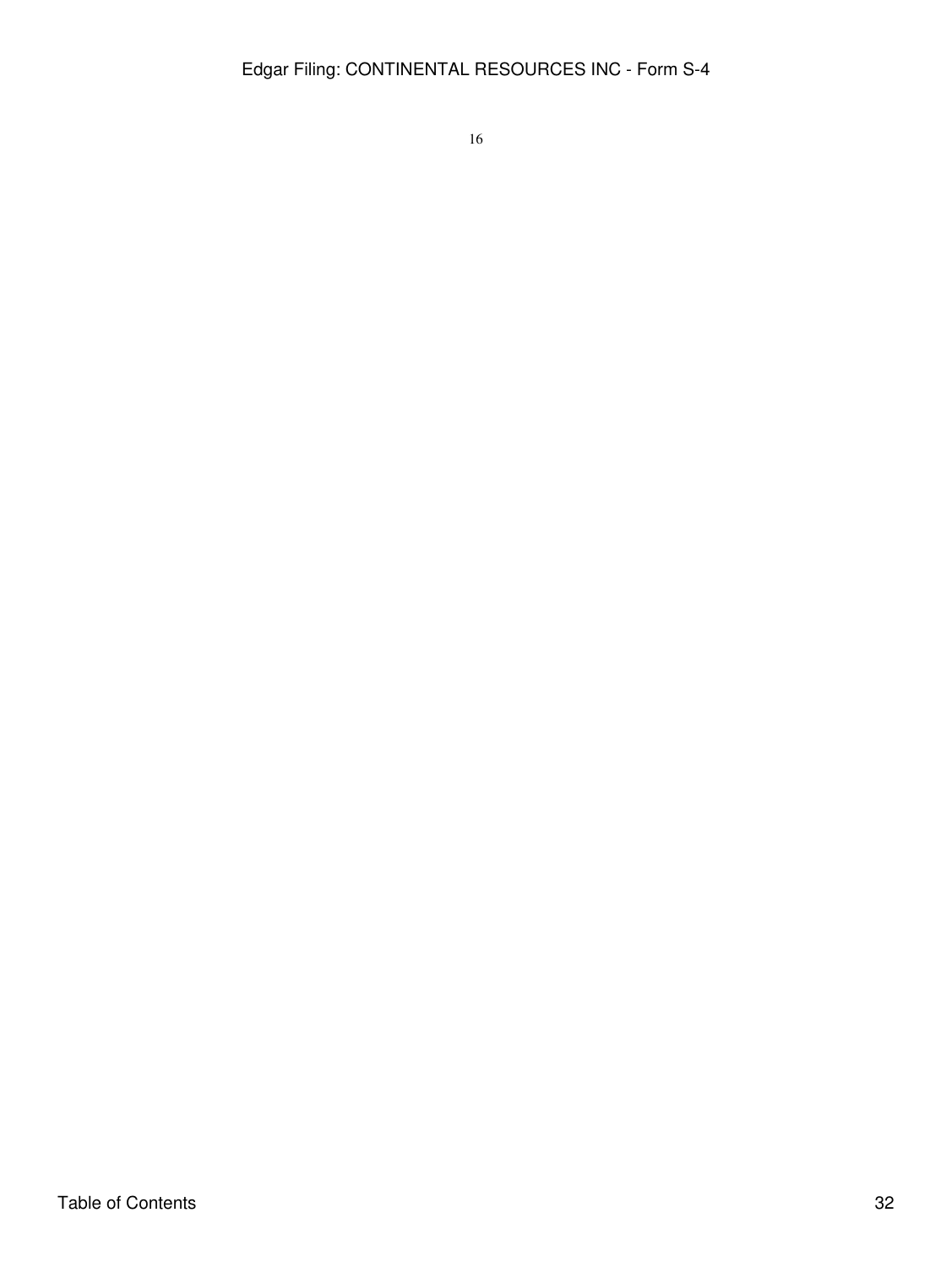if you are a broker-dealer that will receive new notes for your own account in exchange for old notes, you acquired those notes as a result of market-making activities or other trading activities and you will deliver a prospectus (or to the extent permitted by law, make available a prospectus) in connection with any resale of such new notes.

# **Withdrawal of Tenders**

Except as otherwise provided in this prospectus, you may withdraw your tender at any time prior to 5:00 p.m. New York City time on the expiration date. For a withdrawal to be effective you must comply with the appropriate procedures of DTC s ATOP system. Any notice of withdrawal must specify the name and number of the account at DTC to be credited with withdrawn old notes and otherwise comply with the procedures of DTC.

We will determine all questions as to the validity, form, eligibility and time of receipt of notice of withdrawal. Our determination shall be final and binding on all parties. We will deem any old notes so withdrawn not to have been validly tendered for exchange for purposes of the exchange offer.

Any old notes that have been tendered for exchange but are not exchanged for any reason will be credited to an account maintained with DTC for the old notes. This crediting will take place as soon as practicable after withdrawal, rejection of tender or termination of the exchange offer. You may retender properly withdrawn old notes by following the procedures described under Procedures for Tendering above at any time prior to 5:00 p.m., New York City time, on the expiration date.

#### **Fees and Expenses**

We will bear the expenses of soliciting tenders. The principal solicitation is being made by mail; however, we may make additional solicitation by facsimile, telephone, electronic mail or in person by our officers and regular employees and those of our affiliates.

We have not retained any dealer-manager in connection with the exchange offer and will not make any payments to broker-dealers or others soliciting acceptances of the exchange offer. We will, however, pay the exchange agent reasonable and customary fees for its services and reimburse it for its related reasonable out-of-pocket expenses.

We will pay the cash expenses to be incurred in connection with the exchange offer. They include:

all registration and filing fees and expenses;

all fees and expenses of compliance with federal securities and state blue sky or securities laws;

accounting fees, legal fees incurred by us, disbursements and printing, messenger and delivery services, and telephone costs; and

related fees and expenses.

# **Transfer Taxes**

We will pay all transfer taxes, if any, applicable to the exchange of old notes under the exchange offer. The tendering holder, however, will be required to pay any transfer taxes, whether imposed on the registered holder or any other person, if a transfer tax is imposed for any reason other than the exchange of old notes under the exchange offer.

# **Consequences of Failure to Exchange**

If you do not exchange new notes for your old notes under the exchange offer, you will remain subject to the existing restrictions on transfer of the old notes. In general, you may not offer or sell the old notes unless the offer or sale is either registered under the Securities Act of 1933 or exempt from the registration under the Securities Act of 1933 and applicable state securities laws. Except as required by the registration rights agreement, we do not intend to register resales of the old notes under the Securities Act of 1933.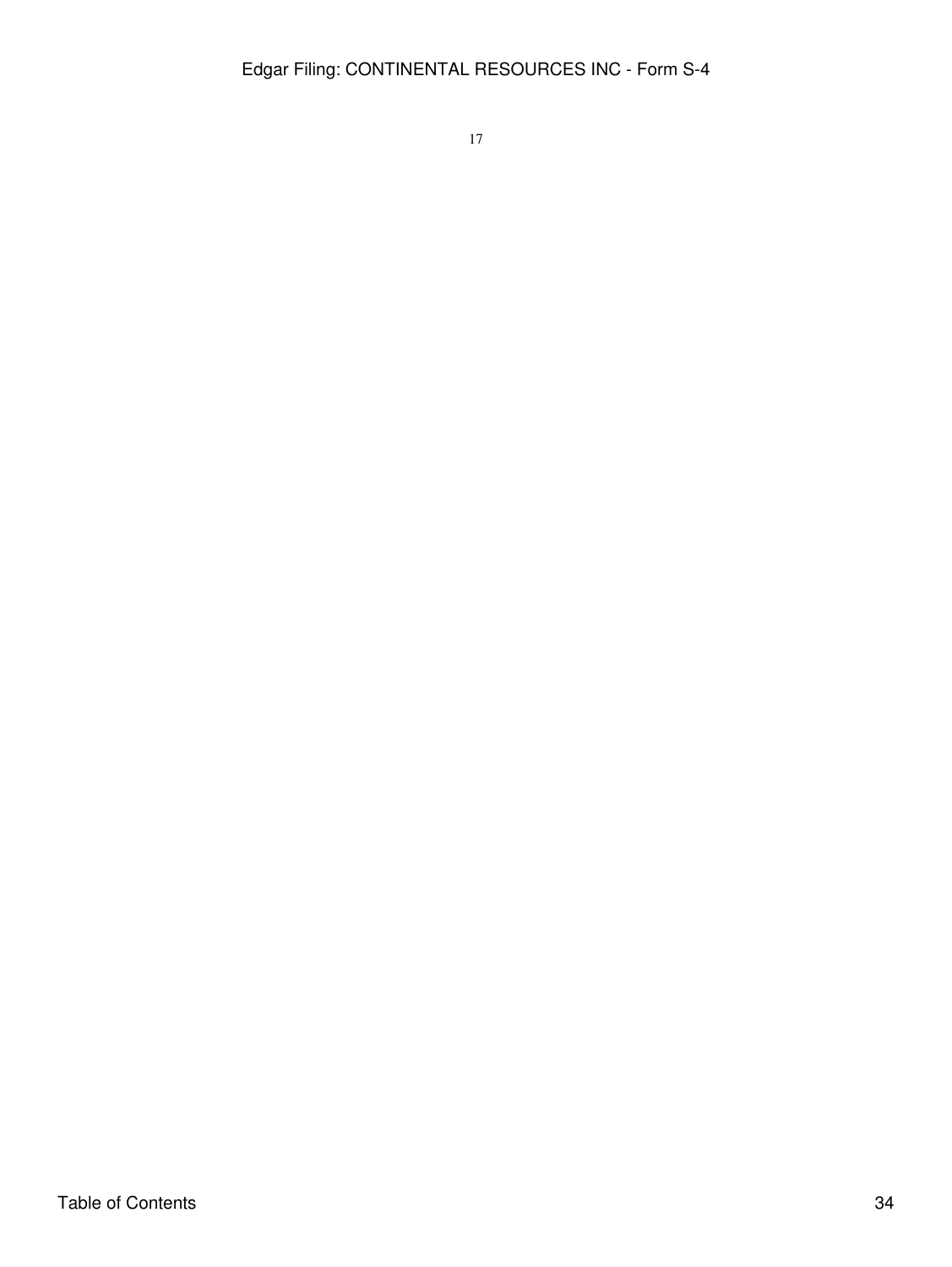# **Accounting Treatment**

We will record the new notes in our accounting records at the same carrying value as the old notes. This carrying value is the aggregate principal amount of the old notes less any bond discount, as reflected in our accounting records on the date of exchange. Accordingly, we will not recognize any gain or loss for accounting purposes in connection with the exchange offer.

# **Other**

Participation in the exchange offer is voluntary, and you should carefully consider whether to accept. You are urged to consult your financial and tax advisors in making your own decision on what action to take.

We may in the future seek to acquire untendered old notes in open market or privately negotiated transactions, through subsequent exchange offers or otherwise. We have no present plans to acquire any old notes that are not tendered in the exchange offer or to file a registration statement to permit resales of any untendered old notes.

| ı<br>۰.<br>$\sim$ |
|-------------------|
|                   |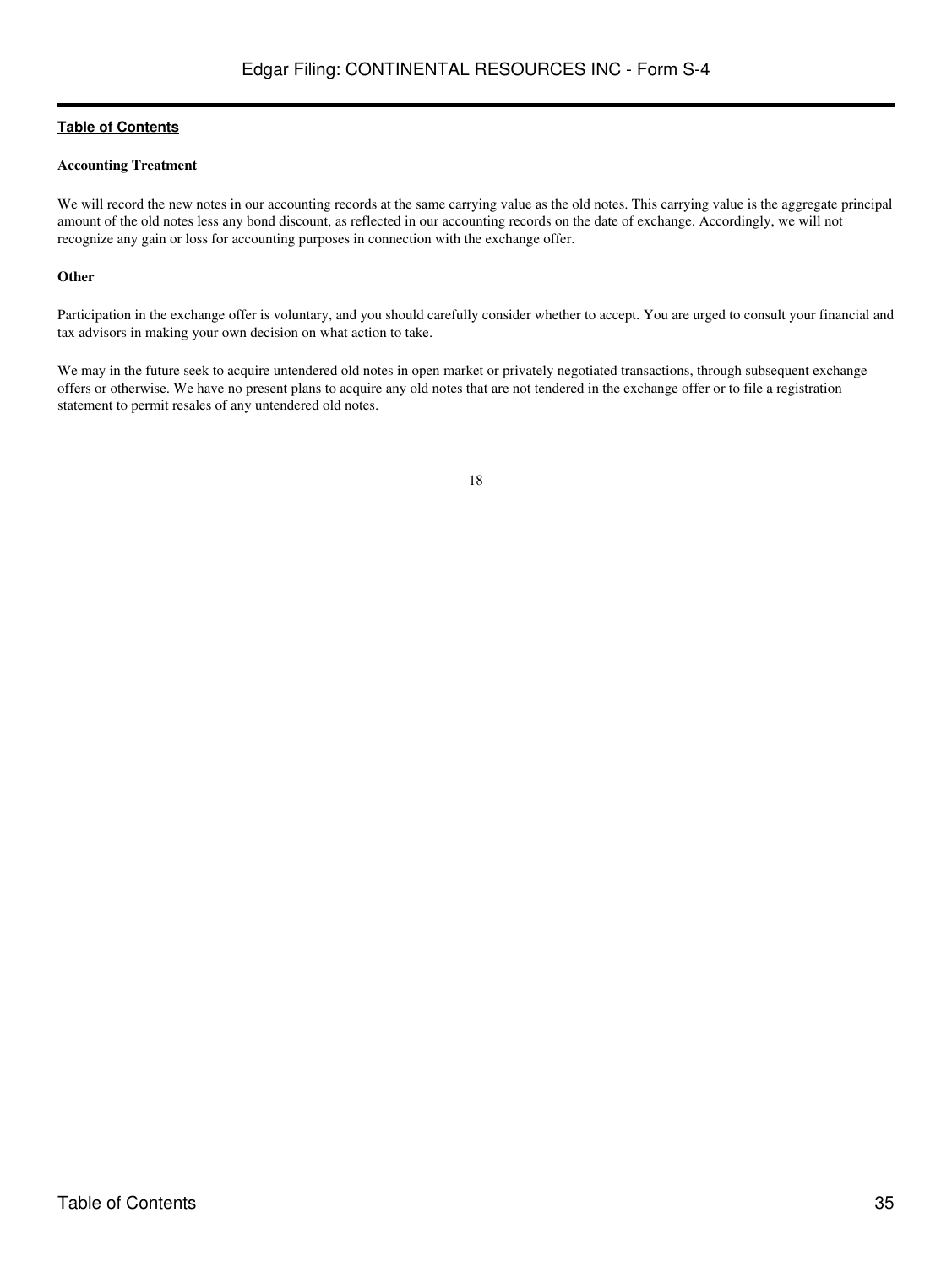# **RATIO OF EARNINGS TO FIXED CHARGES**

<span id="page-35-0"></span>The following table sets forth our ratios of consolidated earnings to fixed charges for the periods presented:

|                                    |                  | <b>Six Months Ended</b><br>June 30, |                   | <b>Year Ended December 31,</b> |       |       |       |      |
|------------------------------------|------------------|-------------------------------------|-------------------|--------------------------------|-------|-------|-------|------|
|                                    | Pro              |                                     |                   |                                |       |       |       |      |
|                                    | forma<br>2009    | 2009                                | Pro forma<br>2008 | 2008                           | 2007  | 2006  | 2005  | 2004 |
| Ratio of earnings to fixed charges | $\left(1\right)$ | (2)                                 | 19.3(1)           | 43.6x                          | 23.9x | 23.4x | 14.7x | 2.1x |

- (1) Adjusted to give effect to a pro forma increase in interest expense resulting from the issuance of the notes on September 23, 2009 and the utilization of the net proceeds from the sale of the notes to repay indebtedness that was outstanding under our revolving credit facility during the six months ended June 30, 2009 and year ended December 31, 2008 as if the issuance of the notes had occurred on January 1, 2009 and January 1, 2008, respectively. On a pro forma basis earnings for the six months ended June 30, 2009 would have been insufficient to cover fixed charges by \$30.2 million.
- (2) Earnings for the six months ended June 30, 2009 were insufficient to cover fixed charges by \$30.4 million.

For purposes of computing the ratio of earnings to fixed charges, earnings consists of pretax income from continuing operations plus fixed charges (excluding capitalized interest). Fixed charges represents interest incurred (whether expensed or capitalized), amortization of debt expense and that portion of rental expense on operating leases deemed to be the equivalent of interest.

We did not have any preferred stock outstanding and there were no preferred stock dividends paid or accrued during the periods presented above.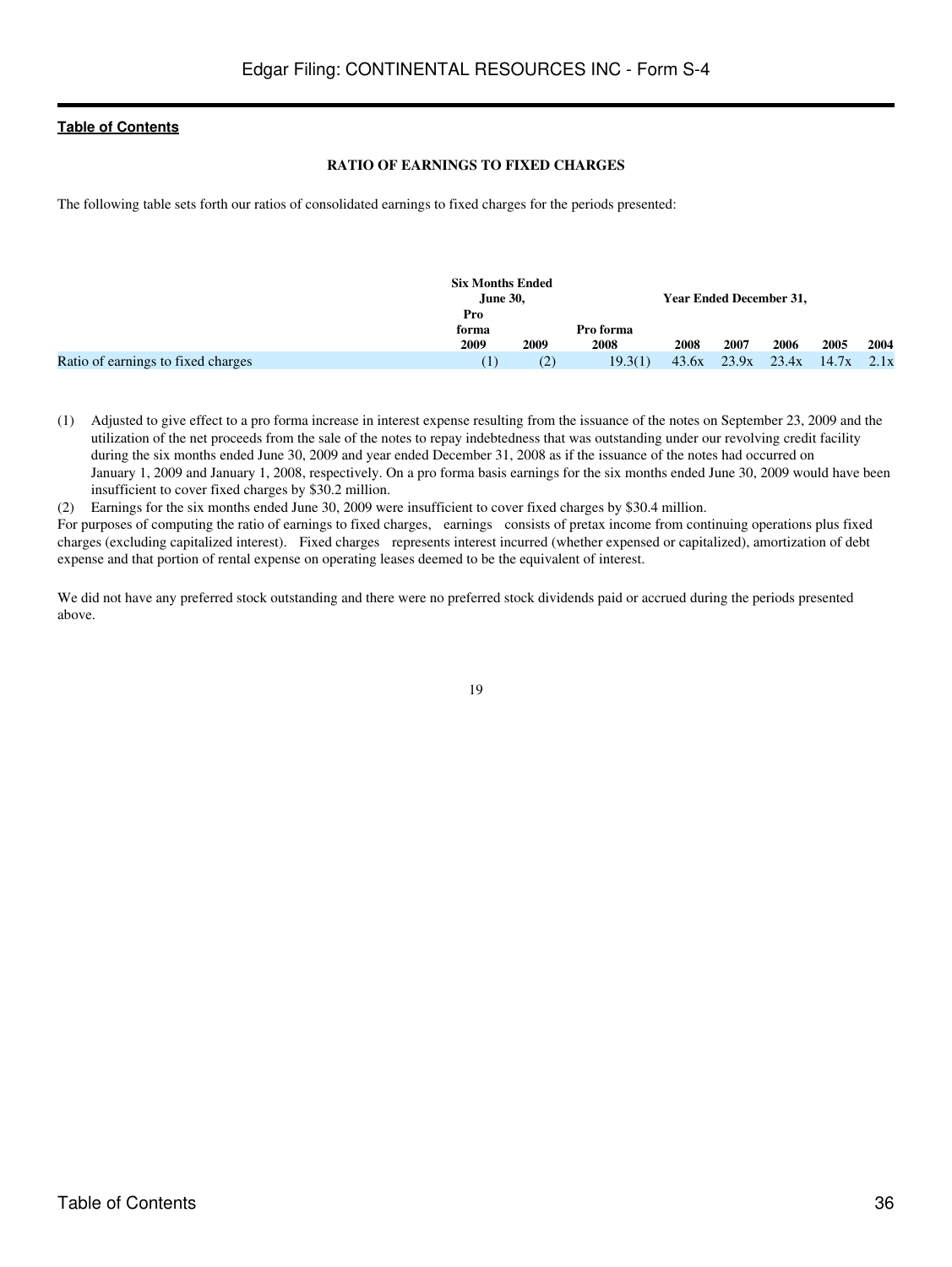#### **USE OF PROCEEDS**

The exchange offer is intended to satisfy our obligations under the registration rights agreement. We will not receive any proceeds from the issuance of the new notes in the exchange offer. In consideration for issuing the new notes as contemplated by this prospectus, we will receive old notes in a like principal amount. The form and terms of the new notes are identical in all respects to the form and terms of the old notes, except the new notes will be registered under the Securities Act of 1933 and will not contain restrictions on transfer, registration rights or provisions for additional interest. Old notes surrendered in exchange for the new notes will be retired and cancelled and will not be reissued. Accordingly, the issuance of the new notes will not result in any change in outstanding indebtedness.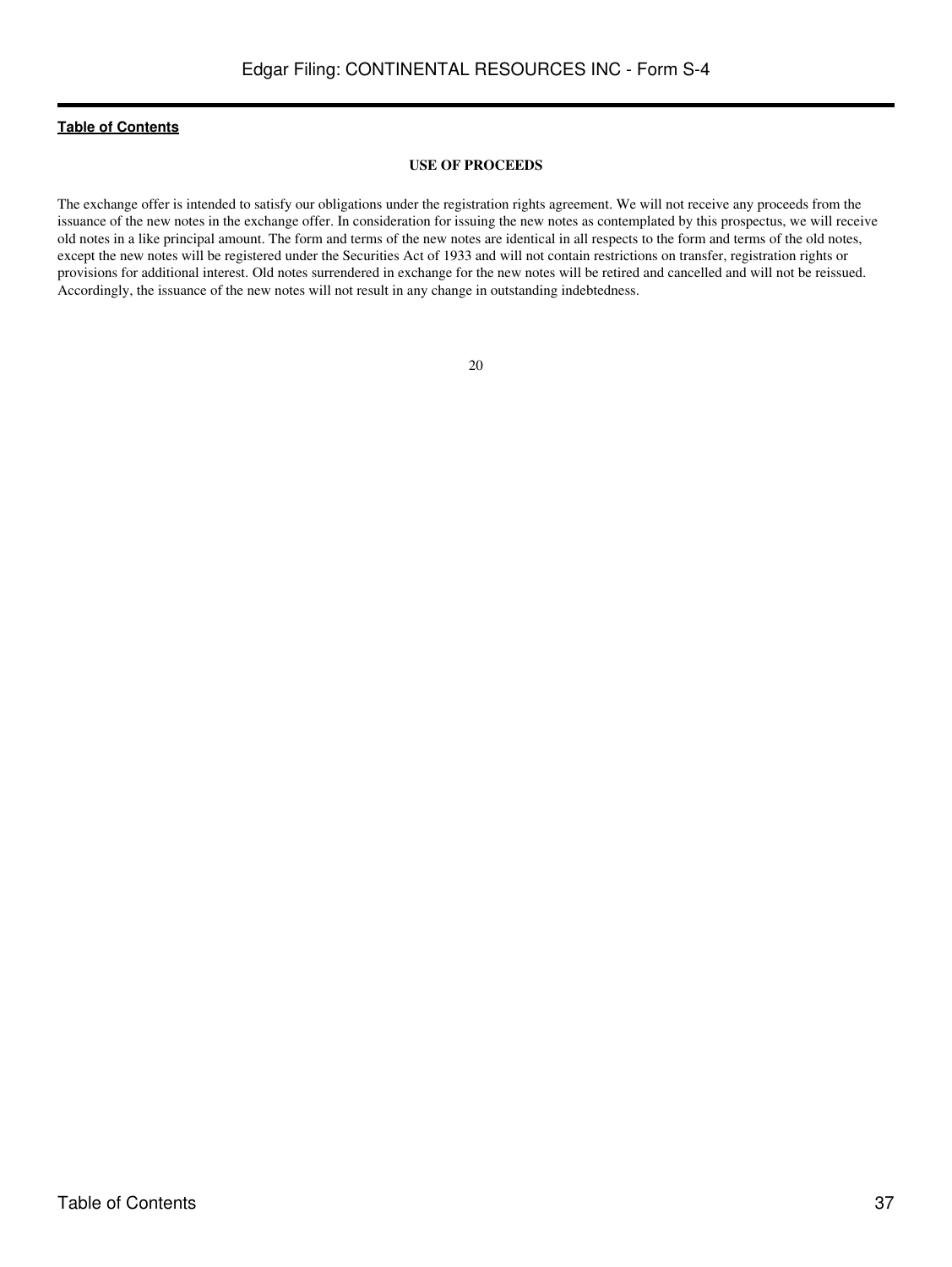#### **DESCRIPTION OF NOTES**

You can find the definitions of certain terms used in this description under the caption Certain Definitions. In this description, references to the Company refer only to Continental Resources, Inc. and not to any of its subsidiaries.

### **General**

The Company will issue the new notes under the indenture dated as of September 23, 2009 (the Indenture) among itself, the Guarantors and Wilmington Trust FSB (a federal savings bank), as trustee (the Trustee). The terms of the new notes will include those stated in the Indenture and those made part of the Indenture by reference to the Trust Indenture Act of 1939, as amended.

The following is a summary of the material provisions of the Indenture. It does not restate the Indenture in its entirety. We urge you to read the Indenture because it, and not this description, defines your rights as holders of the new notes. A copy of the Indenture is filed as an exhibit to the registration statement that contains this prospectus. Certain defined terms used in this description but not defined below under Certain Definitions have the meanings assigned to them in the Indenture.

The registered holder of a new note will be treated as the owner of it for all purposes. Only registered holders of the new notes will have rights under the Indenture, and all references to holders in this description are to registered holders of the new notes.

If the exchange offer contemplated by this prospectus is consummated, holders of old notes who do not exchange those notes for new notes in the exchange offer will vote together with holders of new notes for all relevant purposes under the Indenture. In that regard, the Indenture requires that certain actions by the holders thereunder must be taken, and certain rights must be exercised, by specified minimum percentages of the aggregate principal amount of the outstanding securities issued under the Indenture. In determining whether holders of the requisite percentage in principal amount have given any notice, consent or waiver or taken any other action permitted under the Indenture, any old notes that remain outstanding after the exchange offer will be aggregated with the new notes, and the holders of such old notes and the new notes will vote together as a single class for all such purposes. Accordingly, all references herein to specified percentages in aggregate principal amount of the notes outstanding shall be deemed to mean, at any time after the exchange offer is consummated, such percentages in aggregate principal amount of the old notes and the new notes then outstanding.

### **Principal, Maturity and Interest**

*The New Notes*

The new notes:

will be general unsecured senior obligations of the Company;

will be issued in this exchange offer in an aggregate principal amount of up to \$300,000,000 but, subject to compliance with the covenant described in Certain CovenantsLimitation on Indebtedness, additional notes may be issued in an unlimited principal amount (the Additional Notes);

will rank equally in right of payment with all existing and future senior Indebtedness of the Company;

will rank senior in right of payment to any future subordinated unsecured Indebtedness of the Company;

will be fully and unconditionally guaranteed by Banner Pipeline Company, L.L.C., which currently has no independent assets or operations, and certain future Restricted Subsidiaries of the Company (the Guarantors) on a senior basis;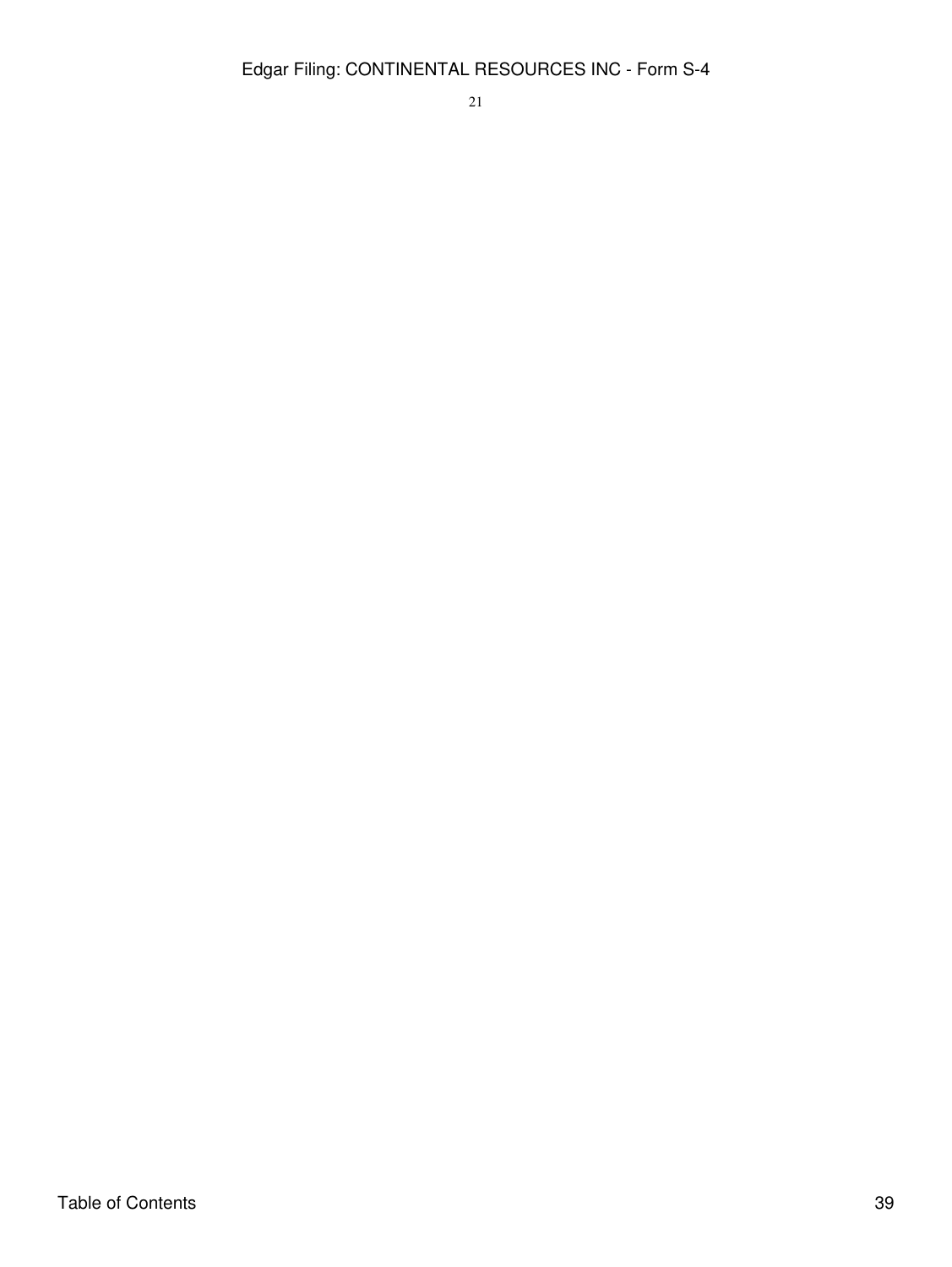will effectively be junior in right of payment to all existing and future secured Indebtedness and obligations of the Company, including Indebtedness under the Senior Credit Agreement, to the extent of the value of the assets securing such Indebtedness and obligations;

will mature on October 1, 2019;

will be issued in minimum denominations of \$1,000 and integral multiples of \$1,000 in excess thereof; and

will be represented by one or more registered notes in global form, but in certain limited circumstances may be represented by notes in definitive form (see Book-Entry; Delivery and Form). *Interest on the New Notes:*

will accrue at the rate of 8.25% per annum;

will be payable semiannually in arrears on April 1 and October 1;

will be payable to the Holders of record on the immediately proceeding March 15 or September 15;

will accrue from the date of issuance of the old notes, September 23, 2009, for the first interest payment date and from the most recent interest payment date for each interest payment date thereafter; and

will be computed on the basis of a 360-day year comprising twelve 30-day months. Interest on the notes will be payable commencing on April 1, 2010.

We will pay principal of and premium, if any, and interest on the notes will be payable and the notes will be exchangeable and transferable, at the office or agency of the Company maintained for such purposes or, at the option of the Company, payment of interest may be paid by check mailed to the address of the person entitled thereto as such address appears in the security register. No service charge will be made for any registration of transfer or exchange or redemption of notes, but the Company may require payment in certain circumstances of a sum sufficient to cover any tax or other governmental charge that may be imposed in connection therewith. Also, the Company is not required to transfer or exchange any note for a period of 15 days before a selection of notes to be redeemed.

We have initially designated the corporate trust office of the Trustee in Wilmington, Delaware to act as our Paying Agent and Registrar. We may, however, change the Paying Agent or Registrar without prior notice to the Holders of the notes, and the Company or any of its Restricted Subsidiaries may act as Paying Agent or Registrar.

We will pay principal of, premium, if any, and interest on the notes in global form registered in the name of or held by The Depository Trust Company or its nominee in immediately available funds to The Depository Trust Company or its nominee, as the case may be, as the registered holder of such global note.

### *Guarantees*

Payment of the principal of, premium, if any, and interest on the notes, when and as the same become due and payable, will be fully and unconditionally guaranteed, jointly and severally, on a senior unsecured basis (the Guarantees) by the Guarantors. The Companys only existing Subsidiary, Banner Pipeline Company, L.L.C., is the sole initial Guarantor, which currently has no independent assets or operations. However, in the circumstances described under Certain Covenants Issuances of Guarantees by Restricted Subsidiaries, the Company will cause certain

## Table of Contents 40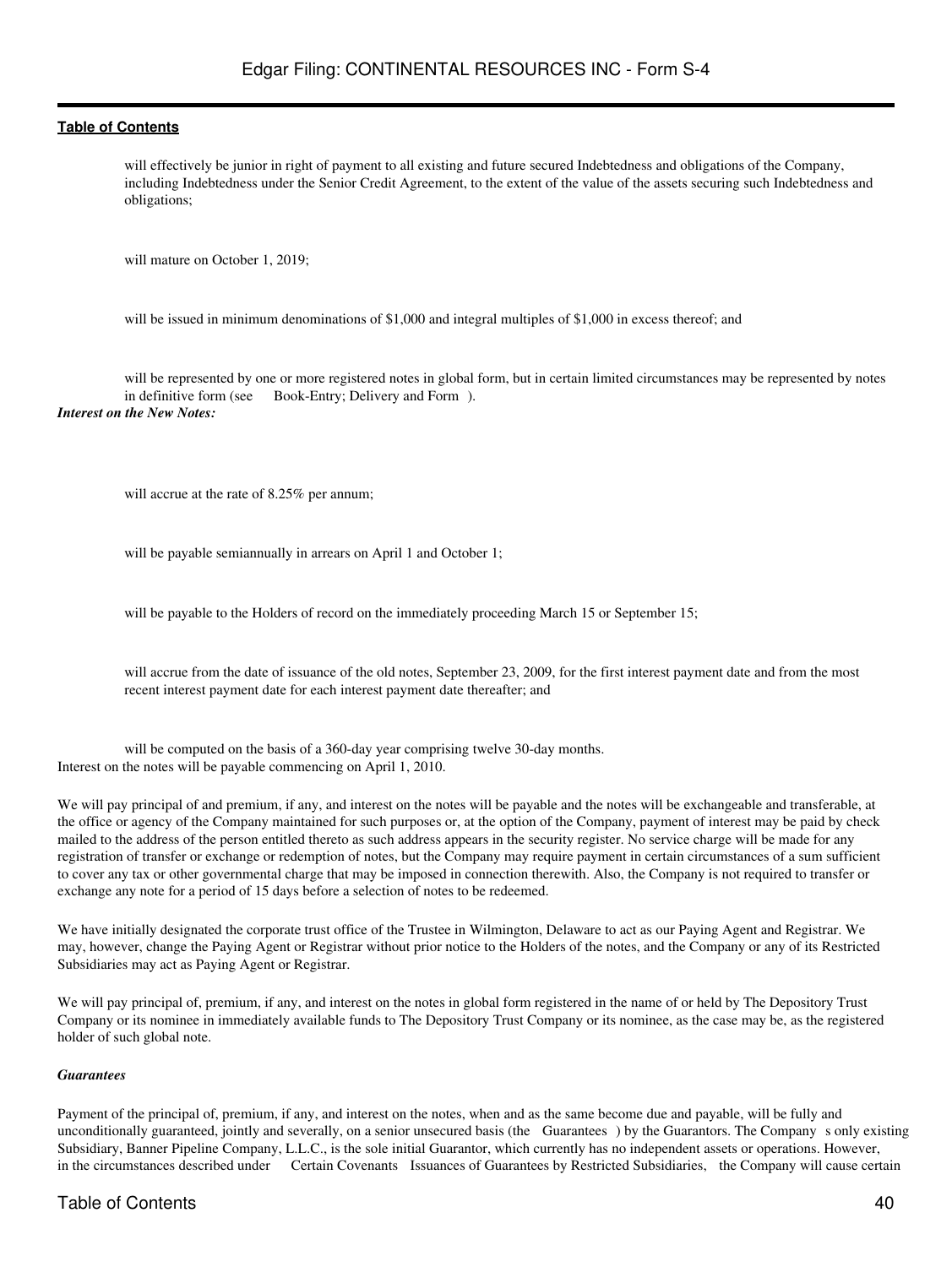# Edgar Filing: CONTINENTAL RESOURCES INC - Form S-4

future Restricted Subsidiaries to enter into a supplemental indenture pursuant to which each such Restricted Subsidiary shall agree to guarantee the Company s obligations under the notes jointly and severally with any other Guarantors, fully and unconditionally, on a senior unsecured basis. Unrestricted Subsidiaries will not become Guarantors. The Company currently has no Unrestricted Subsidiaries.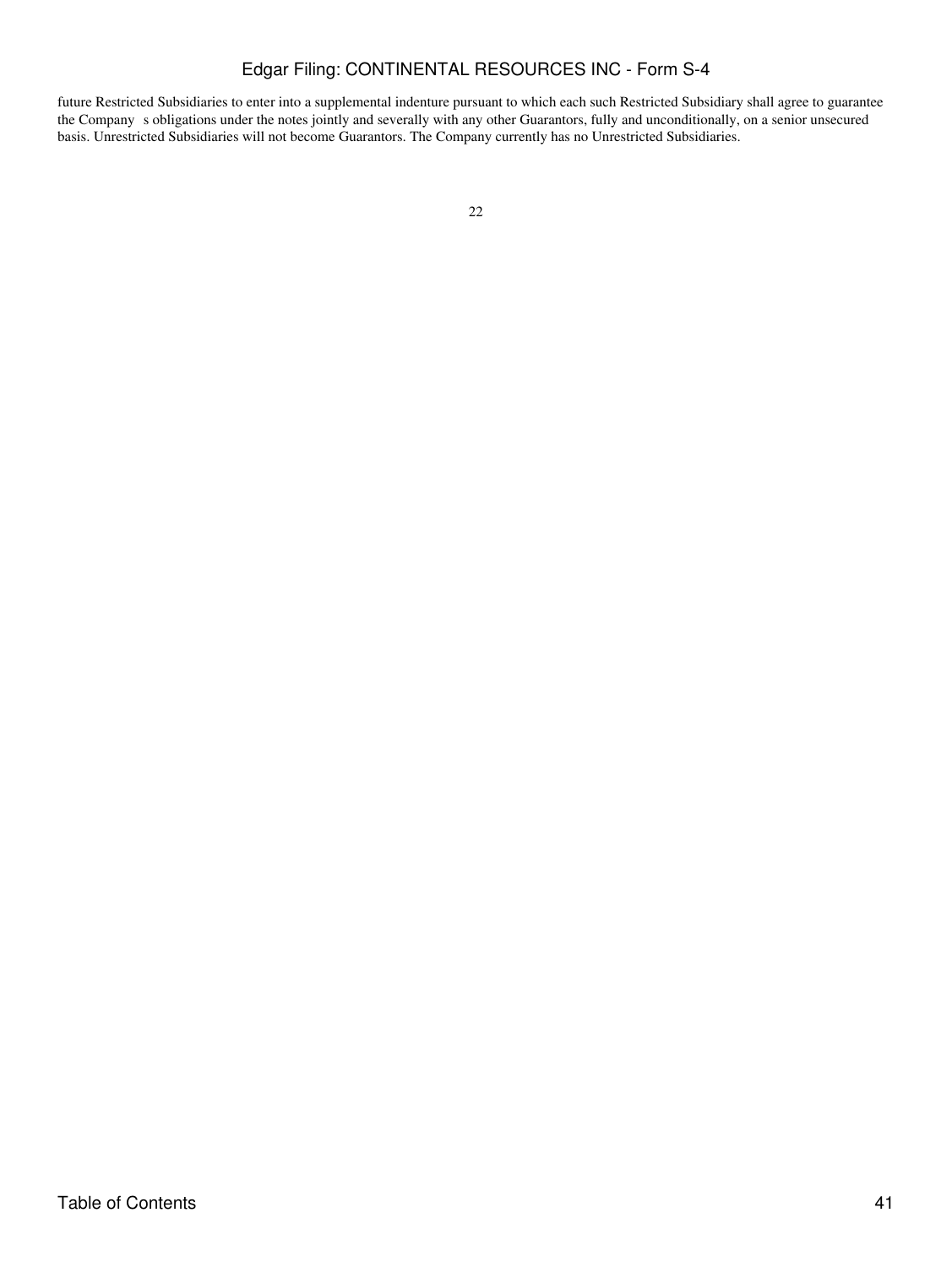The obligations of each Guarantor under its Guarantee will be limited to the maximum amount which, after giving effect to all other contingent and fixed liabilities of such Guarantor, and after giving effect to any collections from or payments made by or on behalf of any other Guarantor in respect of the obligations of such other Guarantor under its Guarantee or pursuant to its contribution obligations under the Indenture, will result in the obligations of such Guarantor under its Guarantee not constituting a fraudulent conveyance or fraudulent transfer under Federal or state law. See Risk Factors Risks Relating to Investment in the Notes Any guarantees of the notes by our subsidiaries could be deemed fraudulent conveyances under certain circumstances, and a court may subordinate or void the subsidiary guarantees. Each Guarantor that makes a payment or distribution under its Guarantee will be entitled to a contribution from each other Guarantor in a pro rata amount based on the net assets of each Guarantor determined in accordance with GAAP.

The Guarantee of a Guarantor will be released automatically with respect to the notes if:

(1) in connection with any sale or other disposition of (i) all of the Capital Stock of such Guarantor or (ii) all or substantially all of the properties or assets of such Guarantor (including by way of merger or consolidation), in each case to one or more Persons that are not (either before or after giving effect to such transaction) the Company or a Restricted Subsidiary, if the sale or other disposition, as applicable, complies with the covenants described below under Certain Covenants Asset Sales and Certain Covenants Transactions with Affiliates;

(2) if such Guarantor is a Restricted Subsidiary, the Company properly designates such Guarantor as an Unrestricted Subsidiary;

(3) if the Guarantee was required pursuant to the terms of the Indenture described under Certain Covenants Issuances of Guarantees by Restricted Subsidiaries, the cessation of the circumstances requiring such Guarantee;

- (4) if the notes are discharged in accordance with the procedures described below under Defeasance or Covenant Defeasance of Indenture or Satisfaction and Discharge; or
- (5) upon the liquidation or dissolution of such Guarantor;

*provided*, that any such release and discharge pursuant to clauses (1), (2), (3) and (4) above shall occur only to the extent that all obligations of such Guarantor under all of its guarantees of, and under all of its pledges of assets or other security interests which secure any, Indebtedness of the Company shall also terminate at such time.

### **Optional Redemption**

On or after October 1, 2014, the Company may redeem, at any time, all or, from time to time, a portion of the notes issued under the Indenture, on not less than 30 nor more than 60 days prior notice, in amounts of \$1,000 or whole multiples of \$1,000 in excess thereof at the following redemption prices (expressed as percentages of the principal amount), set forth below plus accrued and unpaid interest, if any, thereon, to the applicable redemption date (subject to the rights of holders of record on relevant record dates to receive interest due on an interest payment date), if redeemed during the twelve-month period beginning on October 1 of the years indicated below:

|                     | <b>Redemption</b> |
|---------------------|-------------------|
| Year                | Price             |
| 2014                | 104.125\%         |
| 2015                | 102.750%          |
| 2016                | 101.375\%         |
| 2019 and thereafter | 100.000%          |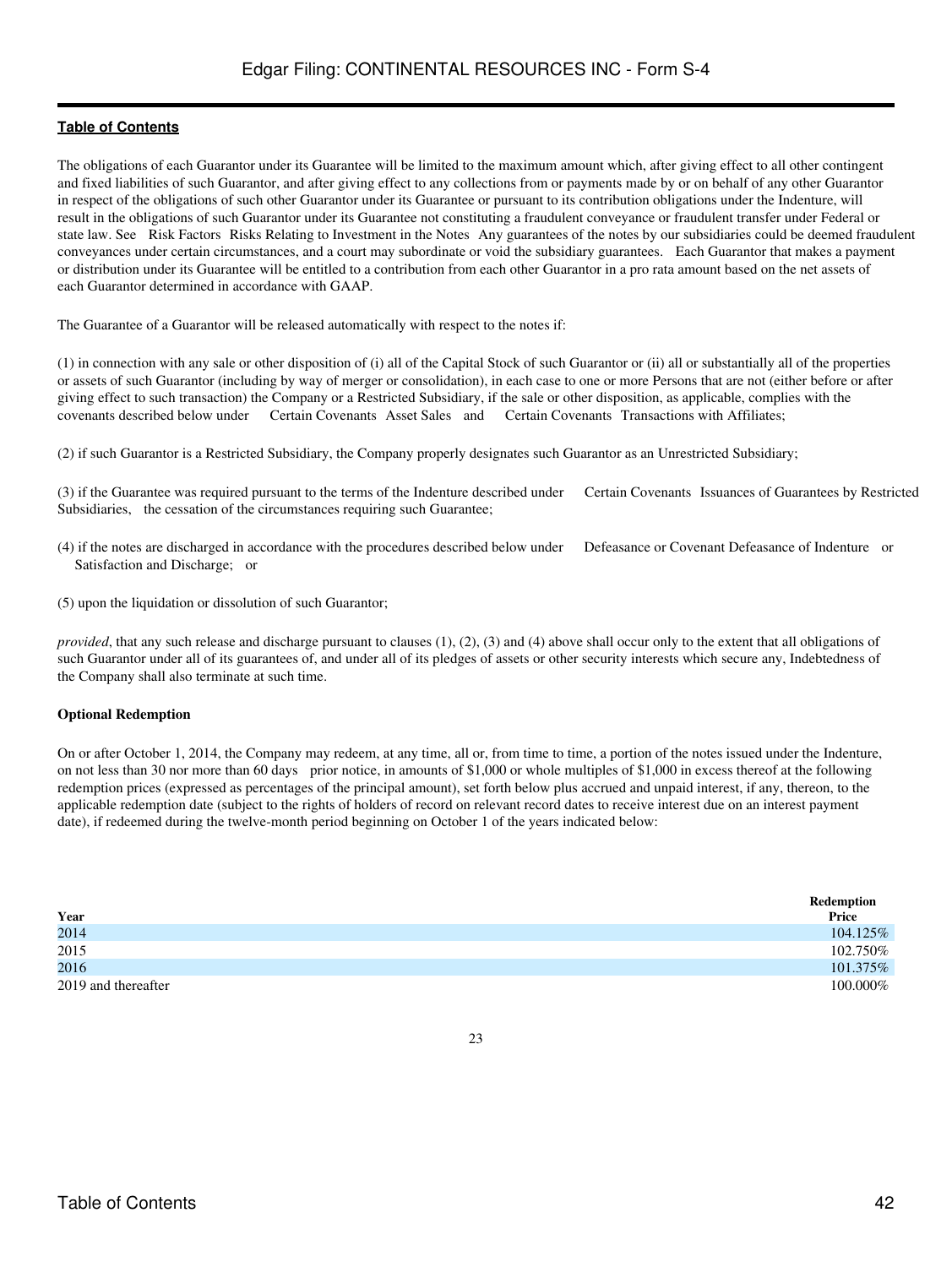In addition, at any time and from time to time prior to October 1, 2012, the Company may use the net proceeds of one or more Equity Offerings to redeem up to an aggregate of 35% of the aggregate principal amount of notes issued under the Indenture (including the principal amount of any Additional Notes issued under the Indenture) at a redemption price equal to 108.250% of the aggregate principal amount of the notes redeemed, plus accrued and unpaid interest, if any, to the redemption date (subject to the rights of holders of record on relevant record dates to receive interest due on an interest payment date); *provided* that this redemption provision shall not be applicable with respect to any transaction that results in a Change of Control. At least 65% of the aggregate principal amount of notes (including the principal amount of any Additional Notes issued under the Indenture) must remain outstanding immediately after the occurrence of such redemption. In order to effect this redemption, the Company must mail a notice of redemption no later than 60 days after the closing of the related Equity Offering and must complete such redemption within 90 days of the closing of the Equity Offering.

At any time prior to October 1, 2014, the Company may also redeem all or a part of the notes, upon not less than 30 nor more than 60 days prior notice, at a redemption price equal to 100% of the principal amount of notes redeemed plus the Applicable Premium as of, and accrued and unpaid interest, if any, to the date of redemption, subject to the rights of holders of record on relevant record dates to receive interest due on an interest payment date.

### *Selection*

If less than all of the notes are to be redeemed, the Trustee shall select the notes to be redeemed in compliance with the requirements of the principal national security exchange, if any, on which the notes are listed, or if the notes are not listed, on a pro rata basis, by lot or by any other method the Trustee shall deem fair and reasonable (subject to the procedures of DTC or any other depositary). Notes redeemed in part must be redeemed only in amounts of \$1,000 or whole multiples of \$1,000 in excess thereof. Redemption of the notes pursuant to the provisions relating to an Equity Offering must be made on a pro rata basis or on as nearly a pro rata basis as practicable (subject to the procedures of DTC or any other depositary).

### **Mandatory Redemption**

The Company is not required to make mandatory redemption or sinking fund payments with respect to the notes.

### **Change of Control**

If a Change of Control occurs, each holder of notes will have the right to require that the Company purchase all or any part (in amounts of \$1,000 or whole multiples of \$1,000 in excess thereof) of such holder s notes pursuant to the offer described below (the Change of Control Offer). In the Change of Control Offer, the Company will offer to purchase all of the notes, at a purchase price (the Change of Control Purchase Price ) in cash in an amount equal to 101% of the principal amount of such notes, plus accrued and unpaid interest, if any, to the date of purchase (the Change of Control Purchase Date), subject to the rights of holders of record on relevant record dates to receive interest due on an interest payment date.

Within 30 days after any Change of Control or, at the Company s option, prior to such Change of Control but after it is publicly announced, the Company must notify the Trustee and give written notice of the Change of Control to each holder of notes, by first-class mail, postage prepaid, at his address appearing in the security register. The notice must state, among other things,

that a Change of Control has occurred or will occur and the date of such event;

the circumstances and relevant facts regarding such Change of Control;

the Change of Control Purchase Price and the Change of Control Purchase Date, which shall be fixed by the Company on a business day no earlier than 30 days nor later than 60 days from the date the notice is mailed, or such later date as is necessary to comply with requirements under the Exchange Act; *provided* that the Change of Control Purchase Date may not occur prior to the Change of Control;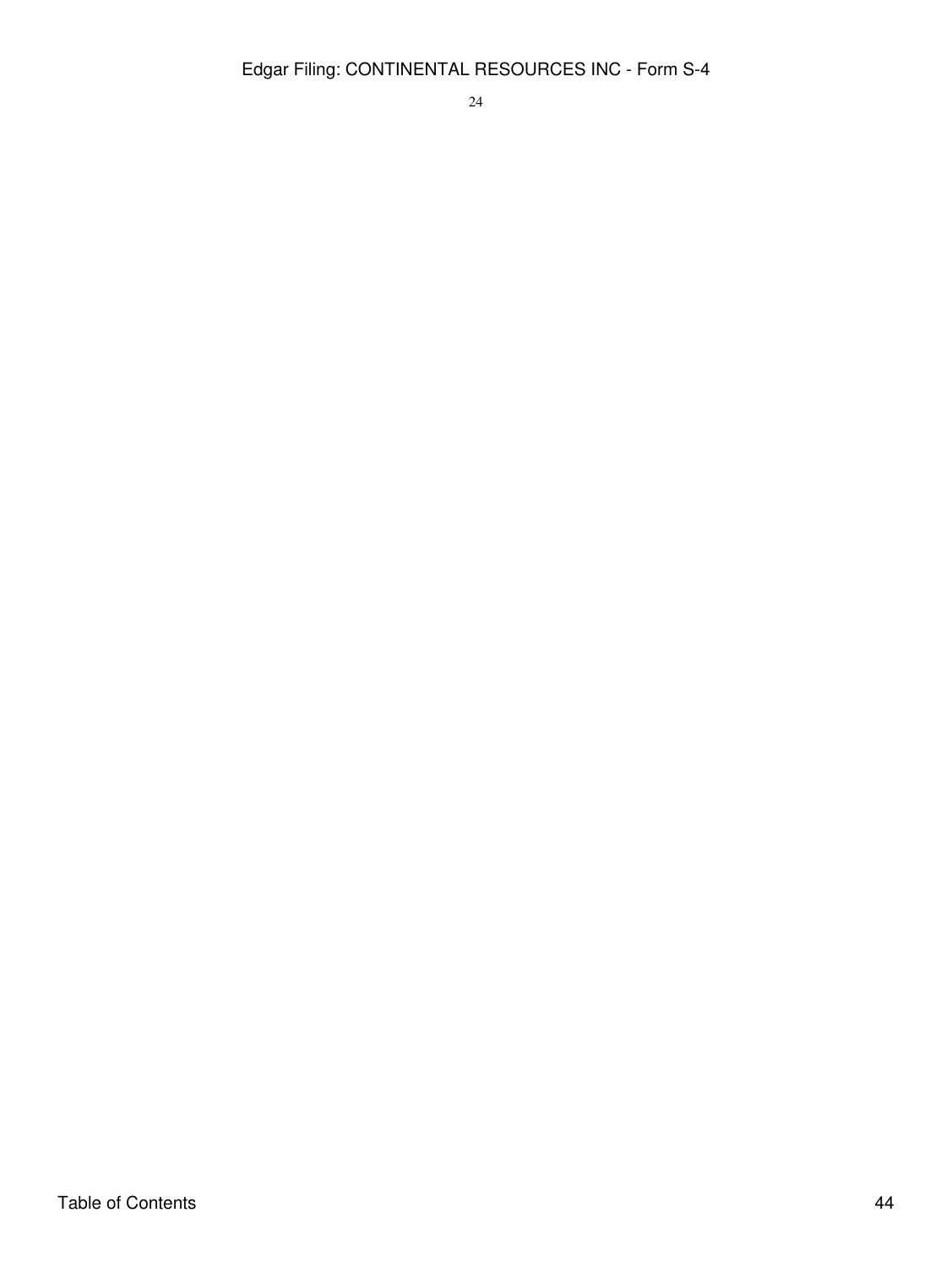that any note not tendered will continue to accrue interest;

that, unless the Company defaults in the payment of the Change of Control Purchase Price, any notes accepted for payment pursuant to the Change of Control Offer shall cease to accrue interest after the Change of Control Purchase Date; and

other procedures that a holder of notes must follow to accept a Change of Control Offer or to withdraw acceptance of the Change of Control Offer.

If a Change of Control Offer is made, the Company may not have available funds sufficient to pay the Change of Control Purchase Price for all of the notes that might be delivered by holders of the notes seeking to accept the Change of Control Offer. The failure of the Company to make or consummate the Change of Control Offer or pay the Change of Control Purchase Price when due will give the Trustee and the holders of the notes the rights described under Events of Default.

The Senior Credit Agreement provides that the occurrence of certain change of control events with respect to the Company would constitute a default thereunder, which would permit the lenders under the Senior Credit Agreement to accelerate the maturity of such Indebtedness. If such acceleration occurred, then the Company would be obligated to repay amounts outstanding under such Indebtedness and a default would result under the Indenture. Any future credit agreements or agreements relating to other Indebtedness to which the Company becomes a party may contain similar restrictions and provisions. In the event a Change of Control occurs at a time when the Company is prohibited from purchasing notes, the Company could seek the consent of the lenders under those agreements to the purchase of the notes or could attempt to refinance the borrowings that contain such prohibition. If the Company does not obtain such a consent or repay such borrowings, the Company will remain so prohibited from purchasing the notes. In such case, the Company s failure to purchase tendered notes would constitute an Event of Default under the Indenture which would, in turn, likely constitute a default under such other Indebtedness. See Risk Factors Risks Relating to Investment in the Notes We may not be able to repurchase the notes in certain circumstances.

The definition of Change of Control includes a phrase relating to the sale, lease, transfer, conveyance or other disposition of all or substantially all of the assets of the Company. The term all or substantially all as used in the definition of Change of Control has not been interpreted under New York law (which is the governing law of the Indenture) to represent a specific quantitative test. Therefore, if holders of the notes elected to exercise their rights under the Indenture and the Company elected to contest such election, it is not clear how a court interpreting New York law would interpret the phrase.

The existence of a holder s right to require the Company to repurchase such holder s notes upon a Change of Control may deter a third party from acquiring the Company in a transaction which constitutes a Change of Control.

The provisions of the Indenture will not afford holders of the notes the right to require the Company to repurchase the notes in the event of a highly leveraged transaction or certain transactions with the Company s management or its affiliates, including a reorganization, restructuring, merger or similar transaction (including, in certain circumstances, an acquisition of the Company by management or its affiliates) involving the Company that may adversely affect holders of the notes, if such transaction is not a transaction defined as a Change of Control. A transaction involving the Company s management or its affiliates, or a transaction involving a recapitalization of the Company, will result in a Change of Control if it is the type of transaction specified by such definition.

The Company will comply with the applicable tender offer rules, including Rule 14e-1 under the Exchange Act, and any other applicable securities laws or regulations in connection with a Change of Control Offer. To the extent that the provisions of any securities laws or regulations conflict with the provisions relating to a Change of Control Offer, the Company will comply with the applicable securities laws and regulations and will not be deemed to have breached its obligations described above by virtue thereof.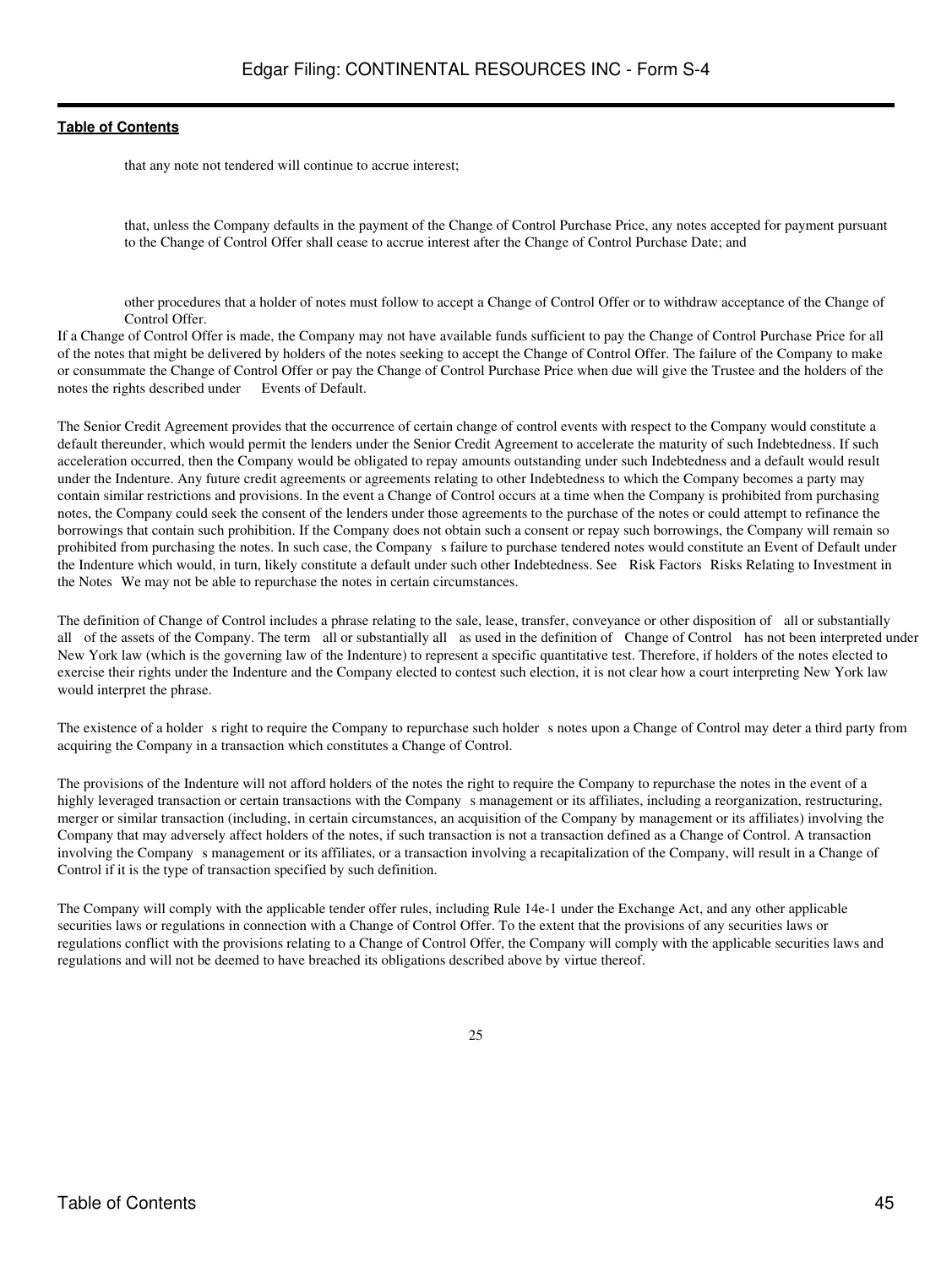The Company will not be required to make a Change of Control Offer (1) upon a Change of Control if a third party makes the Change of Control Offer in the manner, at the times and otherwise in compliance with the requirements described in the Indenture applicable to a Change of Control Offer made by the Company and purchases all notes validly tendered and not withdrawn under such Change of Control Offer or (2) if notice of redemption for 100% of the aggregate principal amount of the outstanding notes has been given pursuant to the Indenture as described under the caption Optional Redemption, unless and until there is a default in payment of the applicable redemption price.

In the event that holders of not less than 90% of the aggregate principal amount of the outstanding notes accept a Change of Control Offer and the Company purchases all of the notes held by such holders, the Company will have the right, upon not less than 30 nor more than 60 days prior notice, given not more than 30 days following the purchase pursuant to the Change of Control Offer described above, to redeem all of the notes that remain outstanding following such purchase at a redemption price equal to 101% of the aggregate principal amount of notes redeemed plus accrued and unpaid interest, if any, thereon to the date of redemption, subject to the right of the holders of record on relevant record dates to receive interest due on an interest payment date.

### **Certain Covenants**

#### *Covenant Termination*

In the event that at any time (a) the rating assigned to the notes by both S&P and Moody s is at least an Investment Grade Rating, (b) the obligations under the Senior Credit Agreement cease to be secured and (c) no Default has occurred and is continuing under the Indenture, the Company and its Restricted Subsidiaries will no longer be subject to the provisions of the Indenture described below under Incurrence of Indebtedness and Issuance of Disqualified Stock, Restricted Payments, Transactions with Affiliates, Asset Sales, Dividend and Other Payment Restrictions Affecting Restricted Subsidiaries and Line of Business. In addition, the Company will no longer be subject to the conditions in clauses (1) and (3) described below under Sale Leaseback Transactions and the financial test set forth in clause (3) of the provisions of the Indenture described below under Consolidation, Merger and Sale of Assets. However, the Company will remain subject to the provisions of the Indenture described below under Issuances of Guarantees by Restricted Subsidiaries, Liens, Sale Leaseback Transactions, except clauses (1) and and the United Subsidiaries and Sale Leaseback Transactions, except clauses (1) (3) thereof, Unrestricted Subsidiaries and Consolidation, Merger and Sale of Assets, except clause (3) thereof, and the provisions of the Indenture described above under Change of Control.

The Indenture contains covenants including, among others, the following:

### *Incurrence of Indebtedness and Issuance of Disqualified Stock*

(a) The Company will not, and will not cause or permit any of its Restricted Subsidiaries to, create, issue, incur, assume, guarantee or otherwise in any manner become directly or indirectly liable for the payment of or otherwise incur, contingently or otherwise (collectively, incur), any Indebtedness (including any Acquired Debt and the issuance of Disqualified Stock), unless such Indebtedness is incurred by the Company or any Guarantor and, in each case, the Company s Consolidated Fixed Charge Coverage Ratio for the most recently ended four full fiscal quarters for which internal financial statements are available immediately preceding the incurrence of such Indebtedness taken as one period is at least equal to or greater than 2.25:1.

(b) Notwithstanding the foregoing, the Company and, to the extent specifically set forth below, the Restricted Subsidiaries may incur each and all of the following (collectively, the Permitted Debt):

(1) Indebtedness of the Company or any Guarantors (whether as borrowers or guarantors) under one or more Credit Facilities in an aggregate principal amount at any one time outstanding under this clause (1) not to exceed the greater of  $(x)$  \$1,000.0 million and  $(y)$  the sum of \$650.0 million and 25.0% of Adjusted Consolidated Net Tangible Assets;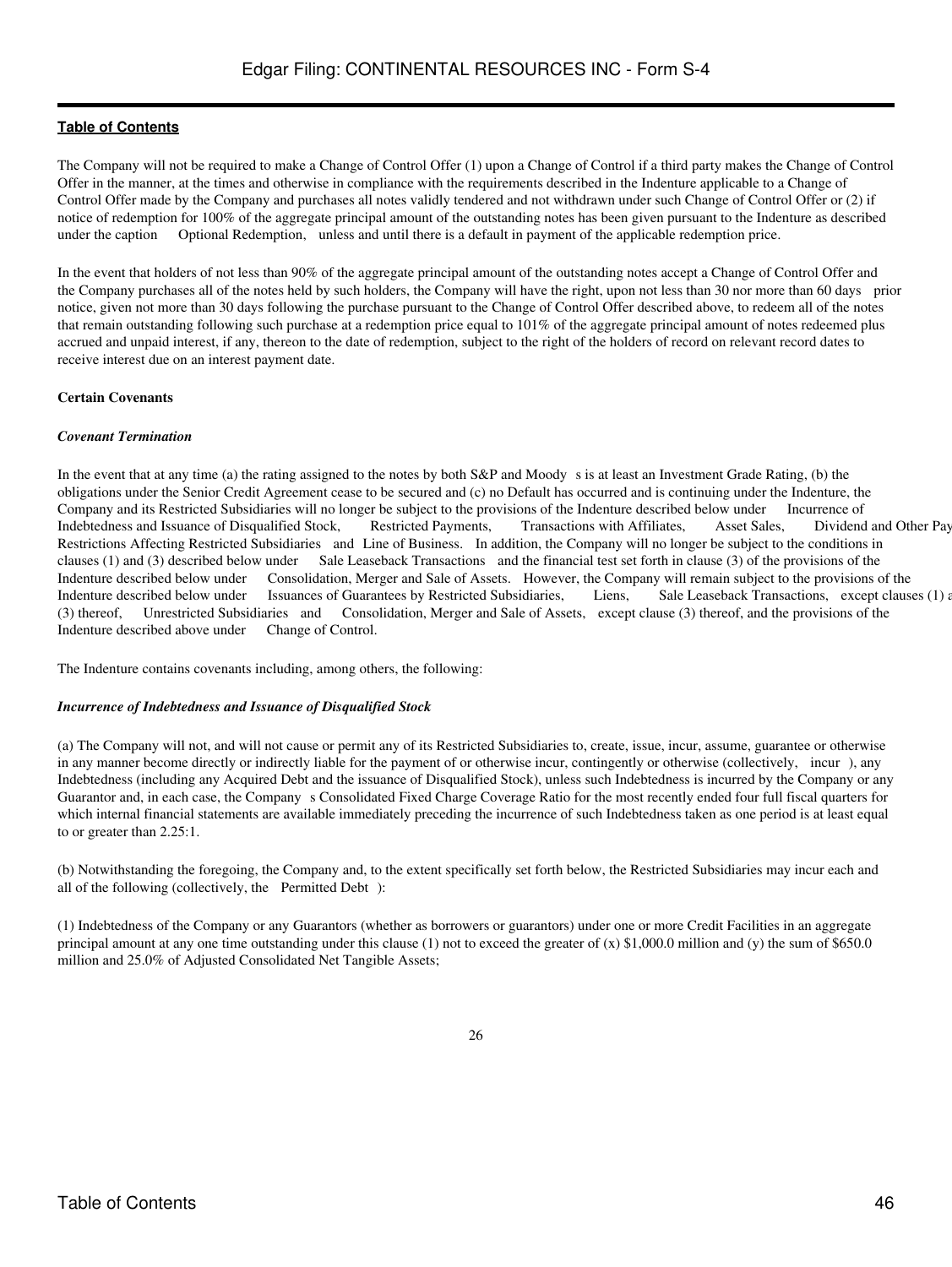(2) Indebtedness of the Company or any Guarantor pursuant to the notes (excluding any Additional Notes) and any Guarantee of the notes;

(3) Indebtedness of the Company or any Restricted Subsidiary outstanding on the Issue Date, and not otherwise referred to in this definition of Permitted Debt;

(4) intercompany Indebtedness between or among the Company and any of its Restricted Subsidiaries; *provided*, *however*, that (i) any subsequent issuance or transfer of Capital Stock that results in any such Indebtedness being held by a Person other than the Company or a Restricted Subsidiary thereof and (ii) any sale or other transfer of any such Indebtedness to a Person that is not either the Company or a Restricted Subsidiary thereof, shall be deemed, in each case, to constitute an incurrence of such Indebtedness by the Company or such Restricted Subsidiary, as the case may be, that was not permitted by this clause (4);

(5) guarantees of any Indebtedness of the Company or any of its Restricted Subsidiaries which is permitted to be incurred under the Indenture;

(6) Indebtedness of the Company or any Restricted Subsidiary that constitutes: (a) obligations pursuant to Interest Rate Agreements, but only to the extent such obligations do not, on a net basis, exceed 105% of the aggregate principal amount of the Indebtedness covered by such Interest Rate Agreements; (b) obligations under currency exchange contracts and related hedging arrangements entered into in the ordinary course of business, and (c) obligations pursuant to hedging arrangements (including, without limitation, swaps, caps, floors, collars, options and similar agreements) entered into in the ordinary course of business for the purpose of mitigating against risks encountered in a Permitted Business;

(7) Indebtedness of the Company or any Restricted Subsidiary represented by Capital Lease Obligations (whether or not incurred pursuant to sale and leaseback transactions) or Purchase Money Obligations or other Indebtedness incurred or assumed in connection with the acquisition, construction, improvement or development of real or personal, movable or immovable, property in each case incurred for the purpose of financing, refinancing, renewing, defeasing or refunding all or any part of the purchase price or cost of acquisition, construction, improvement or development of property used in the business of the Company or its Subsidiaries; *provided* that the aggregate principal amount incurred by the Company or any Restricted Subsidiary pursuant to this clause (7) outstanding at any time shall not exceed the greater of (x) \$25.0 million and (y) 1.5% of Adjusted Consolidated Net Tangible Assets; *provided further* that the principal amount of any Indebtedness permitted under this clause (7) did not in each case at the time of incurrence exceed the Fair Market Value, as determined in accordance with the definition of such term, of the acquired or constructed asset or improvement so financed;

(8) Indebtedness of the Company or any Restricted Subsidiary under (a) one or more standby letters of credit issued by or for the account of the Company or a Restricted Subsidiary in the ordinary course of business and (b) other letters of credit, surety, bid, performance, appeal or similar bonds, bankers acceptances, completion guarantees or similar instruments; *provided* that, in each case contemplated by this clause (8), upon the drawing of such letters of credit or other instrument, such obligations are reimbursed within 60 days following such drawing; *provided*, *further*, that with respect to clauses (a) and (b), such Indebtedness is not in connection with the borrowing of money or the obtaining of advances or credit;

(9) Indebtedness of the Company or any Restricted Subsidiary with respect to obligations relating to oil or gas balancing positions arising in the ordinary course of business;

(10) Indebtedness of the Company to the extent the net proceeds thereof are promptly deposited to defease or satisfy the notes as described below under Defeasance or Covenant Defeasance of Indenture or Satisfaction and Discharge;

(11) Indebtedness of the Company or any Restricted Subsidiary arising from agreements for indemnification or purchase price adjustment obligations or similar obligations, earn-outs or other similar obligations or from guarantees or letters of credit, surety bonds or performance bonds securing any obligation of the Company or a Restricted Subsidiary pursuant to such an agreement, in each case incurred or assumed in connection with the acquisition or disposition of any business, assets or Capital Stock of a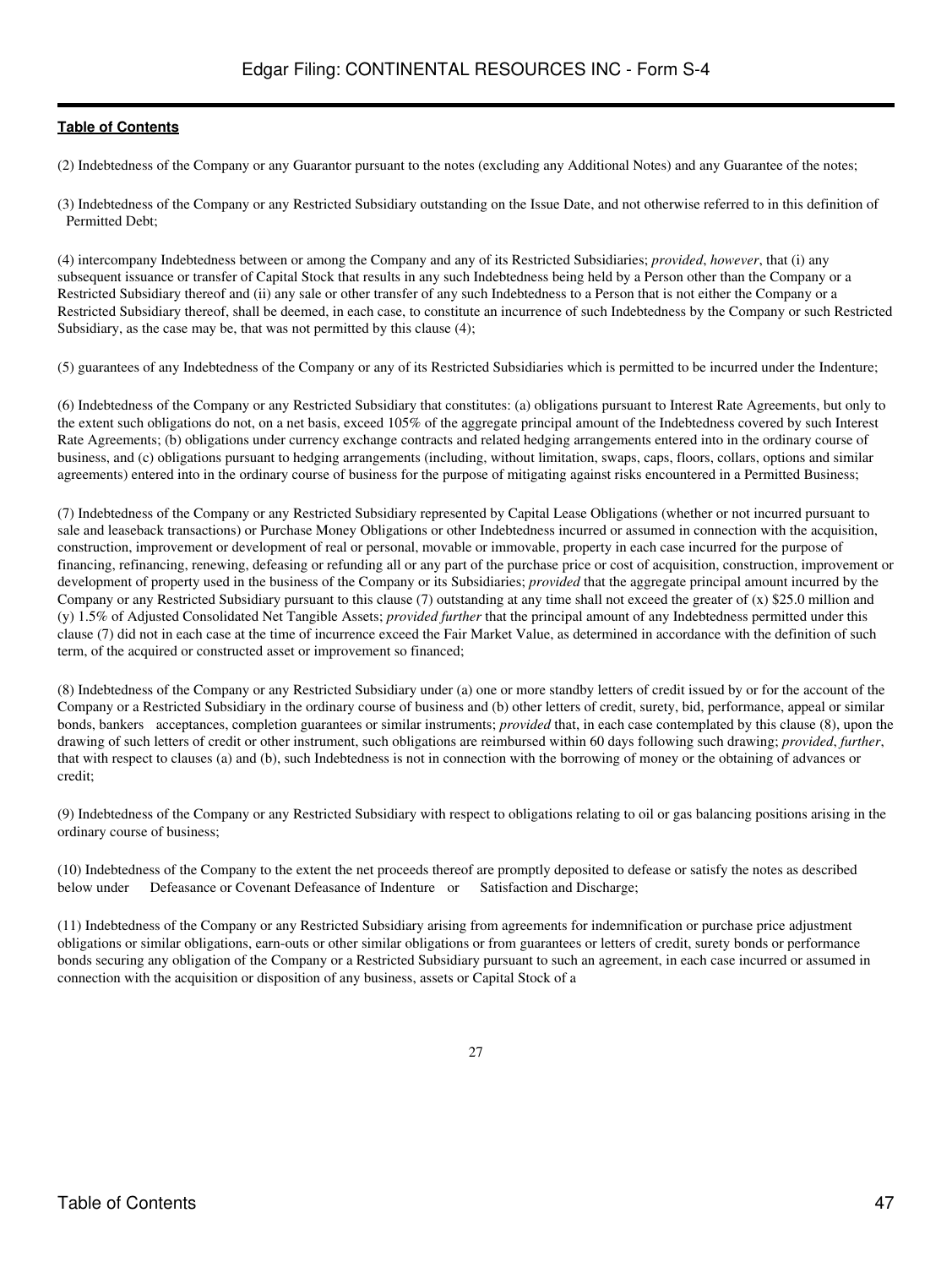Restricted Subsidiary or a Person that, contemporaneously with such acquisition or disposition, becomes a Restricted Subsidiary;

(12) Permitted Refinancing Indebtedness of the Company or any Restricted Subsidiary issued in exchange for, or the net proceeds of which are used to renew, extend, substitute, defease, refund, refinance or replace any Indebtedness, including any Disqualified Stock, incurred pursuant to paragraph (a) of this covenant and clauses (2), (3), (12) and (13) of this paragraph (b) of this definition of Permitted Debt;

(13) if the Company could incur \$1.00 of additional Indebtedness pursuant to paragraph (a) above after giving effect to such incurrence, Acquired Debt; and

(14) Indebtedness of the Company or any Restricted Subsidiary in addition to that described in clauses (1) through (13) above, and any renewals, extensions, substitutions, refinancings or replacements of such Indebtedness, so long as the aggregate principal amount of all such Indebtedness outstanding at any one time in the aggregate shall not exceed the greater of (x) \$50.0 million and (y) 3.0% of Adjusted Consolidated Net Tangible Assets.

For purposes of determining compliance with this Incurrence of Indebtedness and Issuance of Disqualified Stock covenant, in the event that an item of Indebtedness meets the criteria of more than one of the types of Indebtedness permitted by this covenant, the Company in its sole discretion may, at any time, classify or, from time to time, reclassify all or any portion of such item of Indebtedness and only be required to include the amount of such Indebtedness as one of such types (or to divide such Indebtedness between two or more of such types); *provided* that Indebtedness under a Credit Facility which was incurred on or prior to, and outstanding on (after giving effect to the application of proceeds of notes), the Issue Date, and any renewals, extensions, substitutions, refundings, refinancings or replacements thereof, shall be deemed to have been incurred pursuant to clause (1) of paragraph (b) above rather than paragraph (a) above.

Indebtedness permitted by this covenant need not be permitted solely by reference to one provision permitting such Indebtedness but may be permitted in part by one such provision and in part by one or more other provisions of this covenant permitting such Indebtedness.

Accrual of interest, accretion or amortization of original issue discount and the payment of interest on any Indebtedness in the form of additional Indebtedness with the same terms, and the accretion or payment of dividends on any Disqualified Stock or Preferred Stock in the form of additional shares of the same class of Disqualified Stock or Preferred Stock will not be deemed to be an incurrence of Indebtedness for purposes of this covenant; *provided*, in each such case, that the amount thereof as accrued shall be included as required in the calculation of the Consolidated Fixed Charge Coverage Ratio of the Company.

For purposes of determining compliance with any dollar-denominated restriction on the incurrence of Indebtedness denominated in a foreign currency, the dollar-equivalent principal amount of such Indebtedness incurred pursuant thereto shall be calculated based on the relevant currency exchange rate in effect on the date that such Indebtedness was incurred.

If Indebtedness is secured by a letter of credit that serves only to secure such Indebtedness, then the total amount deemed incurred pursuant to such Indebtedness and such letter of credit shall be equal to the greater of (x) the principal of the Indebtedness so secured by such letter of credit and (y) the amount that may be drawn under such letter of credit.

The amount of Indebtedness issued at a price less than the amount of the liability thereof shall be determined in accordance with GAAP.

### *Restricted Payments*

(a) The Company will not, and will not cause or permit any Restricted Subsidiary to, directly or indirectly:

(1) pay any dividend on, or make any distribution to holders of, any shares of the Companys Capital Stock (other than dividends or distributions payable solely in shares of the Company s Qualified Capital Stock);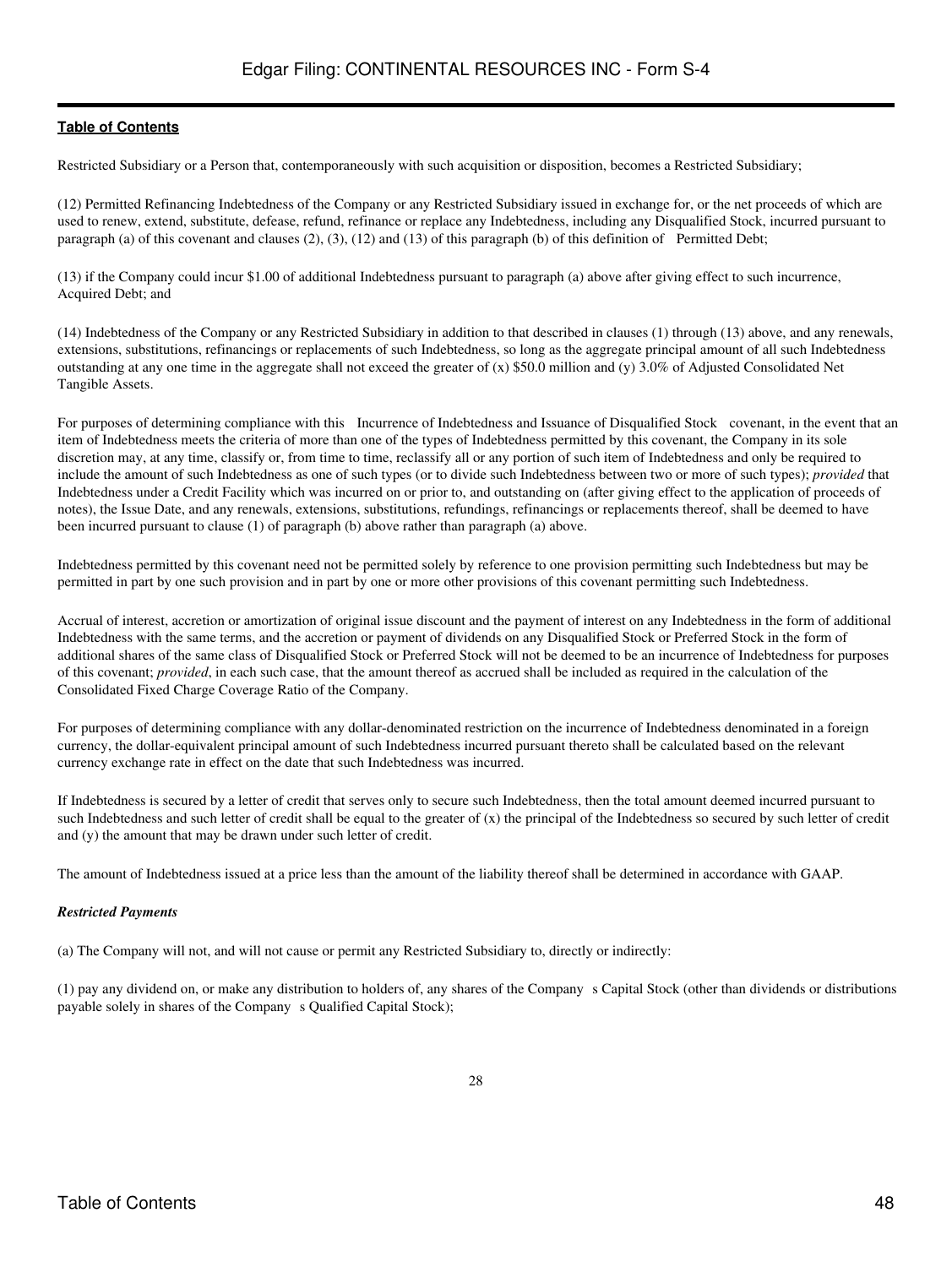(2) purchase, redeem, defease, retire or otherwise acquire for value the Companys Capital Stock (including any options, warrants or other rights to acquire such Capital Stock);

(3) make any principal payment on, or purchase, redeem, defease, retire or otherwise acquire for value, prior to any scheduled principal payment, sinking fund payment or maturity, any Subordinated Indebtedness, except a principal payment on, or a purchase, redemption, defeasance, retirement or other acquisition of such Subordinated Indebtedness within one year of final maturity thereof;

(4) pay any dividend or distribution on any Capital Stock of any Restricted Subsidiary to any Person (other than (a) to the Company or any of its Wholly Owned Restricted Subsidiaries or any Guarantor or (b) dividends or distributions made by a Restricted Subsidiary on a pro rata basis to all holders of such Capital Stock of such Restricted Subsidiary); or

(5) make any Investment in any Person (other than any Permitted Investments);

(any of the foregoing actions described in clauses (1) through (5) above, other than any such action that is a Permitted Payment (as defined below), collectively, Restricted Payments ), unless

(1) immediately after giving effect to such proposed Restricted Payment on a pro forma basis, no Default or Event of Default shall have occurred and be continuing and such Restricted Payment shall not be an event which is, or after notice or lapse of time or both, would be, an event of default under the terms of the Senior Credit Agreement;

(2) immediately after giving effect to such Restricted Payment on a pro forma basis, the Company could incur \$1.00 of additional Indebtedness (other than Permitted Debt) under the provisions described under paragraph (a) of Incurrence of Indebtedness and Issuance of Disqualified Stock: and

(3) after giving effect to the proposed Restricted Payment, the aggregate amount of all such Restricted Payments made after the Issue Date (excluding Restricted Payments permitted by clauses (2), (3), (4), (5) and (7) of paragraph (b) next following) and all Designation Amounts does not exceed the sum of:

(A) 50% of the aggregate Consolidated Net Income of the Company accrued on a cumulative basis during the period beginning on the first day of the Companys fiscal quarter beginning with the fiscal quarter in which the Issue Date occurs and ending on the last day of the Companys last fiscal quarter ending prior to the date of the Restricted Payment (or, if such aggregate cumulative Consolidated Net Income shall be a loss, minus 100% of such loss);

(B) the aggregate Net Cash Proceeds, or the Fair Market Value of property other than cash, received after the Issue Date by the Company either (1) as capital contributions in the form of common equity to the Company or (2) from the issuance or sale (other than to any of its Subsidiaries) of Qualified Capital Stock of the Company (except, in each case, to the extent such proceeds are used to purchase, redeem or otherwise acquire Capital Stock or Subordinated Indebtedness as set forth below in clause (2) or (3) of paragraph (b) below) (and excluding the Net Cash Proceeds from the issuance of Qualified Capital Stock financed, directly or indirectly, using funds borrowed from the Company or any Subsidiary until and to the extent such borrowing is repaid);

(C) the aggregate Net Cash Proceeds received after the Issue Date by the Company (other than from any of its Subsidiaries) upon the exercise of any options, warrants or rights to purchase Qualified Capital Stock of the Company (and excluding the Net Cash Proceeds from the exercise of any options, warrants or rights to purchase Qualified Capital Stock financed, directly or indirectly, using funds borrowed from the Company or any Subsidiary until and to the extent such borrowing is repaid);

(D) the aggregate Net Cash Proceeds received after the Issue Date by the Company from the conversion or exchange, if any, of debt securities or Disqualified Stock of the Company or its Restricted Subsidiaries into or for Qualified Capital Stock of the Company plus, to the extent such debt securities or Disqualified Stock were issued after the Issue Date, the aggregate of Net Cash Proceeds from their original issuance (and excluding the Net Cash Proceeds from the conversion or exchange of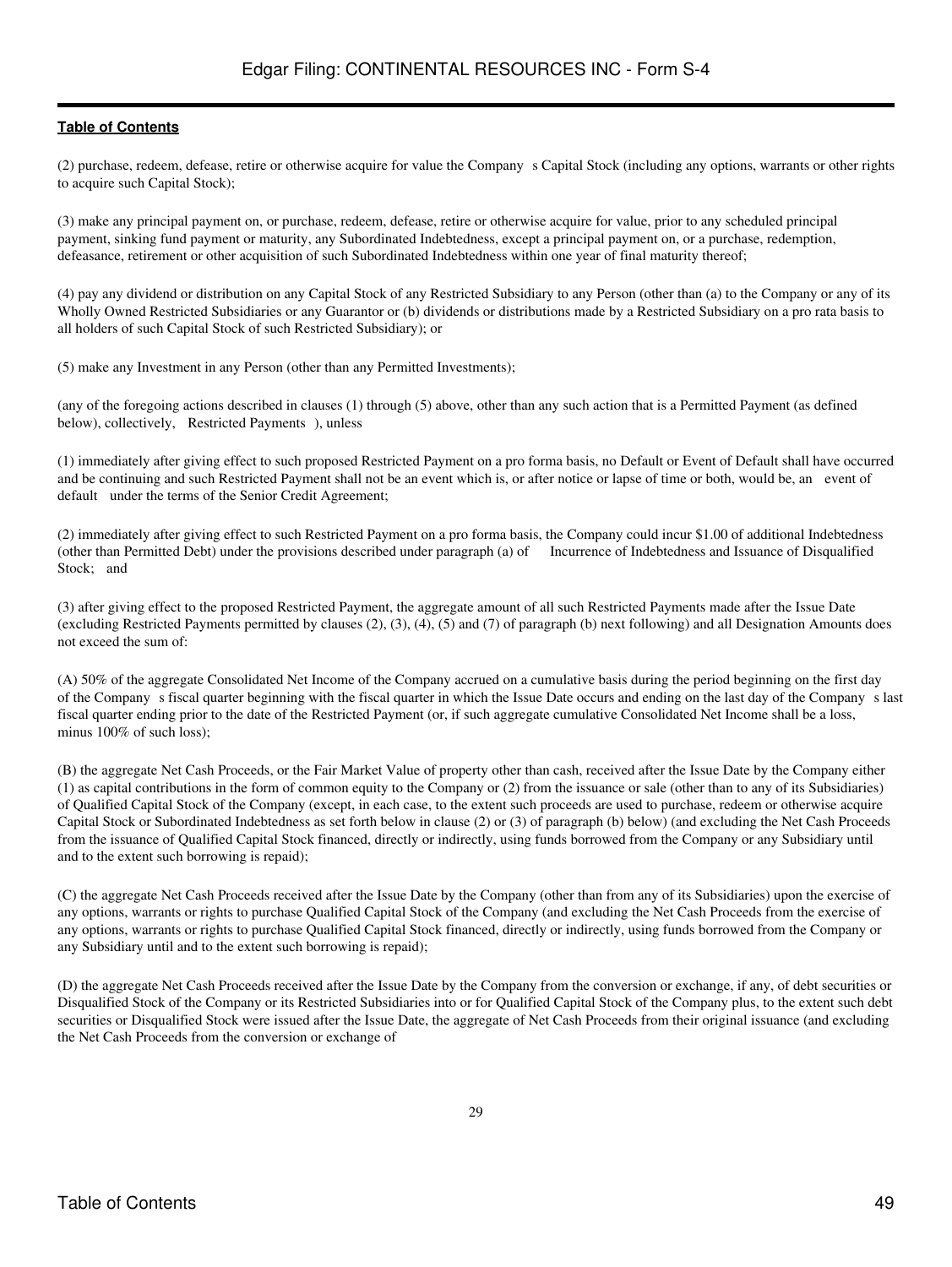debt securities or Disqualified Stock financed, directly or indirectly, using funds borrowed from the Company or any Subsidiary until and to the extent such borrowing is repaid);

(E)(a) in the case of the disposition of, or a reduction in, any Investment constituting a Restricted Payment (including any Investment in an Unrestricted Subsidiary) made after the Issue Date, an amount (to the extent not included in Consolidated Net Income) equal to the amount received with respect to such Investment, less the cost of the disposition of such Investment and net of taxes, and (b) in the case of the redesignation of an Unrestricted Subsidiary as a Restricted Subsidiary (as long as the designation of such Subsidiary as an Unrestricted Subsidiary was deemed a Restricted Payment), the Fair Market Value of the Company s interest in such Subsidiary at the time of such redesignation; and

(F) any amount which previously qualified as a Restricted Payment on account of any guarantee entered into by the Company or any Restricted Subsidiary; *provided* that such guarantee has not been called upon and the obligation arising under such guarantee no longer exists.

(b) Notwithstanding the foregoing, and in the case of clauses (2) through (6) and (8) below, so long as no Default or Event of Default is then continuing or immediately after giving effect thereto would exist, the foregoing provisions shall not prohibit the following actions (each of clauses (1) through (8) being referred to as a Permitted Payment):

(1) (i) the payment of any dividend within 60 days after the date of declaration thereof, if at such date of declaration such payment was permitted by the provisions of paragraph (a) of this covenant and such payment shall have been deemed to have been paid on such date of declaration and shall not have been deemed a Permitted Payment for purposes of the calculation required by paragraph (a) of this covenant, and (ii) the payment of any dividends or distributions by the Company to the holders of its Disqualified Stock; *provided* that such Disqualified Stock is issued on or after the Issue Date in accordance with paragraph (a) of the covenant described below under the caption Incurrence of Indebtedness and Issuance of Disqualified Stock;

(2) the purchase, redemption, defeasance, retirement or other acquisition for value of any Capital Stock of the Company in exchange for (including any such exchange pursuant to the exercise of a conversion right or privilege in connection with which cash is paid in lieu of the issuance of fractional shares or scrip), or out of the Net Cash Proceeds of a substantially concurrent issuance and sale for cash (other than to a Subsidiary) of, any Qualified Capital Stock of the Company; *provided* that the Net Cash Proceeds from the issuance of such shares of Qualified Capital Stock shall be excluded from clause (3)(B) of paragraph (a) of this covenant;

(3) the purchase, redemption, defeasance, retirement or other acquisition for value or payment of principal of any Subordinated Indebtedness in exchange for, or in an amount not in excess of the Net Cash Proceeds of, a substantially concurrent issuance and sale for cash (other than to any Subsidiary of the Company) of any Qualified Capital Stock of the Company; *provided* that the Net Cash Proceeds from the issuance of such Qualified Capital Stock shall be excluded from clause  $(3)(B)$  of paragraph (a) of this covenant;

(4) the purchase, redemption, defeasance, retirement or other acquisition for value or payment of principal of any Subordinated Indebtedness (other than Disqualified Stock) through the substantially concurrent issuance of Permitted Refinancing Indebtedness;

(5) any purchase, redemption, defeasance, retirement or other acquisition for value of any Subordinated Indebtedness pursuant to the provisions of such Subordinated Indebtedness upon a Change of Control or an Asset Sale after the Company shall have complied with the provisions of the Indenture described under the caption Change of Control or Asset Sales, as the case may be, and purchased all notes validly tendered for payment in connection with the Change of Control Offer or Prepayment Offer, as the case may be;

(6)(i) the purchase, redemption, defeasance, retirement or other acquisition for value of any Capital Stock of the Company held by any current or former officers, directors, consultants or employees of the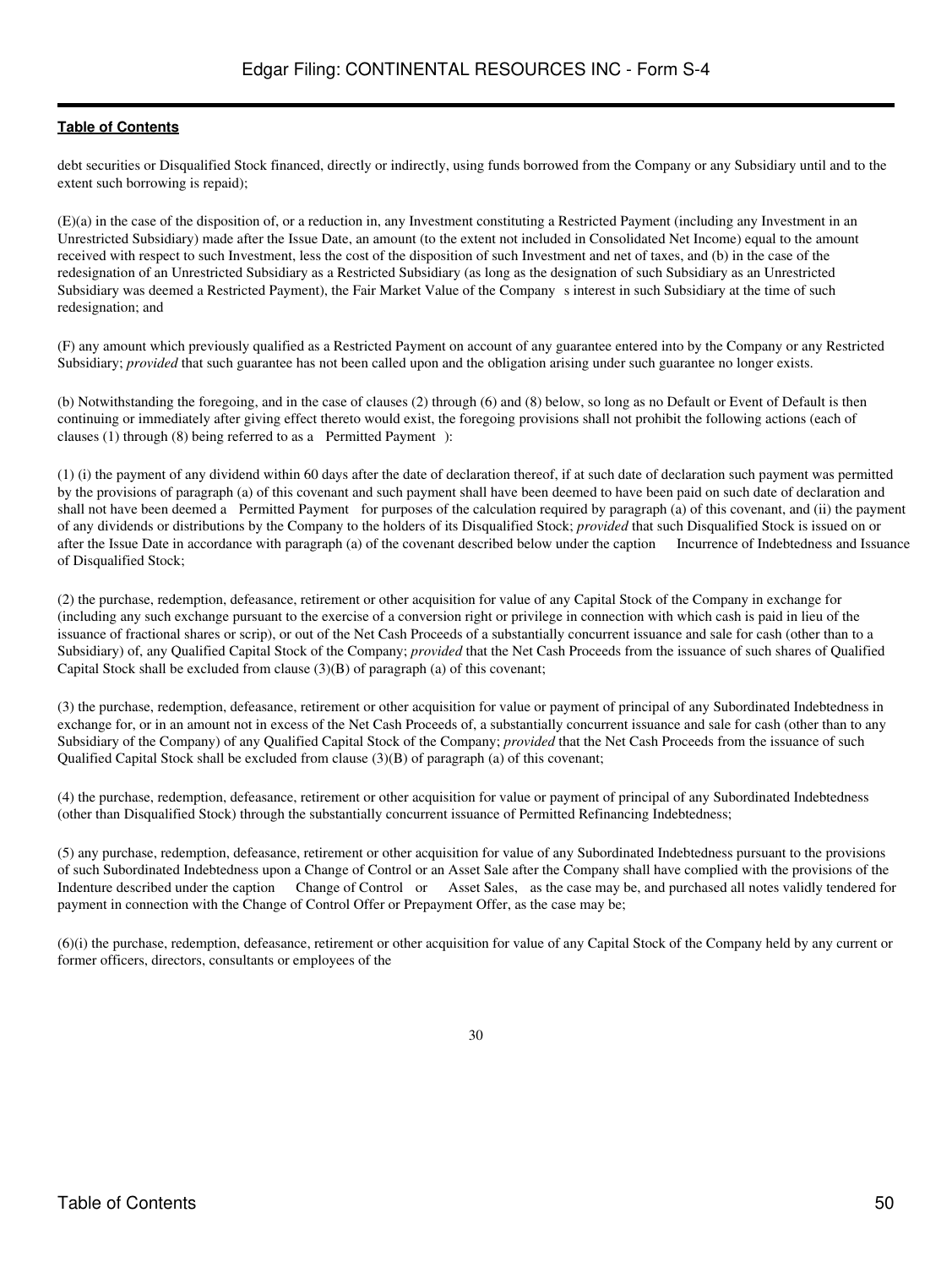Company or any of its Subsidiaries (or permitted transferees of such current or former officers, directors, consultants or employees) pursuant to the terms of agreements (including employment agreements) or plans approved by the Companys Board of Directors, including any management equity plan, long-term incentive plan or stock option plan or other management or employee benefit plan, agreement or trust, (ii) repurchases of Capital Stock deemed to occur upon the cashless exercise of stock options or to satisfy applicable withholding tax obligations under any such agreements or plans and (iii) any other repurchases of Capital Stock of the Company pursuant to the terms of any such agreements or plans; *provided*, *however*, that the aggregate amount of Restricted Payments pursuant to subclauses (i) and (iii) above do not, in the aggregate, exceed \$2.5 million in any calendar year (with unused amounts to be carried over to succeeding calendar years);

(7) the purchase by the Company of fractional shares arising out of stock dividends, splits or combinations or business combinations or conversion of convertible or exchangeable securities of debt or equity issued by the Company; and

(8) Restricted Payments not exceeding \$40.0 million in the aggregate.

In determining whether any Restricted Payment is permitted by the foregoing covenant, the Company may allocate or reallocate all or any portion of such Restricted Payment among the clauses (1) through (8) of the preceding paragraph (b) or among such clauses and the paragraph (a) of this covenant including the second set of clauses (1), (2) and (3) thereof; *provided* that at the time of such allocation or reallocation, all such Restricted Payments, or allocated portions thereof, and all prior Restricted Payments would be permitted under the various provisions of the foregoing covenant. The amount of all Restricted Payments (other than cash) shall be the Fair Market Value on the date of the transfer, incurrence or issuance of such non-cash Restricted Payment.

### *Transactions with Affiliates*

The Company will not, and will not cause or permit any of its Restricted Subsidiaries to, directly or indirectly, enter into any transaction or series of related transactions (including, without limitation, the sale, purchase, exchange or lease of assets, property or services) with or for the benefit of any Affiliate of the Company (other than the Company or a Restricted Subsidiary of the Company) unless such transaction or series of related transactions is entered into in good faith, and

(1) such transaction or series of related transactions is on terms that are no less favorable to the Company or such Restricted Subsidiary, as the case may be, than those that would be available in a comparable transaction in arms-length dealings with a party who is not an Affiliate of the Company,

(2) with respect to any transaction or series of related transactions involving aggregate consideration in excess of \$25.0 million, such transaction or series of related transactions has been approved by a majority of the Disinterested Directors of the board of directors of the Company, or in the event there is only one Disinterested Director, by such Disinterested Director, or

(3) with respect to any transaction or series of related transactions involving aggregate consideration in excess of \$50.0 million, the Company delivers to the Trustee a written opinion of an investment banking firm of national standing or other recognized independent expert with experience appraising the terms and conditions of the type of transaction or series of related transactions for which an opinion is required stating that the transaction or series of related transactions is fair to the Company or such Restricted Subsidiary from a financial point of view;

### *provided*, *however*, that this provision shall not apply to:

(i) employment benefit, compensation and award arrangements, programs and plans with any employee, consultant, officer or director of the Company or any Restricted Subsidiary, including under any employment agreement, equity option or equity incentive plans or insurance, deferred compensation or retirement plans, and customary indemnification arrangements with employees, consultants, officers or directors of the Company or any Restricted Subsidiary, in each case entered into in the ordinary course of business,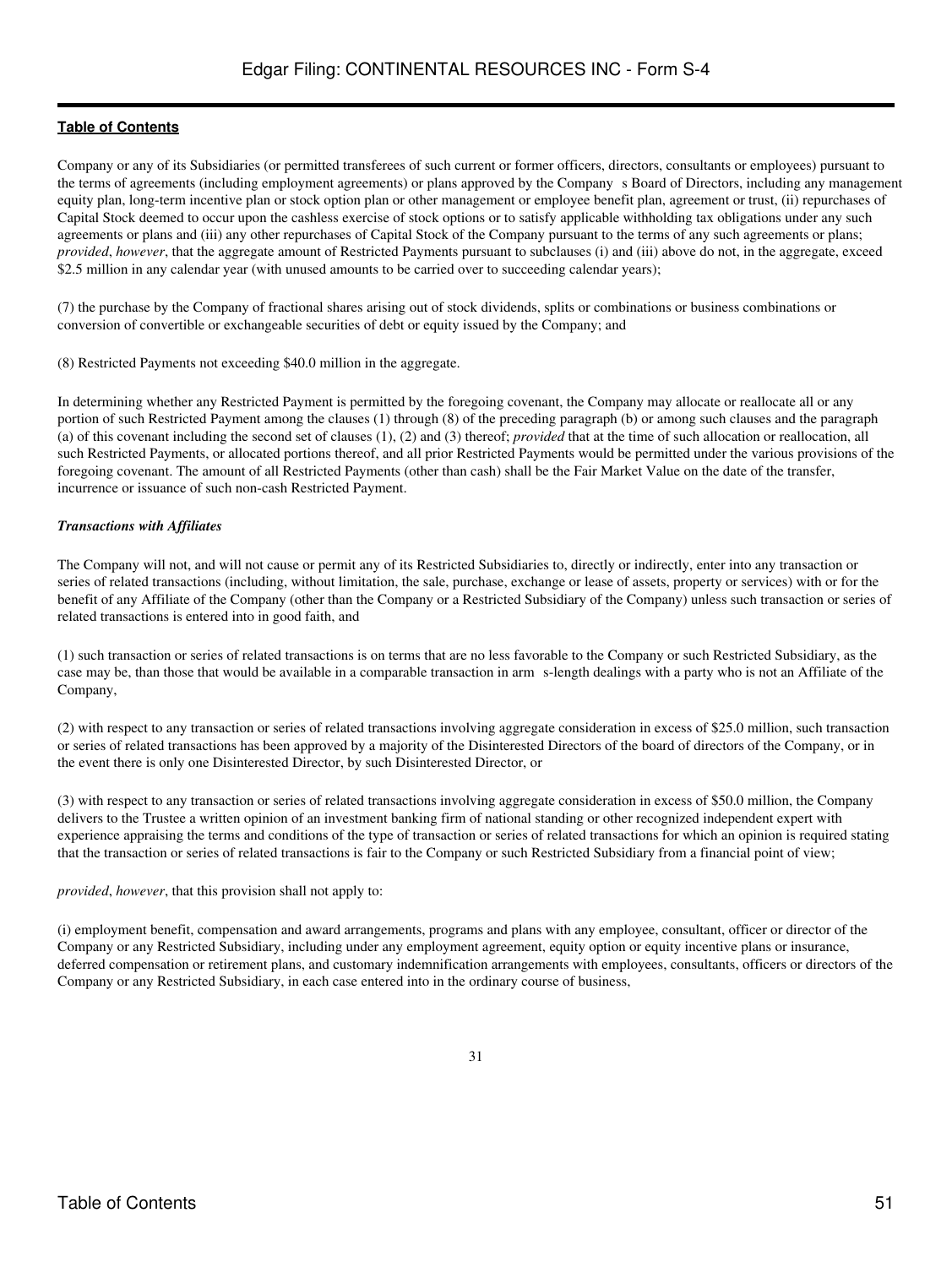(ii) the payment of reasonable and customary fees to directors and consultants of the Company or any of its Restricted Subsidiaries who are not employees of the Company or any of its Affiliates,

(iii) loans or advances to non-executive officers and employees of the Company or any Restricted Subsidiary made in the ordinary course of business in an aggregate amount not to exceed \$1.0 million outstanding at any one time,

(iv) any Restricted Payments or Permitted Payments made in compliance with Restricted Payments above or any Permitted Investment,

(v) any transactions undertaken pursuant to any contracts in existence on the Issue Date (as in effect on the Issue Date) and any renewals, replacements or modifications of such contracts (pursuant to new transactions or otherwise) on terms no less favorable to the holders of the notes than those in effect on the Issue Date, and

(vi) sales of Capital Stock (other than Disqualified Stock) of the Company to Affiliates of the Company,

(vii) in the case of (1) contracts for (A) drilling or other oil field services or supplies, (B) the sale, storage, gathering or transport of hydrocarbons or (c) the lease or rental of office or storage space or (2) other operational-type contracts, any such contracts are entered into in the ordinary course of business on terms substantially similar to those contained in similar contracts entered into by the Company or any Restricted Subsidiary and third parties, or if neither the Company nor any Restricted Subsidiary has entered into a similar contract with a third party, that the terms are no less favorable than those available from third parties on an arms length basis, as determined by the Board of Directors of the Company, and

(viii) any transactions between the Company or any Restricted Subsidiary on the one hand and any Person deemed to be an Affiliate solely because a director of such Person is also a director of the Company or a Restricted Subsidiary, on the other hand; *provided* that such director abstains from voting as a director of the Company or the Restricted Subsidiary, as applicable, in connection with the approval of the transaction.

#### *Liens*

The Company will not, and will not cause or permit any Restricted Subsidiary to, directly or indirectly, (i) create or incur, in order to secure any Indebtedness, any Lien of any kind, other than Permitted Liens, upon any property or assets (including any intercompany notes) of the Company or any Restricted Subsidiary owned on the Issue Date or acquired after the Issue Date, or (ii) assign or convey, in order to secure any Indebtedness, any right to receive any income or profits therefrom, other than Permitted Liens, in each case unless the notes (or a Guarantee in the case of Liens of a Guarantor) is directly secured equally and ratably with (or, in the case of Subordinated Indebtedness, prior or senior thereto, with the same relative priority as the notes shall have with respect to such Subordinated Indebtedness) the Indebtedness secured by such Lien.

Notwithstanding the foregoing, any Lien, assignment or conveyance securing the notes or a Guarantee granted pursuant to the immediately preceding paragraph shall be automatically and unconditionally released and discharged upon: (i) any sale, exchange or transfer to any Person not an Affiliate of the Company of the property or assets secured by such Lien, (ii) any sale, exchange or transfer to any Person not an Affiliate of the Company of all of the Capital Stock held by the Company or any Restricted Subsidiary in, or all or substantially all the assets of, any Restricted Subsidiary creating such Lien, or (iii) with respect to any Lien, assignment or conveyance securing a Guarantee, the release of such Guarantee in accordance with the Indenture.

#### *Asset Sales*

(a) The Company will not, and will not permit any Restricted Subsidiary to, consummate any Asset Sale, unless (i) the Company or such Restricted Subsidiary, as the case may be, receives consideration at the time of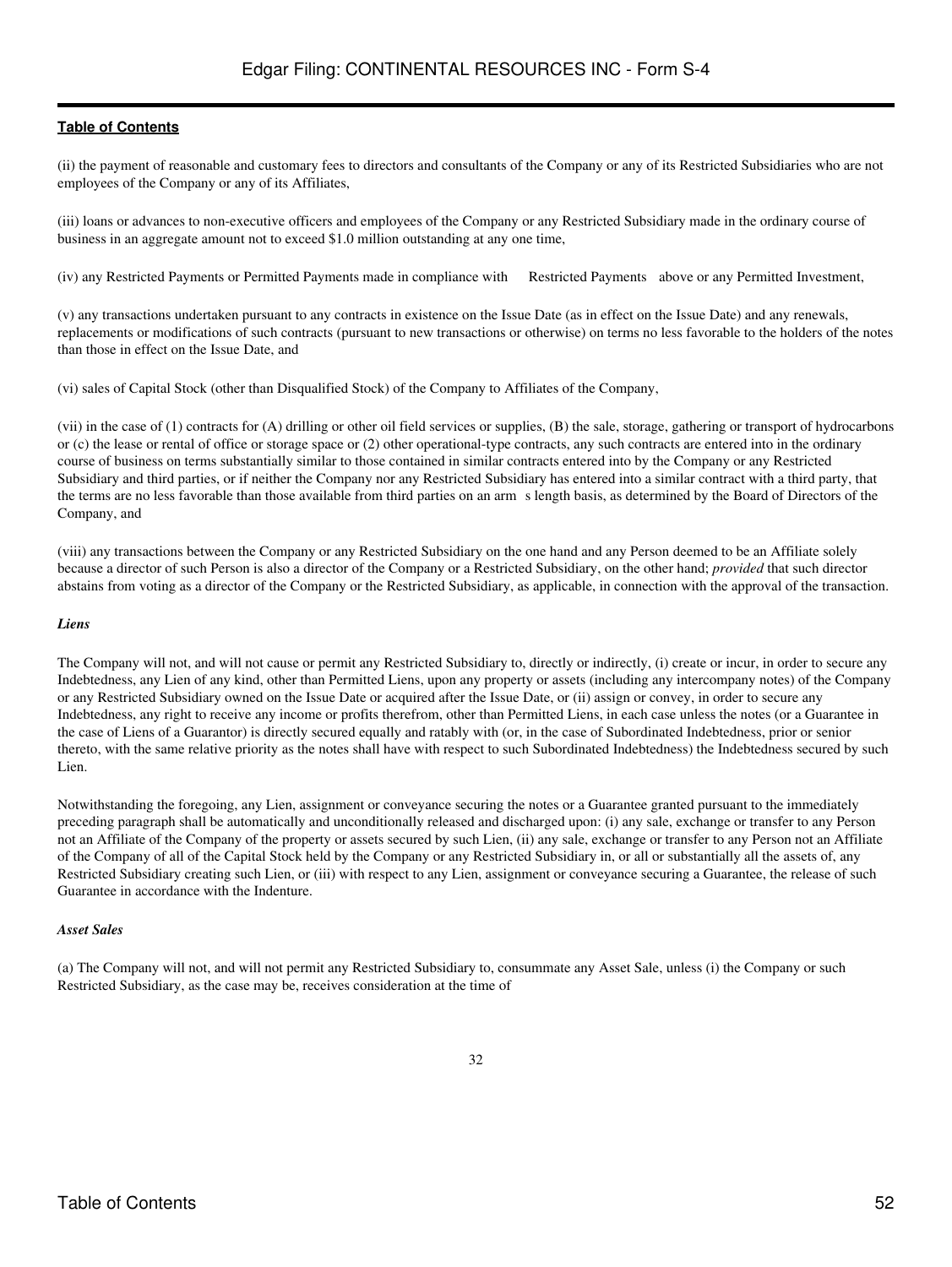such Asset Sale at least equal to the Fair Market Value of the assets and property subject to such Asset Sale and (ii) at least 75% of the consideration paid to the Company or such Restricted Subsidiary in connection with such Asset Sale and all other Asset Sales since the Issue Date, on a cumulative basis, is in the form of cash, Cash Equivalents, Liquid Securities, Exchanged Properties (including pursuant to asset swaps) or the assumption by the purchaser of liabilities of the Company (other than liabilities of the Company that are by their terms subordinated to the notes) or liabilities of any Guarantor that made such Asset Sale (other than liabilities of a Guarantor that are by their terms subordinated to such Guarantor s Guarantee), or any combination of the foregoing, in each case as a result of which the Company and its remaining Restricted Subsidiaries are no longer liable for such liabilities, or, solely in the case of any Asset Sale of Production Facility or Pipeline Assets, Permitted MLP Securities; *provided*, that any Asset Sale pursuant to a condemnation, appropriation or other similar taking, including by deed in lieu of condemnation, or pursuant to the foreclosure or other enforcement of a Lien incurred not in breach of the covenant described above under the caption Liens or exercise by the related lienholder of rights with respect thereto, including by deed or assignment in lieu of foreclosure shall not be required to satisfy the conditions set forth in clauses (i) and (ii) of this paragraph (a).

(b) Within 365 days after the receipt by the Company or a Restricted Subsidiary of Net Available Cash from an Asset Sale, such Net Available Cash may be applied by the Company or such Restricted Subsidiary, to the extent the Company or such Restricted Subsidiary elects (or is required by the terms of any Pari Passu Indebtedness of the Company or a Restricted Subsidiary), to

(1) prepay or repay Indebtedness of the Company under any Credit Facility;

(2) reinvest in Additional Assets (including by means of an Investment in Additional Assets by a Restricted Subsidiary with Net Available Cash received by the Company or another Restricted Subsidiary) or make capital expenditures in a Permitted Business; or

(3) purchase notes, or purchase or repay on a permanent basis other Indebtedness (excluding (i) any Subordinated Indebtedness and (ii) any notes or other Indebtedness owned by the Company or an Affiliate of the Company);

*provided*, that the Company or the applicable Restricted Subsidiary will be deemed to have complied with clause (2) of this paragraph (b) if, within 365 days of such Asset Sale, the Company or such Restricted Subsidiary shall have commenced and not completed or abandoned an expenditure or Investment, or a binding agreement with respect to an expenditure or Investment, in compliance with such clause (2), and that expenditure or Investment is substantially completed within a date one year and six months after the date of such Asset Sale. Pending the final application of any such Net Available Cash, the Company may temporarily reduce Indebtedness under any Credit Facility or otherwise expend or invest such Net Available Cash in any manner that is not prohibited by the Indenture.

(c) Any Net Available Cash from an Asset Sale not applied in accordance paragraph (b) above within 365 days (or within one year and six months as the case may be) from the date of such Asset Sale shall constitute Excess Proceeds. When the aggregate amount of Excess Proceeds exceeds \$20.0 million, the Company will be required to make an offer to purchase notes having an aggregate principal amount equal to the aggregate amount of Excess Proceeds (the Prepayment Offer) at a purchase price equal to 100% of the principal amount of such notes plus accrued and unpaid interest, if any, to the Asset Sale Purchase Date (as defined in paragraph (d) below) in accordance with the procedures (including prorating in the event of over subscription) set forth in the Indenture, but, if the terms of any Pari Passu Indebtedness require that a Pari Passu Offer be made contemporaneously with the Prepayment Offer, then the Excess Proceeds shall be prorated between the Prepayment Offer and such Pari Passu Offer in accordance with the aggregate outstanding principal amounts of the notes and such Pari Passu Indebtedness, and the aggregate principal amount of notes for which the Prepayment Offer is made shall be reduced accordingly. If the aggregate principal amount of notes tendered by holders thereof exceeds the amount of available Excess Proceeds, then such Excess Proceeds will be allocated pro rata according to the principal amount of the notes tendered and the Trustee will select the notes to be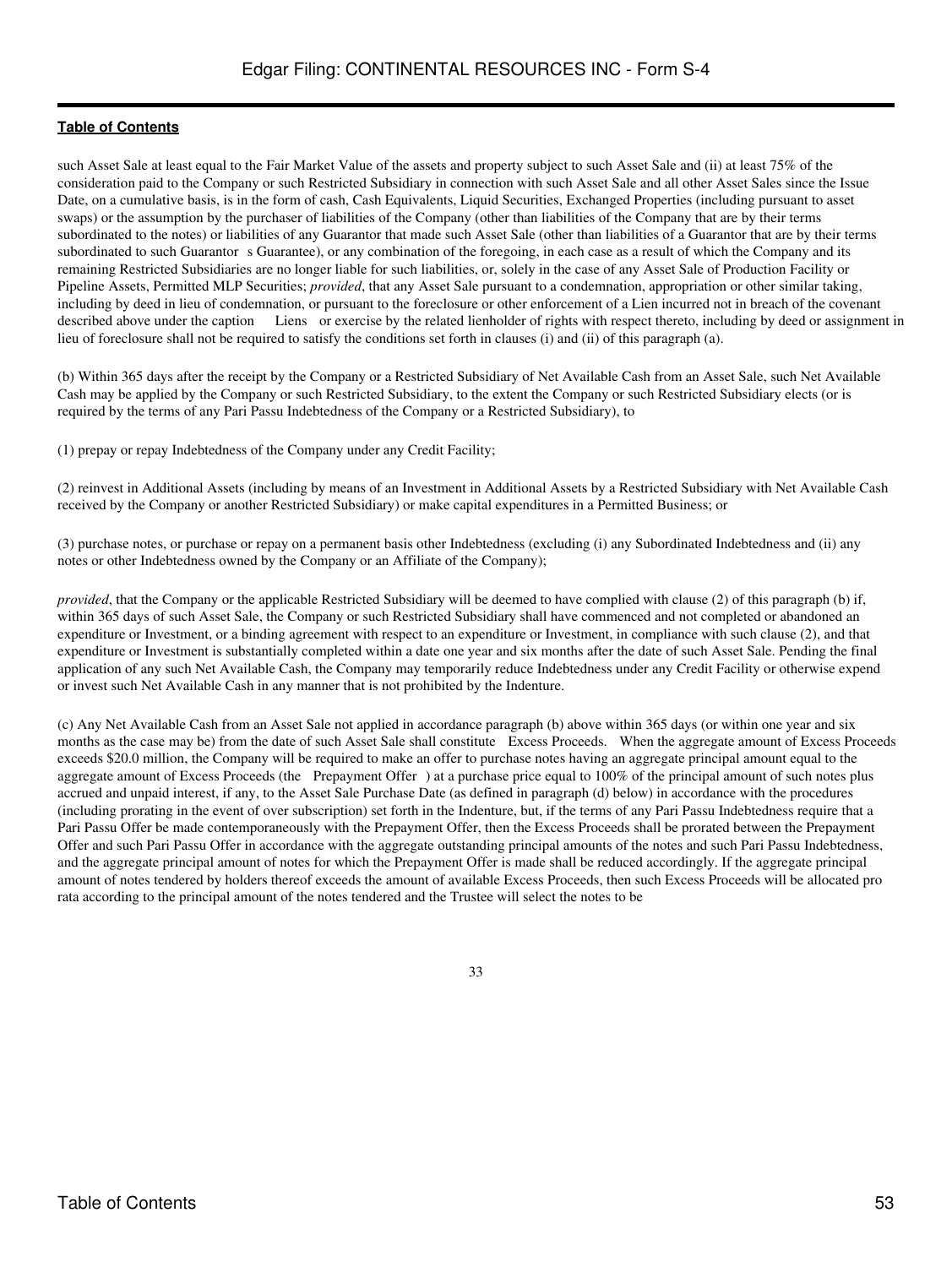purchased in accordance with the Indenture. To the extent that any portion of the amount of Excess Proceeds remains after compliance with the second sentence of this paragraph (c) and provided that all holders of notes have been given the opportunity to tender their notes for purchase as described in paragraph (d) below in accordance with the Indenture, the Company and its Restricted Subsidiaries may use such remaining amount for purposes not prohibited by the Indenture and the amount of Excess Proceeds will be reset to zero.

(d) Within 30 days after the 365th day following, or the date one year and six months following, the date of an Asset Sale (as the case may be), the Company shall, if it is obligated to make an offer to purchase the notes pursuant to paragraph (c) above, send a written Prepayment Offer notice, by first-class mail, to the holders of the notes (the Prepayment Offer Notice), accompanied by such information regarding the Company and its Subsidiaries as the Company believes will enable such holders of the notes to make an informed decision with respect to the Prepayment Offer. The Prepayment Offer Notice will state, among other things:

(1) that the Company is offering to purchase notes pursuant to the provisions of the Indenture;

(2) that any note (or any portion thereof) accepted for payment (and duly paid on the Asset Sale Purchase Date) pursuant to the Prepayment Offer shall cease to accrue interest on the Asset Sale Purchase Date;

(3) that any notes (or portions thereof) not properly tendered will continue to accrue interest;

(4) the purchase price and purchase date, which shall be, subject to any contrary requirements of applicable law, no less than 30 days nor more than 60 days after the date the Prepayment Offer Notice is mailed (the Asset Sale Purchase Date);

(5) the aggregate principal amount of notes to be purchased;

(6) a description of the procedure which holders of notes must follow in order to tender their notes and the procedures that holders of notes must follow in order to withdraw an election to tender their notes for payment; and

(7) all other instructions and materials necessary to enable holders of notes to tender notes pursuant to the Prepayment Offer.

(e) The Company will comply, to the extent applicable, with the requirements of Rule 14e-1 under the Exchange Act and any other securities laws or regulations thereunder to the extent such laws and regulations are applicable in connection with the purchase of notes as described above. To the extent that the provisions of any securities laws or regulations conflict with the provisions relating to a Prepayment Offer, the Company will comply with the applicable securities laws and regulations and will not be deemed to have breached its obligations described above by virtue thereof.

### *Issuances of Guarantees by Restricted Subsidiaries*

The Company will provide to the Trustee, on or prior to the 90th day after the date that (i) any Person becomes a Wholly Owned Restricted Subsidiary after the Issue Date (excluding any Foreign Subsidiary and any Immaterial Subsidiary), (ii) any Unrestricted Subsidiary is redesignated as a Restricted Subsidiary (excluding any Foreign Subsidiary and any Immaterial Subsidiary), or (iii) any Restricted Subsidiary of the Company (which is not a Guarantor) becomes a guarantor or obligor in respect of any Indebtedness of the Company or any of the Guarantors, in each case, a supplemental indenture to the Indenture, executed by such Restricted Subsidiary, providing for a full and unconditional guarantee on a senior unsecured basis by such Restricted Subsidiary of the Companys obligations under the notes and the Indenture to the same extent as that set forth in the Indenture.

### *Dividend and Other Payment Restrictions Affecting Restricted Subsidiaries*

(a) The Company will not, and will not cause or permit any of its Restricted Subsidiaries to, directly or indirectly, create or otherwise cause to come into existence or become effective any consensual encumbrance or restriction on the ability of such Restricted Subsidiary to: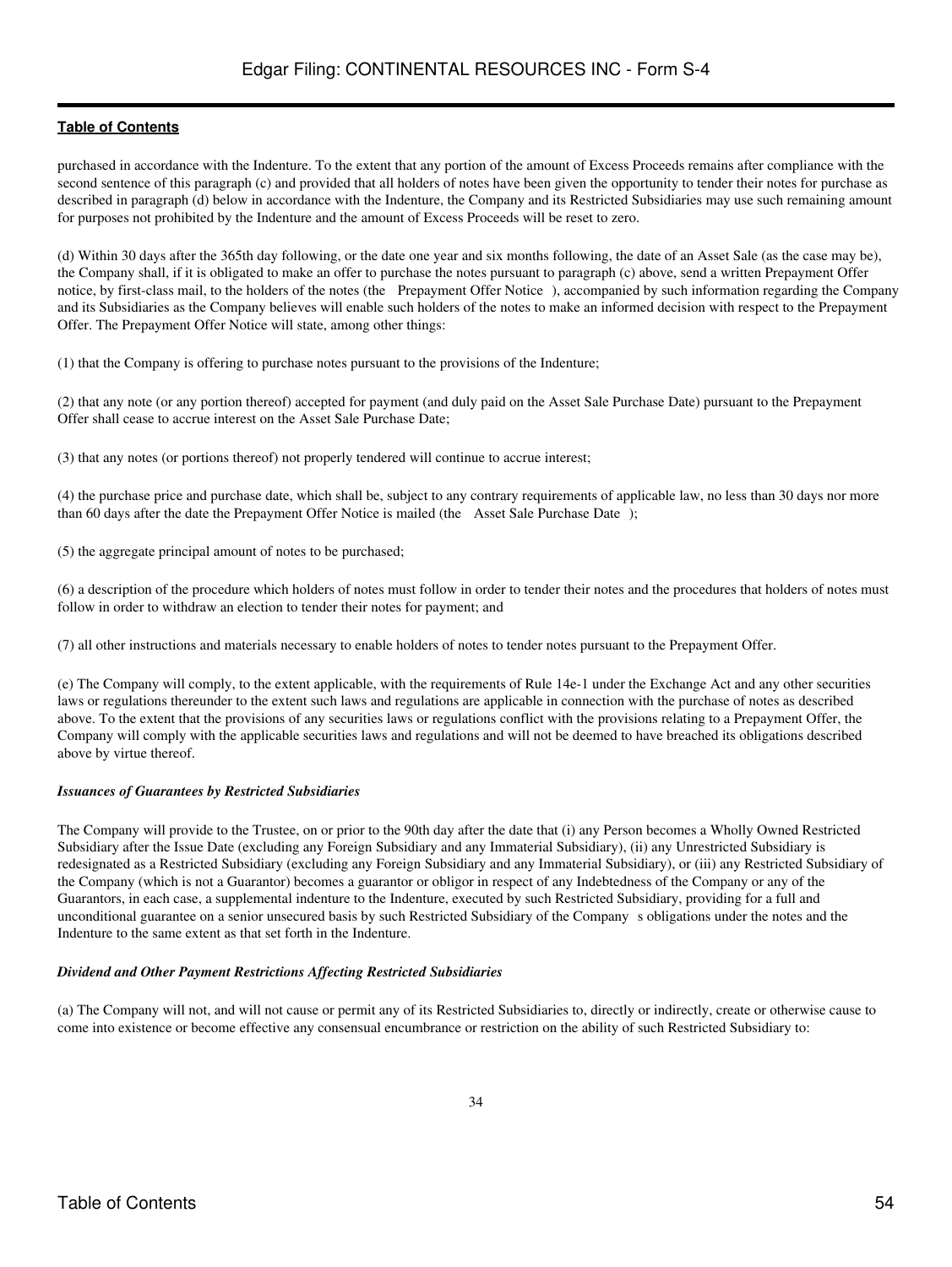(1) pay dividends or make any other distribution on its Capital Stock to the Company or any other Restricted Subsidiary,

(2) pay any Indebtedness owed to the Company or any other Restricted Subsidiary,

(3) make loans or advances to the Company or any other Restricted Subsidiary or

(4) transfer any of its properties or assets to the Company or any other Restricted Subsidiary.

(b) However, paragraph (a) above will not prohibit any encumbrance or restriction created, existing or becoming effective under or by reason of:

(1) any agreement (including the Senior Credit Agreement) in effect on the Issue Date;

(2) any agreement or instrument with respect to a Restricted Subsidiary that is not a Restricted Subsidiary of the Company on the Issue Date, in existence at the time such Person becomes a Restricted Subsidiary of the Company and not incurred in connection with, or in contemplation of, such Person becoming a Restricted Subsidiary; *provided* that such encumbrances and restrictions are not applicable to the Company or any Restricted Subsidiary or the properties or assets of the Company or any Restricted Subsidiary other than such Subsidiary which is becoming a Restricted Subsidiary;

(3) any agreement or instrument governing any Acquired Debt or other agreement of any entity or related to assets acquired by or merged into or consolidated with the Company or any Restricted Subsidiaries, so long as such encumbrance or restriction (A) was not entered into in contemplation of the acquisition, merger or consolidation transaction, and (B) is not applicable to any Person, or the properties or assets of any Person, other than the Person, or the property or assets or subsidiaries of the Person, so acquired, so long as the agreement containing such restriction does not violate any other provision of the Indenture;

(4) any applicable law or any requirement of any regulatory body;

(5) any agreement in relation to any Liens securing obligations or Indebtedness (provided such Liens are otherwise permitted to be incurred under the provisions of the covenant described above under the caption Liens) that limit the right of the debtor to dispose of or otherwise transfer the assets subject to such Liens;

(6) provisions restricting subletting or assignment of any lease governing a leasehold interest of the Company or any Restricted Subsidiary, or restrictions in licenses relating to the property covered thereby, or other encumbrances or restrictions in agreements or instruments relating to specific assets or property that restrict generally the transfers of such assets or property; *provided*, *however*, that such encumbrances or restrictions do not materially impair the ability of the Company to make scheduled payments on the notes when due;

(7) agreements with respect to asset or Capital Stock sales, which limit the transfer of such assets or Capital Stock pending the closing of such sale;

(8) shareholders, partnership, joint venture and similar agreements entered into in the ordinary course of business; *provided*, *however*, that such encumbrances or restrictions do not apply to any Restricted Subsidiaries other than the applicable company, partnership, joint venture or other entity; and provided, further, however, that such encumbrances and restrictions do not materially impair the ability of the Company to make scheduled payments on the notes when due;

(9) cash or other deposits, or net worth requirements or similar requirements, imposed by suppliers or landlords under contracts entered into in the ordinary course of business;

(10) any other Credit Facility governing debt of the Company or any of its Restricted Subsidiaries, permitted to be incurred under the provisions of the covenant described above under the caption Incurrence of Indebtedness and Issuance of Disqualified Stock; provided, however, that such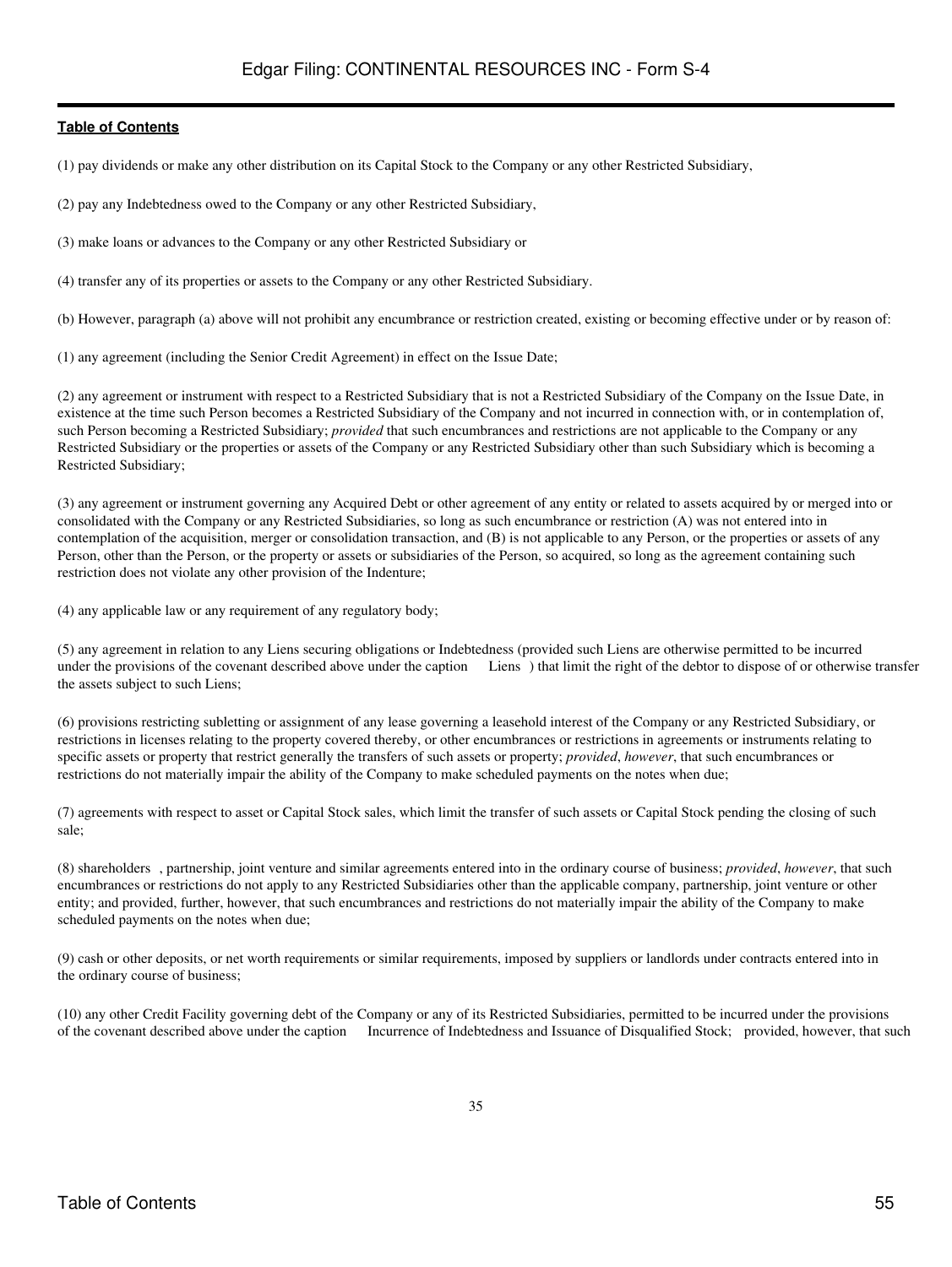encumbrances or restrictions (i) are not materially more restrictive, taken as a whole, than those contained in the Senior Credit Agreement or (ii) do not (except upon a default or event of default thereunder) restrict the payment of dividends in an amount sufficient to materially impair the ability of the Company to make scheduled payments on the notes when due;

(11) restrictions of the nature described in clause (4) of the preceding paragraph (a) by reason of customary non-assignment provisions in contracts, agreements, licenses and leases entered into in the ordinary course of business; and

(12) any amendment, modification, restatement, renewal, increase, supplement, refunding, replacement or refinancing of any agreement, requirement, provision, instrument or document containing the encumbrances or restrictions in the foregoing clauses (1) through (11), or in this clause (12); *provided* that the terms and conditions of any such encumbrances or restrictions are no more restrictive in any material respect taken as a whole than those under or pursuant to such agreement, requirement, provision, instrument or document so affected.

#### *Sale Leaseback Transactions*

The Company will not, and will not permit any of its Restricted Subsidiaries to, enter into any Sale Leaseback Transaction; *provided*, that the Company or any of its Restricted Subsidiaries may enter into a Sale Leaseback Transaction if:

(1) the Company or such Subsidiary could have incurred Indebtedness in an amount equal to the Attributable Indebtedness relating to such Sale Leaseback Transaction pursuant to the Consolidated Fixed Charge Coverage Ratio test set forth in paragraph (a) of the covenant described above under the caption Incurrence of Indebtedness and Issuance of Disqualified Stock;

(2) the gross cash proceeds of such Sale Leaseback Transaction are at least equal to the Fair Market Value of the property that is the subject of such Sale Leaseback Transaction; and

(3) the transfer of assets in such Sale Leaseback Transaction is permitted by, and the Company applies the proceeds of such transaction in the same manner and to the same extent as Net Available Cash and Excess Proceeds from an Asset Sale in compliance with, the covenant described above under the caption Asset Sales.

### *Unrestricted Subsidiaries*

The board of directors of the Company may after the Issue Date designate any Subsidiary as an Unrestricted Subsidiary under the Indenture (a Designation ) only if:

(a) no Default or Event of Default shall have occurred and be continuing at the time of or after giving effect to such Designation;

 $(b)(x)$  the Company would be permitted to make an Investment (other than a Permitted Investment) at the time of Designation (assuming the effectiveness of such Designation) pursuant to paragraph (a) of Restricted Payments above in an amount (the Designation Amount) equal to the greater of (1) the net book value of the Company s interest in such Subsidiary calculated in accordance with GAAP or (2) the Fair Market Value of the Companys interest in such Subsidiary as determined in good faith by the Companys board of directors, or (y) the Designation Amount is less than \$1,000;

(c) such Unrestricted Subsidiary does not own any Capital Stock in any Restricted Subsidiary of the Company which is not simultaneously being designated an Unrestricted Subsidiary;

(d) such Unrestricted Subsidiary is not liable, directly or indirectly, with respect to any Indebtedness other than Unrestricted Subsidiary Indebtedness, provided that an Unrestricted Subsidiary may provide a Guarantee for the notes; and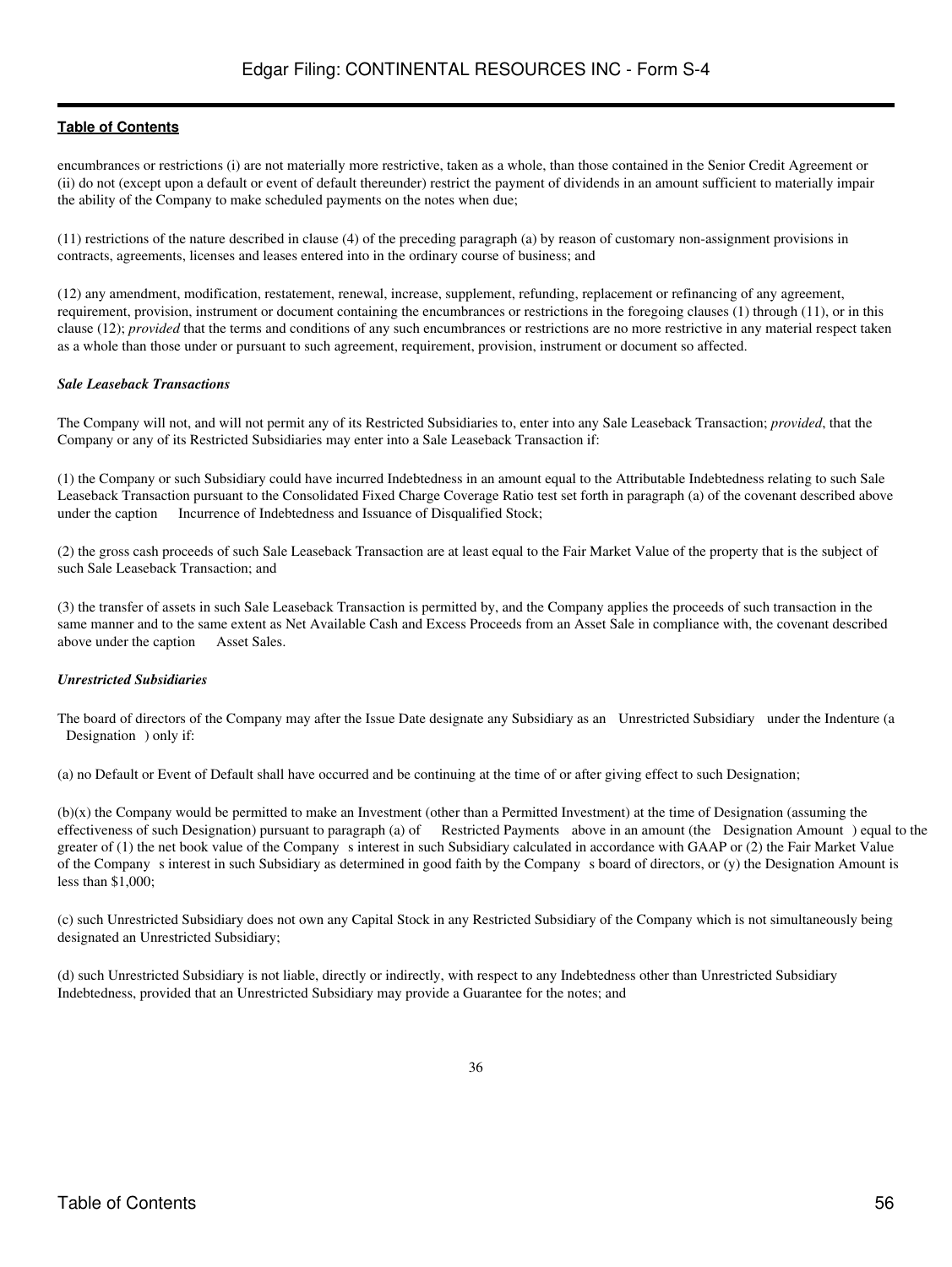(e) such Unrestricted Subsidiary is not a party to any agreement, contract, arrangement or understanding at such time with the Company or any Restricted Subsidiary unless the terms of any such agreement, contract, arrangement or understanding are no less favorable to the Company or such Restricted Subsidiary than those that might be obtained at the time from Persons who are not Affiliates of the Company or, in the event such condition is not satisfied, the value of such agreement, contract, arrangement or understanding to such Unrestricted Subsidiary shall be deemed a Restricted Payment.

In the event of any such Designation, the Company shall be deemed, for all purposes of the Indenture, to have made an Investment equal to the Designation Amount that constitutes a Restricted Payment pursuant to the covenant Restricted Payments.

The Company shall not and shall not cause or permit any Restricted Subsidiary to at any time

(a) provide credit support for, guarantee or subject any of its property or assets (other than the Capital Stock of any Unrestricted Subsidiary) to the satisfaction of, any Indebtedness of any Unrestricted Subsidiary (including any undertaking, agreement or instrument evidencing such Indebtedness); *provided*, *however*, that this covenant shall not be deemed to prevent Permitted Investments in Unrestricted Subsidiaries that are otherwise allowed under the Indenture, or

(b) be directly or indirectly liable for any Indebtedness of any Unrestricted Subsidiary.

For purposes of the foregoing, the Designation of a Subsidiary of the Company as an Unrestricted Subsidiary shall be deemed to be the Designation of all present and future Subsidiaries of such Subsidiary as Unrestricted Subsidiaries. Unless so designated as an Unrestricted Subsidiary, any Person that becomes a Subsidiary of the Company will be classified as a Restricted Subsidiary.

The Company may revoke any Designation of a Subsidiary as an Unrestricted Subsidiary (a Revocation) if:

(a) no Default or Event of Default shall have occurred and be continuing at the time of and after giving effect to such Revocation;

(b) all Liens and Indebtedness of such Unrestricted Subsidiary outstanding immediately following such Revocation would, if incurred at such time, have been permitted to be incurred for all purposes of the Indenture; and

(c) unless such redesignated Subsidiary shall not have any Indebtedness outstanding (other than Indebtedness that would be Permitted Debt), immediately after giving effect to such proposed Revocation, and after giving pro forma effect to the incurrence of any such Indebtedness of such redesignated Subsidiary as if such Indebtedness was incurred on the date of the Revocation, the Company could incur \$1.00 of additional Indebtedness (other than Permitted Debt) pursuant to the covenant described under Incurrence of Indebtedness and Issuance of Disqualified Stock.

All Designations and Revocations must be evidenced by a resolution of the board of directors of the Company delivered to the Trustee certifying compliance with the foregoing provisions of this covenant.

## *Payments for Consent*

Neither the Company nor any of its Restricted Subsidiaries will, directly or indirectly, pay or cause to be paid any consideration, whether by way of interest, fee or otherwise, to any holder of notes for or as an inducement to any consent, waiver or amendment of any of the terms or provisions of the Indenture or the notes unless such consideration is offered to be paid or is paid to all holders of notes that consent, waive or agree to amend in the time frame set forth in the solicitation documents relating to such consent, waiver or agreement.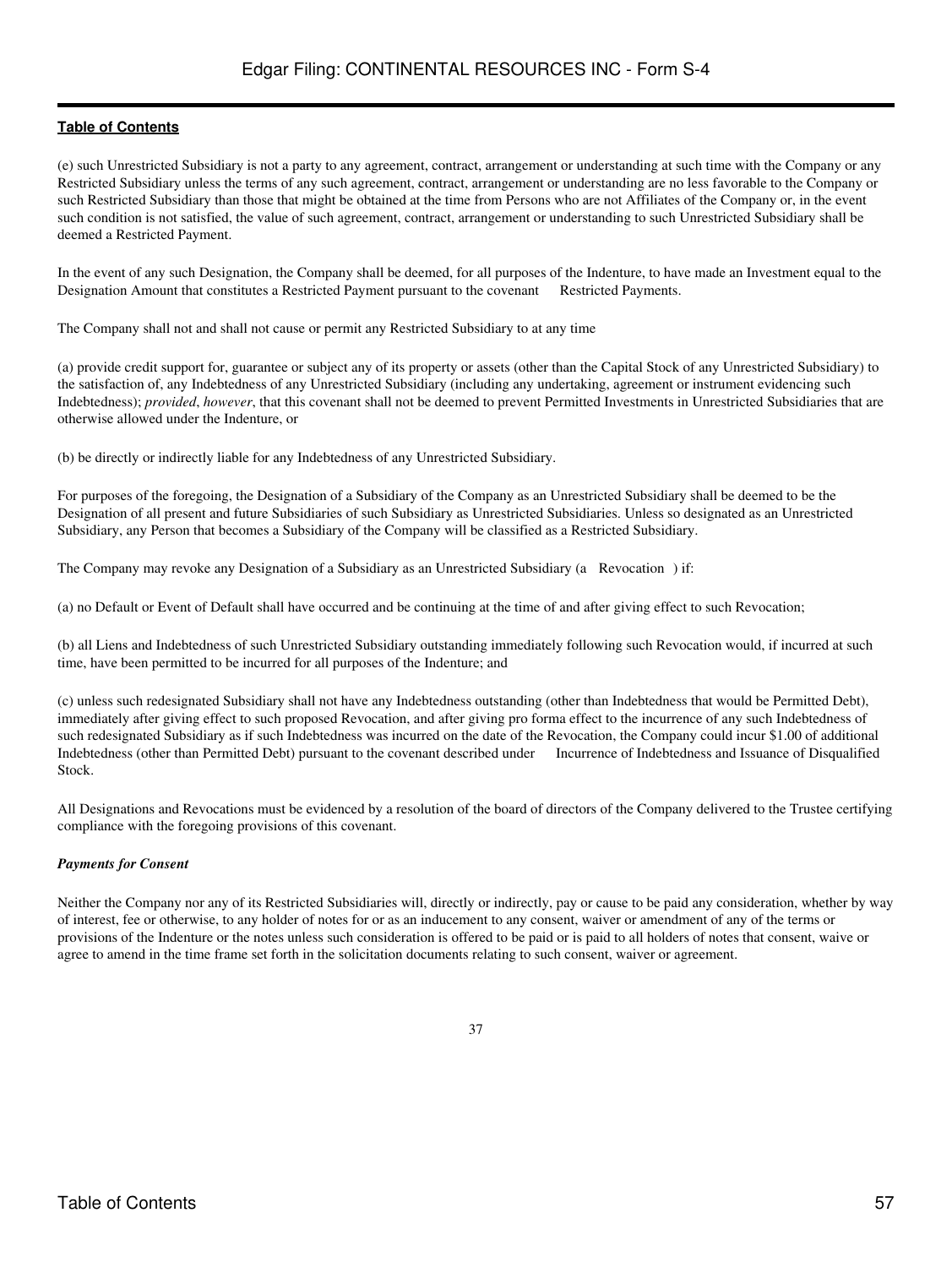### *Lines of Business*

Neither the Company nor any of its Restricted Subsidiaries will directly or indirectly engage in any material respect in any line or lines of business activity other than that which is a Permitted Business.

### *Reports*

Whether or not required by the rules and regulations of the Commission, so long as any notes are outstanding, the Company will file with the Commission and furnish to the holders of notes all quarterly and annual financial information required to be contained in a filing with the Commission on Forms 10-Q and 10-K, including a Management s Discussion and Analysis of Financial Condition and Results of Operations and, with respect to the annual consolidated financial statements only, a report thereon by the Companys independent auditors.

The Company will be deemed to have furnished such reports to the Trustee and the holders of notes if it has filed such reports with the Commission using the EDGAR filing system and such reports are publicly available.

For so long as any notes remain outstanding and constitute restricted securities under Rule 144, the Company will furnish to the holders of the notes and prospective investors, upon their request, the information required to be delivered pursuant to Rule 144A(d)(4) under the Securities Act.

### **Consolidation, Merger and Sale of Assets**

The Indenture provides that the Company will not, in a single transaction or through a series of related transactions, consolidate with or merge with or into any other Person or sell, assign, convey, transfer, lease or otherwise dispose of all or substantially all of its properties and assets to any Person or group of Persons, or permit any of its Restricted Subsidiaries to enter into any such transaction or series of transactions, if such transaction or series of transactions, in the aggregate, would result in a sale, assignment, conveyance, transfer, lease or disposition of all or substantially all of the properties and assets of the Company and its Restricted Subsidiaries on a Consolidated basis to any other Person or group of Persons (other than the Company or a Guarantor), unless at the time and after giving effect thereto:

(1) either (a) the Company will be the continuing corporation or (b) the Person (if other than the Company) formed by such consolidation or into which the Company is merged or the Person which acquires by sale, assignment, conveyance, transfer, lease or disposition all or substantially all of the properties and assets of the Company and its Restricted Subsidiaries on a Consolidated basis (the Surviving Entity) will be a corporation, limited liability company or limited partnership (provided that in the event the Surviving Entity is a limited partnership, then a Subsidiary of the Surviving Entity that is a corporation or limited liability company shall execute a supplemental indenture pursuant to which it shall become a co-obligor of the Surviving Entity s obligations under the notes and the Indenture) duly organized and validly existing under the laws of the United States of America, any state thereof or the District of Columbia and such Person expressly assumes, by a supplemental indenture, in a form reasonably satisfactory to the Trustee, all the obligations of the Company under the notes and the Indenture, and the notes and the Indenture will remain in full force and effect as so supplemented (and any Guarantees will be confirmed as applying to such Surviving Entitys obligations);

(2) immediately after giving effect to such transaction on a pro forma basis (and treating any Indebtedness not previously an obligation of the Company or any of its Restricted Subsidiaries which becomes the obligation of the Company or any of its Restricted Subsidiaries as a result of such transaction as having been incurred at the time of such transaction), no Default or Event of Default will have occurred and be continuing;

(3) except in the case of a merger of the Company with or into a Restricted Subsidiary or a Restricted Subsidiary with or into the Company or any other Restricted Subsidiary, or a sale, assignment, conveyance, transfer, lease or other disposition of properties or assets to the Company or one or more Restricted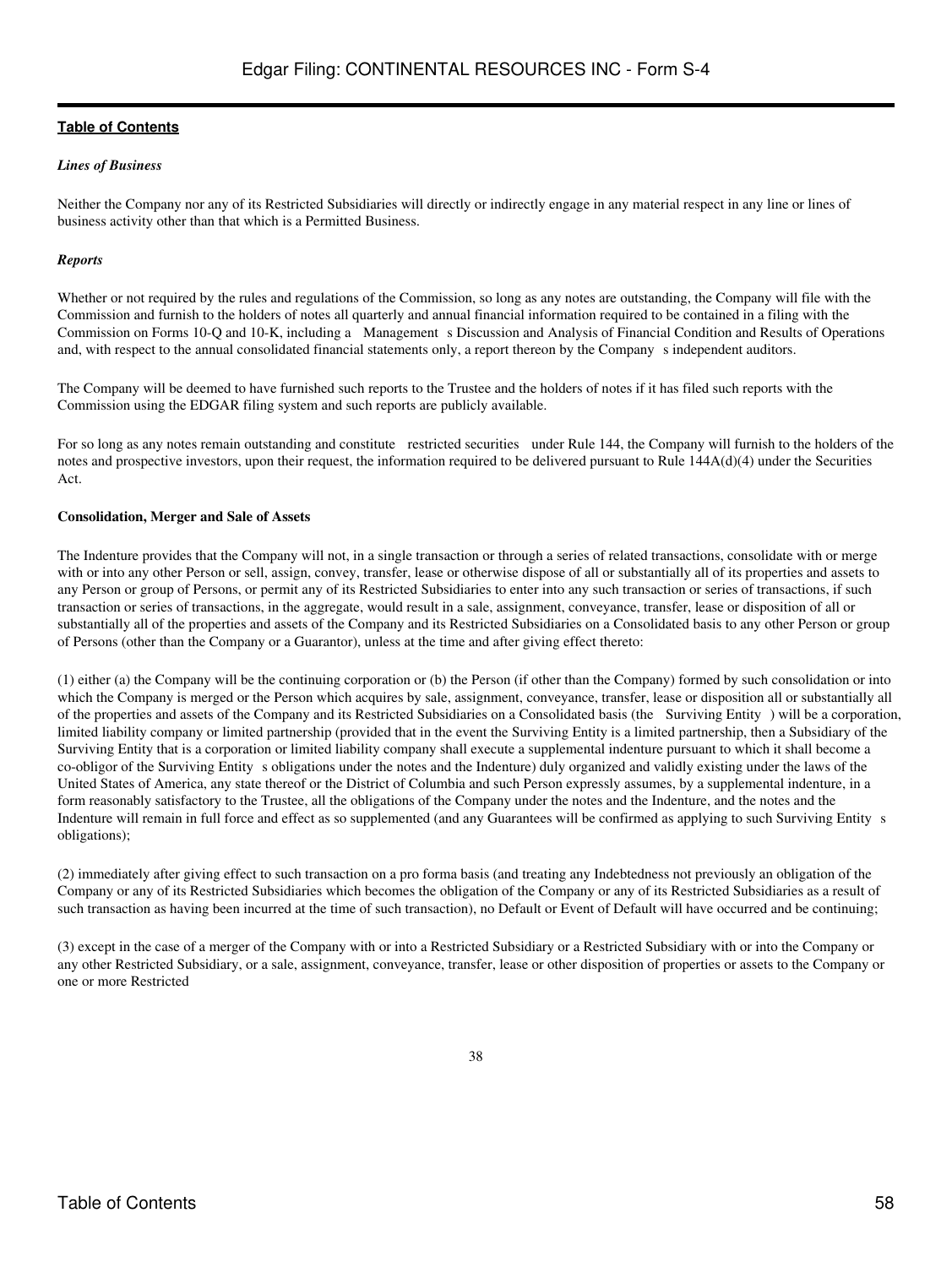Subsidiaries, immediately after giving effect to such transaction on a pro forma basis (on the assumption that the transaction occurred on the first day of the four-quarter period for which financial statements are available ending immediately prior to the consummation of such transaction with the appropriate adjustments with respect to the transaction being included in such pro forma calculation), the Company (or the Surviving Entity if the Company is not the continuing obligor under the Indenture) could incur \$1.00 of additional Indebtedness (other than Permitted Debt) under the provisions of Certain Covenants Incurrence of Indebtedness and Issuance of Disqualified Stock;

(4) unless the Company is the continuing obligor under the Indenture, at the time of the transaction, each Guarantor, if any, unless it is the other party to the transactions described above, will have by supplemental indenture confirmed that its Guarantee shall apply to such Person s obligations under the Indenture and the notes;

(5) at the time of the transaction, if any of the property or assets of the Company or any of its Restricted Subsidiaries would thereupon become subject to any Lien, the provisions of Certain Covenants Liens are complied with; and

(6) at the time of the transaction, the Company or the Surviving Entity will have delivered, or caused to be delivered, to the Trustee an officers certificate and an opinion of counsel, each to the effect that such consolidation, merger, transfer, sale, assignment, conveyance, transfer, lease or other disposition and any supplemental indenture in respect thereof comply with the Indenture.

Except as provided under the third paragraph of Guarantees, each Guarantor will not, and the Company will not permit a Guarantor to, in a single transaction or through a series of related transactions, (x) consolidate with or merge with or into any other Person (other than the Company or any other Guarantor) or (y) sell, assign, convey, transfer, lease or otherwise dispose of all or substantially all of its properties and assets to any Person or group of Persons (other than the Company or any other Guarantor) or permit any of its Restricted Subsidiaries to enter into any such transaction or series of transactions if such transaction or series of transactions, in the aggregate, in the case of clause (y) would result in a sale, assignment, conveyance, transfer, lease or disposition of all or substantially all of the properties and assets of the Guarantor and its Restricted Subsidiaries on a Consolidated basis to any other Person or group of Persons (other than the Company or any Guarantor), unless at the time and after giving effect thereto:

(1) either (a) the Guarantor or the Company or another Guarantor will be the continuing Person in the case of a merger involving the Guarantor or (b) the Person (if other than the Guarantor) formed by such consolidation or into which such Guarantor is merged or the Person which acquires by sale, assignment, conveyance, transfer, lease or disposition of all or substantially all of the properties and assets of the Guarantor and its Restricted Subsidiaries on a Consolidated basis (the Surviving Guarantor Entity) expressly assumes, by a supplemental indenture, in a form reasonably satisfactory to the Trustee, all the obligations of such Guarantor under its Guarantee of the notes and the Indenture, and such Guarantee and the Indenture will remain in full force and effect;

(2) immediately before and immediately after giving effect to such transaction on a pro forma basis, no Default or Event of Default will have occurred and be continuing; and

(3) at the time of the transaction such Guarantor or the Surviving Guarantor Entity will have delivered, or caused to be delivered, to the Trustee an officers certificate and an opinion of counsel, each to the effect that such consolidation, merger, transfer, sale, assignment, conveyance, lease or other disposition and any supplemental indenture in respect thereof comply with the Indenture;

*provided*, *however*, that this paragraph shall not apply to any Guarantor whose Guarantee of the notes is unconditionally released and discharged in accordance with the Indenture.

In the event of any transaction (other than a lease) described in and complying with the conditions listed in the two immediately preceding paragraphs in which the Company or any Guarantor, as the case may be, is not the continuing Person, the successor Person formed or remaining or to which such disposition is made, shall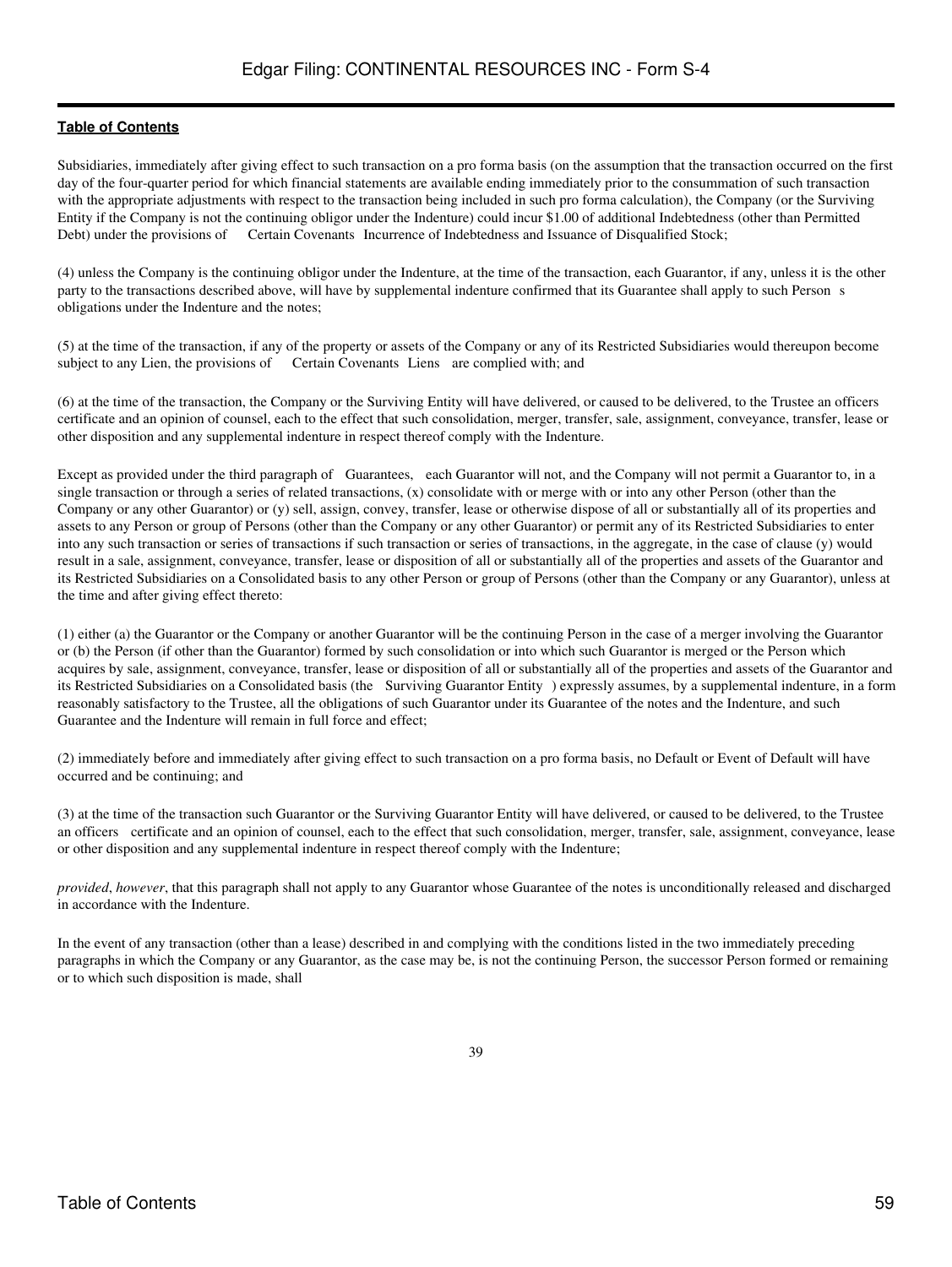succeed to, and be substituted for, and may exercise every right and power of, the Company or such Guarantor, as the case may be, and the Company or any Guarantor, as the case may be, shall be discharged (other than, in the case of the Company, in a transaction that results in the transfer of assets constituting or accounting for less than 95% of the Consolidated assets (as of the date of the latest internal balance sheet available to the Company) of the Company or the Consolidated revenue of the Company (as of the latest 12-month period for which internal financial statements are available to the Company)) from all obligations and covenants under the Indenture and the notes or its Guarantee, as the case may be.

Notwithstanding the foregoing, the Company or any Guarantor may merge with an Affiliate of it incorporated or organized solely for the purpose of reincorporating or reorganizing the Company or Guarantor in another jurisdiction to realize tax or other benefits.

### **Events of Default**

The Indenture provides that an Event of Default will occur if:

(1) there shall be a default in the payment of any interest on any note when it becomes due and payable, and such default shall continue for a period of 30 days;

(2) there shall be a default in the payment of the principal of (or premium, if any, on) any note at its Maturity (upon acceleration, optional or mandatory redemption, if any, required repurchase or otherwise);

(3) there shall be a default in the performance or breach of the provisions described under Consolidation, Merger and Sale of Assets, the Company shall have failed to make or consummate a Prepayment Offer in accordance with the provisions of Certain Covenants Asset Sales, or the Company shall have failed to make or consummate a Change of Control Offer in accordance with the provisions of Change of Control;

(4) there shall be a default in the performance, or breach, of any covenant or agreement of the Company or any Guarantor under the Indenture or any Guarantee (other than a default in the performance, or breach, of a covenant or agreement which is specifically dealt with in clause (1), (2) or (3) above) and such default or breach shall continue for a period of 60 days (or 180 days in relation to the covenant described under

Certain Covenants Reports ) after written notice has been given, by certified mail, (i) to the Company by the Trustee or (ii) to the Company and the Trustee by the holders of at least 25% in aggregate principal amount of the outstanding notes;

(5)(a) any default in the payment of the principal, premium, if any, or interest on any Indebtedness shall have occurred under any of the agreements, indentures or instruments under which the Company, any Guarantor or any other Significant Subsidiary then has outstanding Indebtedness in excess of \$25.0 million when the same shall become due and payable in full and such default shall have continued after any applicable notice or grace period and shall not have been cured or waived or such amount repaid, and, if not already matured at its final maturity in accordance with its terms, the holder of such Indebtedness shall have the right to accelerate such Indebtedness or (b) an event of default as defined in any of the agreements, indentures or instruments described in clause (a) of this clause (5) shall have occurred and the Indebtedness thereunder, if not already matured at its final maturity in accordance with its terms, shall have been accelerated and such acceleration shall not have been rescinded or such Indebtedness repaid;

(6) any Guarantee shall for any reason cease to be, or shall for any reason be asserted in writing by any Guarantor or the Company not to be, in full force and effect and enforceable in accordance with its terms, except to the extent contemplated by the Indenture and any such Guarantee;

(7) one or more judgments, orders or decrees of any court or regulatory or administrative agency for the payment of money in excess of \$25.0 million (excluding amounts covered by enforceable insurance policies issued by solvent insurance carriers), either individually or in the aggregate, shall be rendered against the Company, any Guarantor or any other Significant Subsidiary or any of their respective properties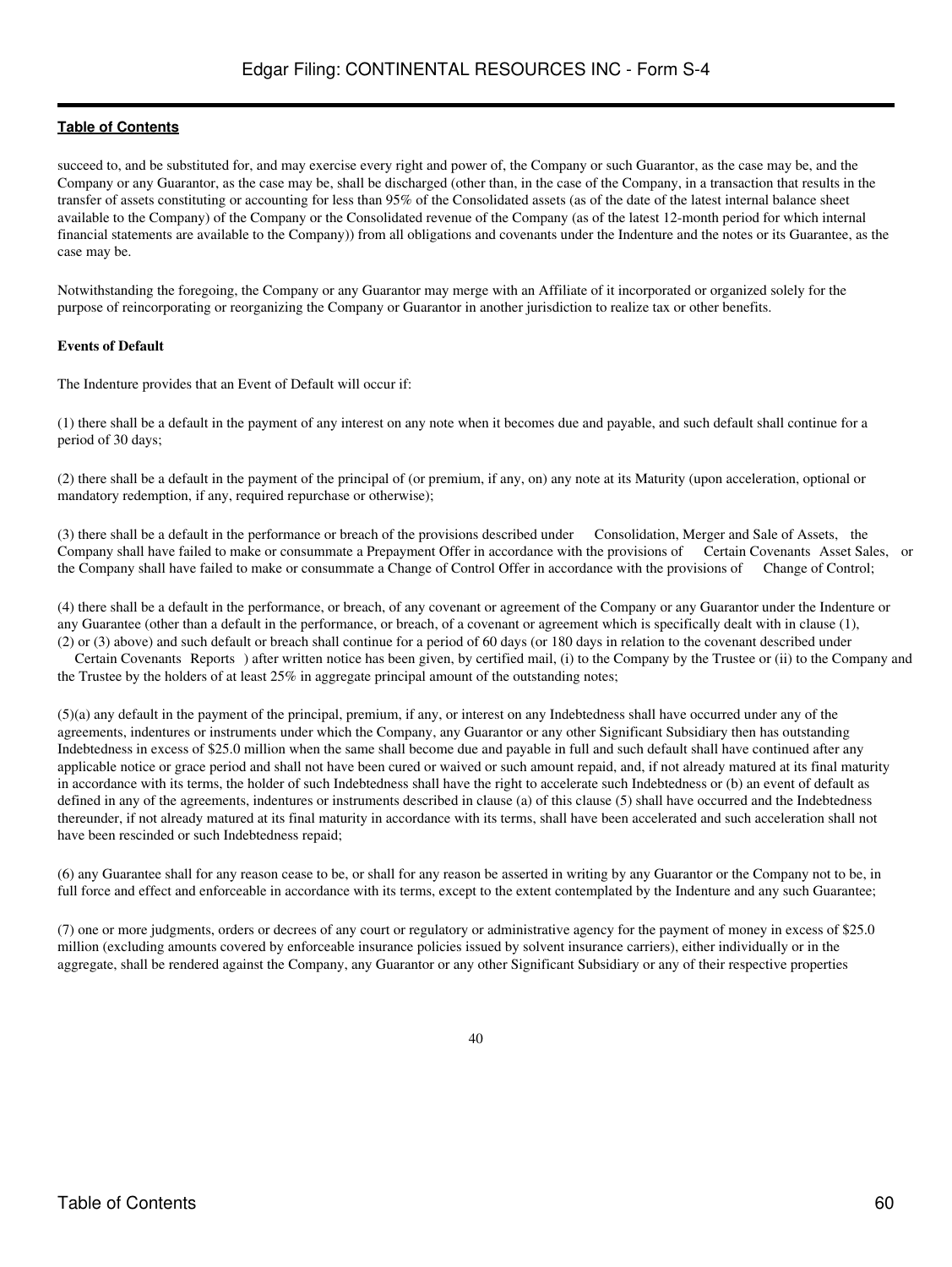and shall not be discharged and either (a) any creditor shall have commenced an enforcement proceeding upon such judgment, order or decree or (b) there shall have been a period of 60 consecutive days during which a stay of enforcement of such judgment or order, by reason of an appeal or otherwise, shall not be in effect; or

(8) the occurrence of certain events of bankruptcy, insolvency or reorganization with respect to the Company or any Significant Subsidiary.

If an Event of Default (other than as specified in clause (8) of the prior paragraph with respect to the Company) shall occur and be continuing with respect to the Indenture, the Trustee or the holders of not less than 25% in aggregate principal amount of the notes then outstanding may, and the Trustee at the request of such holders shall, declare all unpaid principal of, premium, if any, and accrued interest on all notes to be due and payable immediately, by a notice in writing to the Company (and to the Trustee if given by the holders of the notes), and upon any such declaration, such principal, premium, if any, and interest shall become due and payable immediately. If an Event of Default specified in clause (8) of the prior paragraph occurs and is continuing with respect to the Company, then all the notes shall ipso facto become due and payable immediately in an amount equal to the principal amount of the notes, together with accrued and unpaid interest, if any, to the date the notes become due and payable, without any declaration or other act on the part of the Trustee or any holder of notes. Thereupon, the Trustee may, at its discretion, proceed to protect and enforce the rights of the holders of notes by appropriate judicial proceedings.

After a declaration of acceleration, but before a judgment or decree for payment of the money due has been obtained by the Trustee, the holders of a majority in aggregate principal amount of notes outstanding by written notice to the Company and the Trustee, on behalf of the holders of notes, may rescind and annul such declaration and its consequences if:

(a) the Company has paid or deposited with the Trustee a sum sufficient to pay (1) all sums paid or advanced by the Trustee under the Indenture and the reasonable compensation, expenses, disbursements and advances of the Trustee, its agents and counsel, (2) all overdue interest on all notes then outstanding, (3) the principal of, and premium, if any, on any notes then outstanding which have become due otherwise than by such declaration of acceleration and interest thereon at the rate borne by the notes and (4) to the extent that payment of such interest is lawful, interest upon overdue interest at the rate borne by the notes;

(b) the rescission would not conflict with any judgment or decree of a court of competent jurisdiction; and

(c) all Events of Default, other than the non-payment of principal of, premium, if any, and interest on the notes which have become due solely by such declaration of acceleration, have been cured or waived as provided in the Indenture.

No such rescission shall affect any subsequent default or impair any right consequent thereon.

The holders of a majority in aggregate principal amount of the notes outstanding, by written notice to the Trustee and the Company, may on behalf of the holders of all such outstanding notes waive any existing Default or Event of Default under the Indenture and its consequences, except a continuing Default or Event of Default (1) in the payment of the principal of, premium, if any, or interest on any note (which may only be waived with the consent of each holder of notes affected) or (2) in respect of a covenant or provision which under the Indenture cannot be modified or amended without the consent of the holder of each note affected by such modification or amendment.

No holder of any of the notes has any right to institute any proceedings with respect to the Indenture or any remedy thereunder, unless (i) such holder has previously given the Trustee written notice that an Event of Default has occurred and is continuing, (ii) the holders of at least 25% in aggregate principal amount of the outstanding notes have made written request to the Trustee to institute a proceeding or pursue a remedy, (iii) such holders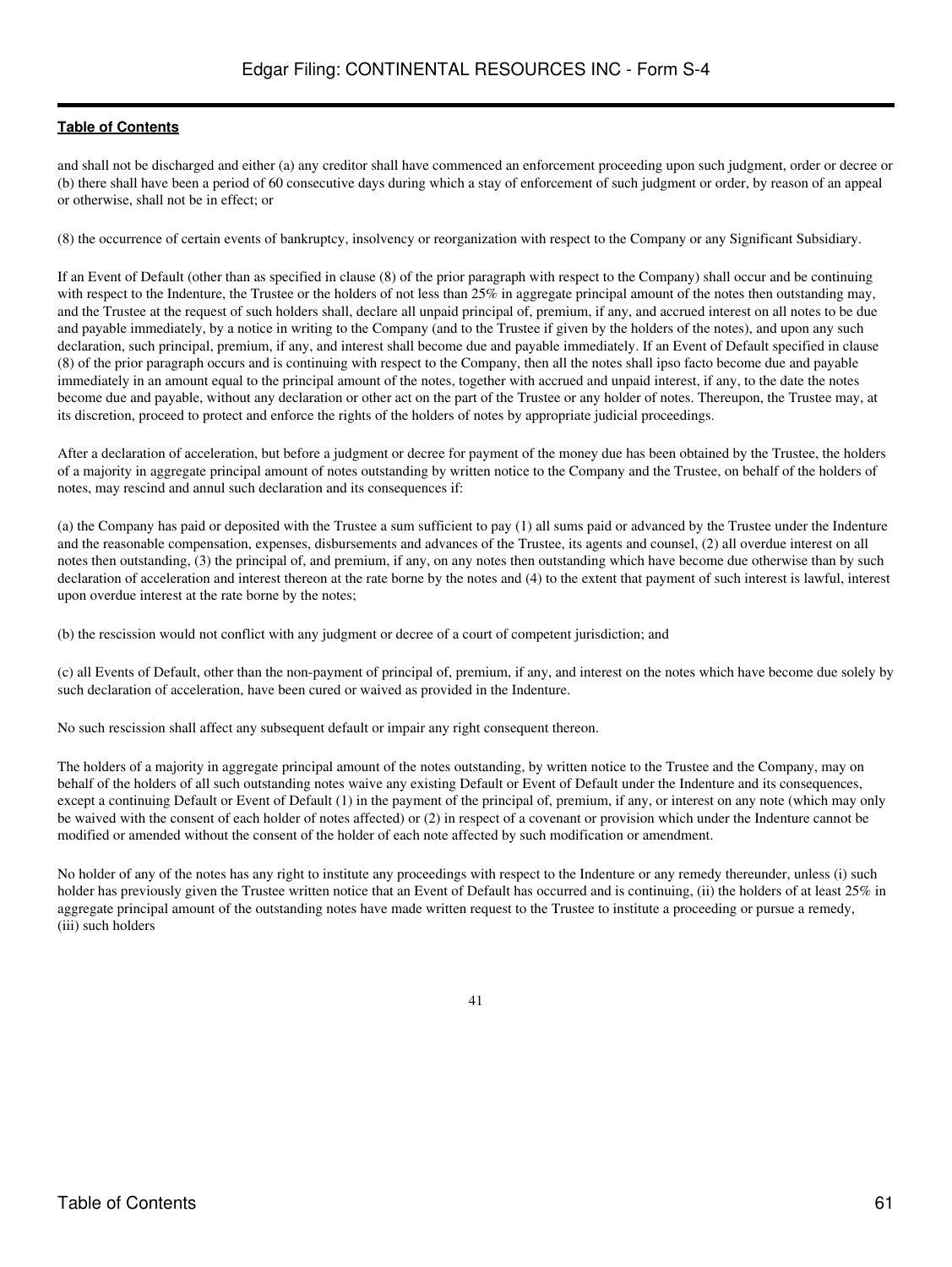have offered reasonable security or indemnity to the Trustee to institute such proceeding or pursue such remedy as Trustee under the notes and the Indenture, (iv) the Trustee has failed to institute such proceeding or pursue such remedy within 30 days after receipt of such notice and such offer of security or indemnity, and (v) the Trustee, within such 30-day period, has not received directions inconsistent with such written request by holders of a majority in aggregate principal amount of the outstanding notes. Such limitations do not, however, apply to a suit instituted by a holder of a note for the enforcement of the payment of the principal of, premium, if any, or interest on such note on or after the respective due dates expressed in such note.

The Company is required to notify the Trustee on or before the thirtieth day after it has knowledge of the occurrence and continuance of any Default. The Company is required to deliver to the Trustee, on or before a date not more than 90 days after the end of each fiscal year, a written statement as to compliance with the Indenture, including whether or not any Default has occurred during the previous year and is then continuing. Subject to the provisions of the Indenture relating to the duties of the Trustee if an Event of Default has occurred and is continuing, the Trustee is under no obligation to exercise any of the rights or powers vested in it by the Indenture at the request or direction of any of the holders of the notes unless such holders offer to the Trustee security or indemnity satisfactory to the Trustee against the costs, expenses and liabilities which might be incurred thereby and complied with any other applicable provisions of the Indenture.

#### **No Personal Liability of Directors, Officers, Employees and Stockholders**

No director, officer, employee, manager, incorporator, member, partner or stockholder or other owner of Capital Stock of the Company or any Restricted Subsidiary, as such, will have any liability for any obligations of the Company, any Guarantor or any other Restricted Subsidiary under the notes, the Indenture or the Guarantees to which they are a party, or for any claim based on, in respect of, or by reason of, such obligations or their creation. Each holder of notes by accepting such note waives and releases all such liability. The waiver and release are part of the consideration for issuance of the notes. The waiver may not be effective to waive liabilities under the federal securities laws, and it is the view of the Commission that such waiver is against public policy.

#### **Defeasance or Covenant Defeasance of Indenture**

The Company may, at its option and at any time, elect to have all obligations of the Company discharged with respect to the Indenture and the outstanding notes and all obligations of the Guarantors discharged with respect to the Guarantees with respect to the Indenture and such notes (defeasance). Such defeasance means that the Company, any such Guarantor and any other obligor under the Indenture, the notes and the Guarantees shall be deemed to have paid and discharged the entire Indebtedness represented by the outstanding notes and the Guarantees, and all shall be discharged from the payment and performance of all other obligations under the Indenture and with respect the notes and Guarantees, except for:

(1) the rights of holders of such outstanding notes to receive payments in respect of the principal of, premium, if any, and interest on such notes when such payments are scheduled to be due from Funds in Trust (as defined below),

(2) the Companys obligations with respect to the holders of notes concerning issuing temporary notes, registration of notes, mutilated, destroyed, lost or stolen notes, and the maintenance of an office or agency for payment and money for security payments held in trust,

(3) the rights, powers, trusts, duties and immunities of the Trustee and

(4) the provisions of the Indenture with respect to defeasance.

In addition, the Company may, at its option and at any time, elect to have the obligations of the Company and any Guarantor released with respect to the covenants that are described under Change of Control and Certain Covenants and the limitations in clause (3) of the covenant described under Consolidation, Merger and Sale of Assets (covenant defeasance) and thereafter any omission to comply with such obligations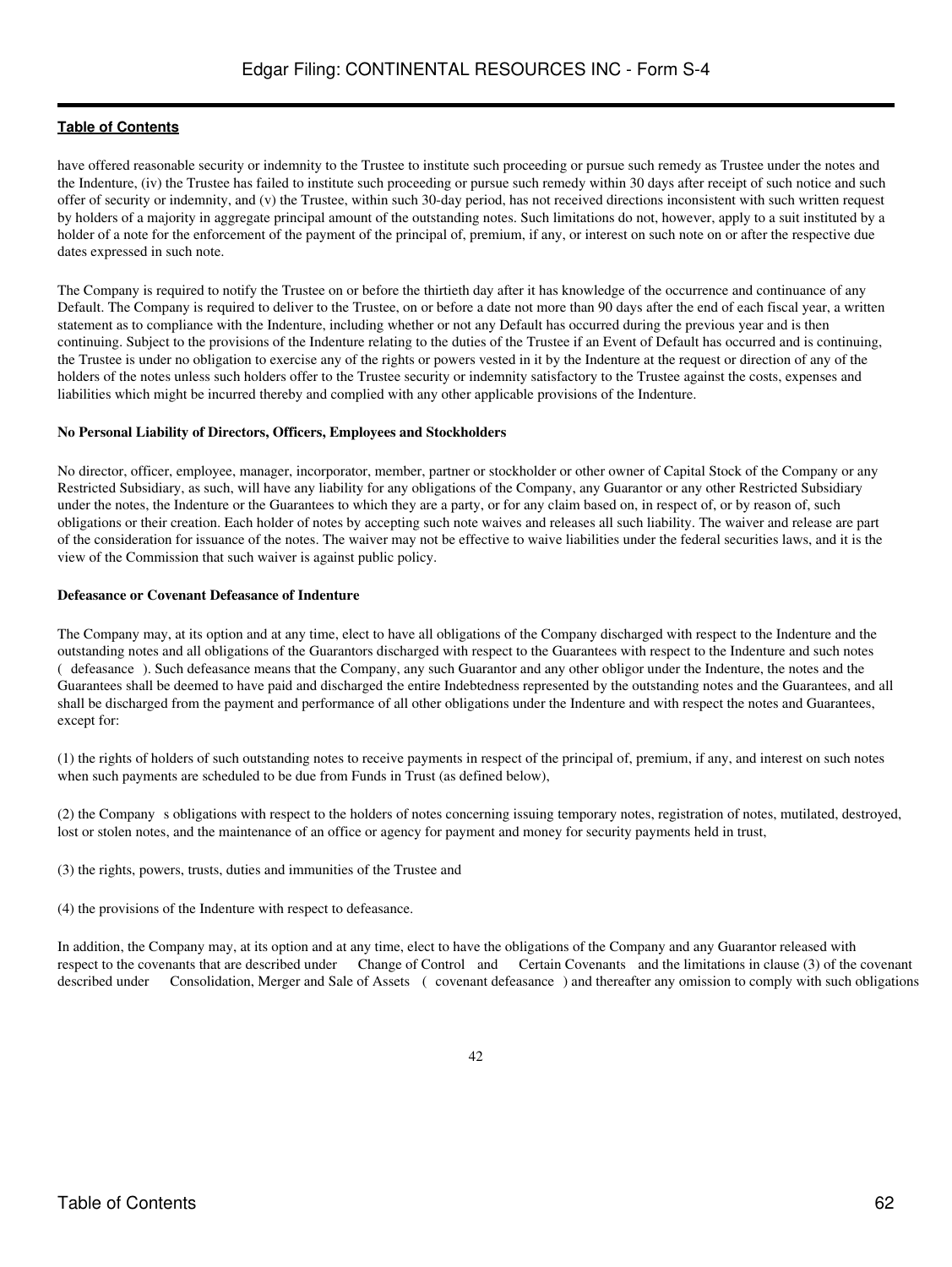shall not constitute a Default or an Event of Default. In the event covenant defeasance occurs, the Events of Default described in clauses (3) through (7) under Events of Default will no longer constitute an Event of Default with respect to the notes.

In order to exercise either defeasance or covenant defeasance with respect to the notes,

(a) the Company must irrevocably deposit with the Trustee, in trust, for the benefit of the holders of the notes cash in United States dollars, U.S. Government Obligations or a combination thereof (Funds in Trust), in such amounts as, in the aggregate, will be sufficient, in the opinion of a nationally recognized firm of independent public accountants or a nationally recognized investment banking firm, to pay and discharge the principal of, premium, if any, and interest on the outstanding notes on the Stated Maturity (or the applicable redemption date, if at or prior to electing either defeasance or covenant defeasance, the Company has delivered to the Trustee an irrevocable notice to redeem all of the outstanding notes on such redemption date, and the Company must specify whether the notes are being defeased to maturity or to a particular redemption date);

(b) in the case of defeasance, the Company shall have delivered to the Trustee an opinion of independent counsel in the United States reasonably acceptable to the Trustee confirming that (A) the Company has received from, or there has been published by, the Internal Revenue Service a ruling or (B) since the Issue Date, there has been a change in the applicable federal income tax law, in either case to the effect that, and based thereon such opinion of counsel shall confirm that, the holders of the outstanding notes will not recognize income, gain or loss for federal income tax purposes as a result of such defeasance and will be subject to federal income tax on the same amounts, in the same manner and at the same times as would have been the case if such defeasance had not occurred;

(c) in the case of covenant defeasance, the Company shall have delivered to the Trustee an opinion of independent counsel in the United States reasonably acceptable to the Trustee confirming that the holders of the outstanding notes will not recognize income, gain or loss for federal income tax purposes as a result of such covenant defeasance and will be subject to federal income tax on the same amounts, in the same manner and at the same times as would have been the case if such covenant defeasance had not occurred;

(d) no Default or Event of Default shall have occurred and be continuing on the date of such deposit (other than an Event of Default or Default resulting from the incurrence of Indebtedness or Liens securing such Indebtedness, all or a portion of the proceeds of which will be applied to such deposit) or insofar as clause (8) under the first paragraph under Events of Default is concerned, at any time during the period ending on the 91st day after the date of deposit;

(e) such deposit shall not result in a breach of, or constitute a default under, any material agreement or instrument (other than the Indenture) to which the Company, any Guarantor or any Restricted Subsidiary is a party or by which it is bound or if such breach or default would occur, which is not waived as of, or for all purposes, on or after, the date of such deposit;

(f) such deposit shall not result in the trust arising from such deposit constituting an investment company within the meaning of the Investment Company Act of 1940, as amended, unless such trust shall be registered under such Act or exempt from registration thereunder;

(g) the Company will have delivered to the Trustee an opinion of counsel in the United States reasonably acceptable to the Trustee to the effect that (assuming no holder of the notes would be considered an insider of the Company or any Guarantor under any applicable bankruptcy or insolvency law and assuming no intervening bankruptcy or insolvency of the Company or any Guarantor between the date of deposit and the 91st day following the deposit) after the 91st day following the deposit, the trust funds will not be subject to the effect of any applicable bankruptcy, insolvency, reorganization or similar laws affecting creditors rights generally;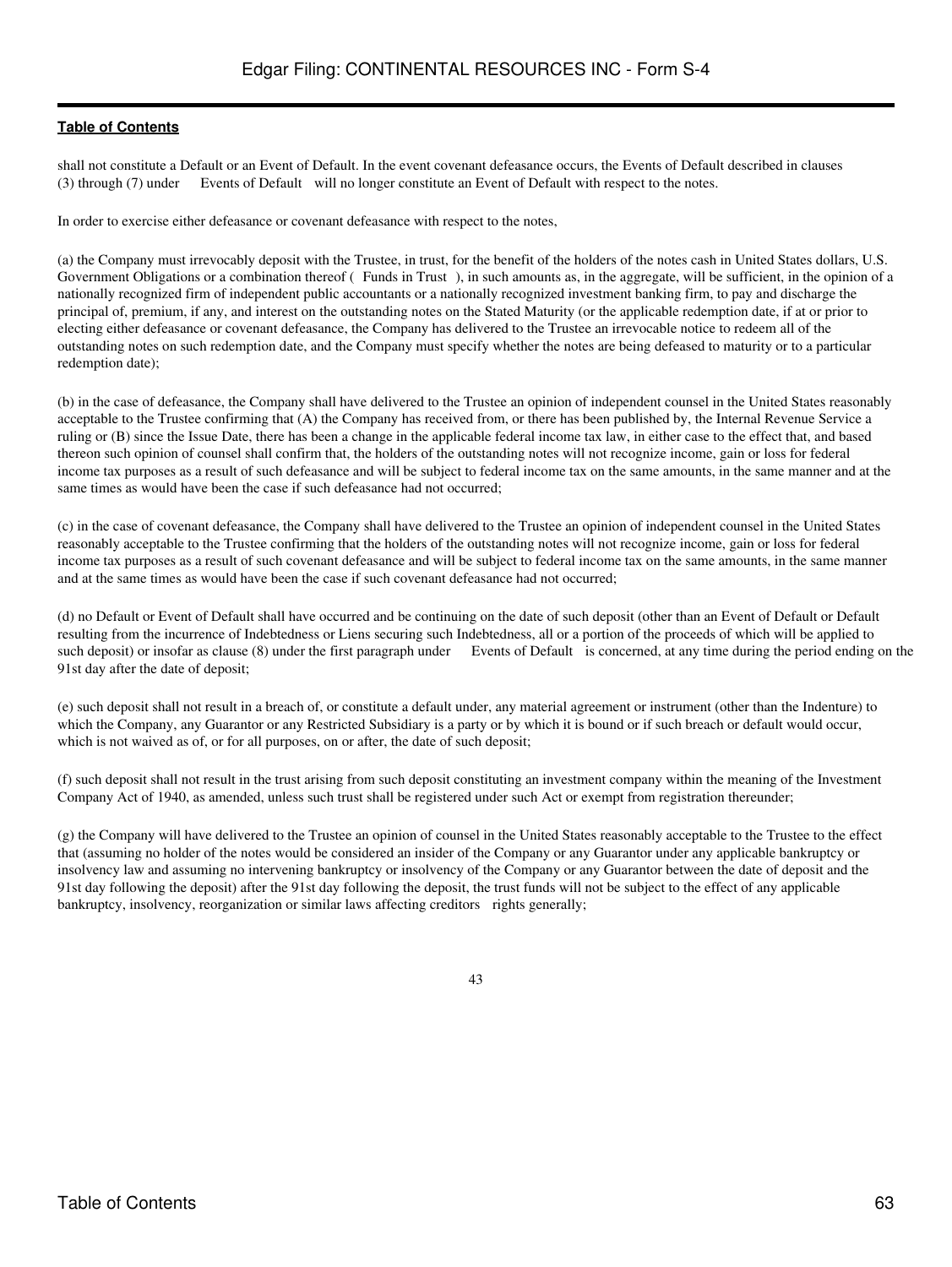(h) the Company shall have delivered to the Trustee an officers certificate stating that the deposit was not made by the Company with the intent of preferring the holders of the notes or any Guarantee over the other creditors of the Company or any Guarantor with the intent of defeating, hindering, delaying or defrauding creditors of the Company, any Guarantor or others; and

(i) the Company will have delivered to the Trustee an officers certificate and an opinion of counsel, each stating that all conditions precedent provided for relating to defeasance or the covenant defeasance, as the case may be, have been complied with.

#### **Satisfaction and Discharge**

The Indenture will be discharged and will cease to be of further effect (except as to surviving rights of registration of transfer or exchange of the notes and as otherwise expressly provided for in the Indenture) as to all such outstanding notes issued thereunder when

(a) either

(1) all such notes theretofore authenticated and delivered (except lost, stolen or destroyed notes which have been replaced or paid or notes whose payment has been deposited in trust or segregated and held in trust by the Company and thereafter repaid to the Company or discharged from such trust as provided for in the Indenture) have been delivered to the Trustee for cancellation or

(2) all such notes not theretofore delivered to the Trustee for cancellation (a) have become due and payable by reason of making of a notice of redemption or otherwise, (b) will become due and payable at their Stated Maturity within one year, or (c) are to be called for redemption within one year under arrangements satisfactory to the Trustee for the giving of notice of redemption by the Trustee in the name, and at the expense, of the Company;

(b) the Company or any Guarantor has irrevocably deposited or caused to be deposited with the Trustee as trust funds in trust an amount in United States dollars, U.S. Government Obligations, or a combination thereof, sufficient, in the opinion of a nationally recognized firm of independent public accountants or a nationally recognized investment banking firm, to pay and discharge the entire Indebtedness on the notes not theretofore delivered to the Trustee for cancellation, including principal of, premium, if any, and accrued interest at such Maturity, Stated Maturity or redemption date;

(c) no Default or Event of Default shall have occurred and be continuing on the date of such deposit;

(d) the Company or any Guarantor has paid or caused to be paid all other sums due and payable under the Indenture by the Company and any Guarantor; and

(e) the Company has delivered to the Trustee an officers certificate and an opinion of counsel, each stating that all conditions precedent under the Indenture relating to the satisfaction and discharge of the Indenture have been complied with.

#### **Amendments and Waivers**

Modifications and amendments of the Indenture may be made by the Company, each Guarantor, if any, any other obligor under the notes, and the Trustee with the consent of the holders of a majority in aggregate principal amount of the notes then outstanding (including consents obtained in connection with a purchase of, or tender offer or exchange offer for, notes ); *provided*, *however*, that no such modification or amendment may, without the consent of the holder of each outstanding note affected thereby:

(1) change the Stated Maturity of the principal of, or any installment of interest on, or change to an earlier date any redemption date of, or waive a default in the payment of the principal of, premium, if any, or interest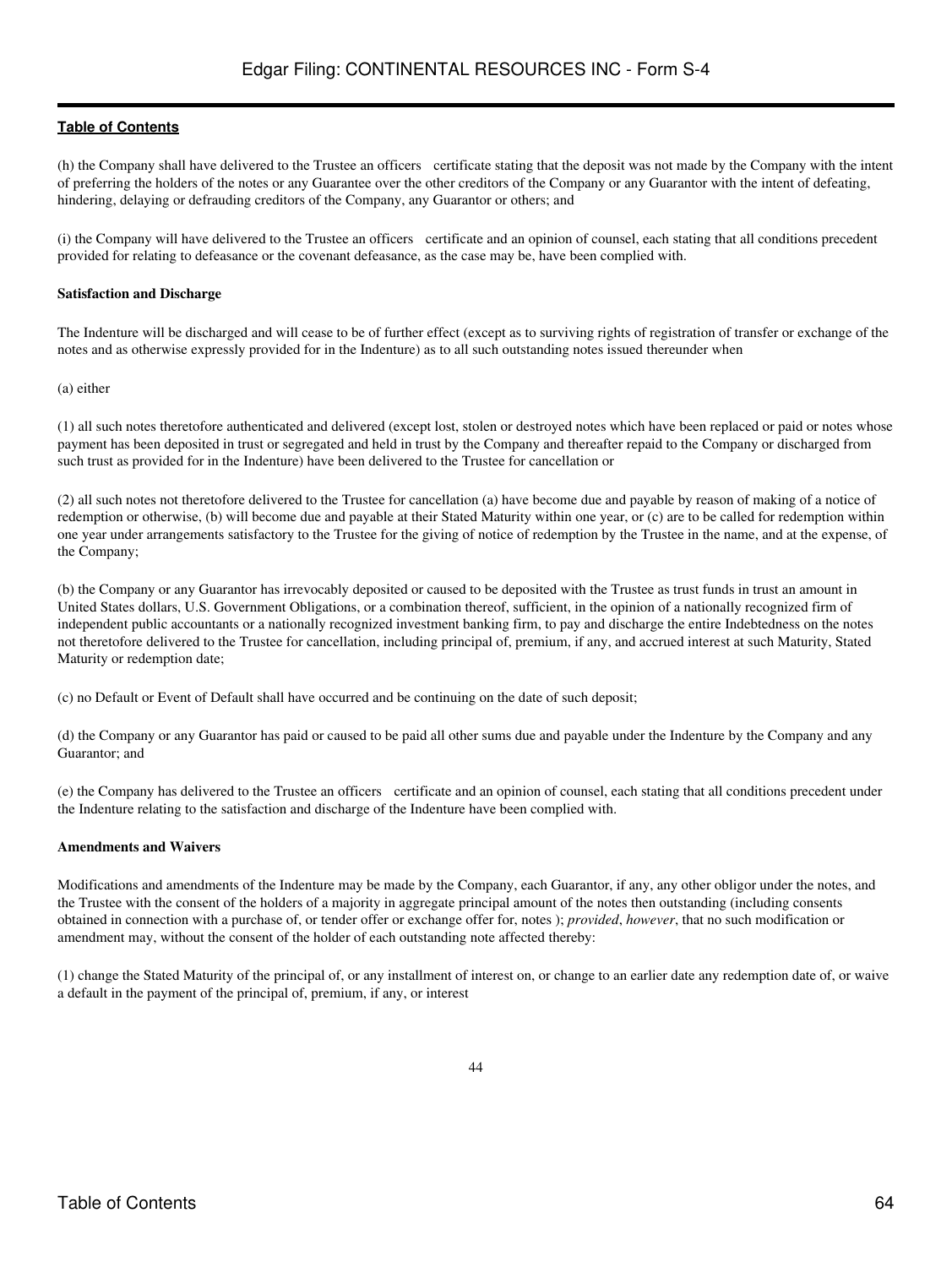on, any such note (except rescission of acceleration of notes by the holders of a majority in aggregate principal amount of such notes and a waiver of the payment default that resulted from such acceleration) or reduce the principal amount thereof or the rate of interest thereon or any premium payable upon the redemption thereof, or change the coin or currency in which the principal of any such note or any premium or the interest thereon is payable, or impair the right to institute suit for the enforcement of any such payment after the Stated Maturity thereof (or, in the case of redemption, on or after the redemption date);

(2) reduce the amounts required to be paid by the Company (or materially defer the times at which the Company is required to pay such amounts) pursuant to a Prepayment Offer in connection with any Asset Sale or Asset Sales in accordance with Certain Covenants Asset Sales or pursuant to a Change of Control Offer in the event of any Change of Control in accordance with Change of Control;

(3) reduce the percentage in principal amount of such outstanding notes, the consent of whose holders is required for any such amendment or supplemental indenture, or the consent of whose holders is required for any waiver or compliance with certain provisions of the Indenture;

(4) modify any of the provisions relating to supplemental indentures requiring the consent of holders or relating to the waiver of past defaults, except to increase the percentage of such outstanding notes required for such actions or to provide that certain other provisions of the Indenture cannot be modified or waived without the consent of the holder of each such note affected thereby;

(5) voluntarily release, other than in accordance with the Indenture, the Guarantee of any Guarantor; or

(6) amend or modify any of the provisions of the Indenture in any manner which subordinates the notes issued thereunder in right of payment to any other Indebtedness of the Company or which subordinates any Guarantee in right of payment to any other Indebtedness of the Guarantor issuing any such Guarantee.

Notwithstanding the foregoing, without the consent of any holders of the notes, the Company, any Guarantor, any other obligor under the notes and the Trustee may modify, supplement or amend the Indenture:

(1) to evidence the succession of another Person to the Company, a Guarantor, or any other obligor under the notes, and the assumption by any such successor of the covenants of the Company, such Guarantor or such obligor in the Indenture and in the notes and in any Guarantee in accordance with Consolidation, Merger and Sale of Assets including the addition of any required co-issuer of notes;

(2) to add to the covenants of the Company, any Guarantor or any other obligor under the notes for the benefit of the holders of the notes or to surrender any right or power conferred upon the Company or any Guarantor or any other obligor under the notes, as applicable, in the Indenture, in the notes or in any Guarantee;

(3) to cure any ambiguity, or to correct or supplement any provision in the Indenture, the notes issued thereunder or any Guarantee which may be defective or inconsistent with any other provision in the Indenture, the notes or any Guarantee;

(4) to make any provision with respect to matters or questions arising under the Indenture, the notes or any Guarantee; *provided* that such provisions shall not adversely affect the interest of the holders of the notes in any material respect;

(5) to add a Guarantor or additional obligor under the Indenture or permit any Person to guarantee the notes and/or other obligations under the Indenture;

(6) to release a Guarantor as provided in the Indenture;

(7) to evidence and provide the acceptance of the appointment of a successor Trustee under the Indenture;

(8) to mortgage, pledge, hypothecate or grant a security interest in favor of the Trustee for the benefit of the holders of the notes as additional security for the payment and performance of the Company s and any Guarantor s obligations under the Indenture, in any property or assets, including any of which are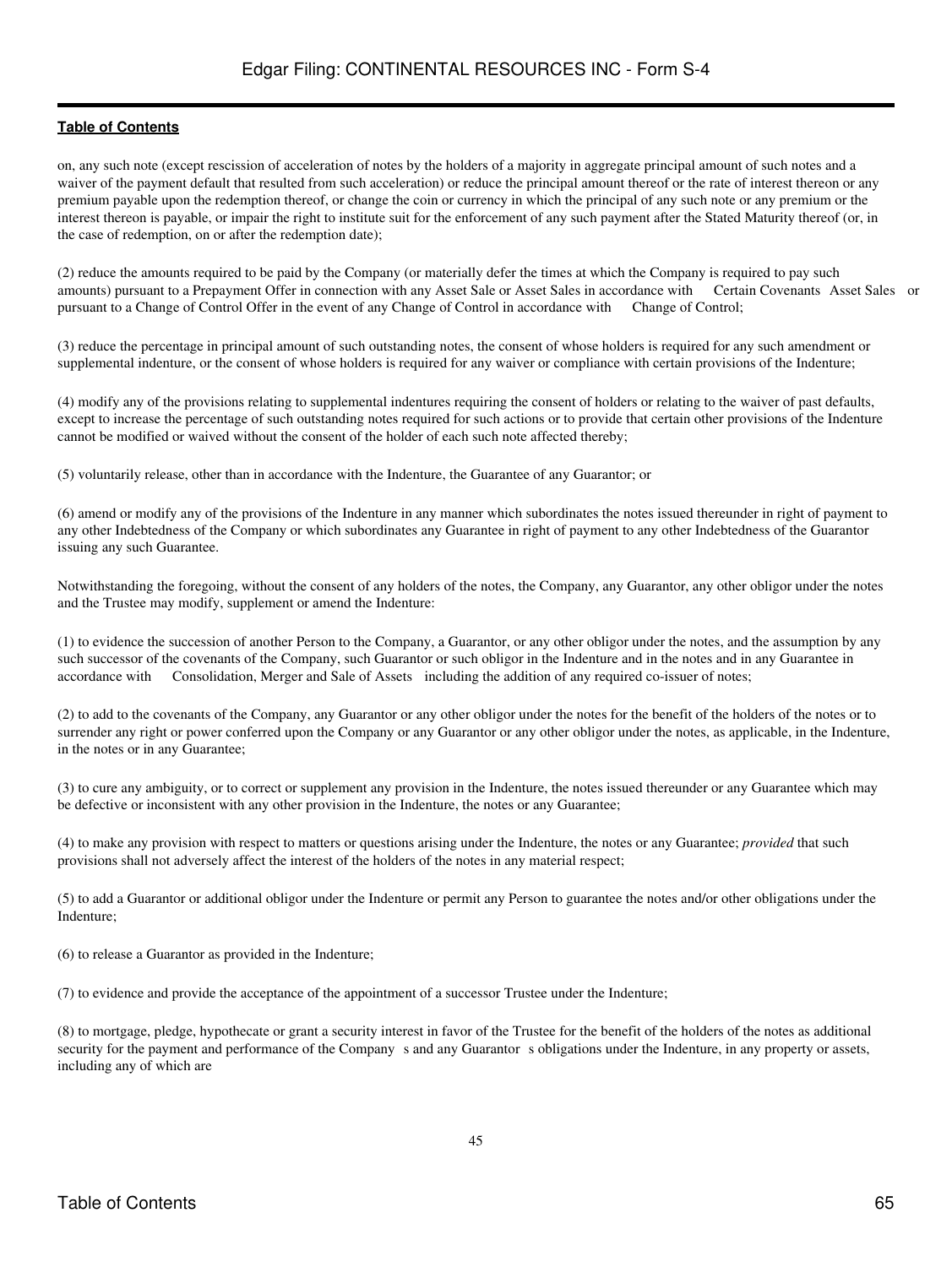required to be mortgaged, pledged or hypothecated, or in which a security interest is required to be granted to or for the benefit of the Trustee pursuant to the Indenture or otherwise;

(9) to provide for the issuance of Additional notes and related Guarantees under the Indenture in accordance with the limitations set forth in the Indenture;

(10) to comply with the rules of any applicable securities depositary;

(11) to provide for uncertificated notes in addition to or in place of certificated notes;

(12) to comply with requirements of the Commission in order to effect or maintain the qualification of the Indenture under the Trust Indenture Act; or

(13) to conform the text of the Indenture, the notes or the Guarantees to any provision of this Description of Notes.

The holders of a majority in aggregate principal amount of the notes outstanding may waive compliance with certain covenants and provisions of the Indenture.

#### **Governing Law**

The Indenture, the notes and Guarantees are to be governed by, and construed in accordance with, the laws of the State of New York.

#### **Concerning the Trustee**

Wilmington Trust FSB, the Trustee under the Indenture, is also the initial paying agent and registrar for the notes.

The Indenture contains certain limitations on the rights of the Trustee, should it become a creditor of the Company, to obtain payment of claims in certain cases, or to realize on certain property received in respect of any such claim as security or otherwise. The Trustee will be permitted to engage in other transactions; *provided*, *however*, that if it acquires any conflicting interest while any Default exists it must eliminate such conflict within 90 days, apply to the Commission for permission to continue as Trustee with such conflict or resign as Trustee.

The holders of a majority in aggregate principal amount of the then outstanding notes will have the right to direct the time, method and place of conducting any proceeding for exercising any remedy available to the Trustee under the Indenture, subject to certain exceptions. The Indenture provides that if an Event of Default occurs (which has not been cured), the Trustee will be required, in the exercise of its power, to use the degree of care of a prudent man in the conduct of his own affairs. Subject to such provisions, the Trustee will be under no obligation to exercise any of its rights or powers under the Indenture at the request of any holder of notes issued thereunder unless such holder shall have offered to the Trustee security or indemnity satisfactory to it against any loss, liability or expense.

### **Book-Entry; Delivery and Form**

#### *Global Notes*

The new notes, like the old notes, will be issued in the form of one or more fully registered notes in global form, without interest coupons. The new notes will be deposited with the Trustee, as custodian for The Depository Trust Company (DTC), and registered in the name of Cede & Co., as nominee of DTC.

Ownership of beneficial interests in each global note will be limited to persons who have accounts with DTC (DTC participants) or persons who hold interests through DTC participants. We expect that under procedures established by DTC:

upon deposit of each global note with DTC s custodian, DTC will credit portions of the principal amount of the global notes to the accounts of the DTC participants designated by the exchange agent; and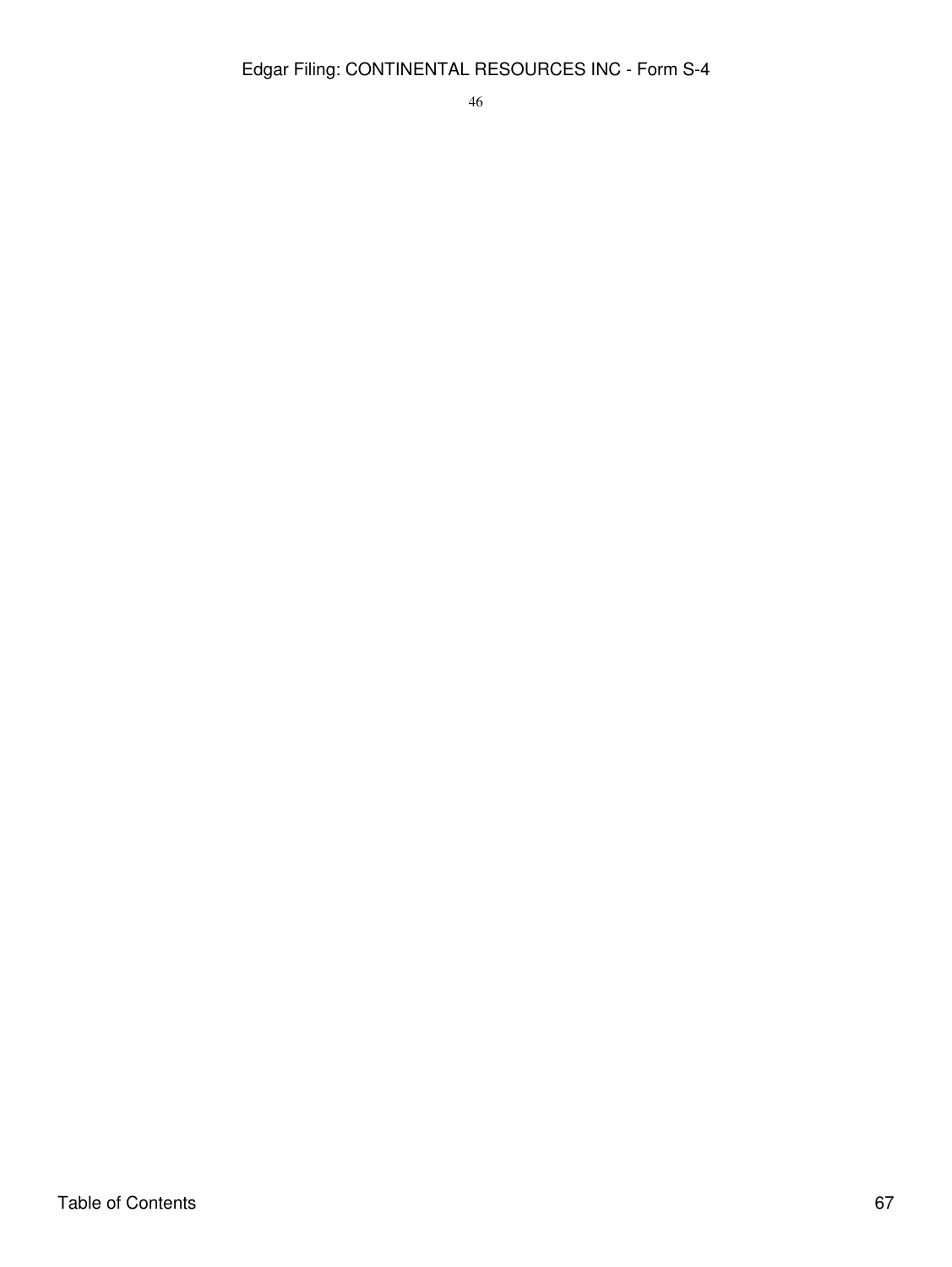ownership of beneficial interests in each global note will be shown on, and transfer of ownership of those interests will be effected only through, records maintained by DTC (with respect to interests of DTC participants) and the records of DTC participants (with respect to other owners of beneficial interests in the global notes).

Beneficial interests in the global notes may not be exchanged for notes in physical, certificated form except in the limited circumstances described below.

#### *Book-Entry Procedures for the Global Notes*

All interests in the global notes will be subject to the operations and procedures of DTC, including its participants, Euroclear Bank S.A./N.V., as operator of the Euroclear System (Euroclear), and Clearstream Banking S.A. (Clearstream). We provide the following summaries of those operations and procedures solely for the convenience of investors. The operations and procedures of each settlement system are controlled by that settlement system and may be changed at any time.

Neither we nor the Trustee is responsible for those operations or procedures.

DTC has advised us that it is:

a limited purpose trust company organized under the laws of the State of New York;

a banking organization within the meaning of the New York State Banking Law;

a member of the Federal Reserve System;

a clearing corporation within the meaning of the Uniform Commercial Code; and

a clearing agency registered under Section 17A of the Exchange Act.

DTC was created to hold securities for its participants and to facilitate the clearance and settlement of securities transactions between its participants through electronic book-entry changes to the accounts of its participants. DTC s participants include securities brokers and dealers, including the initial purchasers, banks and trust companies, clearing corporations, and other organizations. Indirect access to DTC s system is also available to others such as banks, brokers, dealers, and trust companies. These indirect participants clear through or maintain a custodial relationship with a DTC participant, either directly or indirectly. Investors who are not DTC participants may beneficially own securities held by or on behalf of DTC only through DTC participants or indirect participants in DTC.

So long as DTC s nominee is the registered owner of a global note, that nominee will be considered the sole owner or holder of the notes represented by that global note for all purposes under the indenture. Except as provided below, owners of beneficial interests in a global note:

will not be entitled to have notes represented by the global note registered in their names;

will not receive or be entitled to receive physical, certificated notes; and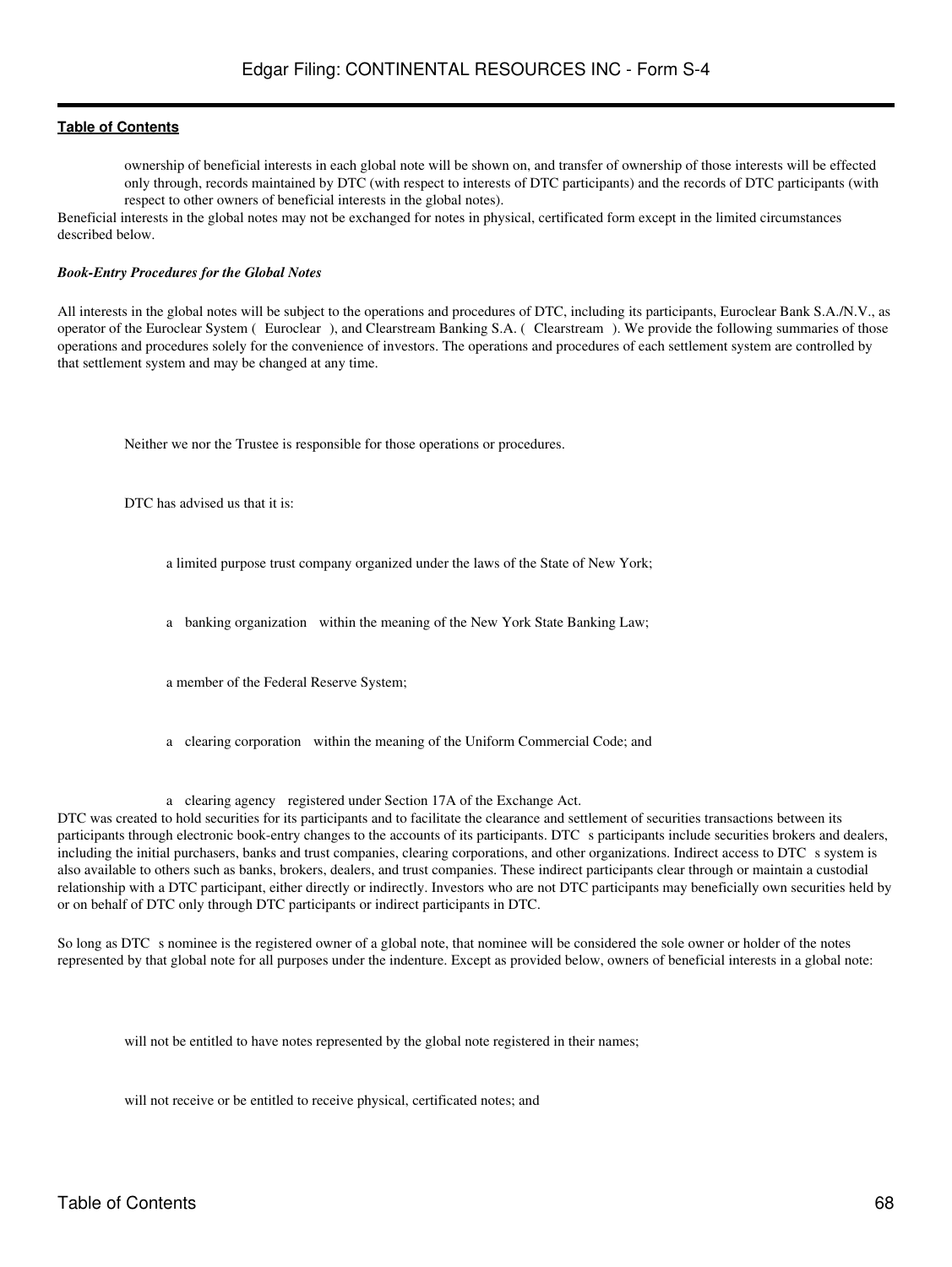# Edgar Filing: CONTINENTAL RESOURCES INC - Form S-4

will not be considered the owners or holders of the notes under the indenture for any purpose, including with respect to the giving of any direction, instruction, or approval to the Trustee.

As a result, each investor who owns a beneficial interest in a global note must rely on the procedures of DTC to exercise any rights of a holder of notes under the Indenture (and, if the investor is not a participant or an indirect participant in DTC, on the procedures of the DTC participant through which the investor owns its interest).

Payments of principal, premium (if any), and interest with respect to the new notes represented by a global note will be made by the Trustee to DTC s nominee, as the registered holder of the global note. Neither we nor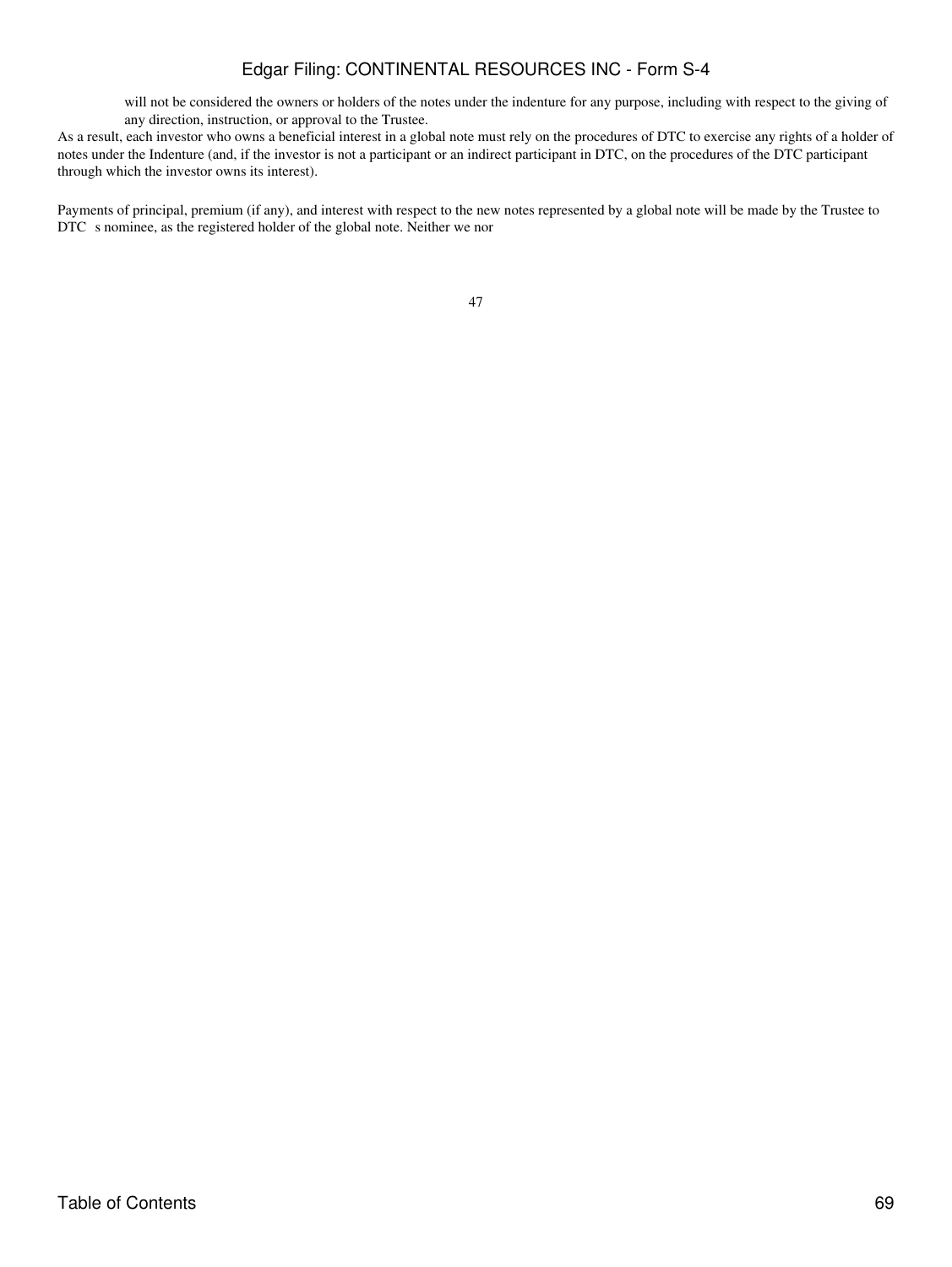the Trustee will have any responsibility or liability for the payment of amounts to owners of beneficial interests in a global note, for any aspect of the records relating to or payments made on account of those interests by DTC, or for maintaining, supervising, or reviewing any records of DTC relating to those interests.

Payments by participants and indirect participants in DTC to the owners of beneficial interests in a global note will be governed by standing instructions and customary industry practice and will be the responsibility of those participants or indirect participants and DTC.

Transfers between participants in DTC will be effected under DTC s procedures and will be settled in same-day funds. Transfers between participants in Euroclear or Clearstream will be effected in the ordinary way under the rules and operating procedures of those systems.

Cross market transfers between DTC participants, on the one hand, and Euroclear or Clearstream participants, on the other hand, will be effected within DTC through the DTC participants that are acting as depositaries for Euroclear and Clearstream. To deliver or receive an interest in a global note held in a Euroclear or Clearstream account, an investor must send transfer instructions to Euroclear or Clearstream, as the case may be, under the rules and procedures of that system and within the established deadlines of that system. If the transaction meets its settlement requirements, Euroclear or Clearstream, as the case may be, will send instructions to its DTC depositary to take action to effect final settlement by delivering or receiving interests in the relevant global notes in DTC, and making or receiving payment under normal procedures for same-day funds settlement applicable to DTC. Euroclear and Clearstream participants may not deliver instructions directly to the DTC depositaries that are acting for Euroclear or Clearstream.

Because of time zone differences, the securities account of a Euroclear or Clearstream participant that purchases an interest in a global note from a DTC participant will be credited on the business day for Euroclear or Clearstream immediately following the DTC settlement date. Cash received in Euroclear or Clearstream from the sale of an interest in a global note to a DTC participant will be received with value on the DTC settlement date but will be available in the relevant Euroclear or Clearstream cash account as of the business day for Euroclear or Clearstream following the DTC settlement date.

DTC, Euroclear, and Clearstream have agreed to the above procedures to facilitate transfers of interests in the global notes among participants in those settlement systems. However, the settlement systems are not obligated to perform these procedures and may discontinue or change these procedures at any time. Neither we nor the Trustee will have any responsibility for the performance by DTC, Euroclear, or Clearstream, or their participants or indirect participants, of their obligations under the rules and procedures governing their operations.

### *Certificated Notes*

New notes in physical, certificated form will be issued and delivered to each person that DTC identifies as a beneficial owner of the related notes only if:

DTC notifies us at any time that it is unwilling or unable to continue as depositary for the global notes and a successor depositary is not appointed within 90 days;

DTC ceases to be registered as a clearing agency under the Exchange Act and a successor depositary is not appointed within 90 days; or

we, at our option, notify the Trustee that we elect to cause the issuance of certificated notes. **Certain Definitions**

*Acquired Debt* means Indebtedness of a Person (1) existing at the time such Person becomes a Restricted Subsidiary or (2) assumed in connection with the acquisition of assets from such Person, in each case, other than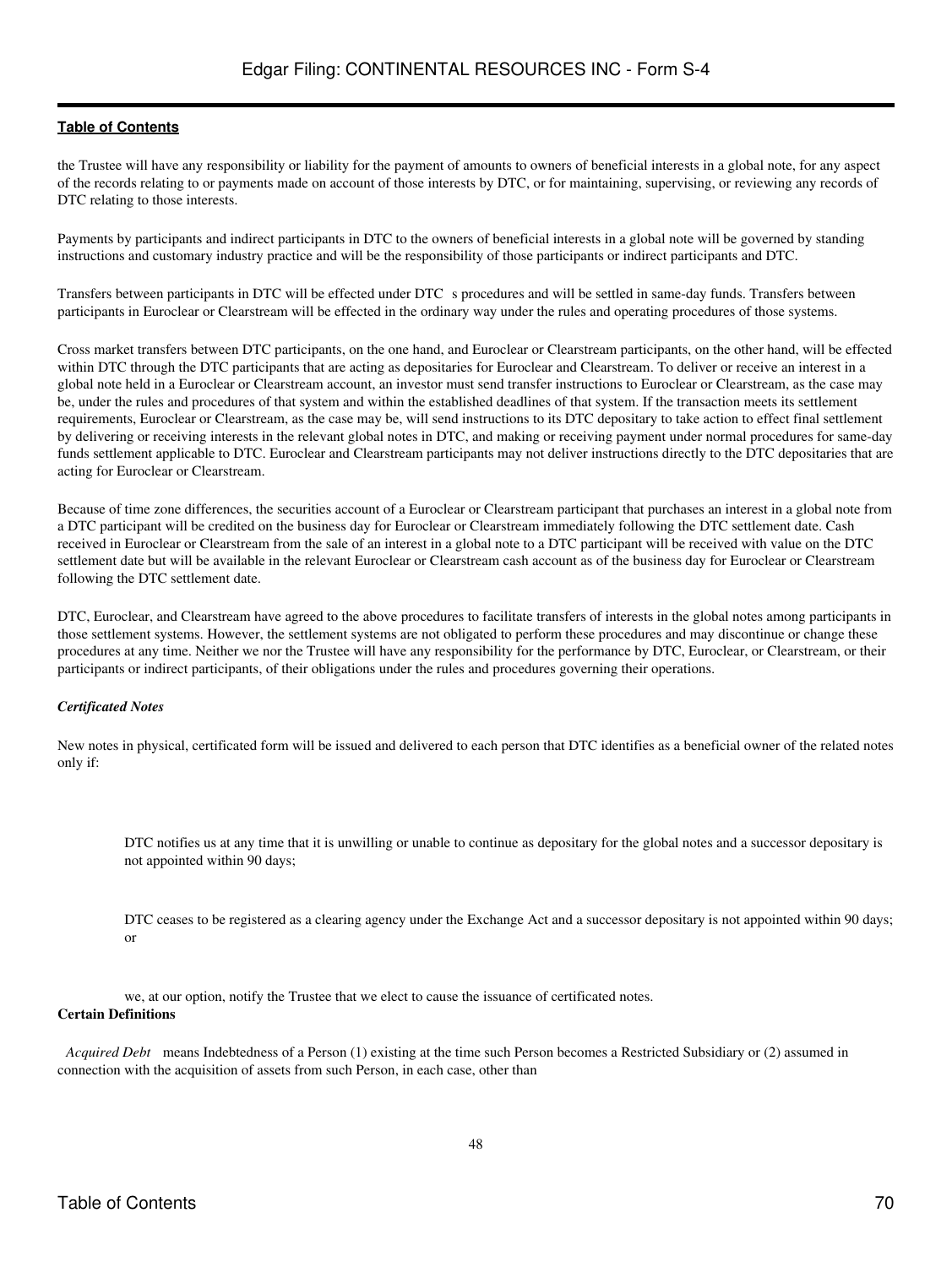Indebtedness incurred in connection with, or in contemplation of, such Person becoming a Restricted Subsidiary or such acquisition, as the case may be. Acquired Debt shall be deemed to be incurred on the date of the related acquisition of assets from any Person or the date the acquired Person becomes a Restricted Subsidiary, as the case may be.

*Additional Assets* means (i) any assets or property (other than cash, Cash Equivalents or securities) used in a Permitted Business or any business ancillary thereto, (ii) Investments in any other Person engaged in a Permitted Business or any business ancillary thereto (including the acquisition from third parties of Capital Stock of such Person) as a result of which such other Person becomes a Restricted Subsidiary, (iii) the acquisition from third parties of Capital Stock of a Restricted Subsidiary or (iv) Permitted Business Investments.

*Adjusted Consolidated Net Tangible Assets* means (without duplication), as of the date of determination, the remainder of:

(i) the sum of:

(a) discounted future net revenues from proved oil and gas reserves of the Company and its Restricted Subsidiaries calculated in accordance with Commission guidelines before any state, federal or foreign income taxes, as estimated by the Company in a reserve report prepared as of the end of the Companys most recently completed fiscal year for which audited financial statements are then available, as increased by, as of the date of determination, the estimated discounted future net revenues from (1) estimated proved oil and gas reserves acquired since such year-end, which reserves were not reflected in such year-end reserve report, and (2) estimated increases in proved oil and gas reserves since such year-end due to exploration, development or exploitation activities or due to changes in geological conditions or other factors which would, in accordance with standard industry practice, cause such revisions, in each case calculated in accordance with Commission guidelines (utilizing the prices utilized in such year-end reserve report), and decreased by, as of the date of determination, the estimated discounted future net revenues from (3) estimated proved oil and gas reserves reflected in such year-end report produced or disposed of since such year-end and (4) estimated oil and gas reserves attributable to downward revisions of estimates of proved oil and gas reserves since such year-end due to changes in geological conditions or other factors which would, in accordance with standard industry practice, cause such revisions, in each case calculated in accordance with Commission guidelines (utilizing the prices utilized in such year-end reserve report); *provided* that, in the case of each of the determinations made pursuant to clauses (1) through (4), such increases and decreases shall be as estimated by the Company s petroleum engineers, plus

(b) the Net Working Capital on a date no earlier than the date of the Companys latest annual or quarterly financial statements, plus

(c) the greater of (1) the net book value on a date no earlier than the date of the Companys latest annual or quarterly financial statements and (2) the appraised value, as estimated by independent appraisers, of other tangible assets (including, without duplication, Investments in unconsolidated Restricted Subsidiaries) of the Company and its Restricted Subsidiaries, as of the date no earlier than the date of the Companys latest audited financial statements (provided that the Company shall not be required to obtain such appraisal of such assets if no such appraisal has been performed),

minus (ii) the sum of:

(a) minority interests, plus

(b) any net gas balancing liabilities of the Company and its Restricted Subsidiaries reflected in the Companys latest annual or quarterly financial statements (to the extent not deducted in calculating Net Working Capital in accordance with clause (i)(b) of this definition), plus

(c) to the extent included in  $(i)(a)$  above, the discounted future net revenues, calculated in accordance with Commission guidelines (utilizing the prices utilized in the Company s year-end reserve report), attributable to reserves which are required to be delivered to third parties to fully satisfy the obligations of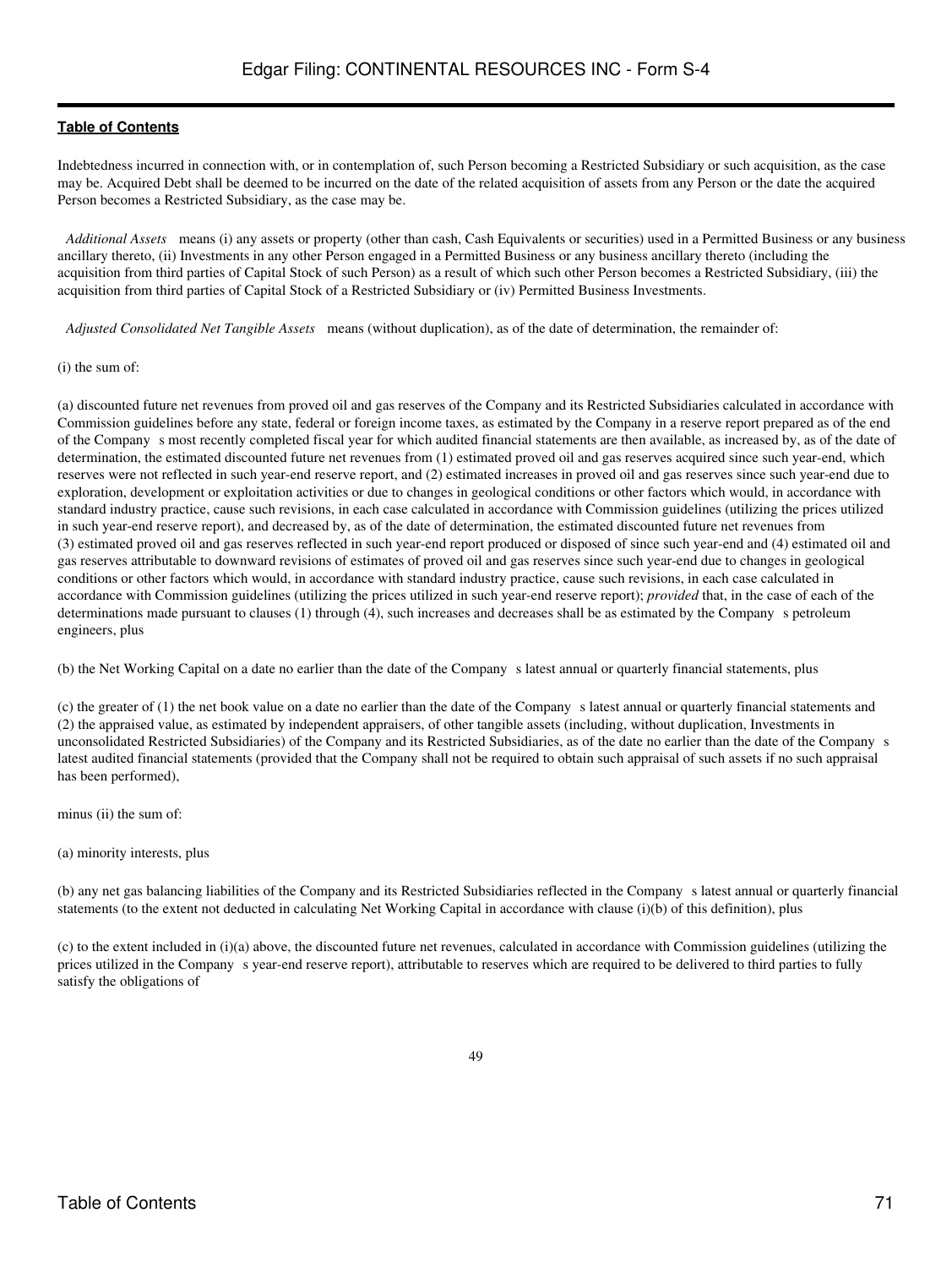the Company and its Restricted Subsidiaries with respect to Volumetric Production Payments (determined, if applicable, using the schedules specified with respect thereto), plus

(d) the discounted future net revenues, calculated in accordance with Commission guidelines, attributable to reserves subject to Dollar-Denominated Production Payments which, based on the estimates of production and price assumptions included in determining the discounted future net revenues specified in (i)(a) above, would be necessary to fully satisfy the payment obligations of the Company and its Restricted Subsidiaries with respect to Dollar-Denominated Production Payments (determined, if applicable, using the schedules specified with respect thereto).

*Affiliate* means, with respect to any specified Person, any other Person directly or indirectly controlling or controlled by or under direct or indirect common control with such specified Person. For the purposes of this definition, control when used with respect to any specified Person means the power to direct the management and policies of such Person, directly or indirectly, whether through ownership of voting securities, by contract or otherwise; and the terms controlling and controlled have meanings correlative to the foregoing.

*Applicable Premium* means, with respect to any note on any redemption date, the greater of:

(1) 1.0% of the principal amount of the note; or

(2) the excess of:

(a) the present value at such redemption date of (i) the redemption price of the note at October 1, 2014 (such redemption price being set forth in the table appearing above under the caption Optional Redemption) plus (ii) all required interest payments due on such note to October 1, 2014 (excluding accrued but unpaid interest to the redemption date), computed using a discount rate equal to the Treasury Rate as of such redemption date plus 50 basis points; over

(b) the principal amount of such note.

*Asset Sale* means any sale, issuance, conveyance, transfer, lease or other disposition (including, without limitation, by way of merger or consolidation, Production Payments and Reserve Sales or a Sale Leaseback Transaction) (collectively, a transfer), directly or indirectly, in one or a series of related transactions, of:

(1) any Capital Stock of any Restricted Subsidiary (other than directors qualifying shares or shares required by applicable law to be held by a Person other than the Company or a Restricted Subsidiary);

(2) all or substantially all of the properties and assets of any division or line of business of the Company or any Restricted Subsidiary; or

(3) any other properties, assets or rights of the Company or any Restricted Subsidiary other than in the ordinary course of business.

For the purposes of this definition, the term Asset Sale shall not include:

(A) any transfer of properties and assets that is governed by the provisions described under Consolidation, Merger and Sale of Assets or Change of Control,

(B) any transfer of properties, assets and rights that is by the Company to any Restricted Subsidiary or Guarantor, or by any Restricted Subsidiary to the Company or any Restricted Subsidiary or Guarantor, which is not made in breach of the terms of the Indenture,

(C) any transfer of properties, assets and rights that would be within the definition of a (i) Restricted Payment and would be permitted to be made as a Restricted Payment (and shall be deemed a Restricted Payment) under the Restricted Payments covenant or (ii) Permitted Investment,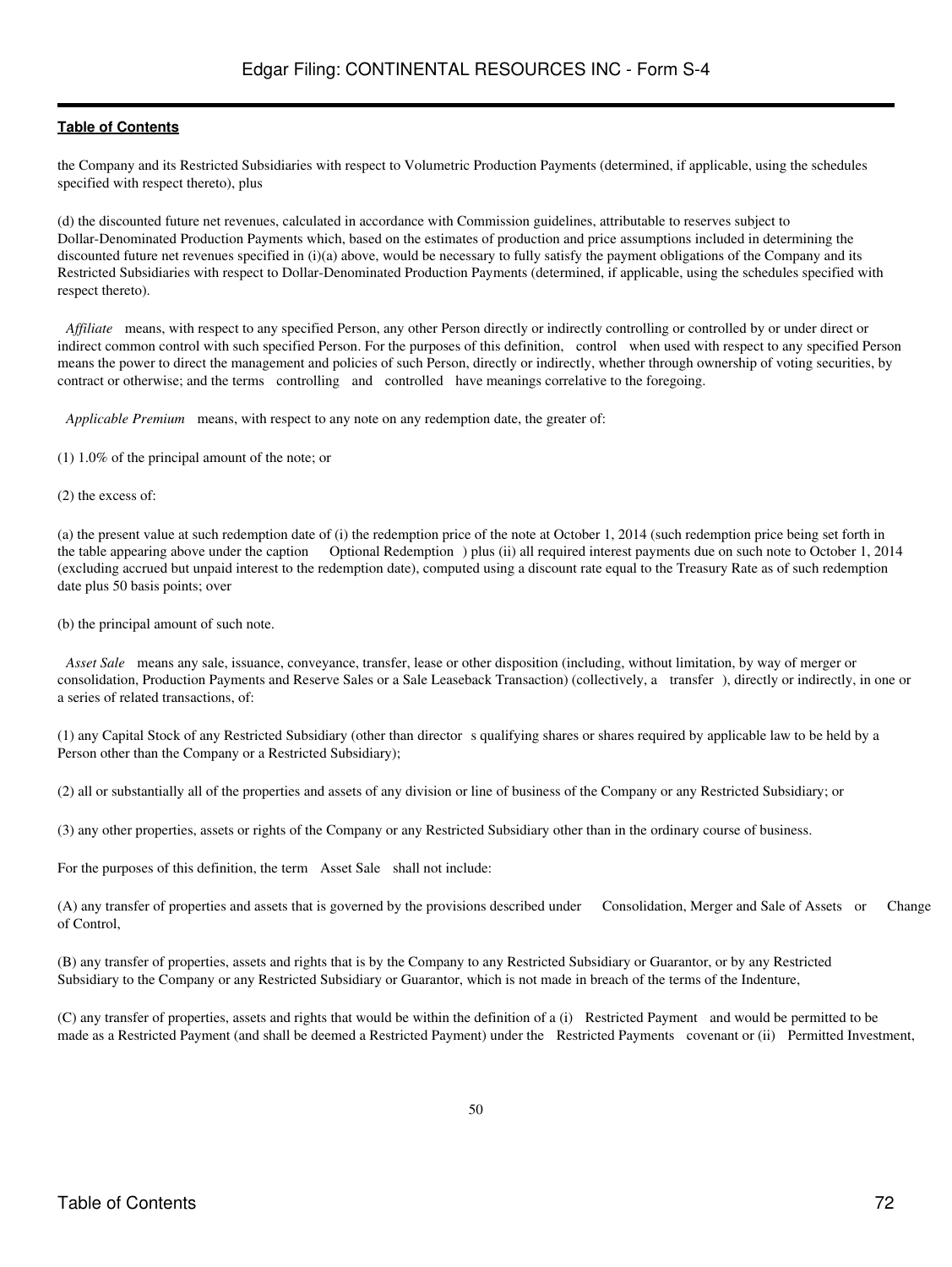(D) the trade, sale or exchange of Cash Equivalents, or the trade, sale, exchange or other disposition of (i) obsolete assets or (ii) other obsolete property no longer suitable for use in any Permitted Business,

(E) the abandonment or relinquishment of assets or property in the ordinary course of business including, without limitation, the abandonment, relinquishment or farm-out of oil and gas properties, leases, concessions or drilling or exploration rights or interests therein,

(F) the transfer of Property received in settlement of debts owing to such Person as a result of foreclosure, perfection or enforcement of any Lien or debt, which debts were owing to such Person in the ordinary course of its business,

(G) any Production Payments and Reserve Sales, provided that any such Production Payments and Reserve Sales (other than incentive compensation programs on terms that are reasonably customary in the Oil and Gas Business for geologists, geophysicists and other providers of technical services to the Company or a Restricted Subsidiary), shall have been created, incurred, issued, assumed or guaranteed in connection with the acquisition or financing of, and within 60 days after the acquisition of, the Property that is subject thereto,

(H) the licensing or sublicensing of intellectual property or other general intangibles to the extent that such license does not prohibit the licensor from using the intellectual property and licenses, leases or subleases of other property,

(I) the creation or incurrence of any Lien,

(J) the surrender or waiver of contract rights or the settlement, release or surrender of contract, tort or other claims of any kind,

(K) the Fair Market Value of which in the aggregate does not exceed \$10.0 million in any transaction or series of related transactions, or

(L) the sale or other disposition (whether or not in the ordinary course of business) of oil and gas properties, provided at the time of such sale or other disposition such properties do not have associated with them any proved reserves.

*Attributable Indebtedness* in respect of a Sale Leaseback Transaction means, at the time of determination, the present value (discounted at the rate of interest implicit in such transaction, determined in accordance with GAAP) of the obligation of the lessee for net rental payments during the remaining term of the lease included in such Sale Leaseback Transaction (including any period for which such lease has been extended or may, at the option of the lessor, be extended).

*Bankruptcy Law* means Title 11, United States Bankruptcy Code of 1978, as amended, or any similar United States federal or state law or foreign law relating to bankruptcy, insolvency, receivership, winding up, liquidation, reorganization or relief of debtors or any amendment to, succession to or change in any such law.

*Capital Lease Obligation* of any Person means any obligation of such Person and its Restricted Subsidiaries on a Consolidated basis under any capital lease of (or other agreement conveying the right to use) real or personal property which, in accordance with GAAP, is required to be recorded as a capitalized lease obligation.

*Capital Stock* of any Person means any and all shares, units, interests, participations, rights in or other equivalents (however designated) of such Person s capital stock, other equity interests whether now outstanding or issued after the Issue Date, partnership interests (whether general or limited), joint venture interests, limited liability company interests, any other interest or participation that confers on a Person the right to receive a share of the profits and losses of, or distributions of assets of, the issuing Person, including any Preferred Stock, and any rights (other than debt securities convertible into Capital Stock), warrants or options exchangeable for or convertible into such Capital Stock.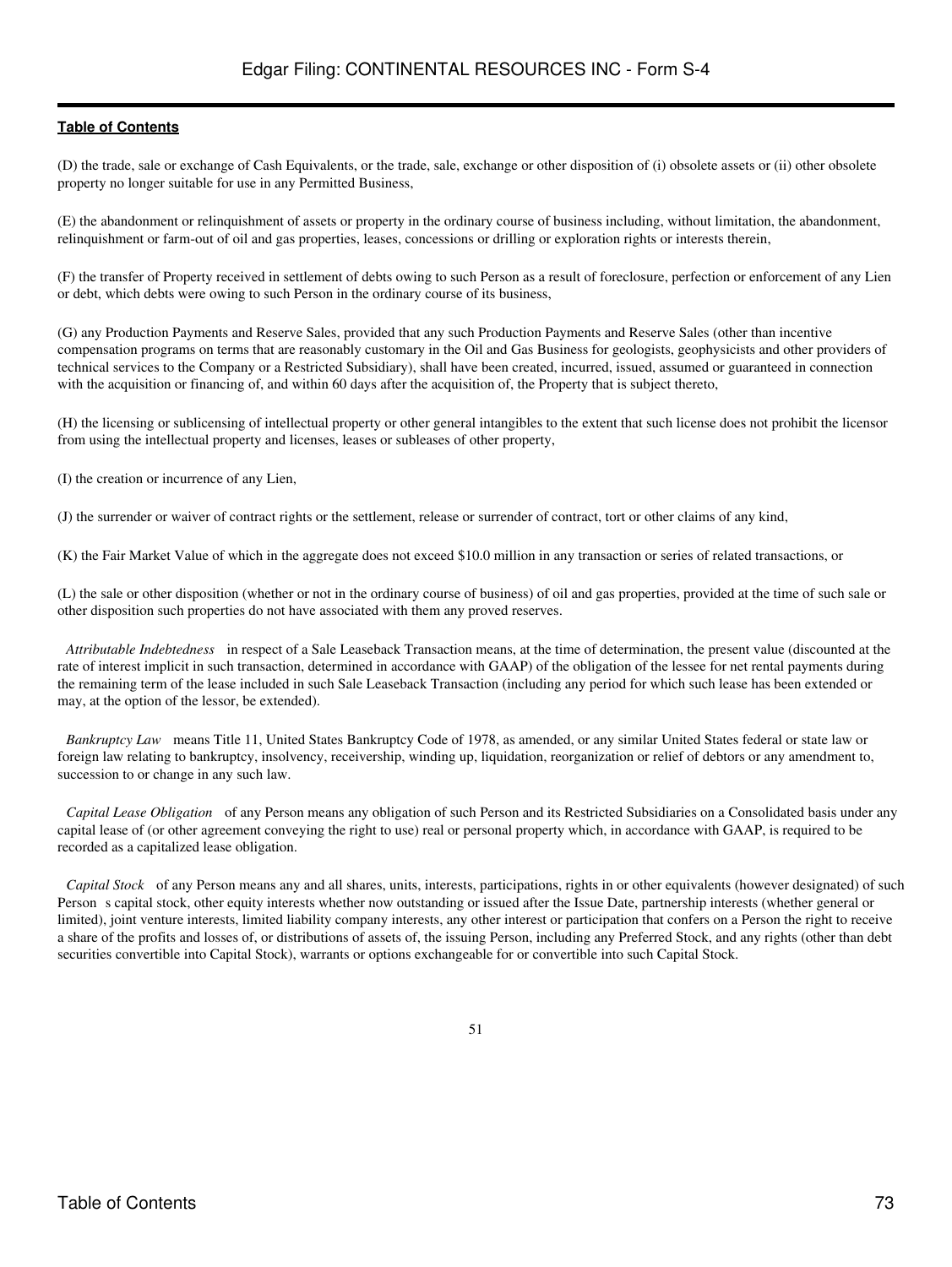#### *Cash Equivalents* means

(1) any evidence of Indebtedness issued or directly and fully guaranteed or insured by the United States or any agency or instrumentality thereof,

(2) deposits, time deposit accounts, certificates of deposit, money market deposits or acceptances of (i) any financial institution having capital and surplus in excess of \$500 million that is a member of the Federal Reserve System and whose senior unsecured debt is rated at least A-1 by S&P, or at least P-1 by Moody s or (ii) any financial institution that is a lender under the Senior Credit Agreement,

(3) commercial paper with a maturity of 365 days or less, from the date of acquisition, issued by a Person (other than an Affiliate or Subsidiary of the Company) organized and existing under the laws of the United States of America, any state thereof or the District of Columbia and rated at least A-1 by S&P and at least P-1 by Moody s,

(4) repurchase agreements and reverse repurchase agreements relating to Indebtedness of a type described in clause (1) above that are entered into with a financial institution described in clause (2) above and mature within 365 days from the date of acquisition, and

(5) money market funds which invest substantially all of their assets in securities described in the preceding clauses (1) through (4).

*Change of Control* means the occurrence of any of the following events:

(1) any person or group (as such terms are used in Sections 13(d) and 14(d) of the Exchange Act), other than the Hamm Group is or becomes the beneficial owner (as defined in Rules 13d-3 and 13d-5 under the Exchange Act, except that a Person shall be deemed to have beneficial ownership of all shares that such Person has the right to acquire, whether such right is exercisable immediately or only after the passage of time), directly or indirectly, of more than 50% of the total outstanding Voting Stock of the Company or any Successor Parent (measured by voting power rather than the number of shares); *provided* that no Change of Control shall be deemed to occur by reason of the Company becoming a Subsidiary of a Successor Parent;

(2) during any period of two consecutive years, individuals who at the beginning of such period constituted the board of directors of the Company or any Successor Parent (together with any new directors whose election to such board or whose nomination for election by the stockholders of the Company or any Successor Parent, as the case may be, was approved by a vote of a majority of the directors then still in office who were either directors at the beginning of such period or whose election or nomination for election was previously so approved), cease for any reason to constitute a majority of such board of directors then in office;

(3) the Company or any Successor Parent consolidates with or merges with or into any Person, or sells, assigns, conveys, transfers, leases or otherwise disposes of all or substantially all of its assets to any such Person, or any such Person consolidates with or merges into or with the Company or any Successor Parent, in any such event pursuant to a transaction in which the outstanding Voting Stock of the Company or such Successor Parent, as the case may be, is converted into or exchanged for cash, securities or other property, other than any such transaction where

(A) in the case of any such merger or consolidation, the outstanding Voting Stock of the Company or such Successor Parent, as the case may be, is changed into or exchanged for (1) Voting Stock of the surviving Person which is not Disqualified Stock or (2) cash, securities and other property (other than Capital Stock of the surviving Person) in an amount which could be paid by the Company as a Restricted Payment as described under Certain Covenants Restricted Payments (and such amount shall be treated as a Restricted Payment subject to the provisions in the Indenture described under Certain Covenants Restricted Payments ) and

(B) immediately after such transaction, no person or group (as such terms are used in Sections 13(d) and 14(d) of the Exchange Act), other than the Hamm Group, is the beneficial owner (as defined in Rules 13d-3 and 13d-5 under the Exchange Act, except that a person shall be deemed to have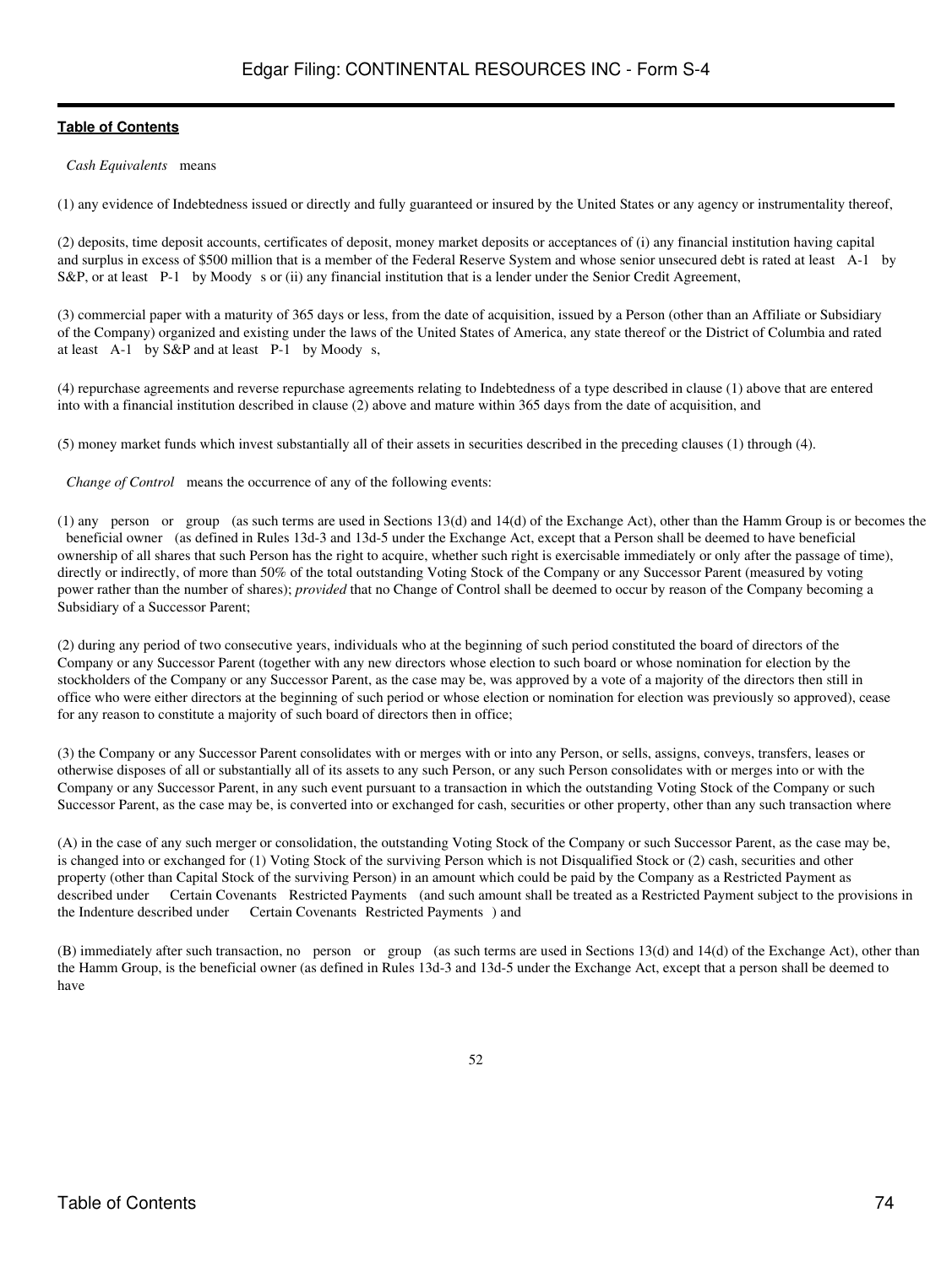beneficial ownership of all securities that such person has the right to acquire, whether such right is exercisable immediately or only after the passage of time), directly or indirectly, of more than 50% of the total outstanding Voting Stock (measured by voting power rather than the number of shares) of the surviving Person; or

(4) the Company is liquidated or dissolved or adopts a plan of liquidation or dissolution other than in a transaction which complies with the provisions described under Consolidation, Merger and Sale of Assets.

For purposes of this definition, any transfer of an equity interest of an entity that was formed for the purpose of acquiring Voting Stock of the Company will be deemed to be a transfer of such portion of such Voting Stock as corresponds to the portion of the equity of such entity that has been so transferred. Notwithstanding the foregoing, a Change of Control shall not be deemed to occur upon the consummation of any actions undertaken by the Company or any Restricted Subsidiary solely for the purpose of changing the legal structure of the Company or such Restricted Subsidiary.

*Commission* means the Securities and Exchange Commission, as from time to time constituted, created under the Exchange Act, or if at any time after the execution of the Indenture such Commission is not existing and performing the duties now assigned to it under the Securities Act and the Exchange Act then the body performing such duties at such time.

*Company* means Continental Resources, Inc., an Oklahoma corporation, until a successor Person shall have become such pursuant to the applicable provisions of the Indenture, and thereafter Company shall mean such successor Person.

*Consolidated Current Liabilities* as of the date of determination means the aggregate amount of liabilities of the Company and its consolidated Restricted Subsidiaries, which may properly be classified as current liabilities (including taxes accrued as estimated), on a consolidated basis, after eliminating (1) all intercompany items between the Company and such Restricted Subsidiaries and (2) all current maturities of longterm Indebtedness, all determined in accordance with GAAP consistently applied.

*Consolidated EBITDAX* of any Person means, without duplication, the sum of Consolidated Net Income (Loss), and in each case to the extent deducted in computing Consolidated Net Income (Loss) for such period, Consolidated Interest Expense, Consolidated Income Tax Expense, Consolidated exploration expenses, and Consolidated Non-cash Charges for such period, of such Person and its Restricted Subsidiaries on a Consolidated basis, all determined in accordance with GAAP, less all non-cash items increasing Consolidated Net Income for such period, less (to the extent included in determining Consolidated Net Income (Loss)) the sum of (a) the amount of deferred revenues that are amortized during the period and are attributable to reserves that are subject to Volumetric Production Payments and (b) amounts recorded in accordance with GAAP as repayments of principal and interest pursuant to Dollar-Denominated Production Payments, and less all cash payments during such period relating to non-cash charges that were added back to Consolidated Net Income (Loss) in determining Consolidated EBITDAX in any prior period.

*Consolidated Fixed Charge Coverage Ratio* of any Person means, for any period, the ratio of

(a) Consolidated EBITDAX for such period to

(b) the sum of Consolidated Interest Expense for such period,

in each case after giving pro forma effect (as calculated in accordance with Article 11 of Regulation S-X under the Securities Act or any successor provision) to, without duplication,

(1) the incurrence of the Indebtedness giving rise to the need to make such calculation and (if applicable) the application of the net proceeds therefrom, including to refinance other Indebtedness, as if such Indebtedness was incurred, and the application of such proceeds occurred, on the first day of such period;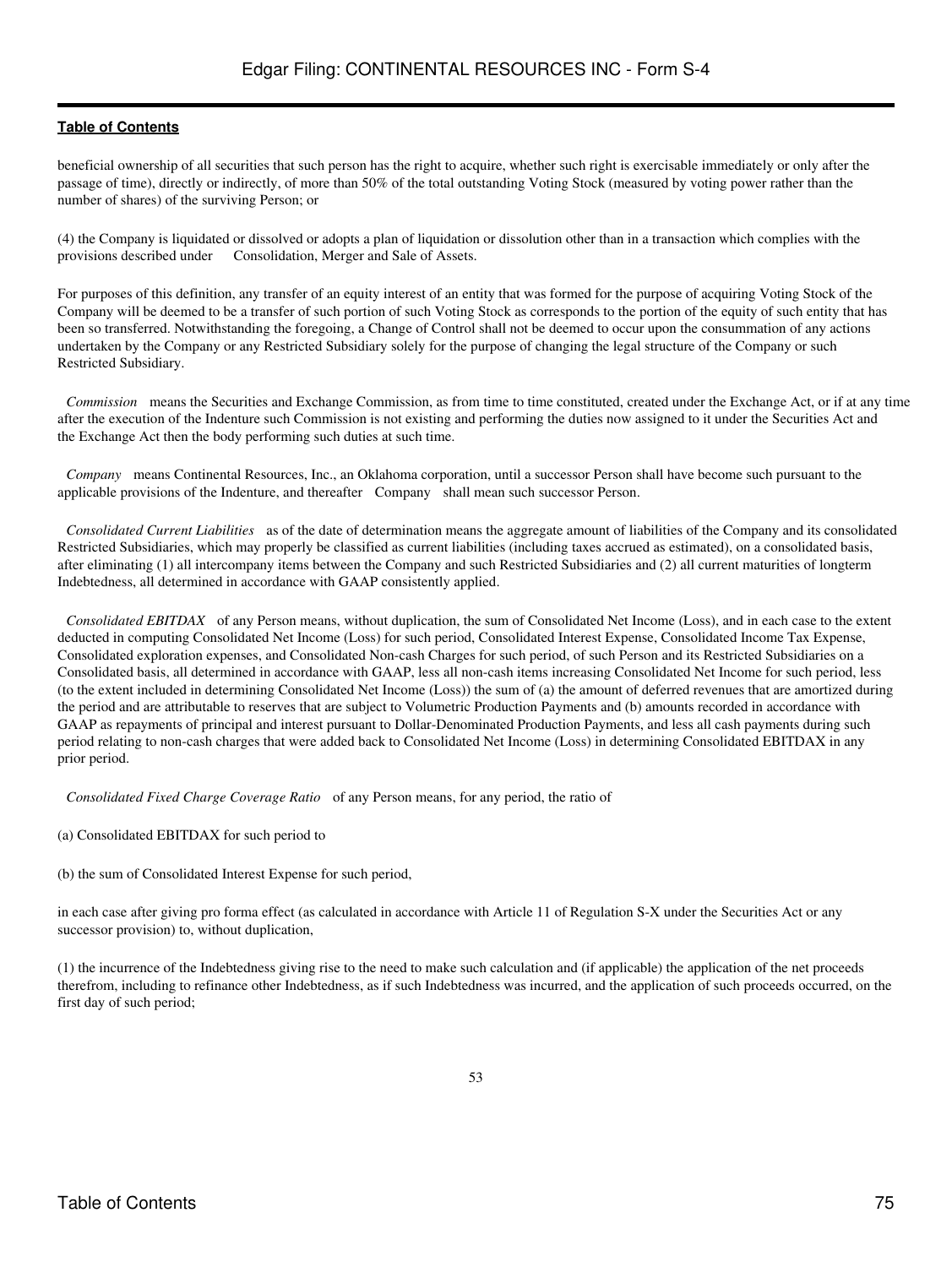(2) the incurrence, repayment or retirement of any other Indebtedness by such Person and its Restricted Subsidiaries since the first day of such period as if such Indebtedness was incurred, repaid or retired at the beginning of such period (except that, in making such computation, the amount of Indebtedness under any revolving credit facility shall be computed based upon the average daily balance of such Indebtedness during such period);

(3) in the case of Acquired Debt or any acquisition occurring at the time of the incurrence of such Indebtedness, the related acquisition, assuming such acquisition had been consummated on the first day of such period; and

(4) any acquisition or disposition by such Person and its Restricted Subsidiaries of any company or any business or any assets out of the ordinary course of business, whether by merger, stock purchase or sale or asset purchase or sale, or any related repayment of Indebtedness, in each case since the first day of such period, assuming such acquisition or disposition had been consummated on the first day of such period;

### *provided* that

(1) in making such computation, the Consolidated Interest Expense attributable to interest on any Indebtedness computed on a pro forma basis and (A) bearing a floating interest rate shall be computed as if the rate in effect on the date of computation had been the applicable rate for the entire period and (B) which was not outstanding for any part of the period for which the computation is being made but which bears, at the option of such Person, a fixed or floating rate of interest, shall be computed by applying at the option of such Person either the fixed or floating rate, and

(2) in making such computation, the Consolidated Interest Expense of such Person attributable to interest on any Indebtedness under a revolving credit facility computed on a pro forma basis shall be computed based upon the average daily balance of such Indebtedness during the applicable period.

*Consolidated Income Tax Expense* of any Person means, for any period, the provision for federal, state, local and foreign income taxes (including state franchise taxes accounted for as income taxes in accordance with GAAP) of such Person and its Consolidated Restricted Subsidiaries for such period as determined in accordance with GAAP.

*Consolidated Interest Expense* of any Person means, without duplication, for any period, the sum of

(a) the interest expense, less interest income, of such Person and its Restricted Subsidiaries for such period, on a Consolidated basis, excluding any interest attributable to Dollar-Denominated Production Payments but including, without limitation,

- (1) amortization of debt discount (excluding amortization of capitalized debt issuance costs),
- (2) the net cash costs associated with Interest Rate Agreements (including amortization of discounts),
- (3) the interest portion of any deferred payment obligation,
- (4) all commissions, discounts and other fees and charges owed with respect to letters of credit and bankers acceptance financing and
- (5) accrued interest, plus

(b)(1) the interest component of the Capital Lease Obligations paid, accrued and/or scheduled to be paid or accrued by such Person and its Restricted Subsidiaries during such period and

(2) all capitalized interest of such Person and its Restricted Subsidiaries plus

(c) the interest expense under any Guaranteed Debt of such Person and any Restricted Subsidiary to the extent not included under any other clause hereof, whether or not paid by such Person or its Restricted Subsidiaries, plus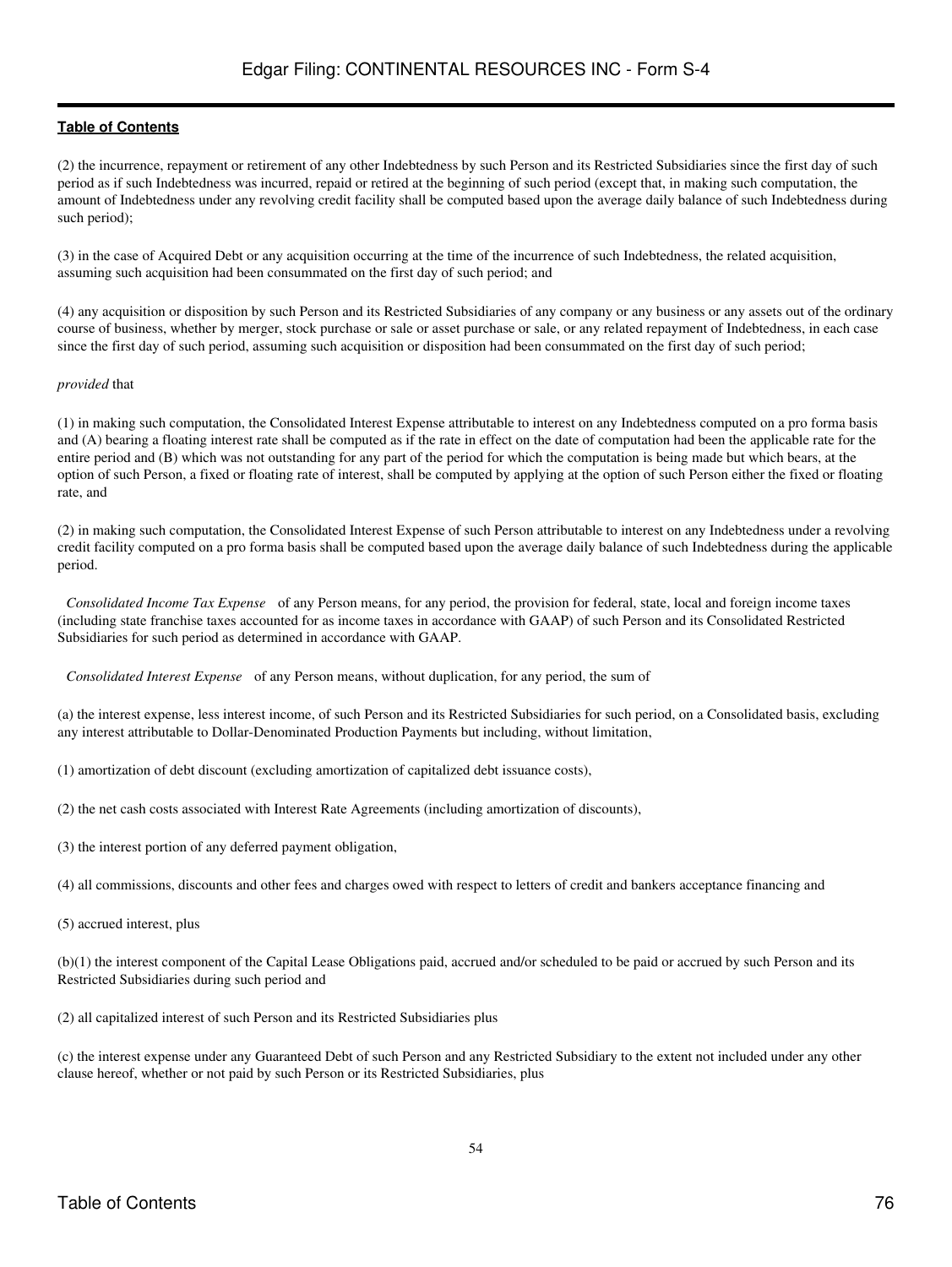(d) dividend payments by such Person with respect to Disqualified Stock and by any of its Restricted Subsidiaries with respect to Preferred Stock (except, in either case, dividends paid solely in Qualified Capital Stock of such Person or such Restricted Subsidiary, as the case may be).

*Consolidated Net Income (Loss)* of any Person means, for any period, the Consolidated net income (or loss) of such Person and its Restricted Subsidiaries for such period on a Consolidated basis as determined in accordance with GAAP, adjusted, to the extent included in calculating such net income (or loss), by excluding, without duplication,

(1) all extraordinary gains or losses net of taxes (less all fees and expenses relating thereto),

(2) the portion of net income (or loss) of such Person and its Restricted Subsidiaries on a Consolidated basis allocable to minority interests in unconsolidated Persons or Unrestricted Subsidiaries to the extent that cash dividends or distributions have not actually been received by such Person or one of its Consolidated Restricted Subsidiaries,

(3) any gain or loss, net of taxes, realized upon the termination of any employee pension benefit plan,

(4) gains or losses, net of taxes (less all fees and expenses relating thereto), in respect of dispositions of assets other than in the ordinary course of a Permitted Business (including, without limitation, dispositions pursuant to Sale Leaseback Transactions, but excluding transactions such as farmouts, sales of leasehold inventory, sales of working interests and proved properties, and sales of undivided interests in drilling prospects),

(5) the net income of any Restricted Subsidiary to the extent that the declaration of dividends or similar distributions by that Restricted Subsidiary of that income is not at the time permitted, directly or indirectly, by operation of the terms of its charter or any agreement, instrument, judgment, decree, order, statute, rule or governmental regulation applicable to that Restricted Subsidiary or its stockholders,

(6) any write-downs of non-current assets, provided that any ceiling limitation write-downs under Commission guidelines shall be treated as capitalized costs, as if such write-downs had not occurred,

(7) any cumulative effect of a change in accounting principles, and

(8) all deferred financing costs written off, and premiums paid, in connection with any early extinguishment of Indebtedness.

*Consolidated Non-cash Charges* of any Person means, for any period, the aggregate depreciation, depletion, amortization and exploration expense and other non-cash charges of such Person and its Restricted Subsidiaries on a Consolidated basis for such period, as determined in accordance with GAAP (excluding any non-cash charge which requires an accrual or reserve for cash charges for any future period but including, without limitation, any non-cash charge arising from any grant of Capital Stock, options to acquire Capital Stock, or other equity based awards).

*Consolidation* means, with respect to any Person, the consolidation of the accounts of such Person and each of its Subsidiaries if and to the extent the accounts of such Person and each of its Subsidiaries would normally be consolidated with those of such Person, all in accordance with GAAP. The term Consolidated shall have a similar meaning.

*Credit Facility* means, one or more debt facilities (including, without limitation, the Senior Credit Agreement), commercial paper facilities or other debt instruments, indentures or agreements, providing for revolving credit loans, term loans, receivables financing (including through the sale of receivables to such lenders, other financiers or to special purpose entities formed to borrow from (or sell such receivables to) such lenders or other financiers against such receivables), letters of credit, bankers acceptances, borrowings, issuances or other debt obligations, in each case, as amended, restated, modified, increased, renewed, extended, refunded, restructured, supplemented, replaced or refinanced from time to time in whole or in part from time to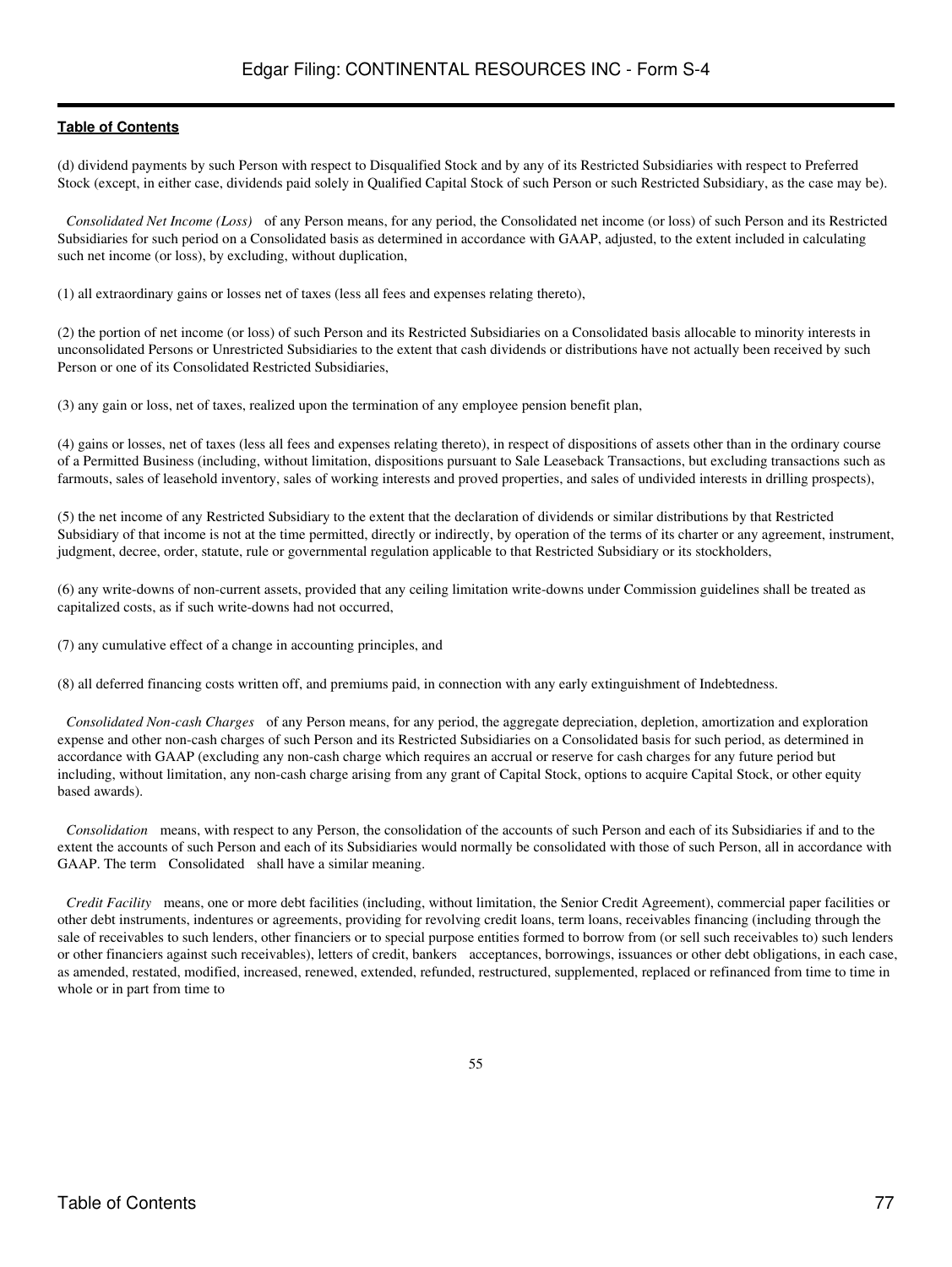time, including without limitation any amendment increasing the amount of Indebtedness incurred or available to be borrowed thereunder, extending the maturity of any Indebtedness incurred thereunder or contemplated thereby or deleting, adding or substituting one or more parties thereto (whether or not such added or substituted parties are banks or other institutional lenders), and in respect to the foregoing, any and all agreements and related documents from time to time in effect.

*Default* means any event which is, or after notice or passage of time or both would be, an Event of Default.

*Disinterested Director* means, with respect to any transaction or series of related transactions, a member of the board of directors of the Company who does not have any material direct or indirect financial interest (other than as a shareholder or employee of the Company) in or with respect to such transaction or series of related transactions.

*Disqualified Stock* means any Capital Stock that, either by its terms or by the terms of any security into which it is convertible or exchangeable or otherwise, is or upon the happening of an event or passage of time would be, required to be redeemed prior to the final Stated Maturity of the principal of the notes or is redeemable at the option of the holder thereof at any time prior to such final Stated Maturity (other than upon a change of control of or sale of assets by the Company in circumstances where the holders of the notes would have similar rights), or is convertible into or exchangeable for debt securities at any time prior to such final Stated Maturity at the option of the holder thereof.

*Dollar-Denominated Production Payment* means a production payment required to be recorded as a borrowing in accordance with GAAP, together with all undertakings and obligations in connection therewith.

*Equity Offering* means an underwritten public offering, or an offering made in compliance with Rule 144A under the Securities Act, of common stock (other than Disqualified Stock) of the Company with gross proceeds to the Company of at least \$25.0 million.

*Exchange Act* means the Securities Exchange Act of 1934, as amended, or any successor statute, and the rules and regulations promulgated by the Commission thereunder.

*Exchanged Properties* means properties or assets or Capital Stock representing an equity interest in properties or assets used or useful in a Permitted Business, received by the Company or a Restricted Subsidiary in a substantially concurrent purchase and sale, trade or exchange as a portion of the total consideration for other such properties or assets; *provided*, in the case of Capital Stock, that the issuer of such Capital Stock is or as a result of such transaction becomes a Restricted Subsidiary.

*Fair Market Value* means, with respect to any asset or property, the sale value that would be obtained in an arm s-length free market transaction between an informed and willing seller under no compulsion to sell and an informed and willing buyer under no compulsion to buy. Fair Market Value of an asset or property in excess of \$10.0 million shall be determined by the board of directors of the Company acting in good faith, whose determination shall be conclusive and evidenced by a resolution of such board of directors, and any lesser Fair Market Value may be determined by an officer of the Company acting in good faith.

*Foreign Subsidiary* means any Restricted Subsidiary of the Company that (i) is not organized under the laws of the United States of America or any State thereof or the District of Columbia or (ii) was organized under any such laws but has no material assets other than Capital Stock of foreign entities of the type described in the preceding clause (i).

*Generally Accepted Accounting Principles* or *GAAP* means generally accepted accounting principles in the United States, which are applicable at the date of determination.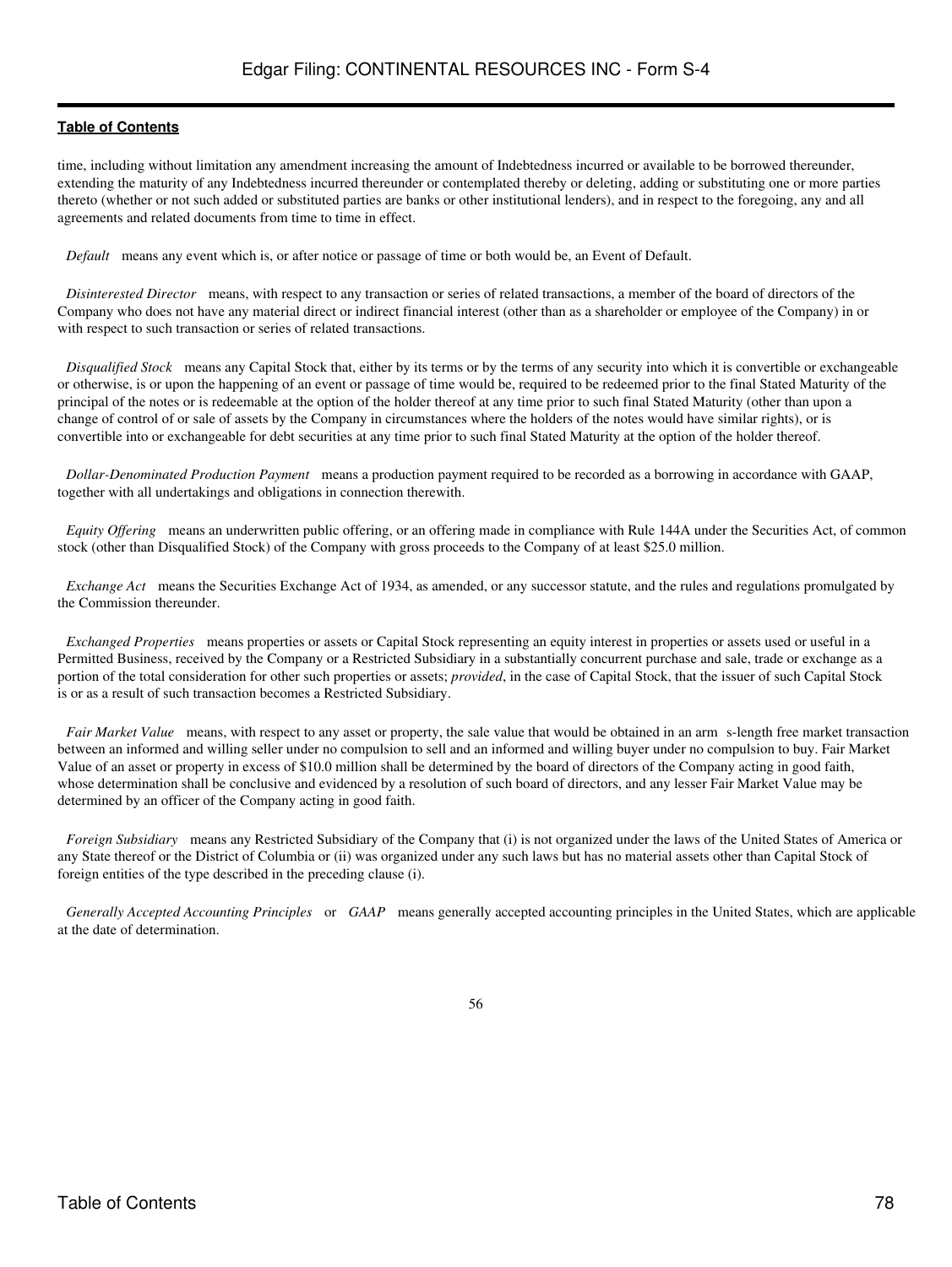Guarantee means the guarantee by any Guarantor of the Company s Indenture Obligations.

*Guaranteed Debt* of any Person means, without duplication, all Indebtedness of any other Person referred to in the definition of Indebtedness below guaranteed directly or indirectly in any manner by such Person, or in effect guaranteed directly or indirectly by such Person through an agreement, made primarily for the purpose of enabling the debtor to make payment of such Indebtedness or to assure the holder of such Indebtedness against loss,

(1) to pay or purchase such Indebtedness or to advance or supply funds for the payment or purchase of such Indebtedness,

(2) to purchase, sell or lease (as lessee or lessor) property, or to purchase or sell services,

(3) to supply funds to, or in any other manner invest in, the debtor (including any agreement to pay for property or services without requiring that such property be received or such services be rendered),

(4) to maintain working capital or equity capital of the debtor, or otherwise to maintain the net worth, solvency or other financial condition of the debtor or to cause such debtor to achieve certain levels of financial performance or

(5) otherwise to assure a creditor against loss;

*provided* that the term guarantee shall not include endorsements for collection or deposit, in either case in the ordinary course of business.

*Guarantor* means any Subsidiary of the Company which is a guarantor of the notes, including any Person that is required after the Issue Date to guarantee the notes pursuant to the Issuances of Guarantees by Restricted Subsidiaries covenant until a successor replaces such Person pursuant to the applicable provisions of the Indenture and, thereafter, means such successor.

*Hamm Group* means (i) Harold G. Hamm (*Hamm*); (ii) Hamm s wife; (iii) any of Hamm s lineal descendants; (iv) Hamm s guardian or other legal representative or Hamms estate; (v) any trust of which at least one of the trustees is Hamm, or the principal beneficiaries of which are any one or more of the Persons in clauses (i) through (iv) above; (vi) any Person which is controlled by any one or more of the Persons in clauses (i) through (v) above; and (vii) any group (within the meaning of the Exchange Act and the rules of the Commission thereunder as in effect on the Issue Date) that includes one or more of Persons described in clauses (i) through (vi) above, provided that such Persons described in clauses (i) through (vi) above control more than 50% of the voting power of such group.

*Immaterial Subsidiary* means any Subsidiary of the Company with total assets of less than \$500,000, as determined in accordance with the latest internal financial statements available to the Company.

*Indebtedness* means, with respect to any Person, without duplication,

(1) all indebtedness of such Person for borrowed money,

(2) all reimbursement obligations of such Person, contingent or otherwise, for letters of credit issued under letter of credit facilities, acceptance facilities or other similar facilities,

(3) all indebtedness (i) created or arising under any conditional sale or other title retention agreement with respect to property acquired by such Person (even if the rights and remedies of the seller or lender under such agreement in the event of default are limited to repossession or sale of such property), or (ii) for the deferred purchase price of property or services, but excluding in each case (x) Trade Accounts Payable and other accrued current liabilities arising in the ordinary course of business and (y) obligations arising under contracts for the exploration, development, drilling, completion, and plugging and abandonment of wells, in each case, however, other than payments due more than six months after the completion of such activity under such contract,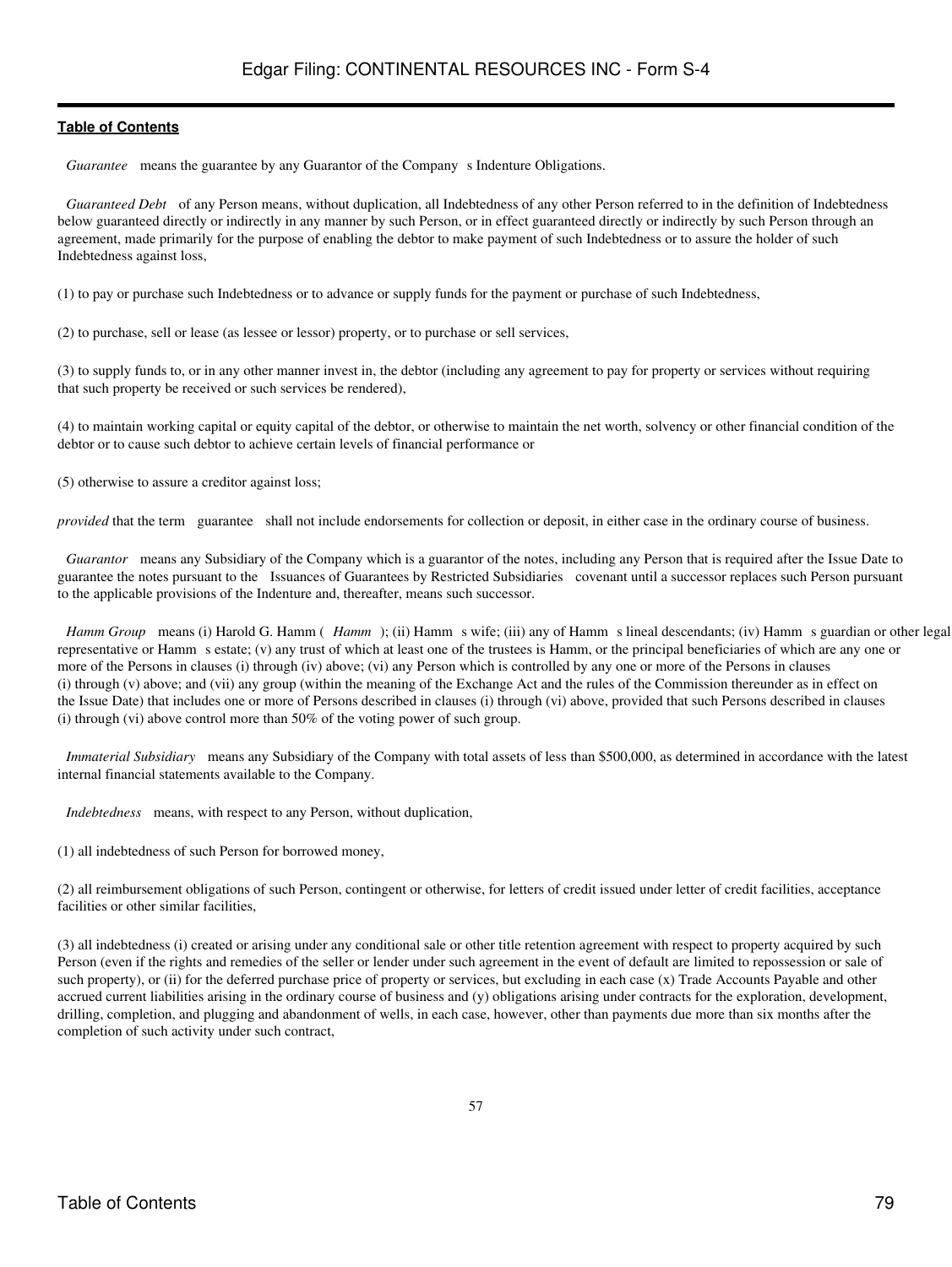(4) all obligations under or in respect of currency exchange contracts, oil, gas or other hydrocarbon price hedging arrangements and Interest Rate Agreements of such Person (the amount of any such obligations to be equal at any time to the termination value of such agreement or arrangement giving rise to such obligation that would be payable by such Person at such time), in each case, after giving effect to netting,

(5) all Capital Lease Obligations of such Person,

(6) the Attributable Indebtedness related to any Sale Leaseback Transaction,

(7) all Indebtedness referred to in clauses (1) through (6) above of other Persons and all dividends of other Persons, to the extent the payment of such Indebtedness or dividends is secured by (or for which the holder of such Indebtedness has an existing right, contingent or otherwise, to be secured by) any Lien, upon or with respect to property (including, without limitation, accounts and contract rights) owned by such Person, even though such Person has not assumed or become liable for the payment of such Indebtedness, but any such secured Indebtedness will be limited in amount to an amount not to exceed the lesser of the amount of such Person s Indebtedness or the Fair Market Value of such property,

(8) all Guaranteed Debt of such Person,

(9) all Disqualified Stock issued by such Person valued at the greater of its voluntary or involuntary maximum fixed repurchase price plus accrued and unpaid dividends,

(10) Preferred Stock of any Restricted Subsidiary of the Company or any Guarantor valued at the greater of its voluntary or involuntary maximum fixed repurchase price plus accrued and unpaid dividends,

(11) with respect to any Production Payment and Reserve Sale, any warranties or guarantees of production or payment by such Person with respect to such Production Payment and Reserve Sale but excluding other contractual obligations of such Person with respect to such Production Payment and Reserve Sale and

(12) any amendment, supplement, modification, deferral, renewal, extension, refunding or refinancing of any liability of the types referred to in clauses (1) through (11) above.

For purposes hereof, the maximum fixed repurchase price of any Disqualified Stock or Preferred Stock which does not have a fixed repurchase price shall be calculated in accordance with the terms of such Disqualified Stock or Preferred Stock, as applicable, as if it were purchased on any date on which Indebtedness shall be required to be determined pursuant to the Indenture, and if such price is based upon, or measured by, the Fair Market Value of such Disqualified Stock or Preferred Stock, as the case may be, such Fair Market Value to be determined in good faith by the board of directors of the issuer of such Disqualified Stock or Preferred Stock, as the case may be. Subject to clause (11) of the preceding paragraph, Production Payments and Reserve Sales shall not be deemed to be Indebtedness.

*Indenture Obligations* means the obligations of the Company and any other obligor under the Indenture or under the notes, including any Guarantor, to pay principal of, premium, if any, and interest when due and payable, and all other amounts due or to become due under or in connection with the Indenture, the notes and the performance of all other obligations to the Trustee and the holders under the Indenture and the notes, according to the respective terms thereof.

*Interest Rate Agreements* means one or more interest rate protection agreements (including, without limitation, interest rate swaps, caps, floors, collars and similar agreements) and other types of interest rate hedging agreements from time to time entered into with one or more financial institutions.

*Investment* means, with respect to any Person, directly or indirectly, any advance, loan (including guarantees), or other extension of credit or capital contribution to any other Person (by means of any transfer of cash or other property to others or any payment for property or services for the account or use of others), or any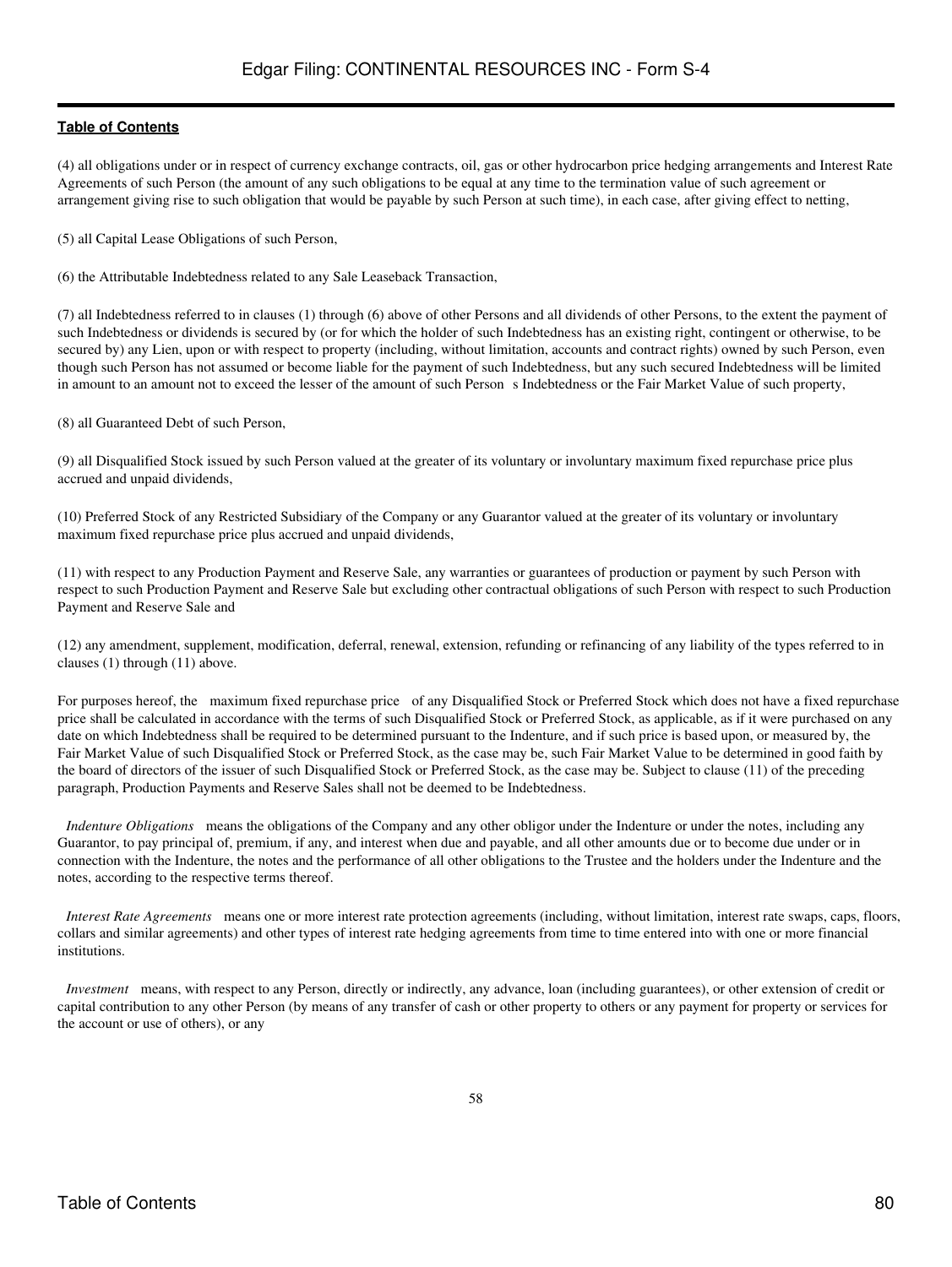purchase, acquisition or ownership by such Person of any Capital Stock, bonds, notes, debentures or other securities issued or owned by any other Person and all other items that would be classified as investments on a balance sheet prepared in accordance with GAAP. Investment shall exclude direct or indirect (i) advances or extensions of credit to customers or suppliers in the ordinary course of business that are, in conformity with GAAP, recorded as accounts receivable, prepaid expenses or deposits on the Company s or any Restricted Subsidiary s balance sheet, (ii) endorsements for collection or deposit arising in the ordinary course of business and (iii) extensions of trade credit on commercially reasonable terms in accordance with normal trade practices. If the Company or any Restricted Subsidiary of the Company sells or otherwise disposes of any Capital Stock of any direct or indirect Restricted Subsidiary of the Company such that, after giving effect to any such sale or disposition, such Person is no longer a Restricted Subsidiary (other than the sale of all of the outstanding Capital Stock of such Subsidiary), the Company or such Restricted Subsidiary will be deemed to have made an Investment on the date of such sale or disposition equal to the Fair Market Value of the Companys interest in such Subsidiary that were not sold or disposed of in an amount determined for a Restricted Payment as provided in clause (a) of Certain Covenants Restricted Payments.

*Investment Grade Rating* means BBB- or above, in the case of S&P (or its equivalent under any successor rating categories of S&P), Baa3 or above, in the case of Moody s (or its equivalent under any successor rating categories of Moody s), and the equivalent in respect of the rating categories of any Rating Agencies substituted for S&P or Moody s.

*Issue Date* means the earliest original issue date of the notes under the Indenture.

*Lien* means any mortgage or deed of trust, charge, pledge, lien (statutory or otherwise), privilege, security interest, assignment, deposit, arrangement, hypothecation, claim, preference, priority or other encumbrance for security purposes upon or with respect to any property of any kind (including any conditional sale, capital lease or other title retention agreement, any leases in the nature thereof, and any agreement to give any security interest), real or personal, movable or immovable, now owned or hereafter acquired. A Person will be deemed to own subject to a Lien any property which it has acquired or holds subject to the interest of a vendor or lessor under any conditional sale agreement, Capital Lease Obligation or other title retention agreement. References in the Indenture to Liens allowed to exist upon any particular item of Property shall also be deemed (whether or not stated specifically) to allow Liens to exist upon any accessions, improvements or additions to such property, upon any contractual rights relating primarily to such Property, and upon any proceeds of such Property or of such accessions, improvements, additions or contractual rights.

*Liquid Securities* means securities (i) of an issuer that is not an Affiliate of the Company, (ii) that are publicly traded on the New York Stock Exchange, the NYSE Amex, the Nasdaq Stock Market or any successor to any such exchange or market and (iii) as to which the Company is not subject to any restrictions on sale or transfer (including any volume restrictions under Rule 144 under the Securities Act or any other restrictions imposed by the Securities Act) or as to which a registration statement under the Securities Act covering the resale thereof is in effect for as long as the securities are held; *provided* that securities meeting the requirements of clauses (i), (ii) and (iii) above shall be treated as Liquid Securities from the date of receipt thereof until and only until the earlier of (a) the date on which such securities are sold or exchanged for cash or Cash Equivalents and (b) 360 days following the date of receipt of such securities. If such securities are not sold or exchanged for cash or Cash Equivalents within 360 days of receipt thereof, for purposes of determining whether the transaction pursuant to which the Company or a Restricted Subsidiary received the securities was in compliance with the provisions of the Indenture described under Certain Covenants Asset Sales, such securities shall be deemed not to have been Liquid Securities at any time.

*Maturity* means, when used with respect to the notes, the date on which the principal or purchase or redemption price of the notes becomes due and payable as therein provided or as provided in the Indenture, whether at Stated Maturity, the Asset Sale Purchase Date, the Change of Control Purchase Date or the redemption date and whether by declaration of acceleration, Prepayment Offer in respect of Excess Proceeds, Change of Control Offer in respect of a Change of Control, call for redemption or otherwise.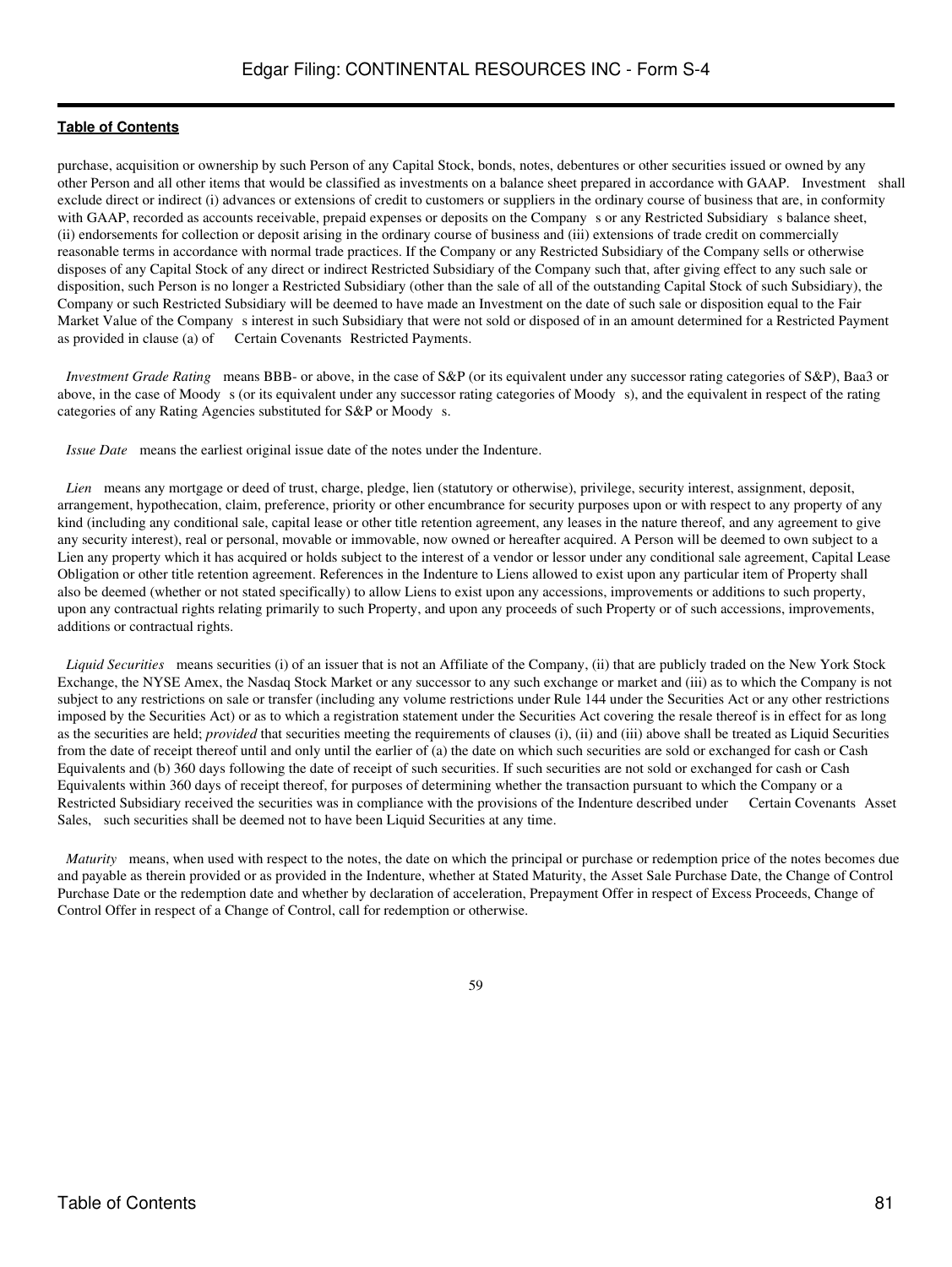*Moody s* means Moody *s* Investors Service, Inc. (or any successor to the rating agency business thereof).

*Net Available Cash* from an Asset Sale or Sale Leaseback Transaction means cash proceeds received therefrom (including (i) any cash proceeds received by way of deferred payment of principal pursuant to a note or installment receivable or otherwise, or upon sale or disposition of any non-cash consideration received in such Asset Sale or Sale Leaseback Transaction, but only as and when received and (ii) the Fair Market Value of Liquid Securities and Cash Equivalents, and excluding (x) any other consideration received in the form of assumption by the acquiring Person of Indebtedness or other obligations relating to the assets or property that is the subject of such Asset Sale or Sale Leaseback Transaction and (y) except to the extent subsequently converted to cash, Cash Equivalents or Liquid Securities within 360 days after such Asset Sale or Sale Leaseback Transaction, consideration constituting Exchanged Properties or consideration other than as identified in the immediately preceding clauses (i) and (ii)), in each case net of:

(a) all legal, accounting, investment banking, brokers, title and recording expenses, commissions and other fees and expenses incurred, and all federal, state, foreign and local taxes required to be paid or accrued as a liability under GAAP as a consequence of such Asset Sale or Sale Leaseback Transaction,

(b) all payments made on any Indebtedness (but specifically excluding Indebtedness of the Company and its Restricted Subsidiaries assumed in connection with or in anticipation of such Asset Sale or Sale Leaseback Transaction) which is secured by any assets subject to such Asset Sale or Sale Leaseback Transaction, in accordance with the terms of any Lien upon such assets, or which must by its terms, or in order to obtain a necessary consent to such Asset Sale or Sale Leaseback Transaction or by applicable law, be repaid out of the proceeds from such Asset Sale or Sale Leaseback Transaction; *provided* that such payments are made in a manner that results in the permanent reduction in the balance of such Indebtedness and, if applicable, a permanent reduction in any outstanding commitment for future incurrences of Indebtedness thereunder,

(c) all distributions and other payments required to be made to minority interest holders in Subsidiaries or joint ventures as a result of such Asset Sale or Sale Leaseback Transaction,

(d) the deduction of appropriate amounts to be provided by the seller as a reserve, in accordance with GAAP, against any liabilities associated with the assets disposed of in such Asset Sale or Sale Leaseback Transaction and retained by the Company or any Restricted Subsidiary after such Asset Sale or Sale Leaseback Transaction, and

(e) all relocation expenses incurred as a result thereof and all related severance and associated costs, expenses and charges of personnel related to sold assets and related operations;

*provided*, *however*, that if any consideration for an Asset Sale or Sale Leaseback Transaction (which would otherwise constitute Net Available Cash) is required to be held in escrow pending determination of whether a purchase price adjustment will be made, such consideration (or any portion thereof) shall become Net Available Cash only at such time as it is released to such Person or its Restricted Subsidiaries from escrow.

*Net Cash Proceeds* means with respect to any issuance or sale of Capital Stock, or debt securities or Capital Stock that has been converted into or exchanged for Capital Stock as referred to under Certain Covenants Restricted Payments, the proceeds of such issuance or sale in the form of cash or Cash Equivalents including payments in respect of deferred payment obligations when received in the form of, or stock or other assets when disposed of for, cash or Cash Equivalents (except to the extent that such obligations are financed or sold with recourse to the Company or any Restricted Subsidiary), net of attorney s fees, accountant s fees and brokerage, consultation, underwriting and other fees and expenses actually incurred in connection with such issuance or sale and net of taxes paid or payable as a result thereof.

*Net Working Capital* means the sum of (i) all current assets of the Company and its Restricted Subsidiaries plus (ii) the amount of borrowings available to be incurred under the Senior Credit Agreement, less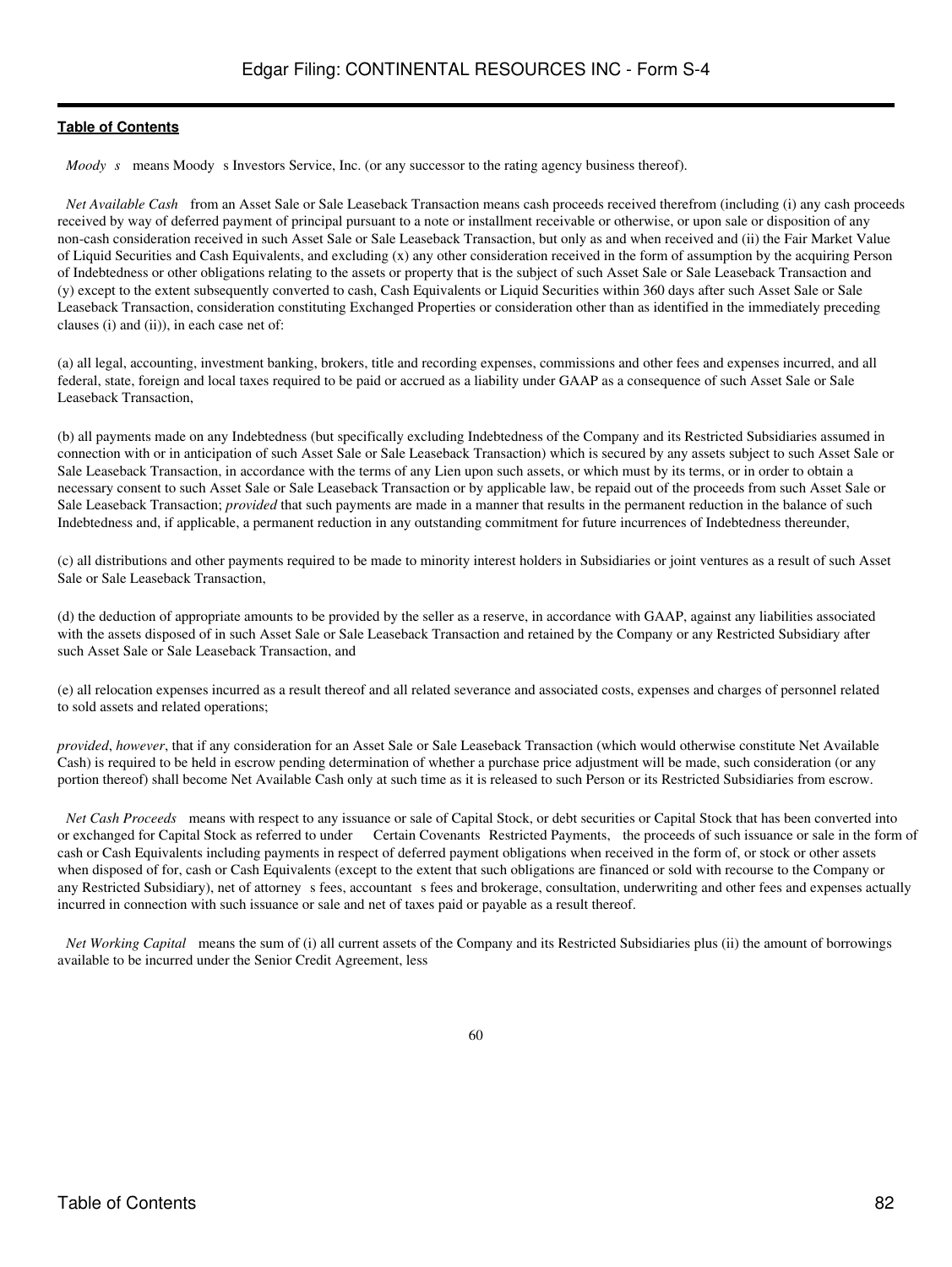all current liabilities of the Company and its Restricted Subsidiaries, except current liabilities included in Indebtedness, in each case (other than in respect of the amount referred to in the preceding clause (ii)) as set forth in Consolidated financial statements of the Company prepared in accordance with GAAP, provided, however, that all of the following shall be excluded in the calculation of Net Working Capital: (a) current assets or liabilities relating to the mark-to-market value of Interest Rate Agreements and hedging arrangements constituting Permitted Debt, (b) any current assets or liabilities relating to non-cash charges arising from any grant of Capital Stock, options to acquire Capital Stock, or other equity based awards, and (c) any current assets or liabilities relating to non-cash charges or accruals for future abandonment liabilities.

*Oil and Gas Business* means the business of exploiting, exploring for, developing, acquiring, operating, producing, processing, gathering, marketing, storing, selling, hedging, treating, swapping, refining and transporting hydrocarbons and carbon dioxide and other related energy businesses, including contract drilling and other oilfield services.

*Oil and Gas Liens* means (i) Liens on any specific property or any interest therein, construction thereon or improvement thereto to secure all or any part of the costs incurred for surveying, exploration, drilling, extraction, development, operation, production, construction, alteration, repair or improvement of, in, under or on such property and the plugging and abandonment of wells located thereon (it being understood that, in the case of oil and gas producing properties, or any interest therein, costs incurred for development shall include costs incurred for all facilities relating to such properties or to projects, ventures or other arrangements of which such properties form a part or which relate to such properties or interests); (ii) Liens on an oil or gas producing property to secure obligations incurred or guarantees of obligations incurred in connection with or necessarily incidental to commitments for the purchase or sale of, or the transportation or distribution of, the products derived from such property; (iii) Liens arising under partnership agreements, oil and gas leases, overriding royalty agreements, net profits agreements, production payment agreements, royalty trust agreements, incentive compensation programs for geologists, geophysicists and other providers of technical services to the Company or a Restricted Subsidiary, master limited partnership agreements, farm-out agreements, farm-in agreements, division orders, contracts for the sale, purchase, exchange, transportation, gathering or processing of oil, gas or other hydrocarbons, unitizations and pooling designations, declarations, orders and agreements, development agreements, operating agreements, production sales contracts, area of mutual interest agreements, gas balancing or deferred production agreements, injection, repressuring and recycling agreements, salt water or other disposal agreements, seismic or geophysical permits or agreements, and other agreements which are customary in the Oil and Gas Business; *provided*, *however*, in all instances that such Liens are limited to the assets that are the subject of the relevant agreement, program, order or contract; (iv) Liens arising in connection with Production Payments and Reserve Sales; and (v) Liens on pipelines or pipeline facilities that arise by operation of law.

*Pari Passu Indebtedness* means any Indebtedness of the Company or a Guarantor that is pari passu in right of payment to the notes or a Guarantee, as the case may be.

*Pari Passu Offer* means an offer by the Company or a Guarantor to purchase all or a portion of Pari Passu Indebtedness to the extent required by the indenture or other agreement or instrument pursuant to which such Pari Passu Indebtedness was issued or incurred.

*Permitted Business* means the Oil and Gas Business.

*Permitted Business Investments* means Investments and expenditures made in the ordinary course of, and of a nature that is or shall have become customary in, a Permitted Business as a means of actively engaging therein through agreements, transactions, interests or arrangements which permit one to share risks or costs, comply with regulatory requirements regarding local ownership or satisfy other objectives customarily achieved through the conduct of Permitted Business jointly with third parties, including (i) ownership interests in oil and gas properties or gathering, transportation, processing, storage, terminalling, or related systems and (ii) Investments and expenditures in the form of, or pursuant to, operating agreements, working interests, royalty

<sup>61</sup>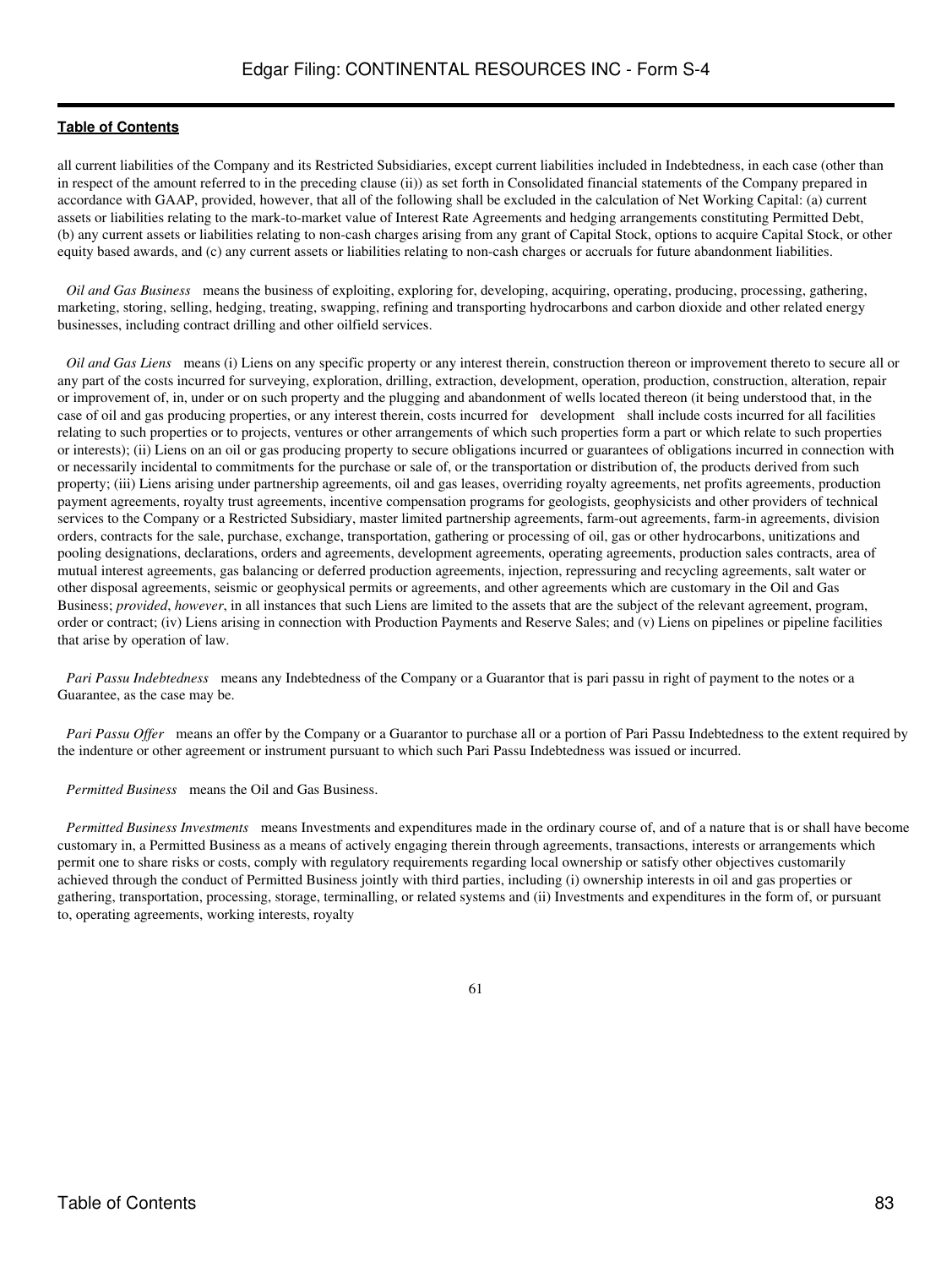interests, mineral leases, processing agreements, farm-in agreements, farm-out agreements, agreements for the transportation or exchange of oil, natural gas and other hydrocarbons, development agreements, area of mutual interest agreements, production sharing agreements, unitization agreements, pooling arrangements, joint bidding agreements, service contracts, joint venture agreements, partnership agreements (whether general or limited) and other similar agreements (including for limited liability companies) with third parties (including Unrestricted Subsidiaries) in compliance with the covenant described under Certain Covenants Transactions with Affiliates, excluding, however, Investments in corporations other than Restricted Subsidiaries.

*Permitted Investment* means:

(1) Investments (i) in the Company, (ii) in any Restricted Subsidiary or (iii) in any Person which, as a result of such Investment, (a) becomes a Restricted Subsidiary or (b) is merged or consolidated with or into, or transfers or conveys substantially all of its assets to, or is liquidated into, the Company or any Restricted Subsidiary;

(2) Indebtedness of the Company or a Restricted Subsidiary described under clauses (4), (5) and (6) of the definition of Permitted Debt;

(3) Investments in any of the notes;

(4) Cash Equivalents;

(5) Investments in property, plant and equipment used in the ordinary course of business and Permitted Business Investments;

(6) any security or other Investments received or Investment made as a result of the receipt of non-cash consideration from an Asset Sale that was made pursuant to and in compliance with the covenant described under the caption Certain Covenants Asset Sales;

(7) Investments in existence on the Issue Date;

(8) Investments acquired in exchange for the issuance of Capital Stock of the Company (other than Disqualified Stock of the Company);

(9) Investments in prepaid expenses, negotiable instruments held for collection and lease, utility and worker s compensation, performance and other similar deposits provided to third parties in the ordinary course of business;

(10) relocation allowances for, and advances and loans to, employees, officers and directors (including, without limitation, loans and advances the net cash proceeds of which are used solely to purchase Capital Stock of the Company in connection with restricted stock or employee stock purchase plans, or to exercise stock received pursuant thereto or other incentive plans in a principal amount not to exceed the aggregate exercise or purchase price), or loans to refinance principal and accrued interest or any such loans; *provided* that the aggregate outstanding principal amount of such loans, advances and allowances shall not exceed at any time \$5.0 million;

(11) any Investments (i) consisting of extensions of credit in the nature of accounts receivable or notes receivable arising from the grant of trade credit in the ordinary course of business and (ii) received in settlement or compromise of receivables or other obligations that were obtained in the ordinary course of business, including pursuant to any plan of reorganization or similar arrangement upon the bankruptcy, workout or insolvency of any trade creditor or customer;

(12) other Investments in the aggregate amount outstanding at any one time of up to the greater of (x) \$50.0 million and (y) 3.0% of Adjusted Consolidated Net Tangible Assets; and

(13) guarantees received with respect to any Permitted Investment listed above.

In connection with any assets or property contributed or transferred to any Person as an Investment, such property and assets shall be equal to the Fair Market Value at the time of Investment, without regard to subsequent changes in value.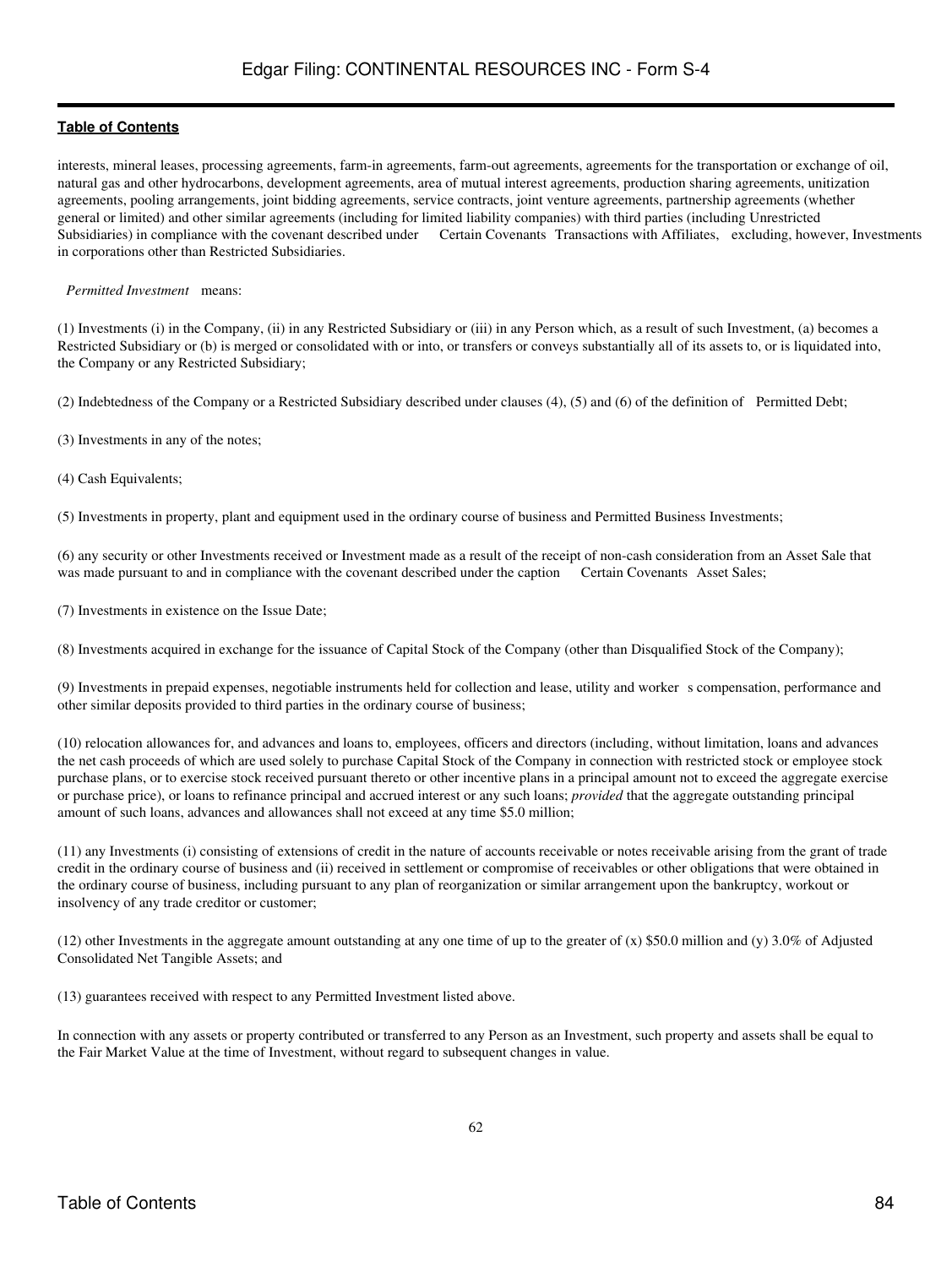#### *Permitted Lien* means:

(1) any Lien existing as of the Issue Date securing Indebtedness existing on the Issue Date and not otherwise referred to in this definition; *provided, however,* that in the event all the conditions described above under Certain Covenants Covenant Termination shall have been satisfied and the Company and its Restricted Subsidiaries shall no longer be subject to the provisions of the Indenture terminated in accordance with such provision, Liens securing Indebtedness under the Senior Credit Agreement shall no longer be deemed to be Permitted Liens by reason of this clause (1);

(2) any Lien with respect to the Senior Credit Agreement or any other Credit Facilities so long as the aggregate principal amount outstanding under the Senior Credit Agreement and all other Credit Facilities does not exceed the principal amount which could be borrowed under the covenant described under Certain Covenants Incurrence of Indebtedness and Issuance of Disqualified Stock;

(3) any Lien securing the notes and the Guarantees and other obligations arising under the Indenture;

(4) any Lien in favor of the Company or a Restricted Subsidiary;

(5) any Lien arising by reason of:

(A) any judgment, decree or order of any court, so long as such Lien is adequately bonded and any appropriate legal proceedings which may have been duly initiated for the review of such judgment, decree or order shall not have been finally terminated or the period within which such proceedings may be initiated shall not have expired;

(B) taxes, assessments or governmental charges or claims that are not yet delinquent or which are being contested in good faith by appropriate proceedings promptly instituted and diligently conducted, provided that any reserve or other appropriate provision as will be required in conformity with GAAP will have been made therefor;

(C) security made in the ordinary course of business in connection with workers compensation, unemployment insurance or other types of social security;

(D) good faith deposits in connection with tenders, leases and contracts (other than contracts for the payment of Indebtedness);

(E) zoning restrictions, easements, licenses, reservations, title defects, rights of others for rights of way, utilities, sewers, electric lines, telephone or telegraph lines, and other similar purposes, provisions, covenants, conditions, waivers, restrictions on the use of property or minor irregularities of title (and with respect to leasehold interests, mortgages, obligations, Liens and other encumbrances incurred, created, assumed or permitted to exist and arising by, through or under a landlord or owner of the leased property, with or without consent of the lessee), none of which materially impairs the use of any parcel of property material to the operation of the business of the Company or any Subsidiary or the value of such property for the purpose of such business;

(F) deposits to secure public or statutory obligations, or in lieu of surety or appeal bonds;

(G) operation of law or contract in favor of mechanics, carriers, warehousemen, landlords, materialmen, laborers, employees, suppliers and similar persons, incurred in the ordinary course of business for sums which are not yet delinquent for more than 30 days or are being contested in good faith by negotiations or by appropriate proceedings which suspend the collection thereof;

(H) Indebtedness or other obligations of a Wholly Owned Restricted Subsidiary owing to the Company or another Wholly Owned Restricted Subsidiary of the Company; or

(I) normal depository arrangements with banks;

(6) any Lien securing Acquired Debt created prior to (and not created in connection with, or in contemplation of) the incurrence of such Indebtedness by the Company or any Subsidiary; *provided* that such Lien only secures the assets acquired in connection with the transaction pursuant to which the Acquired Debt became an obligation of the Company or a Restricted Subsidiary;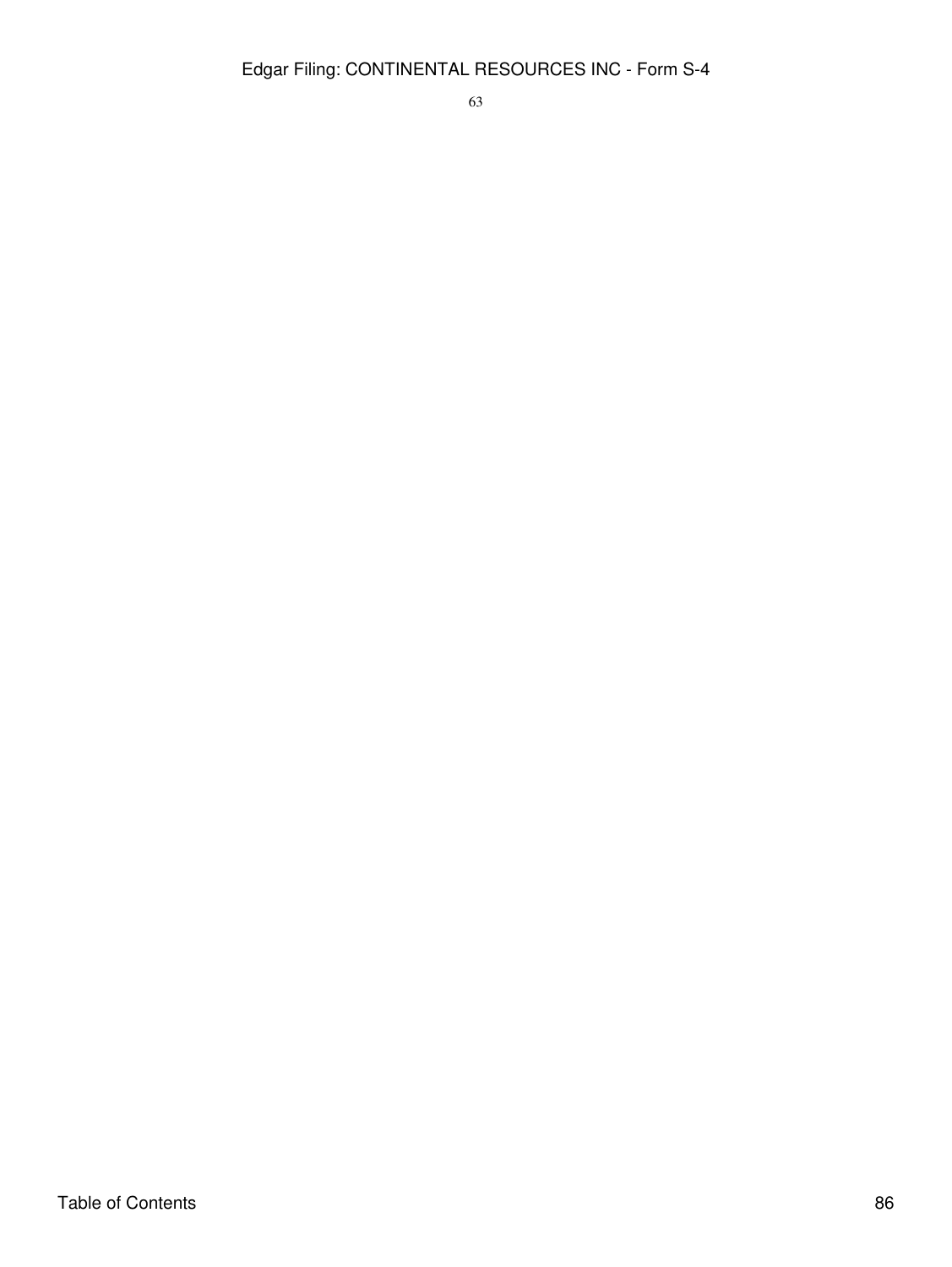(7) any Lien to secure performance bids, leases (including, without limitation, statutory and common law landlords liens), statutory obligations, letters of credit and other obligations of a like nature and incurred in the ordinary course of business of the Company or any Subsidiary and not securing or supporting Indebtedness, and any Lien to secure statutory or appeal bonds;

(8) any Lien securing Indebtedness permitted to be incurred pursuant to clause (6) or clause (9) of the definition of Permitted Debt, so long as none of such Indebtedness constitutes debt for borrowed money;

(9) any Lien securing Capital Lease Obligations or Purchase Money Obligations incurred in accordance with the Indenture (pursuant to clause (7) or (8) of the definition of Permitted Debt) and which is incurred or assumed to finance the acquisition, development or construction of real or personal, moveable or immovable property; *provided* that such Lien only extends to such acquired, developed or constructed property, such Lien secures Indebtedness in an amount not in excess of the original purchase price or the original cost of any such assets or repair, addition or improvement thereto, the incurrence of such Indebtedness is permitted by the Incurrence of Indebtedness and Issuance of Disqualified Stock covenant and such Lien is incurred not more than 90 days after the later of the acquisition or completion of development or construction of the property subject to such Lien;

(10) leases and subleases of real property which do not materially interfere with the ordinary conduct of the business of the Company or any of its Restricted Subsidiaries;

(11)(A) Liens on property, assets or shares of stock of a Person at the time such Person becomes a Restricted Subsidiary or is merged with or into or consolidated with the Company or any of its Restricted Subsidiaries; *provided*, *however*, that such Liens are not created, incurred or assumed in connection with, or in contemplation of, such other Person becoming a Restricted Subsidiary or such merger or consolidation; *provided further*, that any such Lien may not extend to any other property owned by the Company or any Restricted Subsidiary and assets fixed or appurtenant thereto; and (B) Liens on property, assets or shares of capital stock existing at the time of acquisition thereof by the Company or any of its Restricted Subsidiaries; *provided*, *however*, that such Liens are not created, incurred or assumed in connection with, or in contemplation of, such acquisition and do not extend to any property other than the property so acquired;

(12) Oil and Gas Liens which are not incurred in connection with the borrowing of money;

(13) Liens on the Capital Stock of any Unrestricted Subsidiary to the extent securing Unrestricted Subsidiary Indebtedness;

(14) any extension, renewal, refinancing or replacement, in whole or in part, of any Lien described in the foregoing clauses (1) through (13) so long as no additional collateral is granted as security thereby;

(15) in addition to the items referred to in clauses (1) through (14) above, Liens of the Company and its Restricted Subsidiaries to secure Indebtedness in an aggregate amount at any time outstanding which does not exceed the greater of \$50.0 million and 3.0% of Adjusted Consolidated Net Tangible Assets as most recently determined at such time.

*Permitted MLP Securities* means equity securities (including incentive distribution rights) of a master limited partnership (or limited liability company or similar business entity with pass-through treatment for U.S. Federal income tax purposes) that has a class of equity securities traded on the New York Stock Exchange, the NYSE Amex, the Nasdaq Stock Market or any successor to any such exchange or market, provided that such master limited partnership (or other entity) is an Affiliate of the Company.

*Permitted Refinancing Indebtedness* means any Indebtedness of the Company or any of its Restricted Subsidiaries issued in exchange for, or the net proceeds of which are used to renew, extend, substitute, defease, refund, refinance or replace (refinance) other Indebtedness of the Company or any of its Restricted Subsidiaries (other than intercompany Indebtedness); *provided* that:

(1) the principal amount (or accreted value, if applicable) of such Permitted Refinancing Indebtedness does not exceed the principal amount (or accreted value, if applicable) of the Indebtedness being refinanced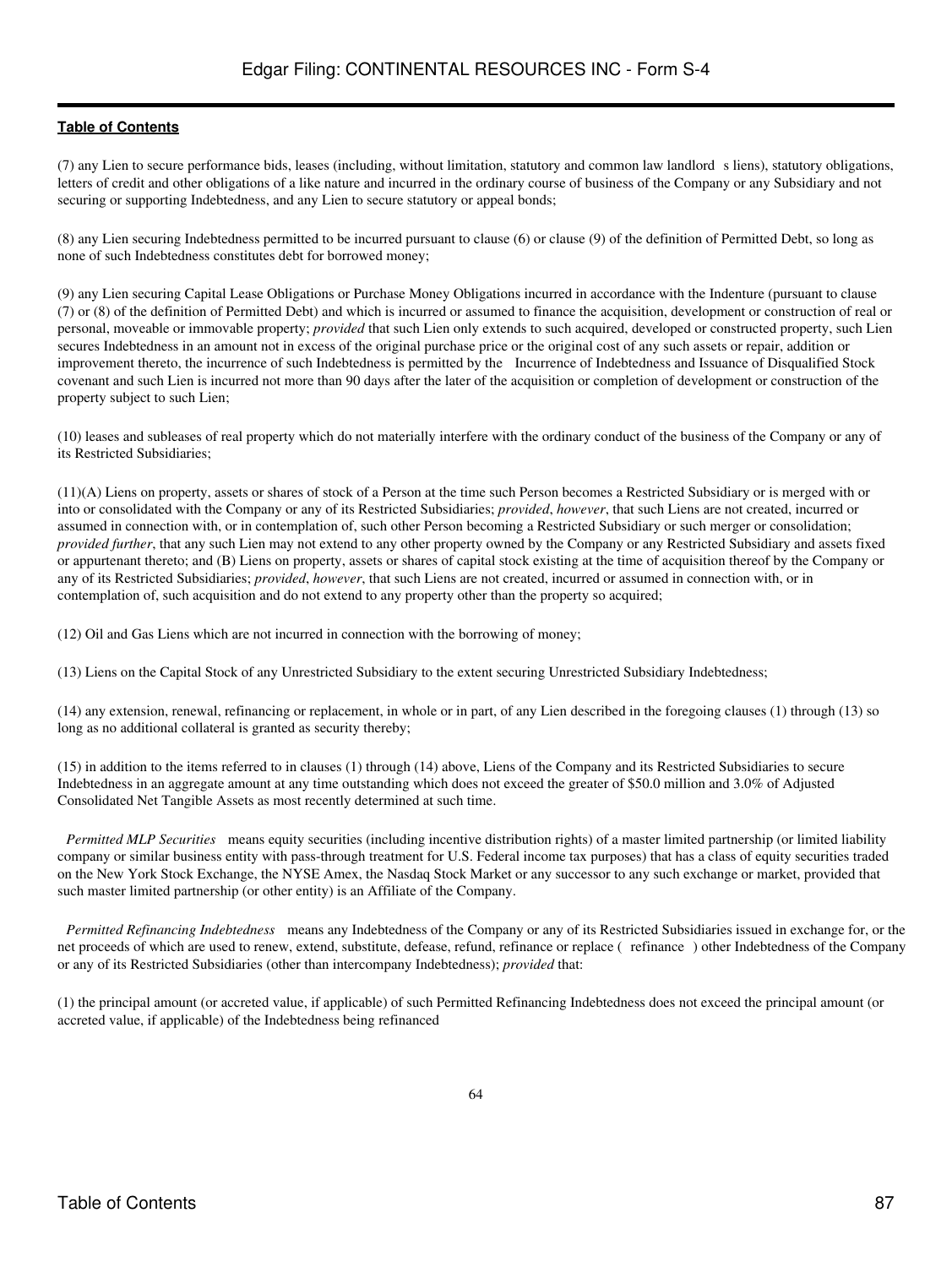(plus all accrued interest on the Indebtedness and the amount of all fees and expenses, including premiums, incurred in connection therewith);

(2) such Permitted Refinancing Indebtedness has a final maturity date later than the final maturity date of, and has a Weighted Average Life to Maturity equal to or greater than the Weighted Average Life to Maturity of, the Indebtedness being refinanced;

(3) if the Indebtedness being refinanced is subordinated in right of payment to the notes, such Permitted Refinancing Indebtedness is subordinated in right of payment to the notes on terms at least as favorable to the holders of notes as those contained in the documentation governing the Indebtedness being refinanced; and

(4) such Indebtedness is incurred by the Company or such Indebtedness is incurred by the Restricted Subsidiary that is the primary obligor on the Indebtedness being refinanced.

*Person* means any individual, corporation, limited liability company, partnership, joint venture, association, joint-stock company, trust, unincorporated organization or government or any agency or political subdivision thereof.

*Preferred Stock* means, with respect to any Person, any Capital Stock of any class or classes (however designated) which is preferred as to the payment of dividends or distributions, or as to the distribution of assets upon any voluntary or involuntary liquidation or dissolution of such Person, over the Capital Stock of any other class in such Person.

*Production Facility or Pipeline Assets* means (i) assets used primarily for production gathering, transmission, transportation, storage, processing or treatment of natural gas, natural gas liquids or other hydrocarbons or carbon dioxide and (ii) equity interests of any Person that has no substantial assets other than assets referred to in clause (i).

*Production Payments* means, collectively, Dollar-Denominated Production Payments and Volumetric Production Payments.

*Production Payments and Reserve Sales* means the grant or transfer by the Company or a Restricted Subsidiary to any Person of a royalty, overriding royalty, net profits interest, Production Payment, partnership or other interest in oil and gas properties, reserves or the right to receive all or a portion of the production or the proceeds from the sale of production attributable to such properties where the holder of such interest has recourse solely to such properties, production or proceeds of production, subject to the obligation of the grantor or transferor to operate and maintain, or cause the subject interests to be operated and maintained, in a reasonably prudent manner or other customary standard or subject to the obligation of the grantor or transferor to indemnify for environmental, title or other matters customary in the Oil and Gas Business, including any such grants or transfers pursuant to incentive compensation programs on terms that are reasonably customary in the Oil and Gas Business for geologists, geophysicists and other providers of technical services to the Company or a Restricted Subsidiary.

*Property* means, with respect to any Person, any interest of such Person in any kind of property or asset, whether real, personal or mixed, or tangible or intangible, including Capital Stock and other securities issued by any other Person (but excluding Capital Stock or other securities issued by such first mentioned Person).

*Purchase Money Obligation* means any Indebtedness secured by a Lien on assets related to the business of the Company or any Restricted Subsidiary and any additions and accessions thereto, which are purchased or constructed by the Company or any Restricted Subsidiary at any time after the Issue Date; *provided* that

(1) the security agreement or conditional sales or other title retention contract pursuant to which the Lien on such assets is created (collectively a Purchase Money Security Agreement ) shall be entered into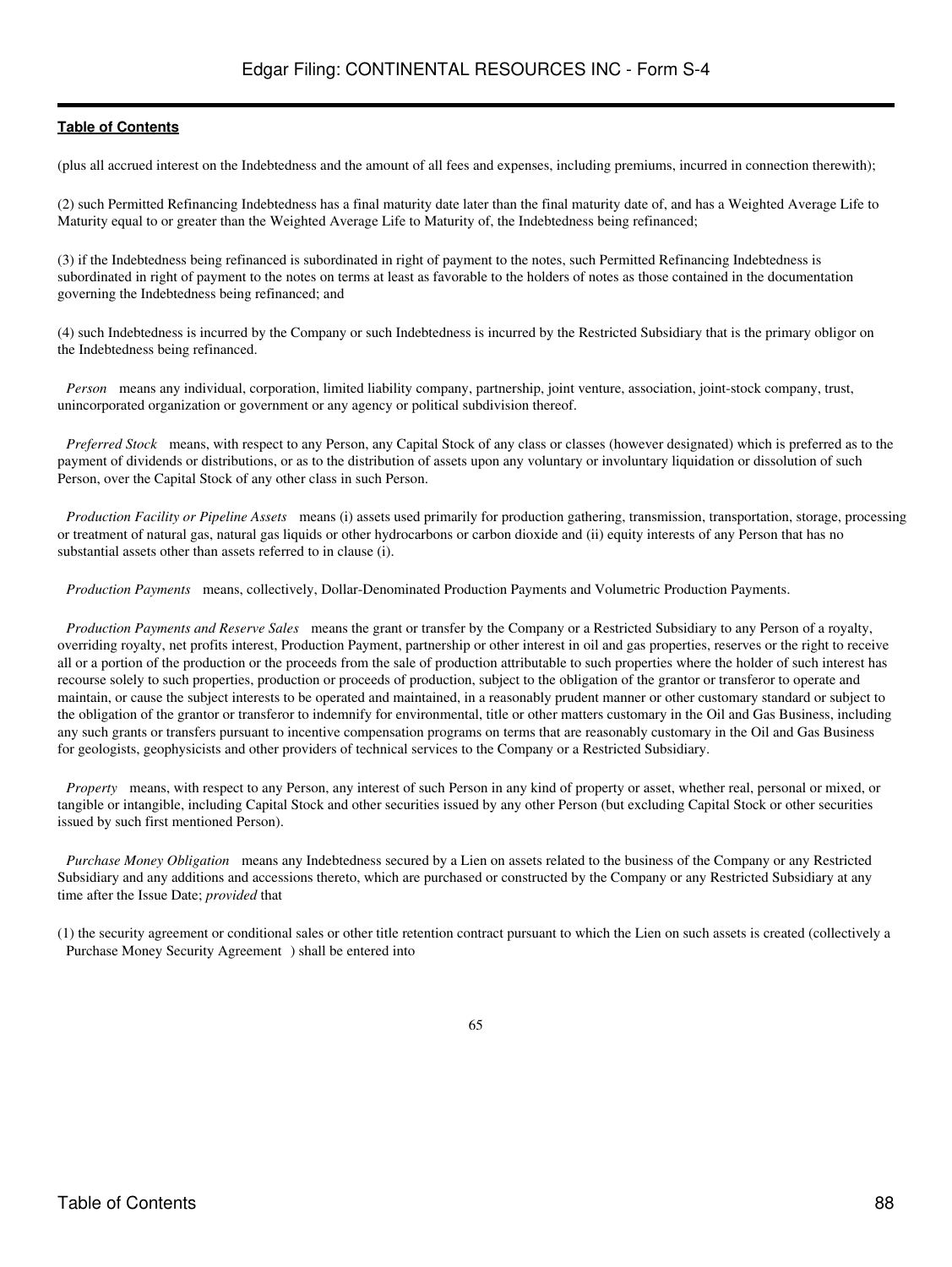within 180 days after the purchase or substantial completion of the construction of such assets and shall at all times be confined solely to the assets so purchased or acquired (together with any additions, accessions, and other related assets referred to in the last sentence of the above definition of Liens ),

(2) at no time shall the aggregate principal amount of the outstanding Indebtedness secured thereby be increased, except in connection with the purchase of additions, improvements, and accessions thereto and except in respect of fees and other obligations in respect of such Indebtedness and

(3)(A) the aggregate outstanding principal amount of Indebtedness secured thereby (determined on a per asset basis in the case of any additions and accessions) shall not at the time such Purchase Money Security Agreement is entered into exceed 100% of the purchase price to the Company or the applicable Restricted Subsidiary of the assets subject thereto or (B) the Indebtedness secured thereby shall be with recourse solely to the assets so purchased or acquired (together with any additions, accessions, and other related assets referred to in the last sentence of the above definition of Liens).

*Qualified Capital Stock* of any Person means any and all Capital Stock of such Person other than Disqualified Stock.

*Rating Agencies* means (a) S&P and Moody s or (b) if S&P or Moody s or both of them are not making ratings of the notes publicly available, a nationally recognized U.S. rating agency or agencies, as the cases may be, selected by the Company, which will be substituted for S&P or Moody s or both, as the case may be.

*Restricted Subsidiary* of any Person means any Subsidiary of the Person that is not an Unrestricted Subsidiary.

*S&P* means Standard & Poor s Rating Services, a division of The McGraw-Hill Companies, Inc. (or any successor to the rating agency business thereof).

*Sale Leaseback Transaction* means, with respect to the Company or any of its Restricted Subsidiaries, any arrangement with any Person providing for the leasing by the Company or any of its Restricted Subsidiaries of any principal property, acquired or placed into service more than 180 days prior to such arrangement, whereby such property has been or is to be sold or transferred by the Company or any of its Restricted Subsidiaries to such Person.

*Securities Act* means the Securities Act of 1933, as amended, or any successor statute, and the rules and regulations promulgated by the Commission thereunder.

*Senior Credit Agreement* means that certain Sixth Amended and Restated Credit Agreement among Union Bank, N.A., Guaranty Bank, FSB, Fortis Capital Corp., The Royal Bank of Scotland plc, other financial institutions and banks and the Company dated April 12, 2006, as such agreement, in whole or in part, in one or more instances, has been or hereafter may be amended, renewed, extended, increased, substituted, refinanced, restructured, replaced, supplemented or otherwise modified from time to time (including, without limitation, any successive renewals, extensions, increases, substitutions, refinancings, restructurings, replacements, supplementations or other modifications of the foregoing).

*Significant Subsidiary* means any Restricted Subsidiary that would be a significant subsidiary of the Company within the meaning of Rule 1-02 under Regulation S-X promulgated by the Commission as in effect on the Issue Date.

*Stated Maturity* means, when used with respect to any Indebtedness or any installment of interest thereon, the dates specified in such Indebtedness as the fixed date on which the principal of such Indebtedness or such installment of interest, as the case may be, is due and payable.

*Subordinated Indebtedness* means Indebtedness of the Company or a Guarantor subordinated in right of payment to the notes or a Guarantee, as the case may be.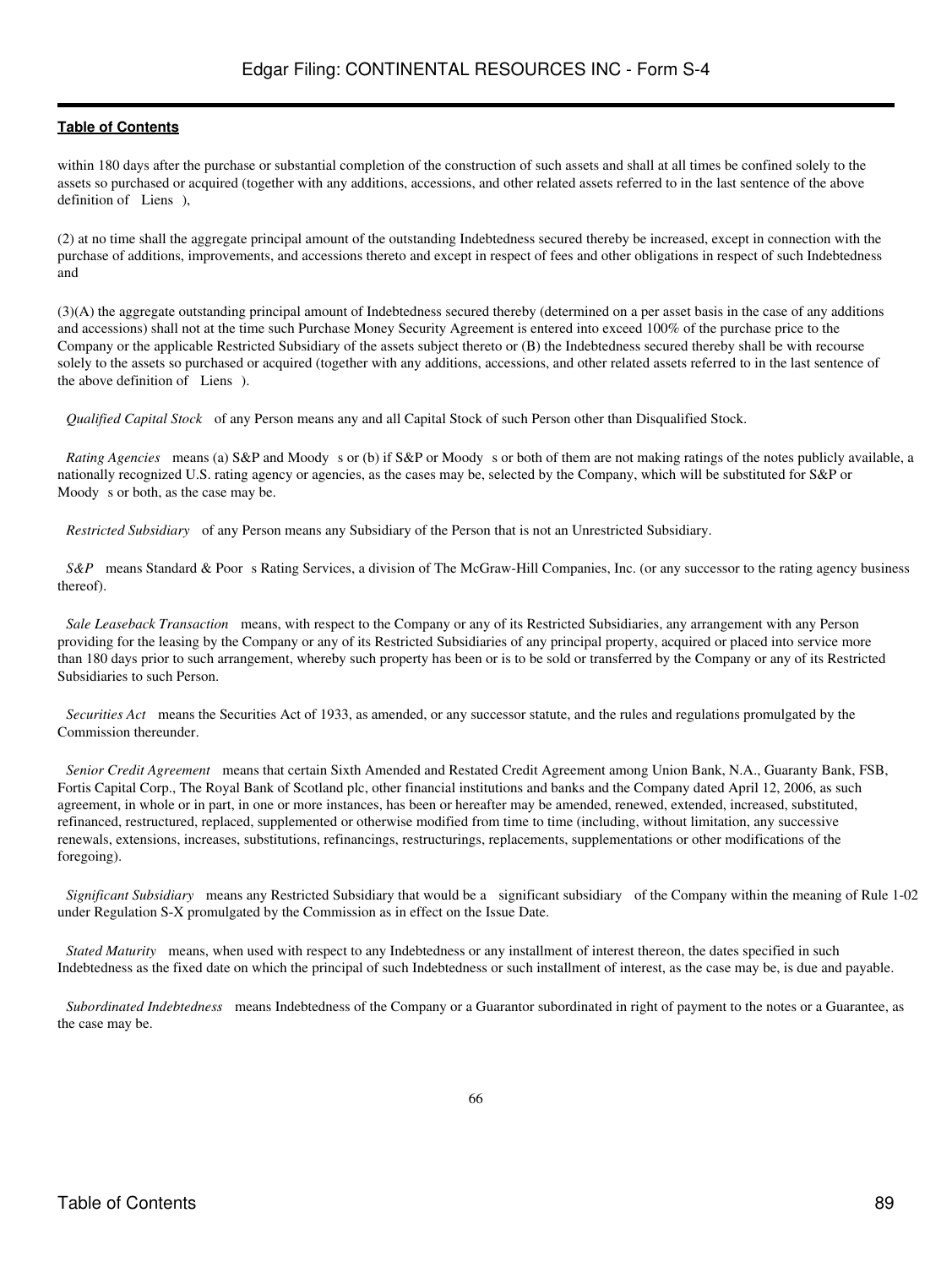#### *Subsidiary* of a Person means

(1) any corporation more than 50% of the outstanding voting power of the Voting Stock of which is owned or controlled, directly or indirectly, by such Person or by one or more other Subsidiaries of such Person, or by such Person and one or more other Subsidiaries thereof, or

(2) any limited partnership of which such Person or any Subsidiary of such Person is a general partner, or

(3) any other Person in which such Person, or one or more other Subsidiaries of such Person, or such Person and one or more other Subsidiaries, directly or indirectly, has more than 50% of the outstanding partnership or similar interests or has the power, by contract or otherwise, to direct or cause the direction of the policies, management and affairs thereof.

*Successor Parent* with respect to any Person means any other Person more than 50% of the total outstanding Voting Stock of which (measured by voting power rather than the number of shares) is, at the time the first Person becomes a Subsidiary of such other Person, beneficially owned (as defined in Rules 13d-3 and 13d-5 under the Exchange Act, except that a Person shall be deemed to have beneficial ownership of all shares that such Person has the right to acquire, whether such right is exercisable immediately or only after the passage of time) by one or more Persons that beneficially owned more than 50% of the total outstanding Voting Stock of the first Person (measured by voting power rather than the number of shares) immediately prior to the first Person becoming a Subsidiary of such other Person.

*Trade Accounts Payable* means accounts payable or other obligations of the Company or any Restricted Subsidiary to trade creditors created or assumed by the Company or such Restricted Subsidiary in the ordinary course of business in connection with the obtaining of goods or services.

*Treasury Rate* means, with respect to any redemption date, the yield to maturity at the time of computation of United States Treasury securities with a constant maturity (as compiled and published in the most recent Federal Reserve Statistical Release H.15 (519) that has become publicly available at least two business days prior to the redemption date (or, if such Statistical Release is no longer published, any publicly available source of similar market data)) most nearly equal to the period from the redemption date to October 1, 2014; *provided*, *however*, that if such period is not equal to the constant maturity of a United States Treasury security for which a weekly average yield is given, the Company shall obtain the Treasury Rate by linear interpolation (calculated to the nearest one twelfth of a year) from the weekly average yields of United States Treasury securities for which such yields are given, except that if the period from the redemption date to October 1, 2014, is less than one year, the weekly average yield on actually traded United States Treasury securities adjusted to a constant maturity of one year will be used. The Company will (a) calculate the Treasury Rate as of the second business day preceding the applicable redemption date and (b) prior to such redemption date file with the Trustee an officers certificate setting forth the Applicable Premium and the Treasury Rate and showing the calculation of each in reasonable detail.

*Unrestricted Subsidiary* means (i) any Subsidiary of the Company (other than a Guarantor) designated as such pursuant to and in compliance with the covenant described under Certain Covenants Unrestricted Subsidiaries, and (ii) any Subsidiary of an Unrestricted Subsidiary, when it shall become such a Subsidiary.

*Unrestricted Subsidiary Indebtedness* of any Unrestricted Subsidiary means Indebtedness of such Unrestricted Subsidiary

(1) as to which neither the Company nor any Restricted Subsidiary is directly or indirectly liable (by virtue of the Company or any such Restricted Subsidiary being the primary obligor on, guarantor of, or otherwise liable in any respect to, such Indebtedness), except Guaranteed Debt of the Company or any Restricted Subsidiary to any Affiliate of the Company, in which case (unless the incurrence of such Guaranteed Debt resulted in a Restricted Payment at the time of incurrence) the Company shall be deemed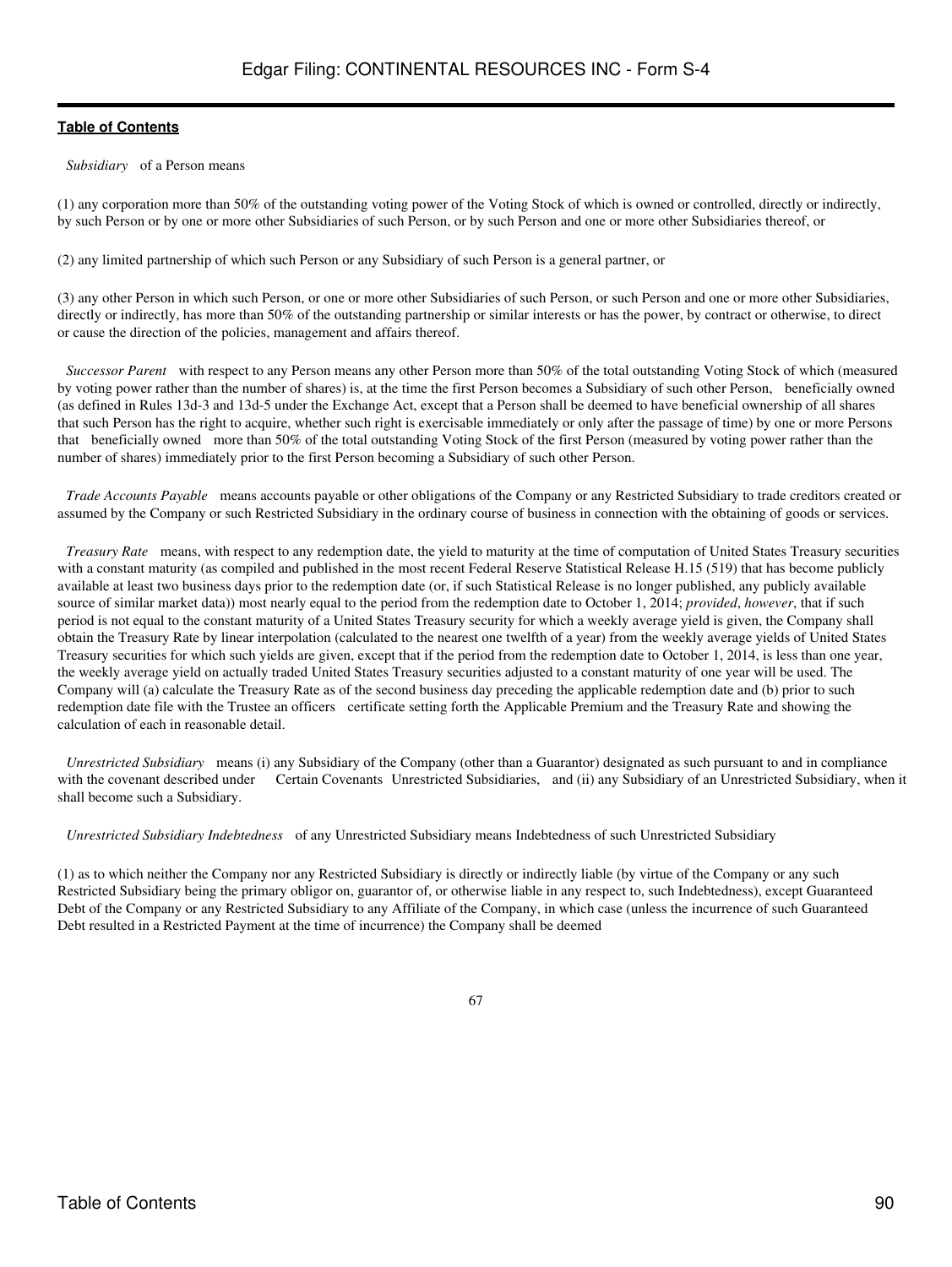to have made a Restricted Payment equal to the principal amount of any such Indebtedness to the extent guaranteed at the time such Affiliate is designated an Unrestricted Subsidiary and

(2) which, upon the occurrence of a default with respect thereto, does not result in, or permit any holder of any Indebtedness of the Company or any Restricted Subsidiary to declare, a default on such Indebtedness of the Company or any Restricted Subsidiary or cause the payment thereof to be accelerated or payable prior to its Stated Maturity;

*provided* that notwithstanding the foregoing, any Unrestricted Subsidiary may guarantee the notes or any Credit Facility.

*U.S. Government Obligations* means (i) securities that are (a) direct obligations of the United States of America for the payment of which the full faith and credit of the United States of America is pledged or (b) obligations of a Person controlled or supervised by and acting as an agency or instrumentality of the United States of America, the payment of which is unconditionally guaranteed as a full faith and credit obligation by the United States of America, which, in either case, are not callable or redeemable at the option of the issuer thereof; and (ii) depositary receipts issued by a bank (as defined in Section  $3(a)(2)$  of the Securities Act) as custodian with respect to any U.S. Government Obligation which is specified in clause (i) above and held by such bank for the account of the holder of such depositary receipt, or with respect to any specific payment of principal or interest on any U.S. Government Obligation which is so specified and held; *provided* that (except as required by law) such custodian is not authorized to make any deduction from the amount payable to the holder of such depositary receipt from any amount received by the custodian in respect of the U.S. Government Obligation or the specific payment of principal or interest of the U.S. Government Obligation evidenced by such depositary receipt.

*Volumetric Production Payment* means a production payment that is recorded as a sale in accordance with GAAP, whether or not the sale price must be recorded as deferred revenue, together with all undertakings and obligations in connection therewith.

*Voting Stock* of a Person means Capital Stock of such Person of the class or classes pursuant to which the holders thereof have the general voting power under ordinary circumstances to elect at least a majority of the board of directors, managers or trustees of such Person (irrespective of whether or not at the time Capital Stock of any other class or classes shall have or might have voting power by reason of the happening of any contingency).

*Weighted Average Life to Maturity* means, as of the date of determination with respect to any Indebtedness, the quotient obtained by dividing (1) the sum of the products of (a) the number of years from the date of determination to the date or dates of each successive scheduled principal payment and (b) the amount of each such principal payment by (2) the sum of all such principal payments.

*Wholly Owned Restricted Subsidiary* means a Restricted Subsidiary all the Capital Stock of which is owned by the Company or one or more other Wholly Owned Restricted Subsidiaries (other than directors qualifying shares or shares required by applicable law to be held by a Person other than the Company or a Subsidiary of the Company).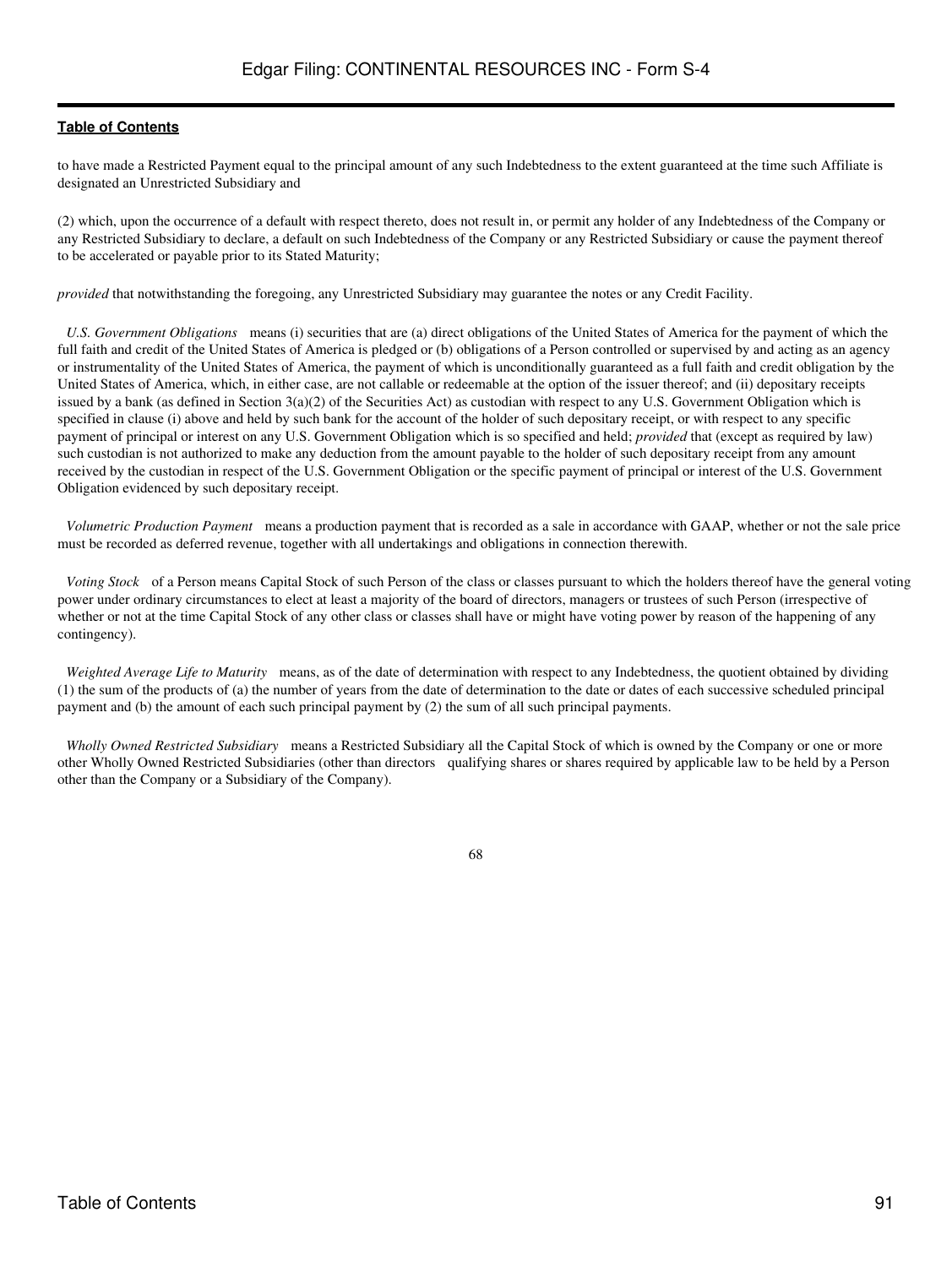### **PLAN OF DISTRIBUTION**

You may transfer new notes issued under the exchange offer in exchange for the old notes if:

you acquire the new notes in the ordinary course of your business;

you have no arrangement or understanding with any person to participate in the distribution (within the meaning of the Securities Act of 1933) of such new notes in violation of the provisions of the Securities Act of 1933; and

you are not our affiliate (within the meaning of Rule 405 under the Securities Act of 1933). Each broker-dealer that receives new notes for its own account pursuant to the exchange offer in exchange for old notes that were acquired by such broker-dealer as a result of market-making or other trading activities must acknowledge that it will deliver a prospectus in connection with any resale of such new notes. This prospectus, as it may be amended or supplemented from time to time, may be used by a broker-dealer in connection with resales of new notes received in exchange for old notes where such old notes were acquired as a result of market-making activities or other trading activities.

If you wish to exchange new notes for your old notes in the exchange offer, you will be required to make representations to us as described in Exchange Offer Purpose and Effect of the Exchange Offer and Procedures for TenderingYour Representations to Us in this prospectus and in the letter of transmittal. In addition, if you are a broker-dealer who receives new notes for your own account in exchange for old notes that were acquired by you as a result of market- making activities or other trading activities, you will be required to acknowledge that you will deliver a prospectus in connection with any resale by you of such new notes.

We will not receive any proceeds from any sale of new notes by broker-dealers. New notes received by broker-dealers for their own account pursuant to the exchange offer may be sold from time to time on one or more transactions in any of the following ways:

in the over-the-counter market;

in negotiated transactions;

through the writing of options on the new notes or a combination of such methods of resale;

at market prices prevailing at the time of resale;

at prices related to such prevailing market prices; or

at negotiated prices.

Any such resale may be made directly to purchasers or to or through brokers or dealers who may receive compensation in the form of commissions or concessions from any such broker-dealer or the purchasers of any such new notes.

Any broker-dealer that resells new notes that were received by it for its own account pursuant to the exchange offer in exchange for old notes that were acquired by such broker-dealer as a result of market-making or other trading activities may be deemed to be an underwriter within the meaning of the Securities Act of 1933. The letter of transmittal states that by acknowledging that it will deliver and by delivering a prospectus, a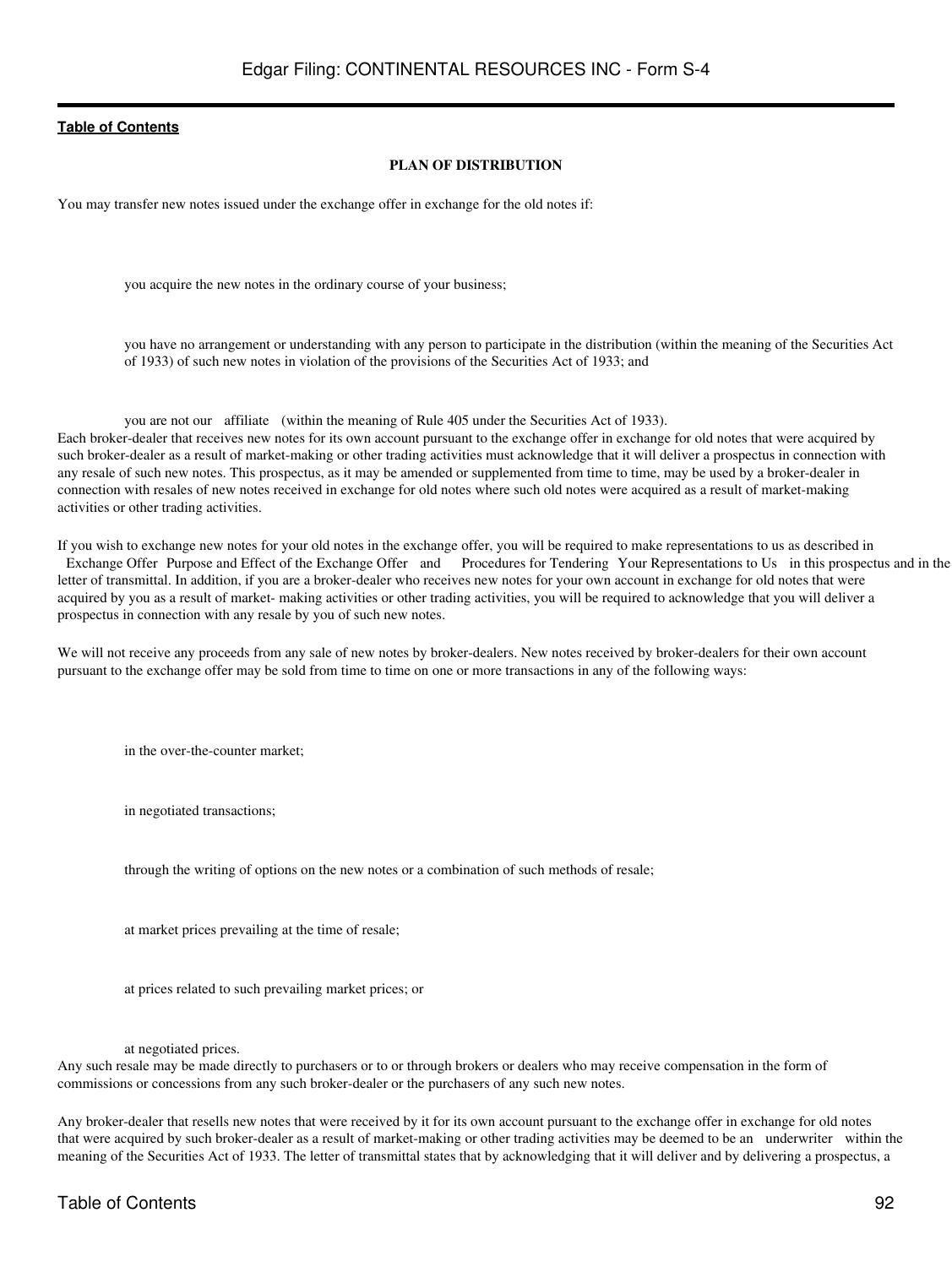# Edgar Filing: CONTINENTAL RESOURCES INC - Form S-4

broker-dealer will not be deemed to admit that it is an underwriter within the meaning of the Securities Act of 1933. We agreed to permit the use of this prospectus for a period of up to 180 days after the completion of the exchange offer by such broker-dealers to satisfy this prospectus delivery requirement. Furthermore, we agreed to amend or supplement this prospectus during such period if so requested in order to expedite or facilitate the disposition of any new notes by broker-dealers.

We have agreed to pay all expenses incident to the exchange offer other than fees and expenses of counsel to the holders and brokerage commissions and transfer taxes, if any, and will indemnify the holders of the old notes (including any broker-dealers) against certain liabilities, including liabilities under the Securities Act of 1933.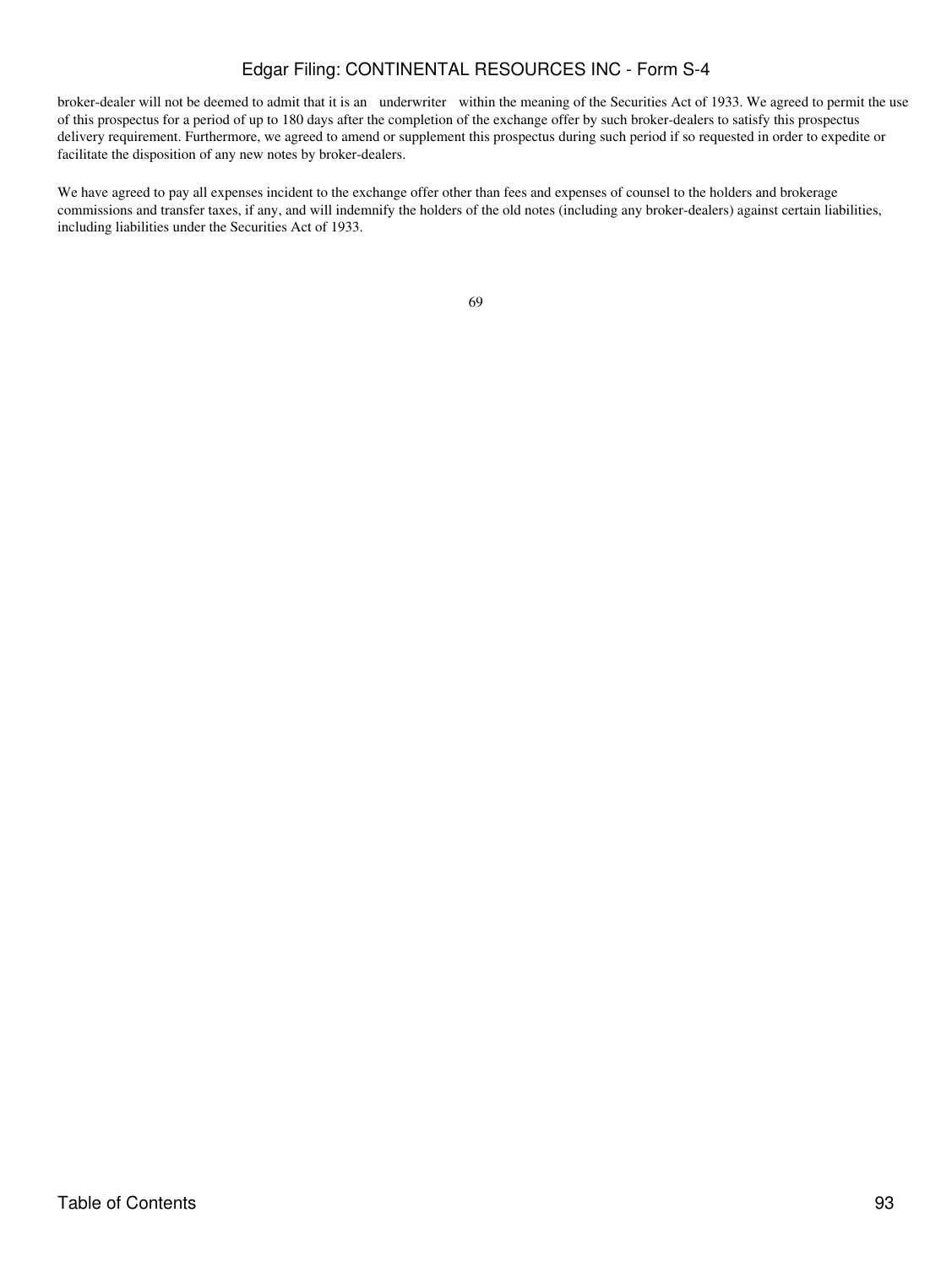#### **MATERIAL UNITED STATES FEDERAL TAX CONSEQUENCES**

The following discussion is a summary of the material federal income tax considerations relevant to the exchange of old notes for new notes, but does not purport to be a complete analysis of all potential tax effects. The discussion is based upon the Internal Revenue Code of 1986, as amended (the Code), Treasury Regulations, Internal Revenue Service rulings and pronouncements and judicial decisions now in effect, all of which may be subject to change at any time by legislative, judicial or administrative action. These changes may be applied retroactively in a manner that could adversely affect a holder of new notes. Some holders, including financial institutions, insurance companies, regulated investment companies, tax-exempt organizations, dealers in securities or currencies, persons whose functional currency is not the U.S. dollar, or persons who hold the notes as part of a hedge, conversion transaction, straddle or other risk reduction transaction may be subject to special rules not discussed below. We recommend that each holder consult his own tax advisor as to the particular tax consequences of exchanging such holder s old notes for new notes, including the applicability and effect of any foreign, state, local or other tax laws or estate or gift tax considerations.

We believe that the exchange of old notes for new notes will not be an exchange or otherwise a taxable event to a holder for United States federal income tax purposes. Accordingly, a holder will not recognize gain or loss upon receipt of a new note in exchange for an old note in the exchange, and the holder s basis and holding period in the new note will be the same as its basis and holding period in the corresponding old note immediately before the exchange.

#### **LEGAL MATTERS**

The validity of the new notes offered in this exchange offer will be passed upon for us by Vinson & Elkins L.L.P., Houston, Texas. Vinson & Elkins L.L.P. will rely on the opinion of Donald P. Fischbach, our General Counsel, with respect to the due authorization, execution and delivery of the indenture and the new notes by us and our subsidiary guarantor under Oklahoma law.

#### **EXPERTS**

The consolidated financial statements of Continental Resources Inc. appearing in Continentals Annual Report on Form 10-K for the year ended December 31, 2008, and the effectiveness of Continental sinternal control over financial reporting as of December 31, 2008 incorporated by reference into this prospectus and elsewhere in the registration statement have been incorporated by reference in reliance upon the reports of Grant Thornton LLP, independent registered public accounting firm, upon the authority of said firm as experts in accounting and auditing in giving said reports.

Estimates of the oil and natural gas reserves of Continental Resources, Inc. and related future net cash flows and the present values thereof as of December 31, 2006, 2007 and 2008 incorporated by reference herein were based in part upon reserve reports prepared by Ryder Scott Company, L.P., independent petroleum engineers. We have incorporated these estimates in reliance on the authority of such firm as an expert in such matters.

### **WHERE YOU CAN FIND MORE INFORMATION; INCORPORATION BY REFERENCE**

Continental files annual, quarterly and current reports and other information with the SEC. You may read and copy any materials that Continental has filed with the SEC at the SEC s Public Reference Room at 100 F Street, N.E., Room 1580, Washington, D.C. 20549. You may obtain information on the operation of the Public Reference Room by calling the SEC at 1-800-SEC-0330. The SEC maintains an internet site that contains reports, proxy and information statements, and other information regarding us. The SEC s website address is *www.sec.gov*. You may also inspect our SEC records at our website at http://contres.com. We do not intend for information contained in our website to be part of this prospectus.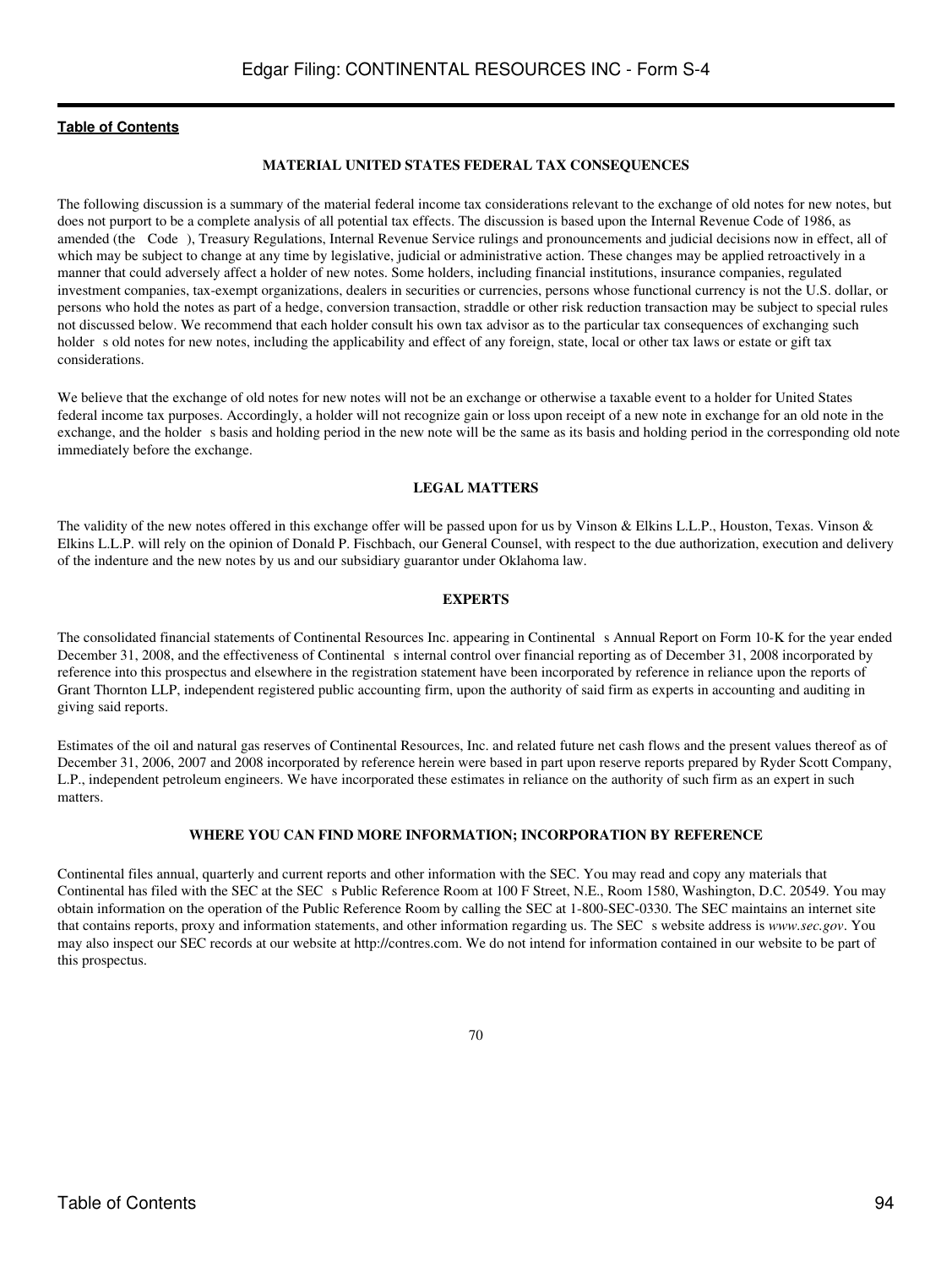This prospectus incorporates by reference the documents listed below that Continental has previously filed with the SEC and any future filings made with the SEC under Sections 13(a), 13(c), 14 or 15(d) of the Exchange Act (excluding any information furnished pursuant to Item 2.02 or Item 7.01 on any Current Report on Form 8-K) after the date on which the registration statement that includes this prospectus was initially filed with the SEC and until the notes offering pursuant to this registration statement is terminated. They contain important information about Continental and the financial condition of Continental. The information incorporated by reference is considered to be a part of this prospectus, except for any information that is superseded by information that is included directly in this prospectus or incorporated by reference subsequent to the date of this prospectus.

Annual Report on Form 10-K Year ended December 31, 2008 Quarterly Report on Form 10-Q Quarter ended March 31, 2009 Quarterly Report on Form 10-Q Quarter ended June 30, 2009 Current Reports on Form 8-K Filed on March 16, 2009, September 14, 2009 and

**Continental SEC filings (file no. 001-32886) Period and/or date filed** September 24, 2009

Banner Pipeline Company, L.L.C., which is Continental s sole subsidiary and is wholly owned by Continental, has fully and unconditionally guaranteed the notes on a joint and several basis. The subsidiary guarantor has no independent assets or operations. As a result, Continental has not presented separate financial statements of the subsidiary guarantor. The subsidiary guarantor is generally not restricted in its ability to dividend or otherwise distribute funds to Continental except for restrictions imposed under applicable state corporate law.

You can obtain copies of any of these documents without charge upon written or oral request by requesting them in writing or by telephone at:

Continental Resources, Inc.

302 N. Independence

Enid, Oklahoma 73701

Telephone number: (580) 233-8955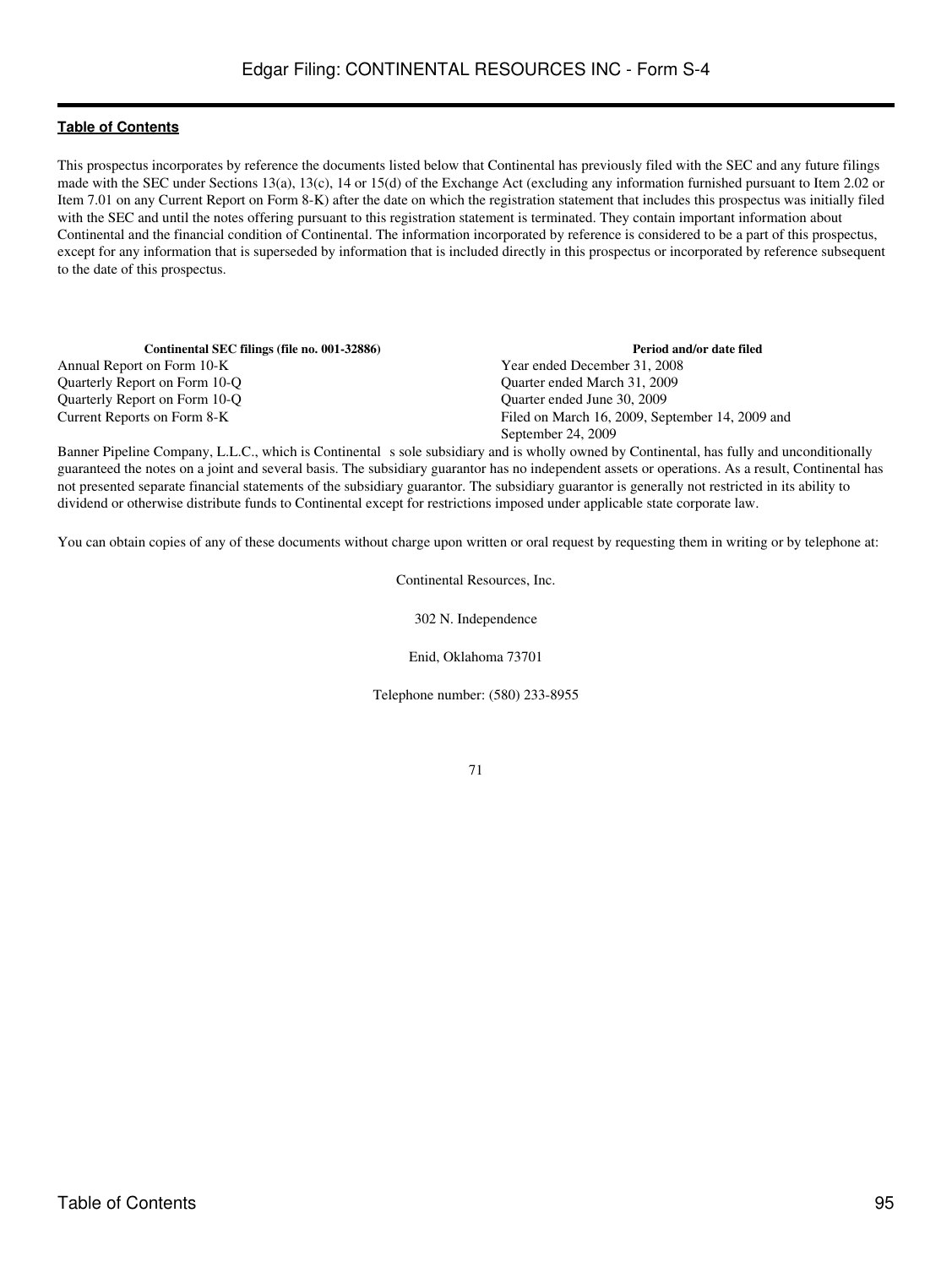## **ANNEX A:**

## **LETTER OF TRANSMITTAL**

## **TO TENDER**

### **OLD 8.25% SENIOR NOTES DUE 2019**

**OF**

### **CONTINENTAL RESOURCES CORPORATION, INC.**

### **PURSUANT TO THE EXCHANGE OFFER AND PROSPECTUS**

**DATED , 2009**

#### **THE EXCHANGE OFFER AND WITHDRAWAL RIGHTS WILL EXPIRE AT 5:00 P.M., NEW YORK**

### **ITY TIME, ON , 2009 (THE EXPIRATION DATE), UNLESS THE EXCHANGE OFFER IS**

#### **EXTENDED BY THE ISSUER.**

The Exchange Agent for the Exchange Offer is:

Wilmington Trust FSB

c/o Wilmington Trust Company

Corporate Capital Markets

Rodney Square North

1100 N Market Street

Wilmington, DE 19880-1626

If you wish to exchange old 8.25% Senior Notes due 2019 for an equal aggregate principal amount of new 8.25% Senior Notes due 2019 pursuant to the exchange offer, you must validly tender (and not withdraw) old notes to the Exchange Agent prior to the Expiration Date.

We refer you to the Prospectus, dated , 2009 (the Prospectus), of Continental Resources, Inc. (the Issuer), and this Letter of Transmittal (the Letter of Transmittal), which together describe the Issuer s offer (the Exchange Offer) to exchange its 8.25% Senior Notes due 2019 (the new notes) that have been registered under the Securities Act of 1933, as amended (the Securities Act), for a like principal amount of its issued and outstanding 8.25% Senior Notes due 2019 (the old notes). Capitalized terms used but not defined herein have the respective meaning given to them in the Prospectus.

The Issuer reserves the right, at any time or from time to time, to extend the Exchange Offer at its discretion, in which event the term Expiration Date shall mean the latest date to which the Exchange Offer is extended. The Issuer shall notify the Exchange Agent and each registered holder of the old notes of any extension by oral or written notice prior to 9:00 a.m., New York City time, on the next business day after the previously scheduled Expiration Date.

This Letter of Transmittal is to be used by holders of the old notes. Tender of old notes is to be made according to the Automated Tender Offer Program (ATOP) of The Depository Trust Company (DTC) pursuant to the procedures set forth in the Prospectus under the caption Exchange Offer Procedures for Tendering. DTC participants that are accepting the Exchange Offer must transmit their acceptance to DTC, which will verify the acceptance and execute a book-entry delivery to the Exchange Agent s DTC account. DTC will then send a computer generated

# Table of Contents 96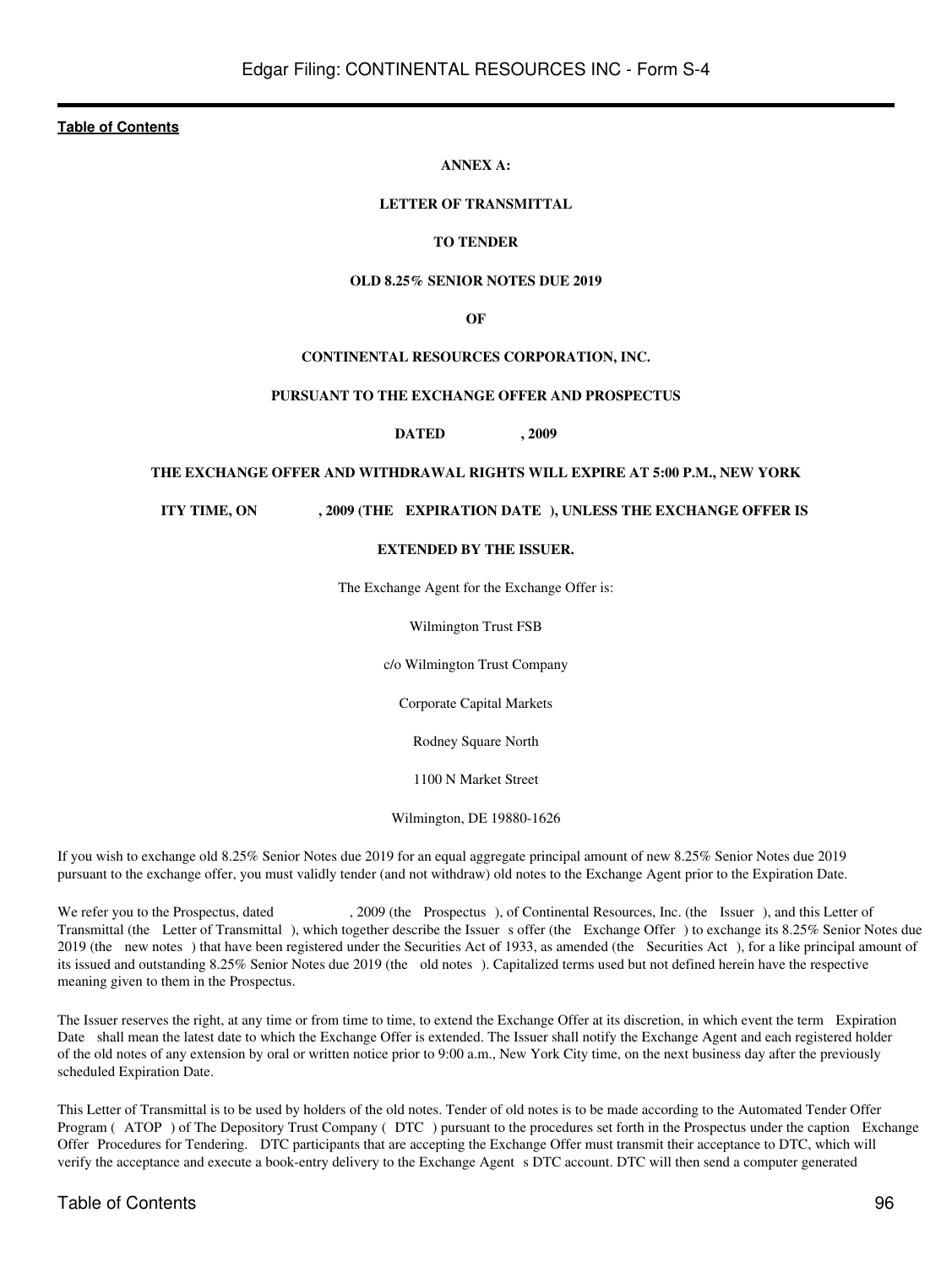# Edgar Filing: CONTINENTAL RESOURCES INC - Form S-4

message known as an agent s message to the Exchange Agent for its acceptance. For you to validly tender your old notes in the Exchange Offer the Exchange Agent must receive, prior to the Expiration Date, an agent s message under the ATOP procedures that confirms that:

DTC has received your instructions to tender your old notes; and

you agree to be bound by the terms of this Letter of Transmittal.

BY USING THE ATOP PROCEDURES TO TENDER OLD NOTES, YOU WILL NOT BE REQUIRED TO DELIVER THIS LETTER OF TRANSMITTAL TO THE EXCHANGE AGENT. HOWEVER, YOU WILL BE BOUND BY ITS TERMS, AND YOU WILL BE DEEMED TO HAVE MADE THE ACKNOWLEDGMENTS AND THE REPRESENTATIONS AND WARRANTIES IT CONTAINS, JUST AS IF YOU HAD SIGNED IT.

A-1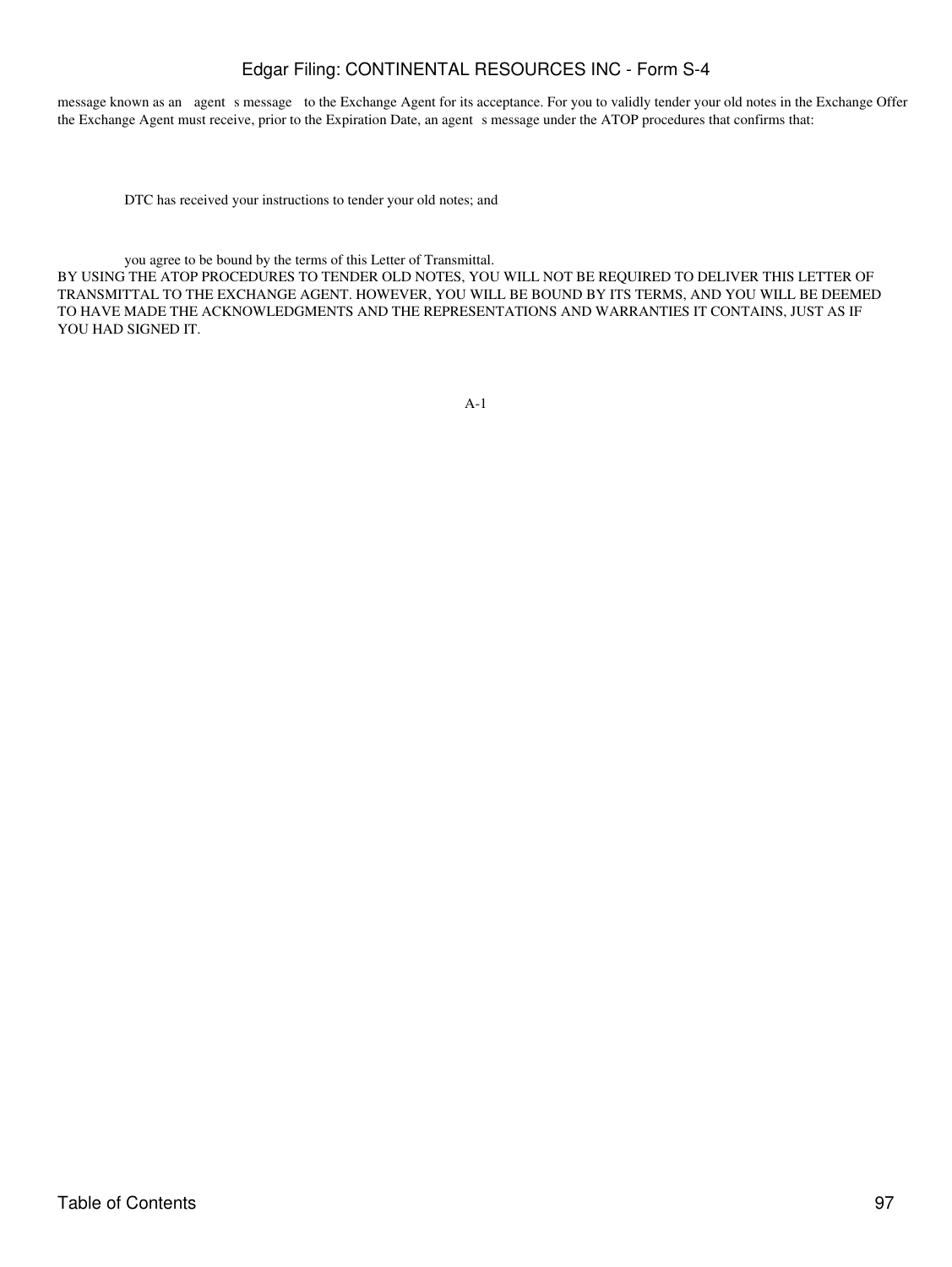## **PLEASE READ THE ACCOMPANYING INSTRUCTIONS CAREFULLY.**

Ladies and Gentlemen:

1. By tendering old notes in the Exchange Offer, you acknowledge receipt of the Prospectus and this Letter of Transmittal.

2. By tendering old notes in the Exchange Offer, you represent and warrant that you have full authority to tender the old notes described above and will, upon request, execute and deliver any additional documents deemed by the Issuer to be necessary or desirable to complete the tender of old notes.

3. You understand that the tender of the old notes pursuant to all of the procedures set forth in the Prospectus will constitute an agreement between you and the Issuer as to the terms and conditions set forth in the Prospectus.

4. By tendering old notes in the Exchange Offer, you acknowledge that the Exchange Offer is being made in reliance upon interpretations contained in no-action letters issued to third parties by the staff of the Securities and Exchange Commission (the SEC), including Exxon Capital Holdings Corp., SEC No-Action Letter (available April 13, 1989), Morgan Stanley & Co., Inc., SEC No-Action Letter (available June 5, 1991) and Shearman & Sterling, SEC No-Action Letter (available July 2, 1993), that the new notes issued in exchange for the old notes pursuant to the Exchange Offer may be offered for resale, resold and otherwise transferred by holders thereof without compliance with the registration and prospectus delivery provisions of the Securities Act (other than a broker-dealer who purchased old notes exchanged for such new notes directly from the Issuer to resell pursuant to Rule 144A or any other available exemption under the Securities Act of 1933, as amended (the Securities Act) and any such holder that is an affiliate of the Issuer within the meaning of Rule 405 under the Securities Act), provided that such new notes are acquired in the ordinary course of such holders business and such holders are not participating in, and have no arrangement with any other person to participate in, the distribution of such new notes.

5. By tendering old notes in the Exchange Offer, you hereby represent and warrant that:

(a) the new notes acquired pursuant to the Exchange Offer are being obtained in the ordinary course of business of you, whether or not you are the holder;

(b) you have no arrangement or understanding with any person to participate in the distribution of old notes or new notes within the meaning of the Securities Act;

(c) you are not an affiliate, as such term is defined under Rule 405 promulgated under the Securities Act, of the Company; and

(d) if you are a broker-dealer, that you will receive the new notes for your own account in exchange for old notes that were acquired as a result of market-making activities or other trading activities and that you acknowledge that you will deliver a prospectus (or, to the extent permitted by law, make available a prospectus) in connection with any resale of such new notes.

You may, if you are unable to make all of the representations and warranties contained in Item 5 above and as otherwise permitted in the Registration Rights Agreement (as defined below), elect to have your old notes registered in the shelf registration statement described in the Registration Rights Agreement, dated as of September 23, 2009 (the Registration Rights Agreement), by and among the Issuer, Banner Pipeline Company, L.L.C., and the Initial Purchasers (as defined therein). Such election may be made by notifying the Issuer in writing at 302 N. Independence, Suite 1500, Enid, Oklahoma 73701, Attention: Corporate Secretary. By making such election, you agree, as a holder of old notes participating in a shelf registration, to indemnify and hold harmless the Issuer, each of the directors of the Issuer, each of the officers of the Issuer who signs such shelf registration statement, each person who controls the Issuer within the meaning of either the Securities Act or the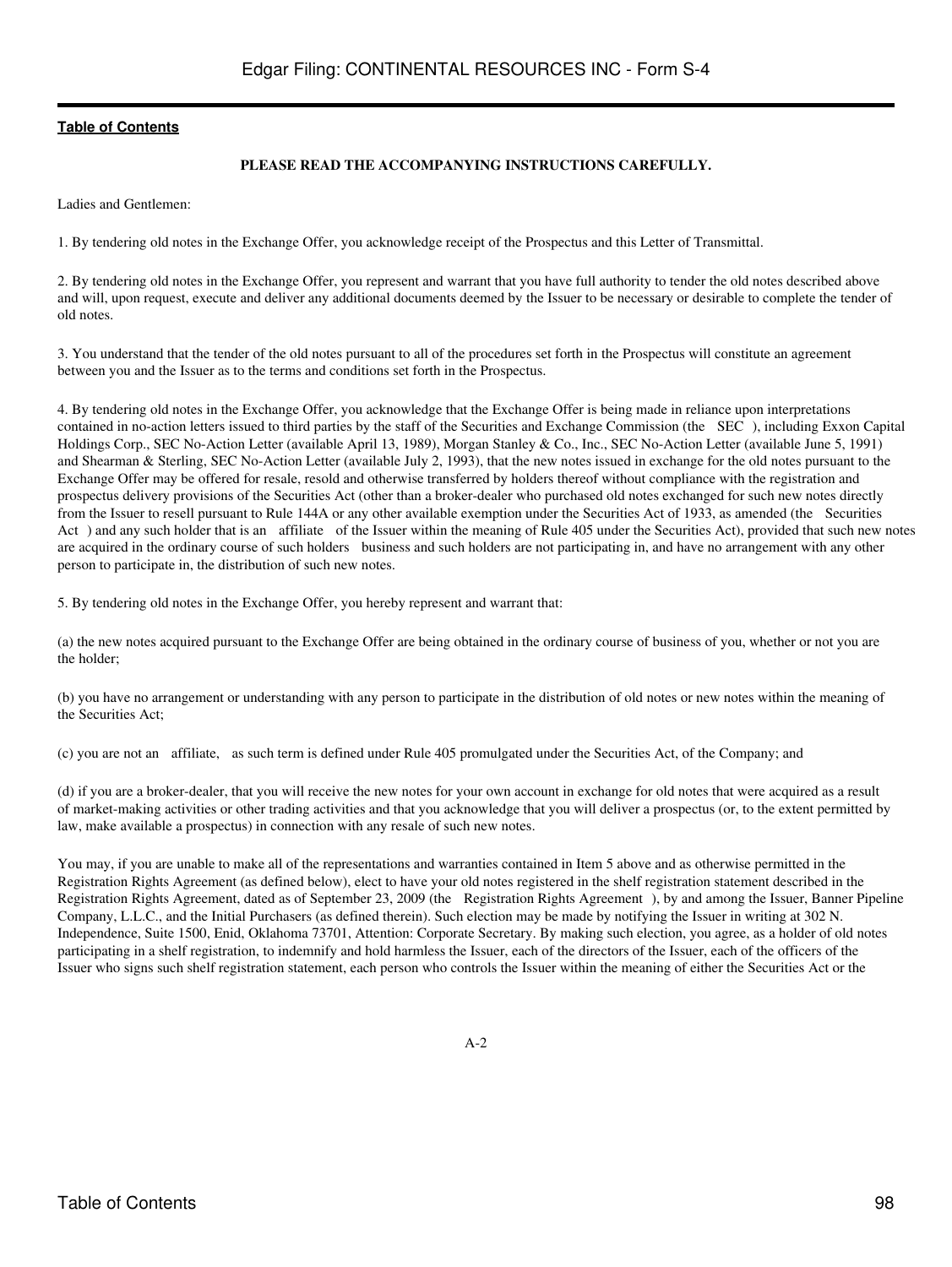Securities Exchange Act of 1934, as amended (the Exchange Act), and each other holder of old notes, from and against any and all losses, claims, damages or liabilities caused by any untrue statement or alleged untrue statement of a material fact contained in any shelf registration statement or prospectus, or in any supplement thereto or amendment thereof, or caused by the omission or alleged omission to state therein a material fact required to be stated therein or necessary to make the statements therein, in the light of the circumstances under which they were made, not misleading; but only with respect to information relating to you furnished in writing by or on behalf of you expressly for use in a shelf registration statement, a prospectus or any amendments or supplements thereto. Any such indemnification shall be governed by the terms and subject to the conditions set forth in the Registration Rights Agreement, including, without limitation, the provisions regarding notice, retention of counsel, contribution and payment of expenses set forth therein. The above summary of the indemnification provision of the Registration Rights Agreement is not intended to be exhaustive and is qualified in its entirety by the Registration Rights Agreement.

6. If you are a broker-dealer that will receive new notes for your own account in exchange for old notes that were acquired as a result of market-making activities or other trading activities, you acknowledge by tendering old notes in the Exchange Offer, that you will deliver a prospectus in connection with any resale of such new notes; however, by so acknowledging and by delivering a prospectus, you will not be deemed to admit that you are an underwriter within the meaning of the Securities Act.

7. If you are a broker-dealer and old notes held for your own account were not acquired as a result of market-making or other trading activities, such old notes cannot be exchanged pursuant to the Exchange Offer.

8. Any of your obligations hereunder shall be binding upon your successors, assigns, executors, administrators, trustees in bankruptcy and legal and personal representatives.

A-3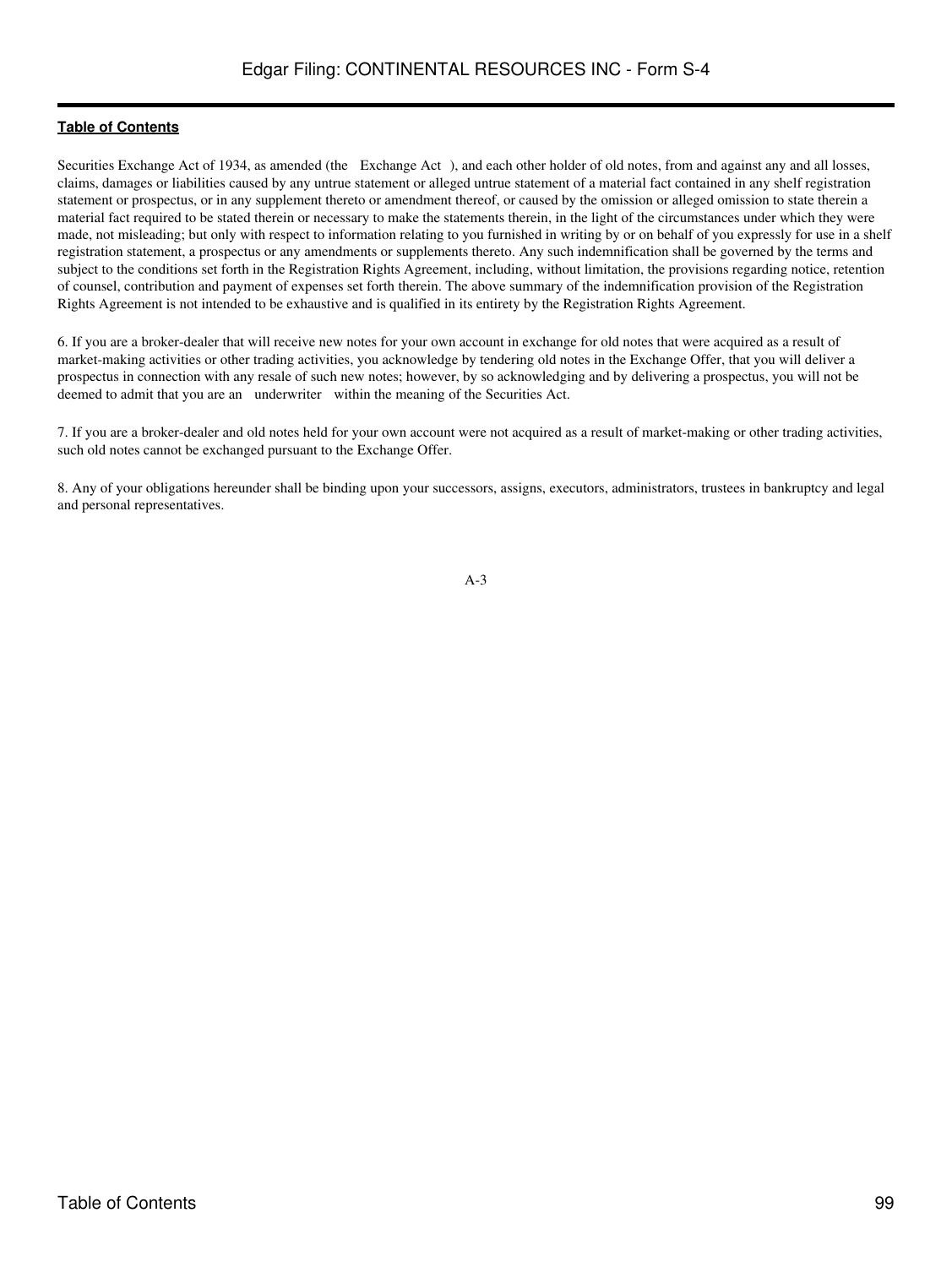### **INSTRUCTIONS**

### **FORMING PART OF THE TERMS AND CONDITIONS OF THE EXCHANGE OFFER**

#### 1. Book-Entry Confirmations.

Any confirmation of a book-entry transfer to the Exchange Agent s account at DTC of old notes tendered by book-entry transfer (a Book-Entry Confirmation), as well as Agent s Message and any other documents required by this Letter of Transmittal, must be received by the Exchange Agent at its address set forth herein prior to 5:00 p.m., New York City time, on the Expiration Date.

#### 2. Partial Tenders.

Tenders of old notes will be accepted only in minimum denominations of \$1,000 and integral multiples of \$1,000 in excess thereof. The entire principal amount of old notes delivered to the Exchange Agent will be deemed to have been tendered unless otherwise communicated to the Exchange Agent. If the entire principal amount of all old notes is not tendered, then old notes for the principal amount of old notes not tendered and new notes issued in exchange for any old notes accepted will be delivered to the holder via the facilities of DTC promptly after the old notes are accepted for exchange.

### 3. Validity of Tenders.

All questions as to the validity, form, eligibility (including time of receipt), acceptance, and withdrawal of tendered old notes will be determined by the Issuer, in its sole discretion, which determination will be final and binding. The Issuer reserves the absolute right to reject any or all tenders not in proper form or the acceptance for exchange of which may, in the opinion of counsel for the Issuer, be unlawful. The Issuer also reserves the absolute right to waive any of the conditions of the Exchange Offer or any defect or irregularity in the tender of any old notes. The Issuer s interpretation of the terms and conditions of the Exchange Offer (including the instructions on the Letter of Transmittal) will be final and binding on all parties. Unless waived, any defects or irregularities in connection with tenders of old notes must be cured within such time as the Issuers shall determine. Although the Issuer intends to notify holders of defects or irregularities with respect to tenders of old notes, neither the Issuer, the Exchange Agent, nor any other person shall be under any duty to give notification of any defects or irregularities in tenders or incur any liability for failure to give such notification. Tenders of old notes will not be deemed to have been made until such defects or irregularities have been cured or waived. Any old notes received by the Exchange Agent that are not properly tendered and as to which the defects or irregularities have not been cured or waived will be returned by the Exchange Agent to the tendering holders, unless otherwise provided in the Letter of Transmittal, promptly following the Expiration Date.

### 4. Waiver of Conditions.

The Issuer reserves the absolute right to waive, in whole or part, up to the expiration of the Exchange Offer, any of the conditions to the Exchange Offer set forth in the Prospectus or in this Letter of Transmittal.

#### 5. No Conditional Tender.

No alternative, conditional, irregular or contingent tender of old notes will be accepted.

### 6. Request for Assistance or Additional Copies.

Requests for assistance or for additional copies of the Prospectus or this Letter of Transmittal may be directed to the Exchange Agent at the address or telephone number set forth on the cover page of this Letter of Transmittal. Holders may also contact their broker, dealer, commercial bank, trust company or other nominee for assistance concerning the Exchange Offer.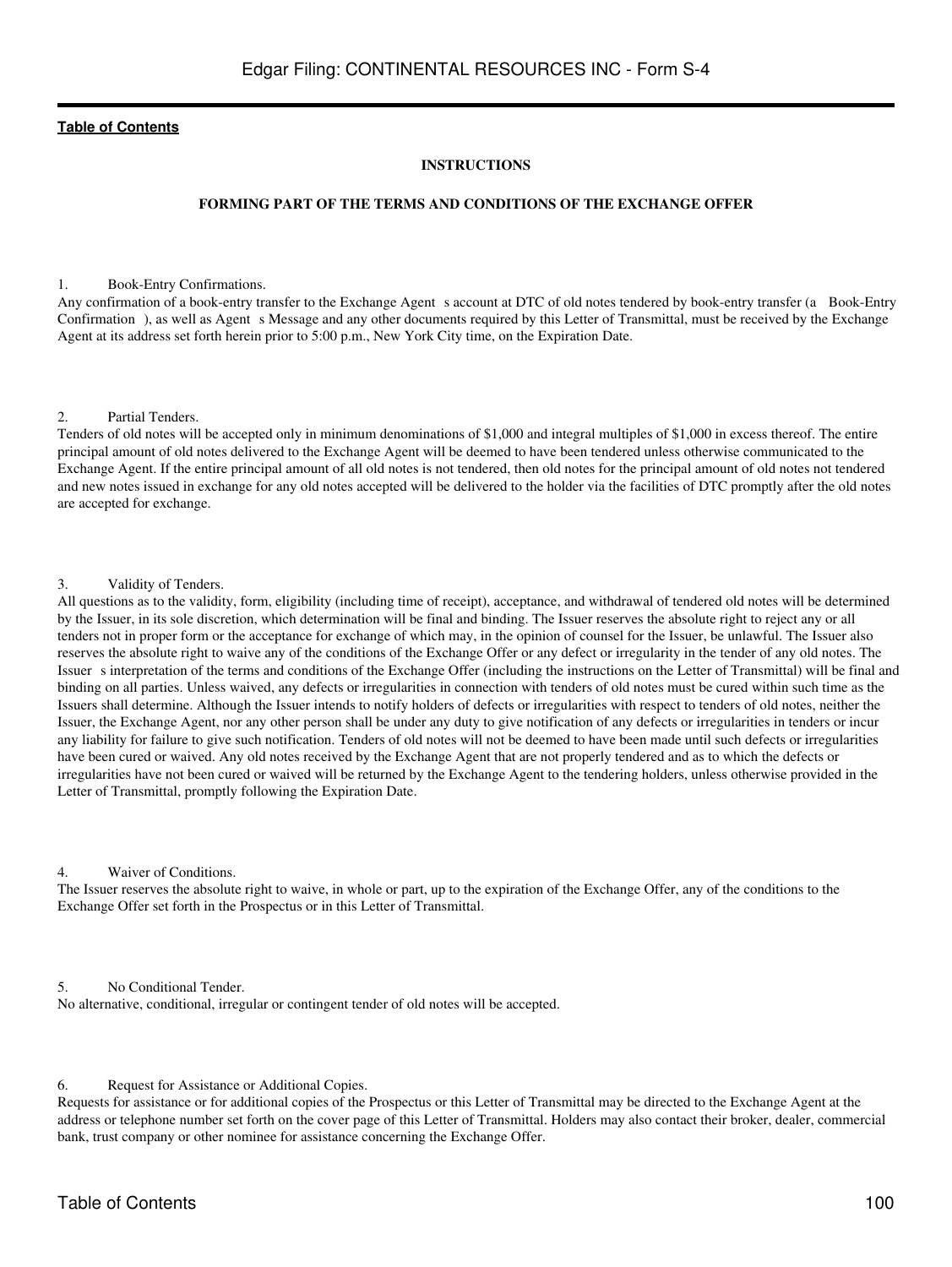A-4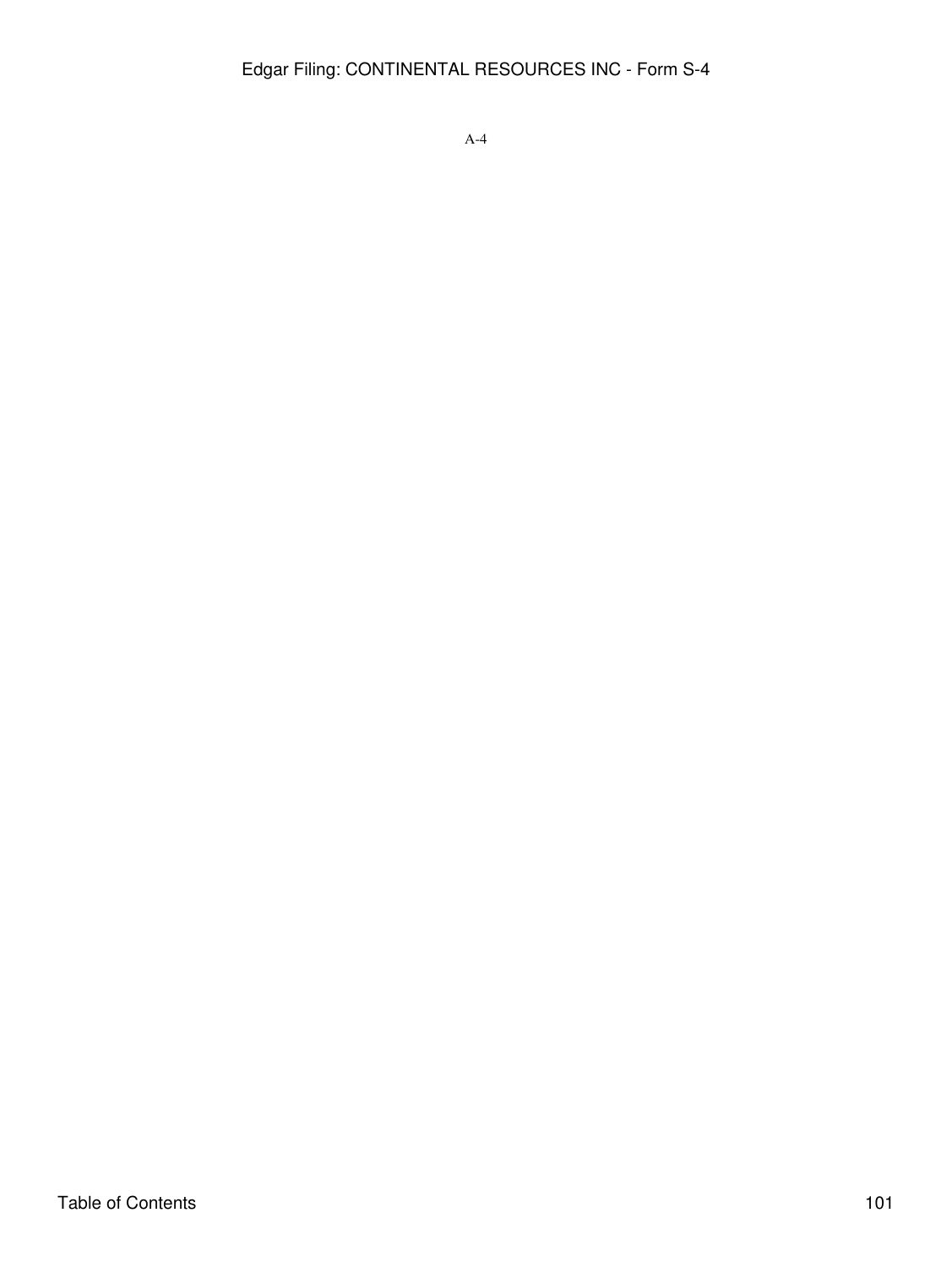7. Withdrawal.

Tenders may be withdrawn only pursuant to the limited withdrawal rights set forth in the Prospectus under the caption Exchange Offer Withdrawal of Tenders.

8. No Guarantee of Late Delivery.

There is no procedure for guarantee of late delivery in the Exchange Offer.

IMPORTANT: BY USING THE ATOP PROCEDURES TO TENDER OLD NOTES, YOU WILL NOT BE REQUIRED TO DELIVER THIS LETTER OF TRANSMITTAL TO THE EXCHANGE AGENT. HOWEVER, YOU WILL BE BOUND BY ITS TERMS, AND YOU WILL BE DEEMED TO HAVE MADE THE ACKNOWLEDGMENTS AND THE REPRESENTATIONS AND WARRANTIES IT CONTAINS, JUST AS IF YOU HAD SIGNED IT.

A-5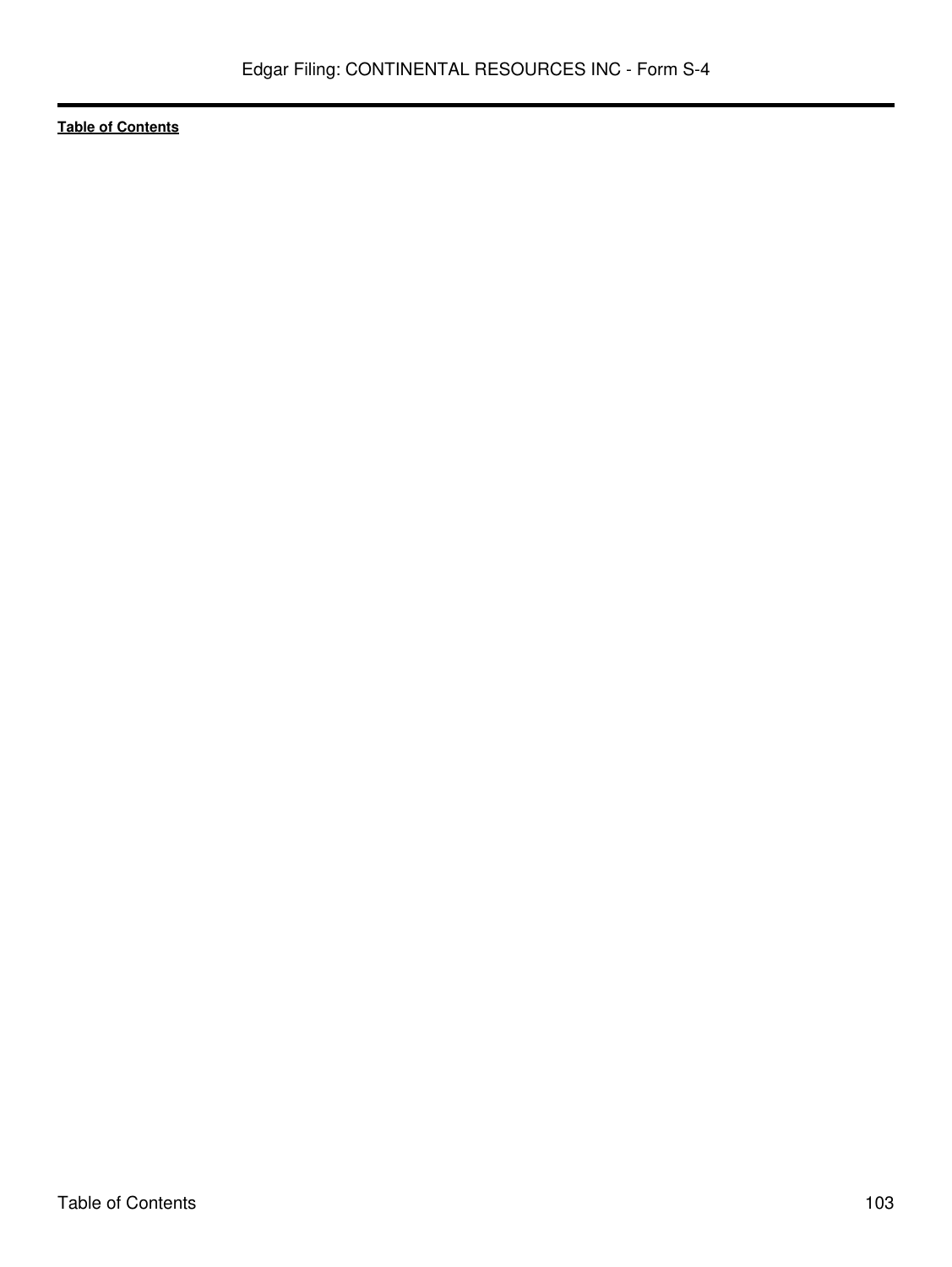## **PART II**

## **INFORMATION NOT REQUIRED IN PROSPECTUS**

#### **Item 20. Indemnification of Directors and Officers.**

Continental Resources, Inc. (Continental) is incorporated in Oklahoma. Section 1031 of the Oklahoma General Corporation Act (the OGCA) authorizes a court to award, or a corporation s board of directors to grant, indemnity under certain circumstances to directors, officers employees or agents in connection with actions, suits or proceedings, by reason of the fact that the person is or was a director, officer, employee or agent, against expenses and liabilities incurred in such actions, suits or proceedings so long as they acted in good faith and in a manner the person reasonably believed to be in, or not opposed to, the best interests of the company, and with respect to any criminal action if they had no reasonable cause to believe their conduct was unlawful. With respect to suits by or in the right of such corporation, however, indemnification is generally limited to attorneys fees and other expenses and is not available if such person is adjudged to be liable to such corporation unless the court determines that indemnification is appropriate.

As permitted by the OGCA, Continental s amended and restated certificate of incorporation includes a provision that eliminates the personal liability of its directors to Continental or its shareholders for monetary damages for breach of fiduciary duty as a director, except for liability:

for any breach of the director s duty of loyalty to it or its shareholders;

for acts or omissions not in good faith or that involve intentional misconduct or a knowing violation of law;

under section 1053 of the OGCA regarding unlawful dividends and stock purchases; or

for any transaction for which the director derived an improper personal benefit. As permitted by the OGCA, Continental s amended and restated certificate of incorporation provides that Continental is required to indemnify its directors and officers to the fullest extent permitted by the OGCA.

As permitted by Oklahoma law, Continental s amended and restated bylaws provide that:

Continental may indemnify its other employees and agents, subject to very limited exceptions;

Continental is required to advance expenses (including without limitation, attorneys fees), as incurred, to its directors and officers in connection with a legal proceeding, subject to very limited exceptions; and

the rights conferred in Continental s bylaws are not exclusive. The indemnification provisions in Continental s amended and restated certificate of incorporation may be sufficiently broad to permit indemnification of its directors and officers for liabilities arising under the Securities Act.

Under Oklahoma law, corporations also have the power to purchase and maintain insurance for directors, officers, employees and agents. Continental maintains liability insurance policies which indemnify its directors and officers against loss arising from claims by reason of their legal liability for acts as such directors and officers, subject to limitations and conditions as set forth in the policies.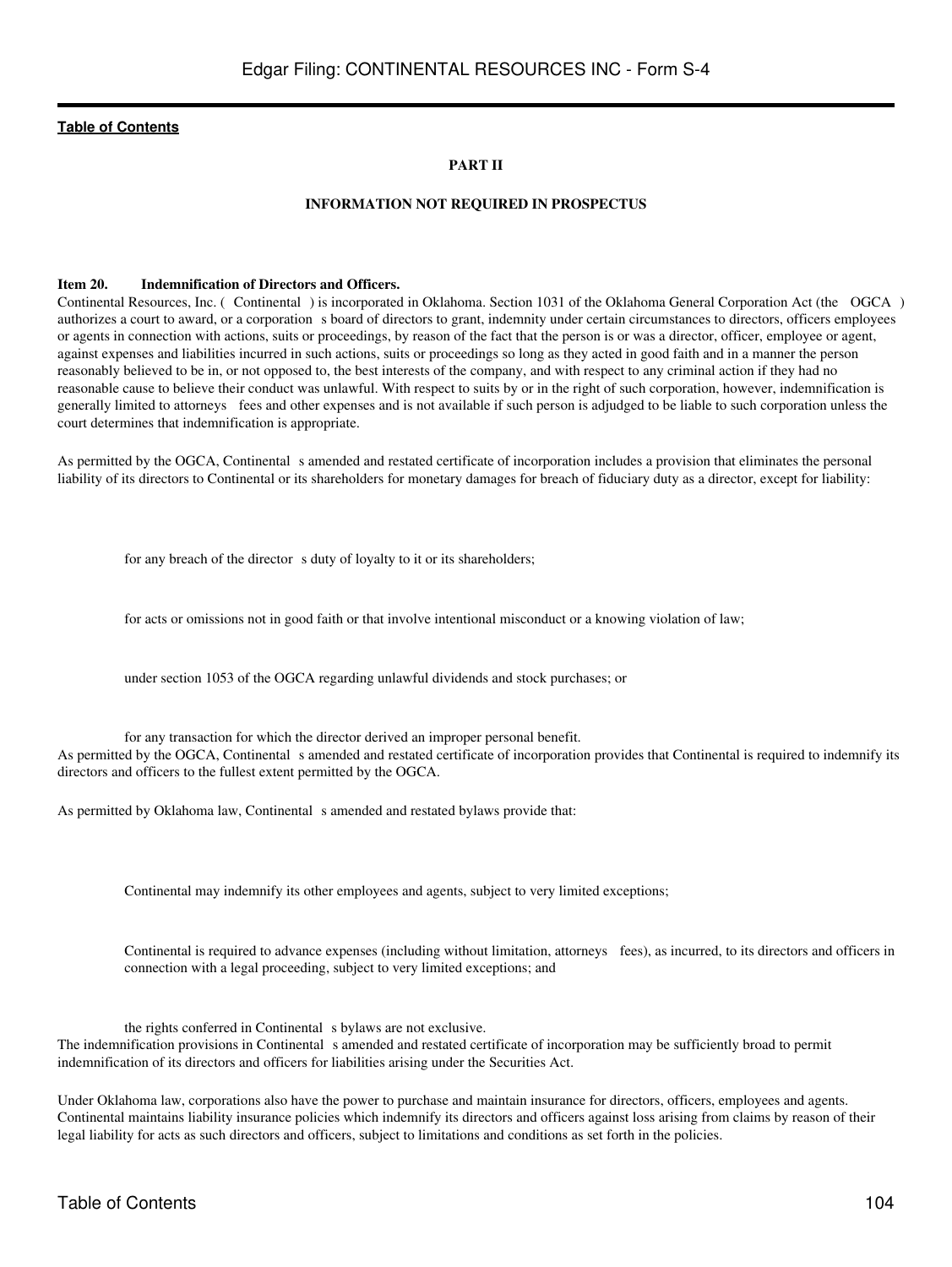# Edgar Filing: CONTINENTAL RESOURCES INC - Form S-4

Continental has entered into written indemnification agreements with all of its directors and executive officers (including each of its named executive officers). These indemnification agreements are intended to permit indemnification to the fullest extent permitted by the OGCA. It is possible that the applicable law could change the degree to which indemnification is expressly permitted.

The indemnification agreements cover expenses (including attorneys fees), judgments, fines and amounts paid in settlement incurred as a result of the fact that such person, in his or her capacity as a director or officer, is made or threatened to be made a party to any suit or proceeding. The indemnification agreements generally cover claims relating to the fact that the indemnified party is or was an officer, director, employee or agent of

II-1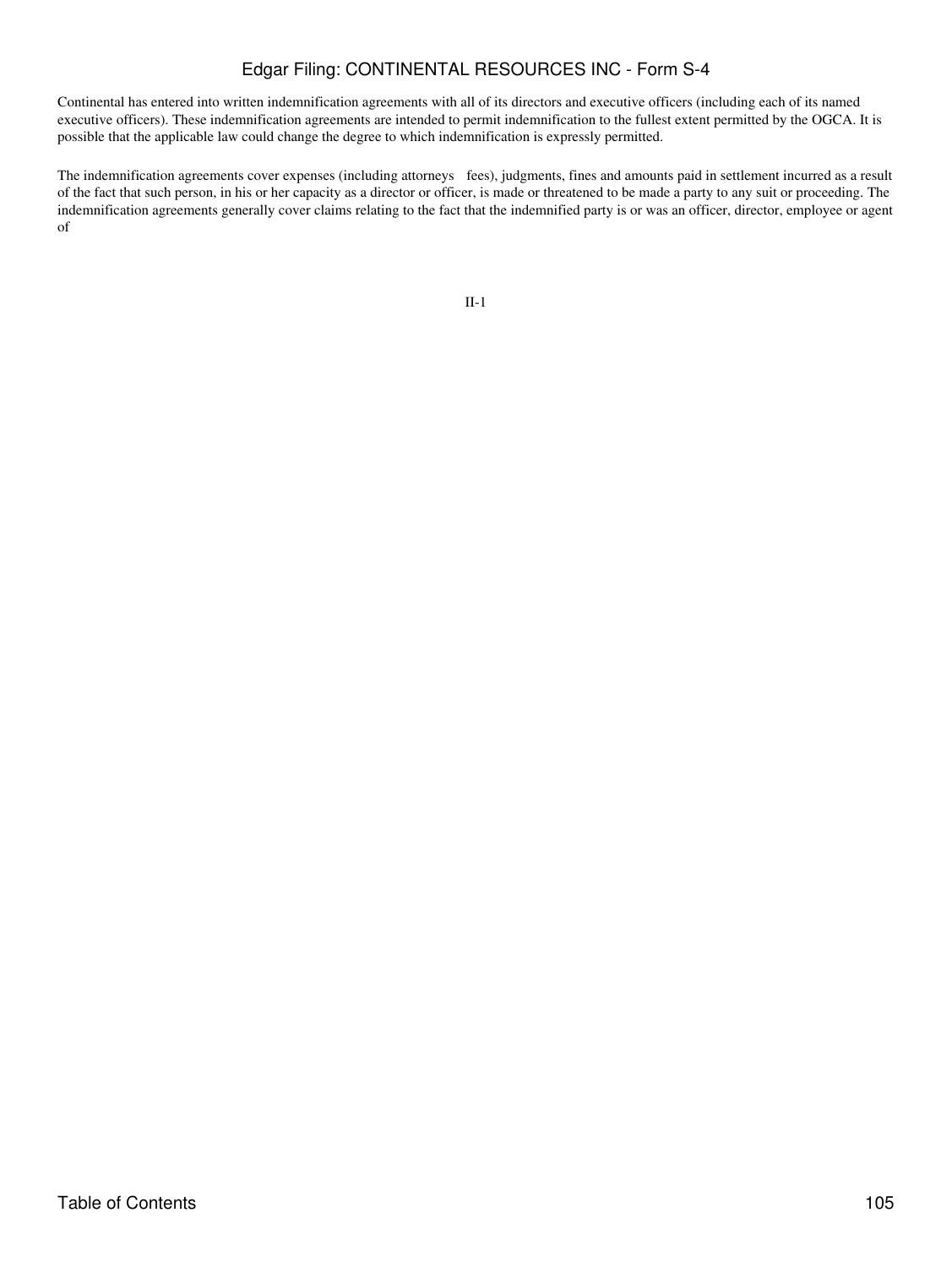Continental or any of its affiliates, or is or was serving at Continental s request in such a position for another entity. The indemnification agreements also obligate Continental to promptly advance all reasonable expenses incurred in connection with any claim. The indemnitee is, in turn, obligated to reimburse Continental for all amounts so advanced if it is later determined that the indemnitee is not entitled to indemnification. The indemnification provided under the indemnification agreements is not exclusive of any other indemnity rights; however, double payment to the indemnitee is prohibited.

Continental will not be obligated to indemnify the indemnitee with respect to claims brought by the indemnitee against it without prior approval of a majority of Continental s board of directors, except for claims brought by the Indemnitee to enforce his or her rights under the indemnification agreement.

The foregoing discussion of Continental s amended and restated certificate of incorporation and bylaws and Oklahoma law is not intended to be exhaustive and is qualified in its entirety by such certificate of incorporation, bylaws or law.

#### **Item 21. Exhibits and Financial Statement Schedules.**

(a) The following documents are filed as exhibits to this Registration Statement, including those exhibits incorporated herein by reference to a prior filing of the Company under the Securities Act or the Exchange Act as indicated in parentheses:

| <b>Exhibit</b><br><b>Number</b><br>4.1 | <b>Description</b><br>Indenture dated as of September 23, 2009 among Continental Resources, Inc., the several guarantors named therein, and<br>Wilmington Trust FSB, as trustee, incorporated herein by reference to Exhibit 4.1 to the Current Report on Form 8-K filed<br>September 24, 2009 (Commission File No. 001-32886).                    |
|----------------------------------------|----------------------------------------------------------------------------------------------------------------------------------------------------------------------------------------------------------------------------------------------------------------------------------------------------------------------------------------------------|
| 4.2                                    | Registration Rights Agreement dated as of September 23, 2009 among Continental Resources, Inc. the Guarantor parties<br>named therein and the Initial Purchasers named therein, incorporated herein by reference to Exhibit 4.2 to the Current Report<br>on Form 8-K filed September 24, 2009 (Commission File No. 001-32886).                     |
| 4.3                                    | Registration Rights Agreement dated as of May 18, 2007 among Continental Resources, Inc., the Revocable Inter Vivos Trust<br>of Harold G. Hamm, the Harold Hamm DST Trust and the Harold Hamm HJ Trust, incorporated herein by reference to<br>Exhibit 10.1 to the Current Report on Form 8-K filed May 22, 2007 (Commission File No. 001-328861). |
| 4.4                                    | Specimen Common Stock Certificate incorporated herein by reference to Exhibit 4.1 to the Registration Statement on Form<br>S-1 filed April 14, 2006 (Commission File No. 333-132257).                                                                                                                                                              |
| $5.1*$                                 | Opinion of Vinson & Elkins L.L.P.                                                                                                                                                                                                                                                                                                                  |
| $5.2*$                                 | Opinion of Donald P. Fischbach.                                                                                                                                                                                                                                                                                                                    |
| $12.1*$                                | Computation of Ratio of Earnings to Fixed Charges.                                                                                                                                                                                                                                                                                                 |
| $23.1*$                                | Consent of Grant Thornton LLP.                                                                                                                                                                                                                                                                                                                     |
| $23.2*$                                | Consent of Ryder Scott Company, L.P.                                                                                                                                                                                                                                                                                                               |
| $23.3*$                                | Consent of Vinson & Elkins L.L.P. (included in Exhibit $5.1$ ).                                                                                                                                                                                                                                                                                    |
| $23.4*$                                | Consent of Donald P. Fischbach (included in Exhibit 5.2).                                                                                                                                                                                                                                                                                          |
| $24.1*$                                | Powers of Attorney (included on the signature pages hereto).                                                                                                                                                                                                                                                                                       |
| $25.1*$                                | Statement of Eligibility on Form T-1 of Wilmington Trust FSB.                                                                                                                                                                                                                                                                                      |

Filed herewith.

(b) Financial Data Schedule.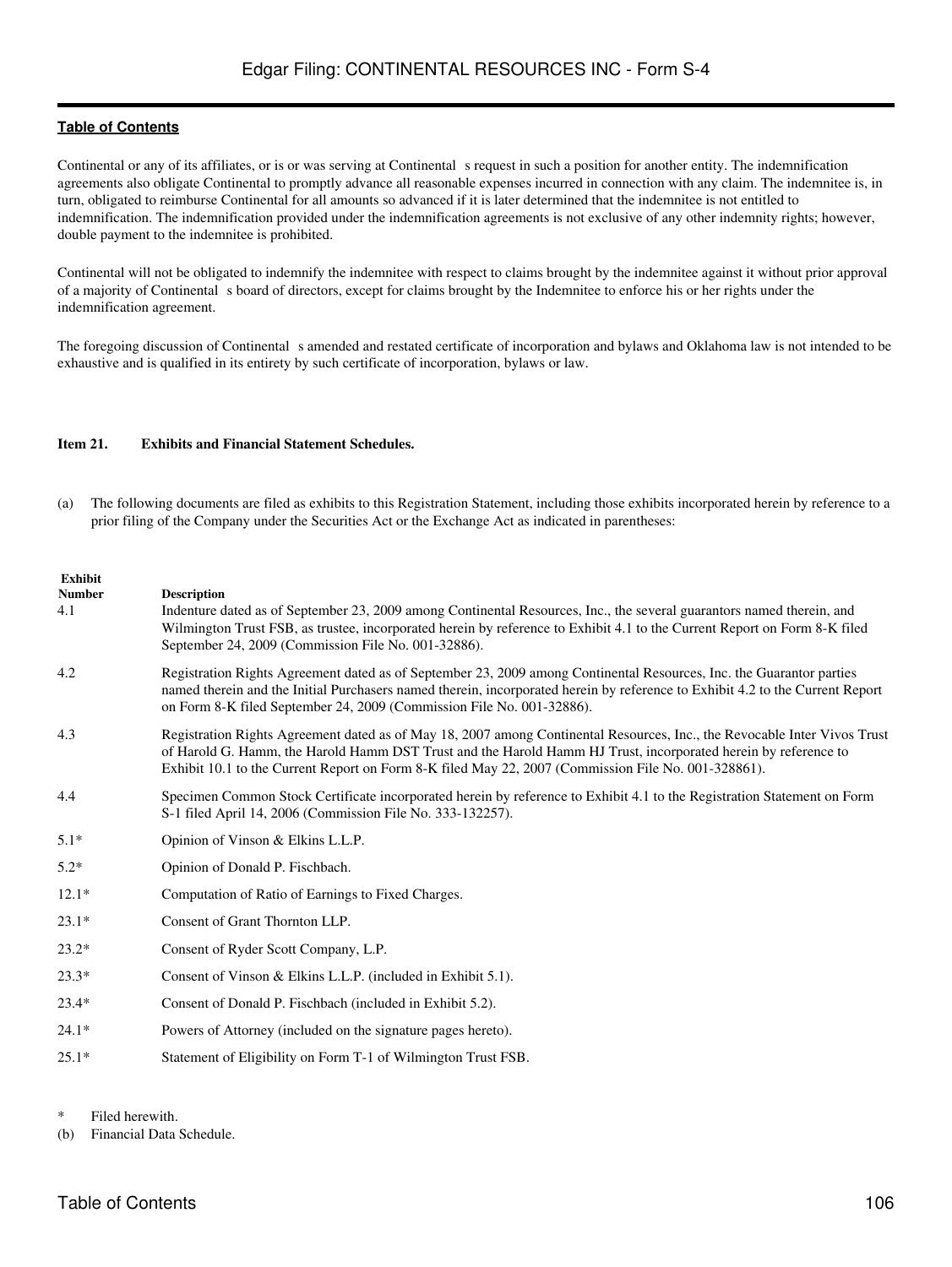# Edgar Filing: CONTINENTAL RESOURCES INC - Form S-4

Schedules are omitted because they either are not required or are not applicable or because equivalent information has been included in the financial statements, the notes thereto or elsewhere herein.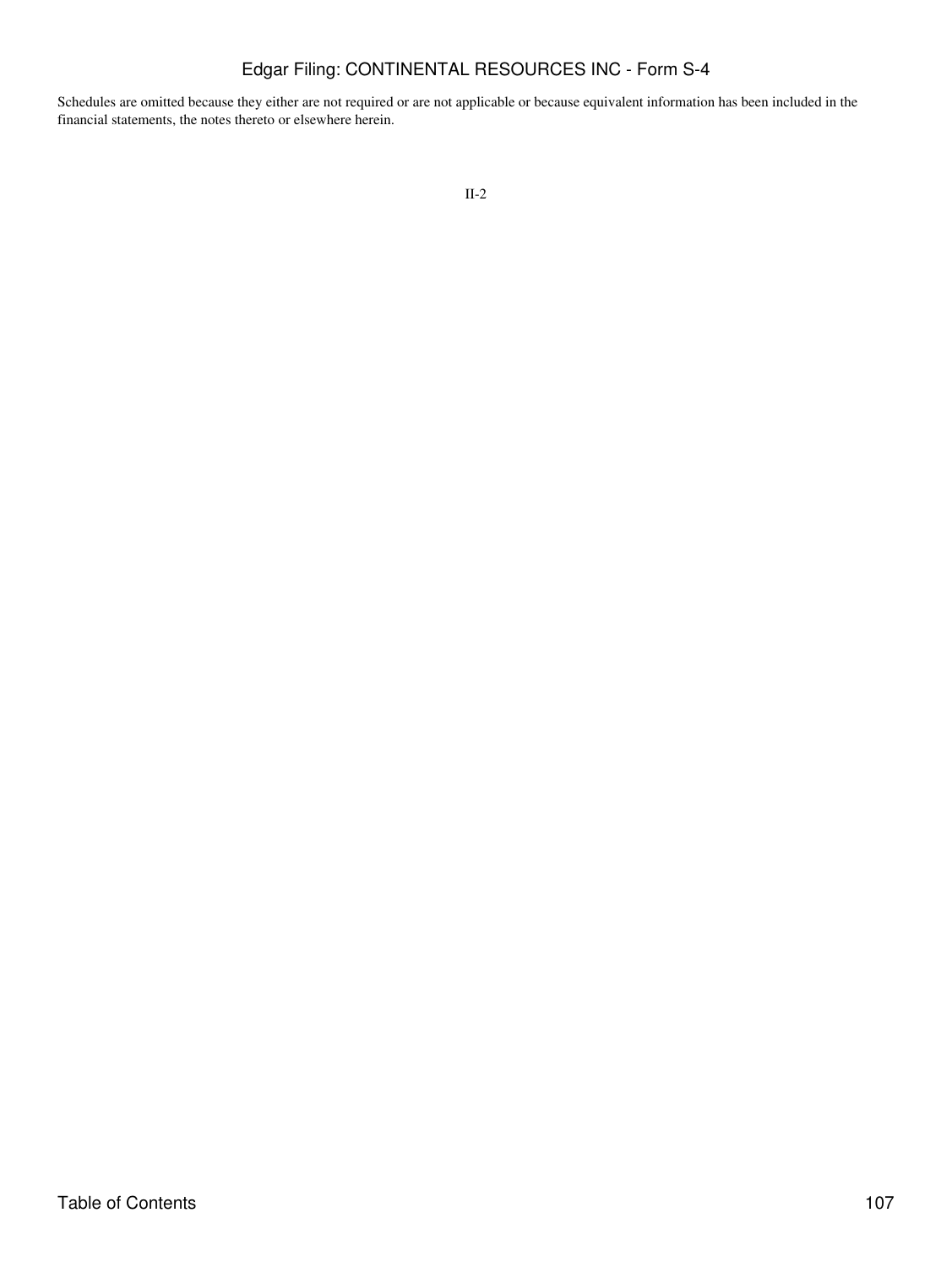### **Item 22. Undertakings.**

Insofar as indemnification for liabilities arising under the Securities Act of 1933 may be permitted to directors, officers and controlling persons of the registrants, we have been advised that in the opinion of the Securities and Exchange Commission such indemnification is against public policy and is, therefore, unenforceable. In the event that a claim for indemnification against such liabilities (other than the payment by the registrant of expenses incurred or paid by a director, officer or controlling person of a registrant in the successful defense of any action, suit or proceeding) is asserted by such director, officer or controlling person in connection with the securities being registered, such registrant will, unless in the opinion of its counsel the matter has been settled by controlling precedent, submit to a court of appropriate jurisdiction the question whether such indemnification by it is against public policy as expressed in the Securities Act and will be governed by the final adjudication of such issue.

Each registrant hereby undertakes:

To file, during any period in which offers or sales are being made, a post-effective amendment to this registration statement:

- (a) to include any prospectus required by section  $10(a)(3)$  of the Securities Act of 1933;
- (b) to reflect in the prospectus any facts or events arising after the effective date of the registration statement (or the most recent post-effective amendment thereof) which, individually or in the aggregate, represent a fundamental change in the information set forth in the registration statement. Notwithstanding the foregoing, any increase or decrease in volume of securities offered (if the total dollar value of securities offered would not exceed that which was registered) and any deviation from the low or high end of the estimated maximum offering range may be reflected in the form of prospectus filed with the Commission pursuant to Rule 424(b) if, in the aggregate, the changes in volume and price represent no more than 20% change in the maximum aggregate offering price set forth in the Calculation of Registration Fee table in the effective registration statement; and
- (c) to include any material information with respect to the plan of distribution not previously disclosed in the registration statement or any material change to such information in the registration statement.

That, for the purpose of determining any liability under the Securities Act of 1933, each such post-effective amendment shall be deemed to be a new registration statement relating to the securities offered therein, and the offering of such securities at that time shall be deemed to be the initial bona fide offering thereof.

To remove from registration by means of a post-effective amendment any of the securities being registered which remain unsold at the termination of the offering.

That, for the purpose of determining liability under the Securities Act of 1933 to any purchaser, if such registrant is subject to Rule 430C, each prospectus filed pursuant to Rule 424(b) as part of a registration statement relating to an offering, other than registration statements relying on Rule 430B or other than prospectuses filed in reliance on Rule 430A, shall be deemed to be part of and included in the registration statement as of the date it is first used after effectiveness. Provided, however, that no statement made in a registration statement or prospectus that is part of the registration statement or made in a document incorporated or deemed incorporated by reference into the registration statement or prospectus that is part of the registration statement will, as to a purchaser with a time of contract of sale prior to such first use, supersede or modify any statement that was made in the registration statement or prospectus that was part of the registration statement or made in any such document immediately prior to such date of first use.

That, for the purpose of determining liability of such registrant under the Securities Act of 1933 to any purchaser in the initial distribution of the securities, in a primary offering of securities of such registrant pursuant to this registration statement, regardless of the underwriting method used to sell the securities to the purchaser, if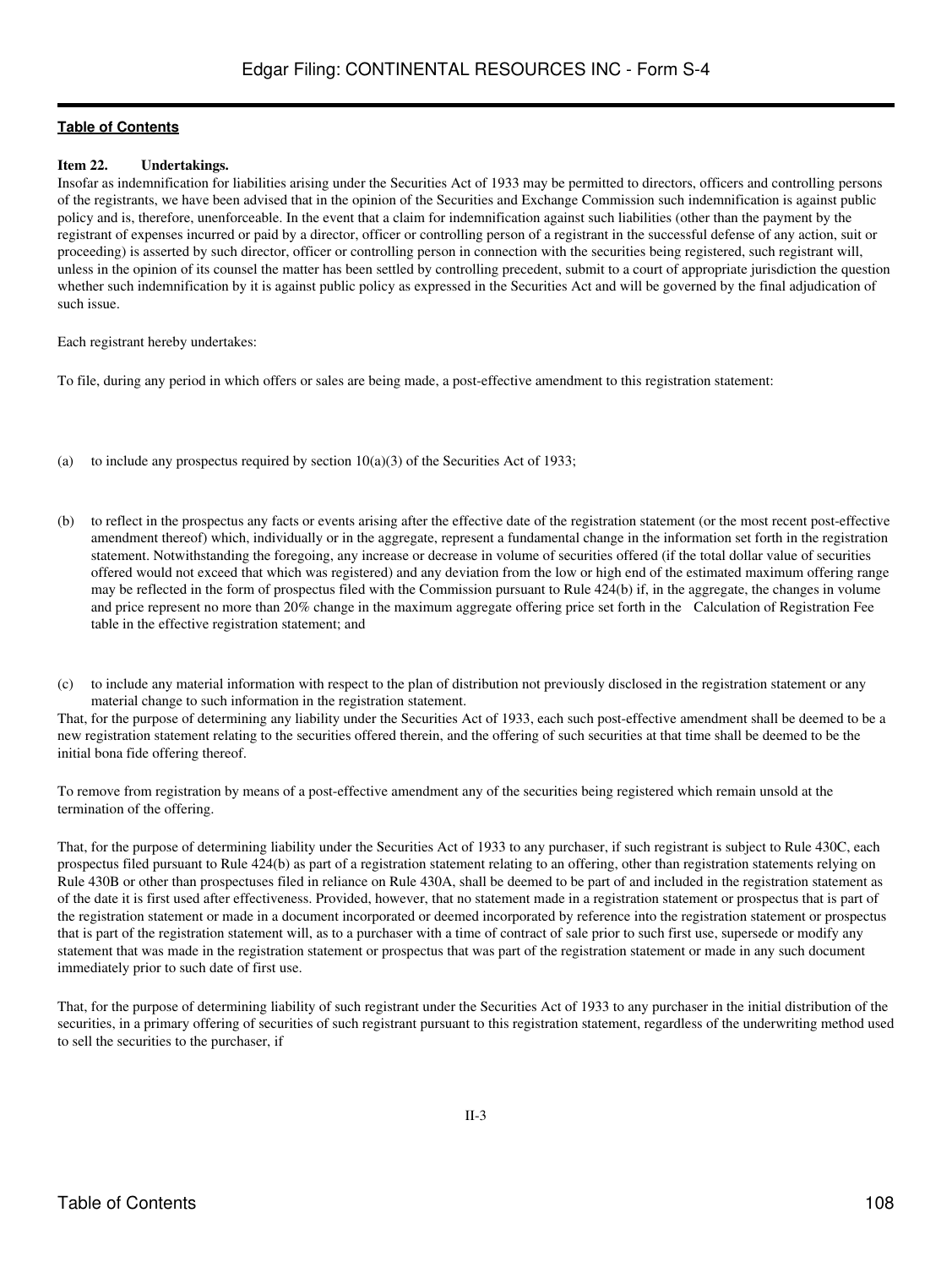the securities are offered or sold to such purchaser by means of any of the following communications, the undersigned registrant will be a seller to the purchaser and will be considered to offer or sell such securities to such purchaser:

- (a) any preliminary prospectus or prospectus of the undersigned registrants relating to the offering required to be filed pursuant to Rule 424;
- (b) any free writing prospectus relating to the offering prepared by or on behalf of such registrant or used or referred to by the undersigned registrants;
- (c) the portion of any other free writing prospectus relating to the offering containing material information about the undersigned registrants or their securities provided by or on behalf of such registrant; and

(d) any other communication that is an offer in the offering made by such registrant to the purchaser. That, for purposes of determining any liability under the Securities Act of 1933, each filing of a registrant annual report pursuant to section 13(a) or section 15(d) of the Securities Exchange Act of 1934 (and, where applicable, each filing of an employee benefit plans annual report pursuant to section 15(d) of the Securities Exchange Act of 1934) that is incorporated by reference in the registration statement shall be deemed to be a new registration statement relating to the securities offered therein, and the offering of such securities at that time shall be deemed to be the initial bona fide offering thereof.

To deliver or cause to be delivered with the prospectus, to each person to whom the prospectus is sent or given, the latest annual report to security holders that is incorporated by reference in the prospectus and furnished pursuant to and meeting the requirements of Rule 14a-3 or Rule 14c-3 under the Securities Exchange Act of 1934; and, where interim financial information required to be presented by Article 3 of Regulation S-X are not set forth in the prospectus, to deliver, or cause to be delivered to each person to whom the prospectus is sent or given, the latest quarterly report that is specifically incorporated by reference in the prospectus to provide such interim financial information.

To respond to requests for information that is incorporated by reference into the prospectus pursuant to Items 4, 10(b), 11, or 13 of this Form, within one business day of receipt of such request, and to send the incorporated documents by first class mail or other equally prompt means. This includes information contained in documents filed subsequent to the effective date of the registration statement through the date of responding to the request.

To supply by means of a post-effective amendment all information concerning a transaction, and the company being acquired involved therein, that was not the subject of and included in the registration statement when it became effective.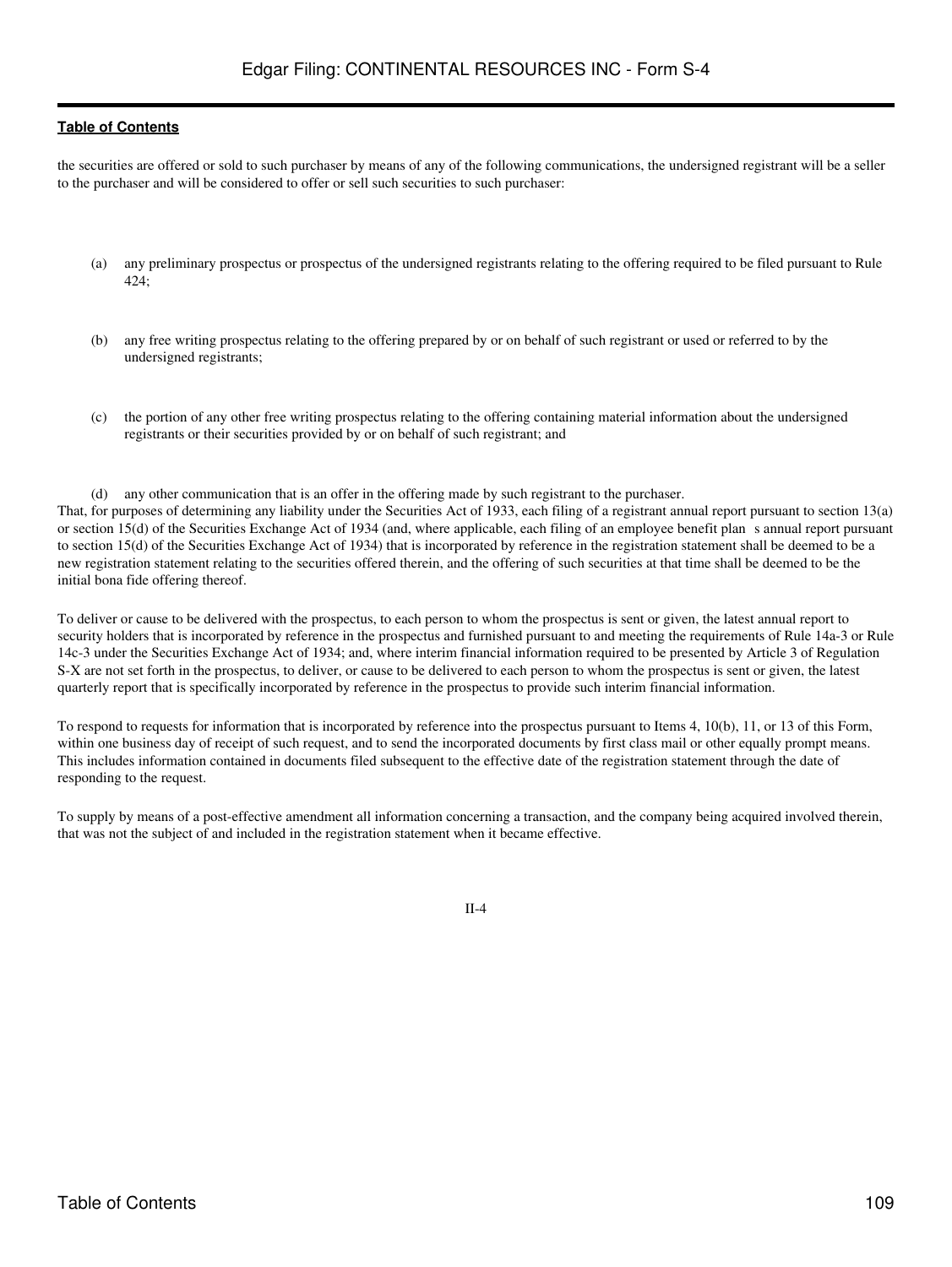# **SIGNATURES**

Pursuant to the requirements of the Securities Act of 1933, the registrant has duly caused this registration statement to be signed on its behalf by the undersigned, thereunto duly authorized, in the City of Enid, State of Oklahoma, on October 6, 2009.

### **CONTINENTAL RESOURCES, INC.**

By:  $\frac{1}{s}$  JOHN D. HART **John D. Hart**

### **Senior Vice President, Chief Financial Officer and Treasurer**

### **POWER OF ATTORNEY**

KNOW ALL MEN BY THESE PRESENTS, that each person whose signature appears below hereby constitutes and appoints John D. Hart and Donald P. Fischbach, and each of them, his or her true and lawful attorneys-in-fact and agents, with full power of substitution and resubstitution, for him or her and in his or her name, place and stead, in any and all capacities, to sign any and all amendments to this registration statement (including post-effective amendments and registration statements filed pursuant to Rule 462 or otherwise) and to file the same, with all exhibits thereto, and the other documents in connection therewith, with the Securities and Exchange Commission, and hereby grants to such attorneys-in-fact and agents and each of them, full power and authority to do and perform each and every act and thing requisite and necessary to be done, as fully to all intents and purposes as he or she might or could do in person, hereby ratifying and confirming all that said attorneys-in-fact and agents or any of them, or his or their substitute or substitutes, may lawfully do or cause to be done by virtue hereof.

Pursuant to the requirements of the Securities Act of 1933, this registration statement has been signed below by the following persons in the capacities indicated.

| <b>Signatures</b>        | <b>Title</b>                                                                                        | Date            |
|--------------------------|-----------------------------------------------------------------------------------------------------|-----------------|
| HAROLD G. HAMM<br>/s/    | Chairman of the Board, Director, President and<br>Chief Executive Officer (principal executive      | October 6, 2009 |
| Harold G. Hamm           | officer)                                                                                            |                 |
| JOHN D. HART<br>/s/      | Senior Vice President, Chief Financial Officer<br>and Treasurer (principal financial and accounting | October 6, 2009 |
| John D. Hart             | officer)                                                                                            |                 |
| ROBERT J. GRANT<br>/s/   | Director                                                                                            | October 6, 2009 |
| Robert J. Grant          |                                                                                                     |                 |
| DAVID L. BOREN<br>/s/    | Director                                                                                            | October 6, 2009 |
| David L. Boren           |                                                                                                     |                 |
| LON MCCAIN<br>$\sqrt{s}$ | Director                                                                                            | October 6, 2009 |
| <b>Lon McCain</b>        |                                                                                                     |                 |
| MARK E. MONROE<br>/s/    | Director                                                                                            | October 6, 2009 |
| <b>Mark E. Monroe</b>    |                                                                                                     |                 |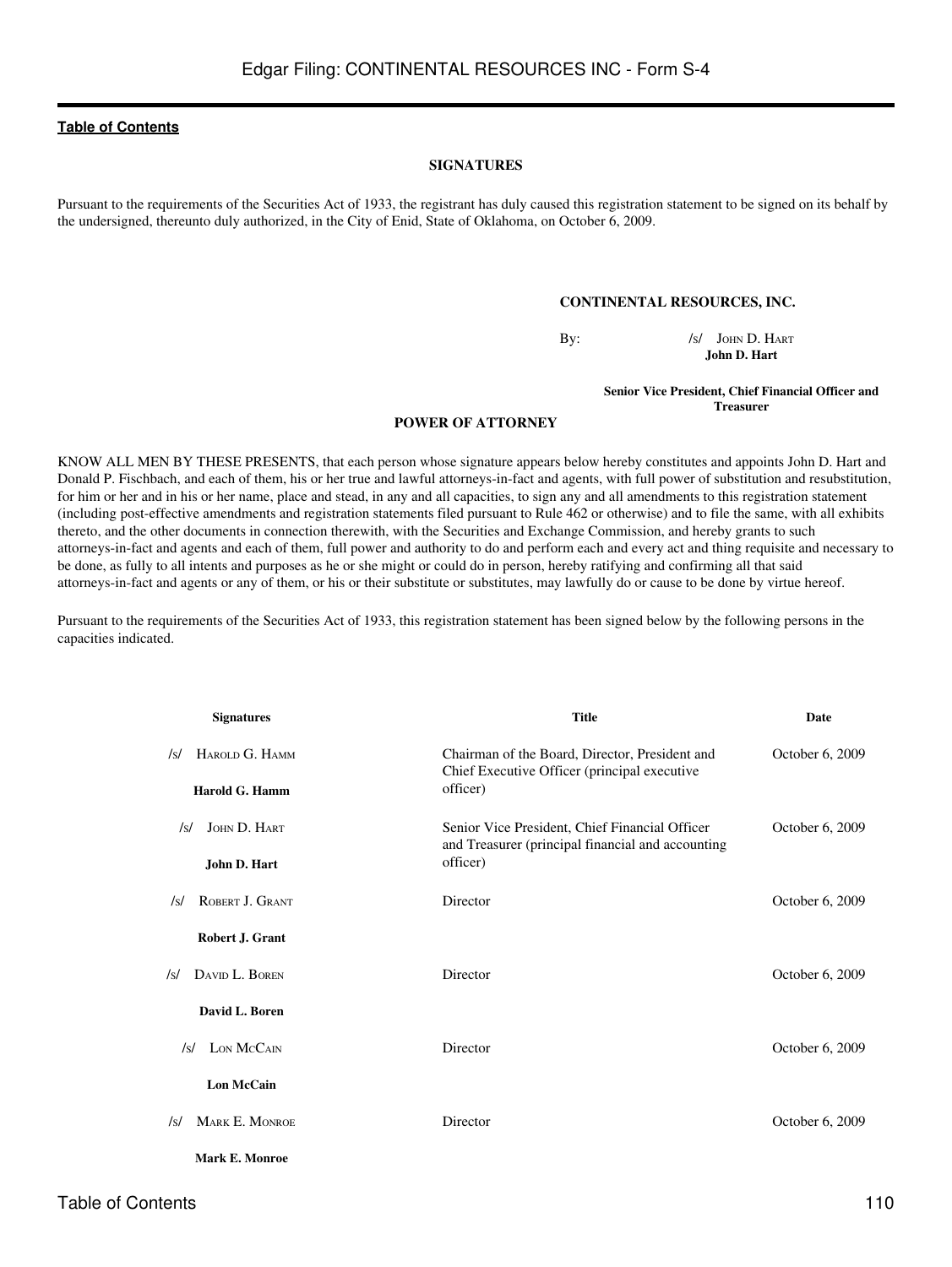# Edgar Filing: CONTINENTAL RESOURCES INC - Form S-4

/S/ H. R. SANDERS, JR.

Director October 6, 2009

**H. R. Sanders, Jr.**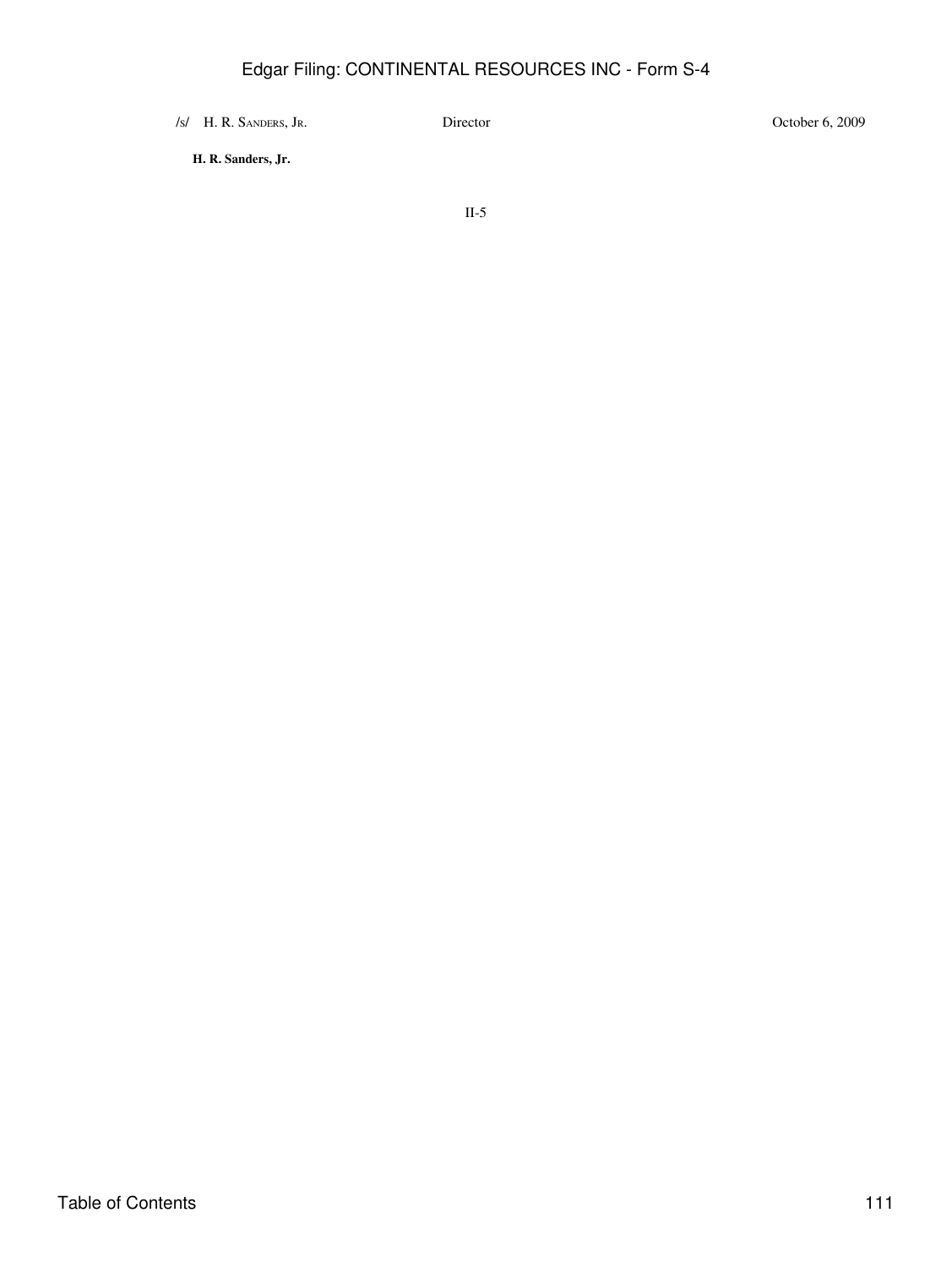### **SIGNATURES**

Pursuant to the requirements of the Securities Act, the registrant has duly caused this registration statement to be signed on its behalf by the undersigned, thereunto duly authorized, in the City of Enid, State of Oklahoma, on October 6, 2009.

### **BANNER PIPELINE COMPANY, L.L.C.**

**By: Continental Resources, Inc., its Sole Member**

By: /s/ JOHN D. HART **John D. Hart Senior Vice President, Chief Financial Officer and Treasurer**